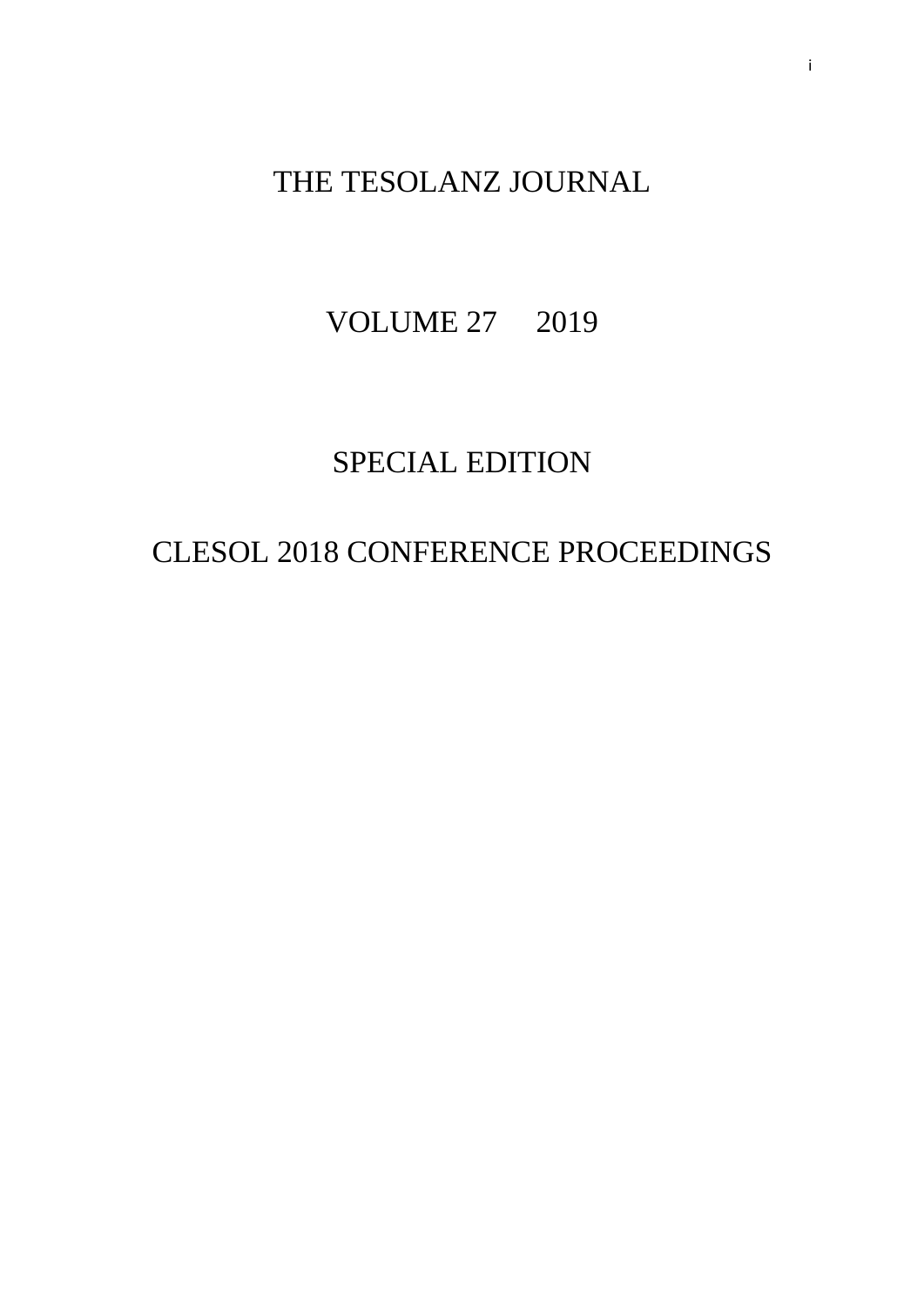This special edition of the TESOLANZ Journal contains the proceedings of the CLESOL Conference held at Christ College in Christchurch in 2018. It is published by TESOLANZ, Teachers of English to Speakers of Other Languages, Aotearoa/New Zealand (Incorporated), Te Ropu Kaiwhakaako Reo Ingarihi ki Iwi Reo Ke. A subscription to the journal is included in the annual membership fee of the Association. Enquiries about membership and subscription to the journal should be addressed to:

### TESOLANZ

Linguistics and Applied Language Studies Victoria University of Wellington PO Box 600 Tel: (04) 463 5600 Fax: (04) 463 5604

# **GUEST EDITORS**

Kerstin Dofs Senior Academic Staff Member at Ara Institute of Canterbury

Margi Memory Adult Literacy Teacher at Hagley Adult Literacy Centre

# **EDITORIAL BOARD**

Associate Professor Gary Barkhuizen University of Auckland Applied Language Studies & Linguistics

Dr Margaret Kitchen Faculty of Education University of Auckland

Associate Professor John Read Applied Language Studies & Linguistics University of Auckland

Dr Gillian Skyrme School of Languages Massey University

Associate Professor David Crabbe Faculty of Education Victoria University of Wellington

Dr Jonathan Newton Linguistics & Applied Language Studies Victoria University of Wellington

Dr Corinne Seals Linguistics & Applied Language Studies Victoria University of Wellington

Professor Cynthia White School of Languages Massey University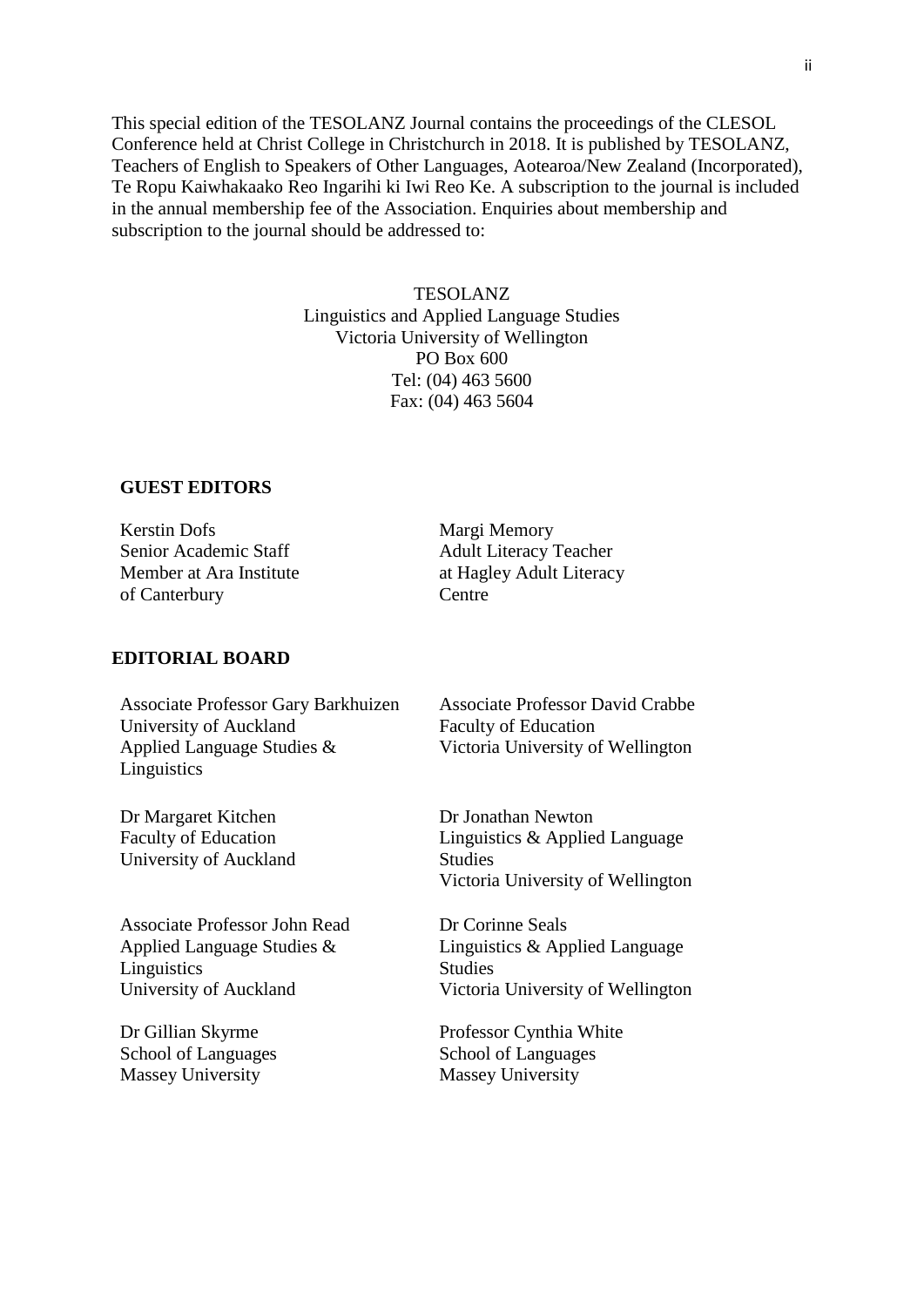# **THE TESOLANZ JOURNAL**

# **CONTENTS**

**EDITORIAL**….................................................................................................................................iv

# **ARTICLES**

Piloting a tool to practice and assess pronunciation using mobile phone voice recorders….…1 *Jonathan Tillotson* 

Teaching reading to adult migrants: Reflective practice as a personal journey….....................12 *Kevin Roach*

Survivors of trauma in survival language programmes: Learning and healing together …......29 *Mareena Ilyas*

"Learning on my feet": The learning value of a structured TESOL practicum portfolio …....44 *Martin Andrew and Oksana Razoumova*

Arriving in a new higher educational study environment: Preparation, support, and cultural transition ….........................................................................................................................................61 *Tim Edwards*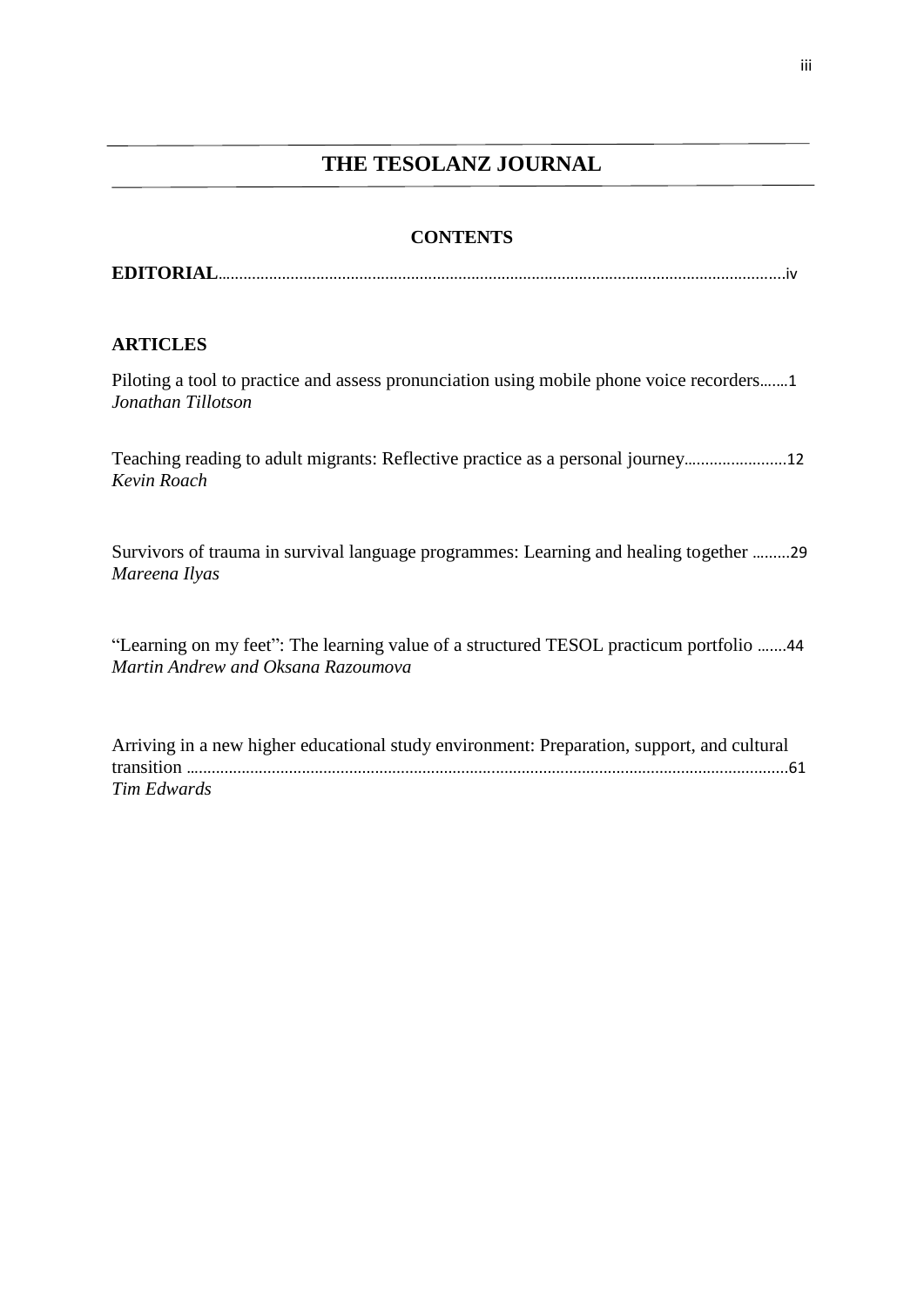## EDITORIAL

This 27<sup>th</sup> volume of The TESOLANZ Journal is a special edition containing the proceedings of the 16th National Conference for Community Languages and ESOL, which was organised by TESOLANZ (Teachers of English to Speakers of Other Languages New Zealand) Inc. and CLANZ (Community Languages Association New Zealand). The conference was held at Christ's College in Christchurch, 4 – 7 October 2018. The conference convenors were Kerstin Dofs, Ara Institute of Canterbury and Daryl Streat of Lincoln University.

Thanks are due to all those who attended and participated in CLESOL 2018. It was, as always, a stimulating and enjoyable few days, when educators from all sectors of the ESOL community in Aotearoa came together to learn, share ideas, and network with old friends and colleagues. The programme had parallel streams suited for all TESOLANZ sectors; early childhood, primary, secondary and tertiary. It covered various aspects of our profession from aspects of learner identity and teacher education to the use computer-mediated technology. Papers were also presented from the fields of English for Academic Purposes, syllabus design, and testing and assessment, as well as the four core skills of speaking, listening, reading and writing. The contents of this special edition of the journal gives a taste of some of the offerings under the conference theme of 'Transforming our Landscape'.

The first paper by Jonathan Tillotson describes an alternative approach to practice and assessment of pronunciation. The author compares speaking and writing procedures for feedback, thereby highlighting that it is often more difficult to give durable and useful feedback for speaking. He then discusses the benefits of interactive and immediate feedback in speaking situations. The article reports on the author's exploration of the effects of using voice recorders on mobile phones, and finds that this allows for error marking, feedback and revision of the speech. The technique is outlined in the article, with examples from real pedagogic contexts.

Kevin Roch, in the second paper, suggests an approach to teaching reading, which includes using authentic human-interest stories from newspapers. He integrates reading instructions, in which students talk about the text, with teacher facilitation of the conversations. He highlights the importance of scaffolding as a pedagogical strategy and identifies useful principals for this. The paper sketches the theoretical rationale for the approach and outlines how it is enacted, or brought to life, in the classroom. The second aim of the paper, supplementary to the pedagogical focus, was to make a case for reflective practice in order to highlight the need for English language teachers to make sense of their own practice, and ultimately develop their own theories for practice.

In the third paper, Mareena Ilyas reports from a two-year study in which she undertook both responsibility for education and support of her students, the participants, who were at a very low level of English language proficiency. She especially investigated health barriers to learning, including physical and psychological conditions. Findings indicate that teachers are in an ideal position to not only enhance language and literacy skills, but also to reduce the impact of trauma and depression. The findings also suggest that teachers can inspire these learners to improve their health through the therapeutic teaching strategies suggested in this article, using learners' own lives as content in the curriculum.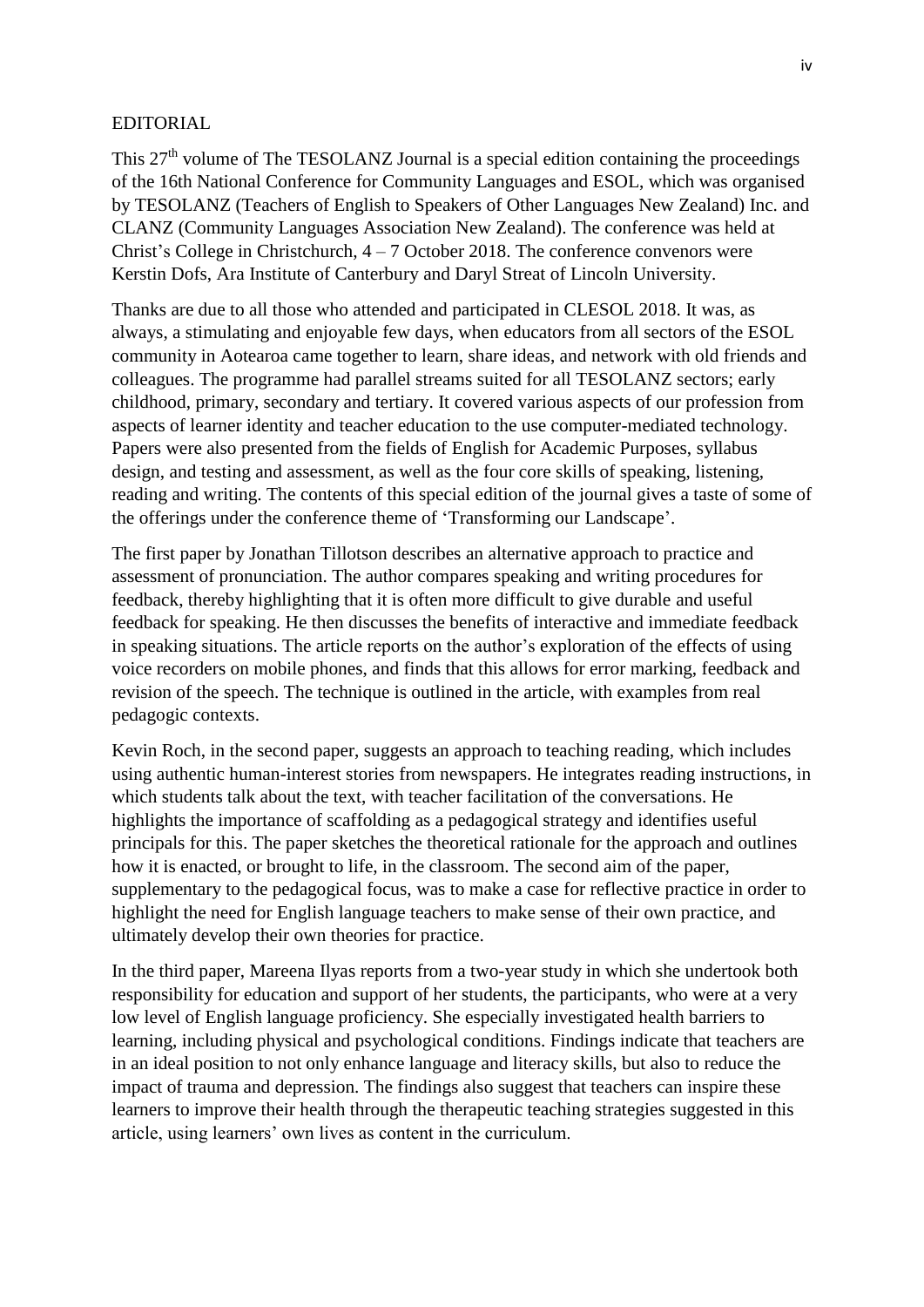The fourth paper, by Martin Andrew and Oksana Razoumova, presents findings from a qualitative study of 20 teachers undergoing practicum learning at a university in Australia. The objective of the study was twofold: to determine and suggest a range of artefacts to increase authenticity, and to unfold and study what learning that takes place in the practicum phase. Socially situated records of performances over time, which embodied interpretations and reflections, formed the basis for authentic assessment of performance and outcome. Teachers' embedded reflectivity gave information about their intellectual, social, moral, and emotional identity journeys captured as part of the learning trajectory. The article describes how assessment can be based on enhanced authenticity through utilisation of artefacts, and on the teachers' own reflections as they undergo a process of becoming.

The final article, by Tim Edwards, reports on EAL students' difficulties operating in new study environments and a new socio-culture abroad. An intercultural communicative competence course was run in order to lessen any transition issues. Interviews with participants and teachers were conducted post course attendance. The findings show that students have little information about the new study environment pre-arrival, and that the cultural background are not clearly connected to individual students' experiences. The paper includes suggestions on how the transition could be improved through better preparation, suitable resources, and training.

In conclusion, our thanks go to all those presenters who submitted their papers for consideration in this special edition of the journal. All the papers were subjected to double blind review, in that neither authors nor reviewers knew the identities of the respective parties. Part of the process in preparing a manuscript for publication requires responding to questions and advice from experienced peers. In this respect, we are extremely grateful to the many reviewers who, willingly giving their time and expertise, worked hard and long to read and report back on the manuscripts they were assigned, and to write detailed and constructive feedback to the authors.

Kerstin Dofs & Margi Memory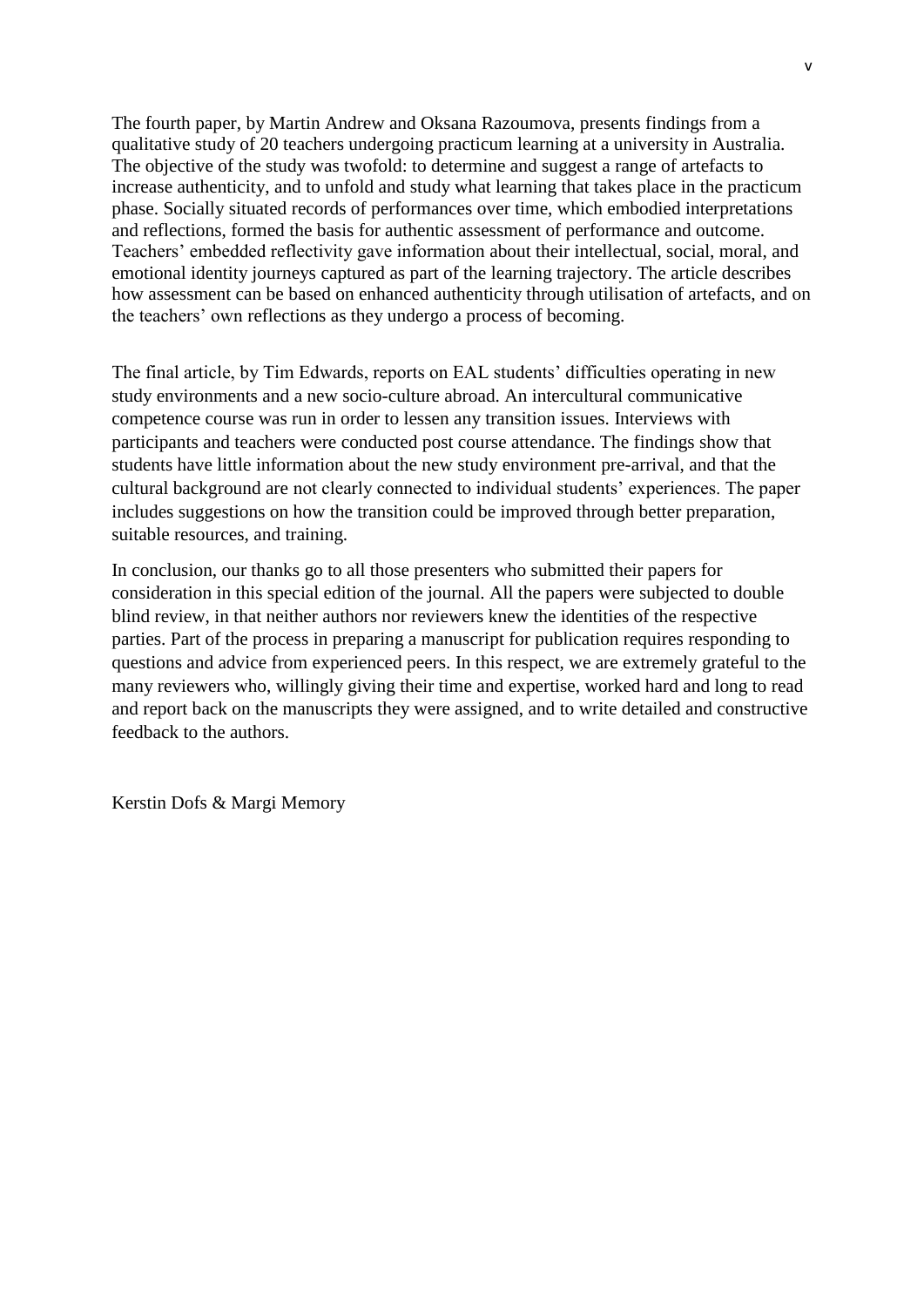# **PILOTING A TOOL TO PRACTICE AND ASSESS PRONUNCIATION USING MOBILE PHONE VOICE RECORDERS**

# Jonathan Tillotson

#### Xian-Jiaoton, Liverpool University

#### **Abstract**

*This article will consider the difficulties faced by testing and improving learnt pronunciation skills in the light of the limited opportunities for durable feedback compared to those relating to writing. It may be too much to hope that students will remember corrections made to spoken English, while sending students an annotated audio copy of a spoken selection of text, using screen casting software, can be complicated and still prevent an immediate, interactive feedback between student and teacher. However, by using the voice recorders of two mobile phones, one belonging to the student the other to the teacher, feedback that is interactive, durable, and capable of being reflected upon any number of times by the student, can be achieved. This technique will be outlined in this article with examples from real pedagogical contexts. The recording session using both phones allows for error marking, feedback and revision of the speech.*

# **Introduction**

While using technology inside and outside the classroom to teach pronunciation is not new, to date research has mainly focused on the use of podcasting and audio files created by students in isolation from the teacher (Aoki, 2014). It has also focused on the efficacy of students' self-study reflection on their teacher's feedback when that takes place alone and at a distance from the teacher (Ducate & Lomicka, 2009). Yet the reception of such feedback is different and may be inferior to the 'live' type that can only be received in class-time directly from a teacher dedicated to work on pronunciation. This paper indicates the development of a technique that I discovered and applied in my pedagogical practice with Chinese learners of Academic English at an English Medium University in China, Xi'an-Jiaotong Liverpool University (XJTLU). I believe it enables the provision of immediate and durable feedback on a student's spoken performance and, for only taking up 10-15 minutes, it is also efficient in the use that is makes of both students' and teachers' time. Utilizing technology in a simple but innovative way, this method only requires the use of mobile phones, and their voice recorders with which most phones now come equipped.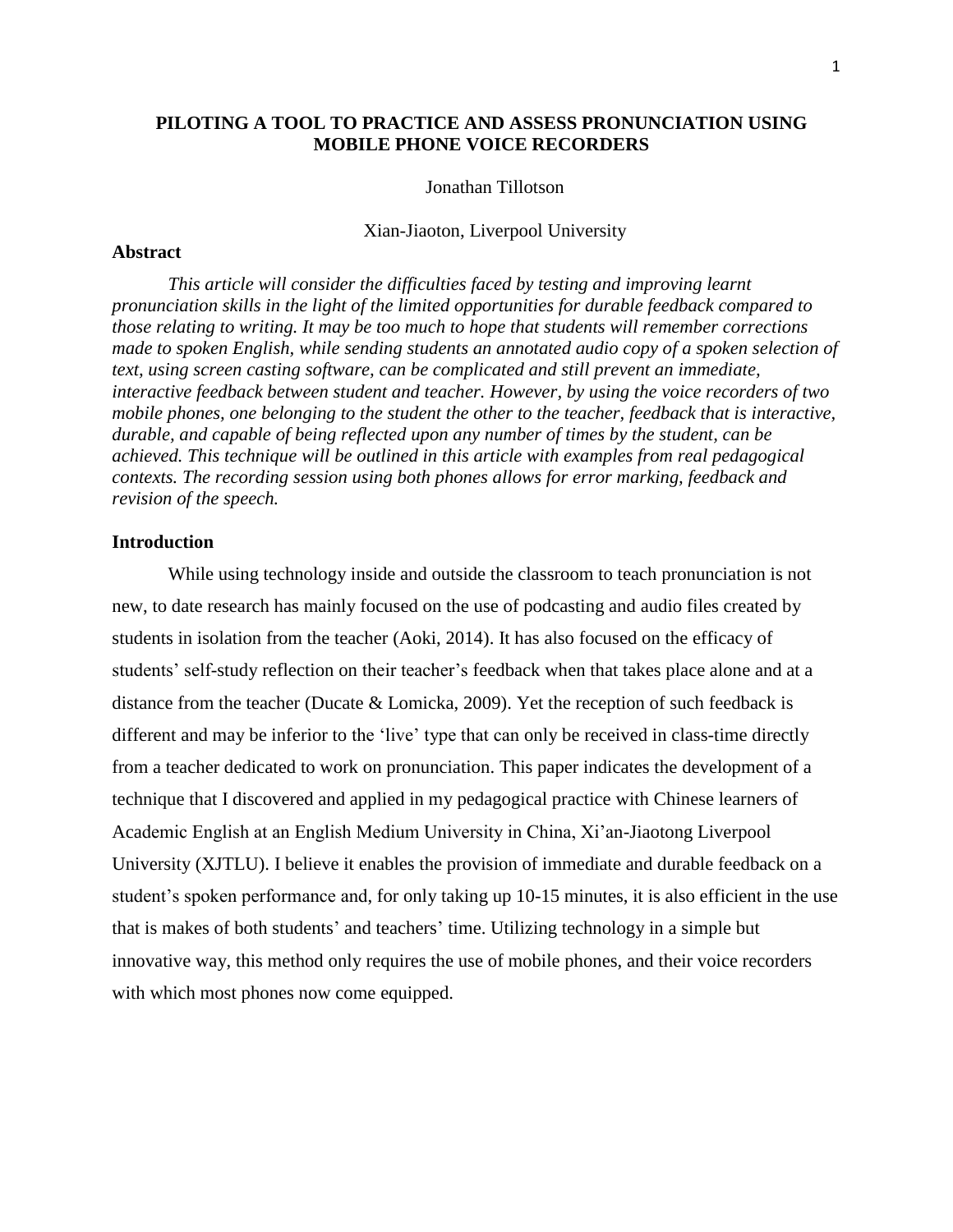#### **Problems that teaching pronunciation may face**

While there is no doubt beneficial for students to later reflect, at their own pace, on their recordings and on related teacher feedback, as suggested by Kukulska, Hulme, and Shield (2008), such feedback is not often spontaneous and immediate. It will not be given at the moment of speech, or shortly thereafter, when a student is most likely to remember and absorb the instruction and any suggested modifications. This is because it is very difficult for a teacher to pay such a close and spontaneous attention to individuals during class time without overfocusing on the specific needs of one student at the expense of the others. Live instruction and correction is instead often limited to a rather general elicitation and correction of speech from all students speaking in unison. Indeed, due to these and other difficulties faced by teachers in knowing how to teach pronunciation effectively, many choose simply not to do so. Lord (2008) proposes that some teachers may consider it a subsidiary and less important skill to develop, compared to, for example, grammar and vocabulary. While this puts into sharper focus the need for a supplementary out-of-class self-study devoted to pronunciation, there still remains the challenge of how to involve the much-needed teacher in the process of the correction and improvement of non-native speaker speech.

An additional difficulty facing the teaching of pronunciation concerns the longevity and durability of the form or type of feedback received when compared with feedback on written work. When correcting writing, student texts can be annotated with a feedback code, focusing on such errors as missing words, wrong tense, lack of linking devices, or poor spelling. The effectiveness of these techniques is well-attested, even if controversy remains about its extent (Ferris, et.al., 2013). When it comes to pronunciation, however, a teacher may of course interrupt a student in class to correct specific segmental errors relating to phonemes or particular stresses, or they may wait until the end of a group of words to correct suprasegmental errors as those pertain to groups of sounds or intonation, stress, and tone across a clause or sentence. Nevertheless, unless this feedback is reinforced with a written account or it is captured by an audio recording, the student is more likely to forget these corrections. While it is true that a teacher outside class time, using certain software, may overlay their verbal or written comments onto an audio file using sophisticated software such as Jing, Audacity, or Camtasia, as suggested by Liu & Hung (2016), or summarizing and modelling areas for improvement at the end of a student's recording, this can be a time-consuming process, requiring considerable editing on the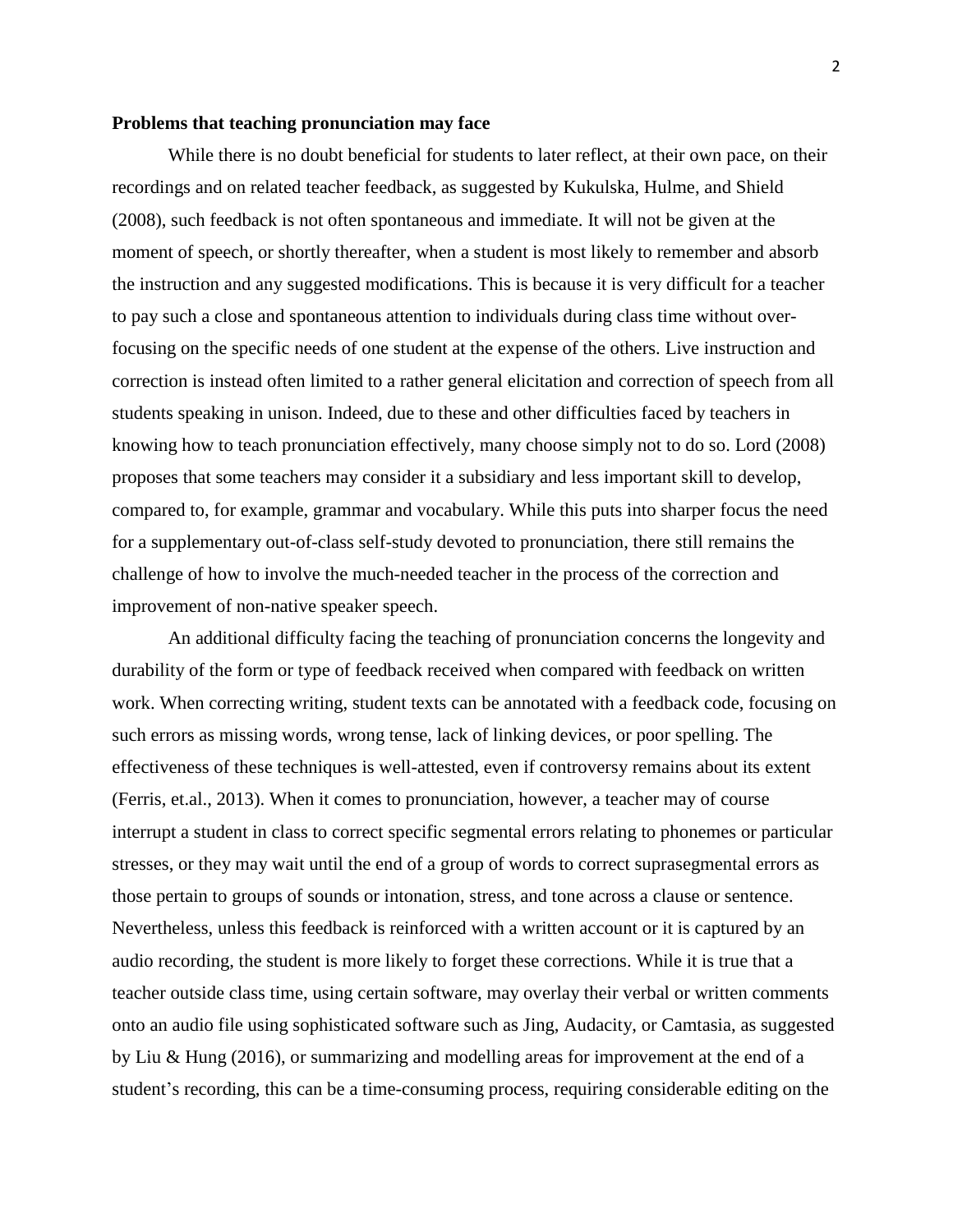part of the teacher. This approach involves physical separation between teacher and student and can therefore adversely affect students' engagement since it entirely depends on their own attention to the feedback.

For these reasons, I felt for a long time during my teaching practice that a new method should be found to incorporate both of these requirements: providing immediate feedback, and making a permanent record of this feedback available to students. As it happens, I chanced upon such an easy, convenient method in a drama class that I was teaching at XJTLU and felt that it could equally well be adapted to the English for Academic Purposes (EAP) classroom. While I appreciate that the types of texts used below as examples are very different, the technique was equally useful in relation to both types of text and the same principles of immediate and durable feedback apply.

#### **Discovery: The Waste Land by T. S. Eliot**

In the winter of 2016, thirteen students at XJTLU agreed to participate in a dramatic recitation of 'The Waste Land' by T.S.Eliot (1963), which I had arranged the previous summer. It was clear to me that, since all these students were non-native speakers of English, and the text itself was challenging enough even for native speakers, its recitation was going to need considerable work at both the segmental and suprasegmental levels. This was the case even though all volunteers were relatively advanced speakers of English, and enthusiastic about the presentation of their spoken English. Naturally, I forwarded them professional recordings of the poem's recitation by distinguished actors such as Alec Guinness and Fiona Shaw, although I sensed that these examples were not going to be enough. Moreover, turning a poem into an interactive dialogue would need an attention to aspects of intonation, pausing, and stress that would not be encountered if the piece was only recited as a monologue.

In addition, while the phonetic script was a resource I could have used, not all students were sufficiently knowledgeable about it. In any case, it would not have helped with the suprasegmental flows of sustained, connected speech over the course of a clause or sentence.

# **Development of the Technique**

For these reasons I devised my own error correction code for pronunciation that could be marked directly onto the text as a guideline. It was one that didn't include phonetic detail but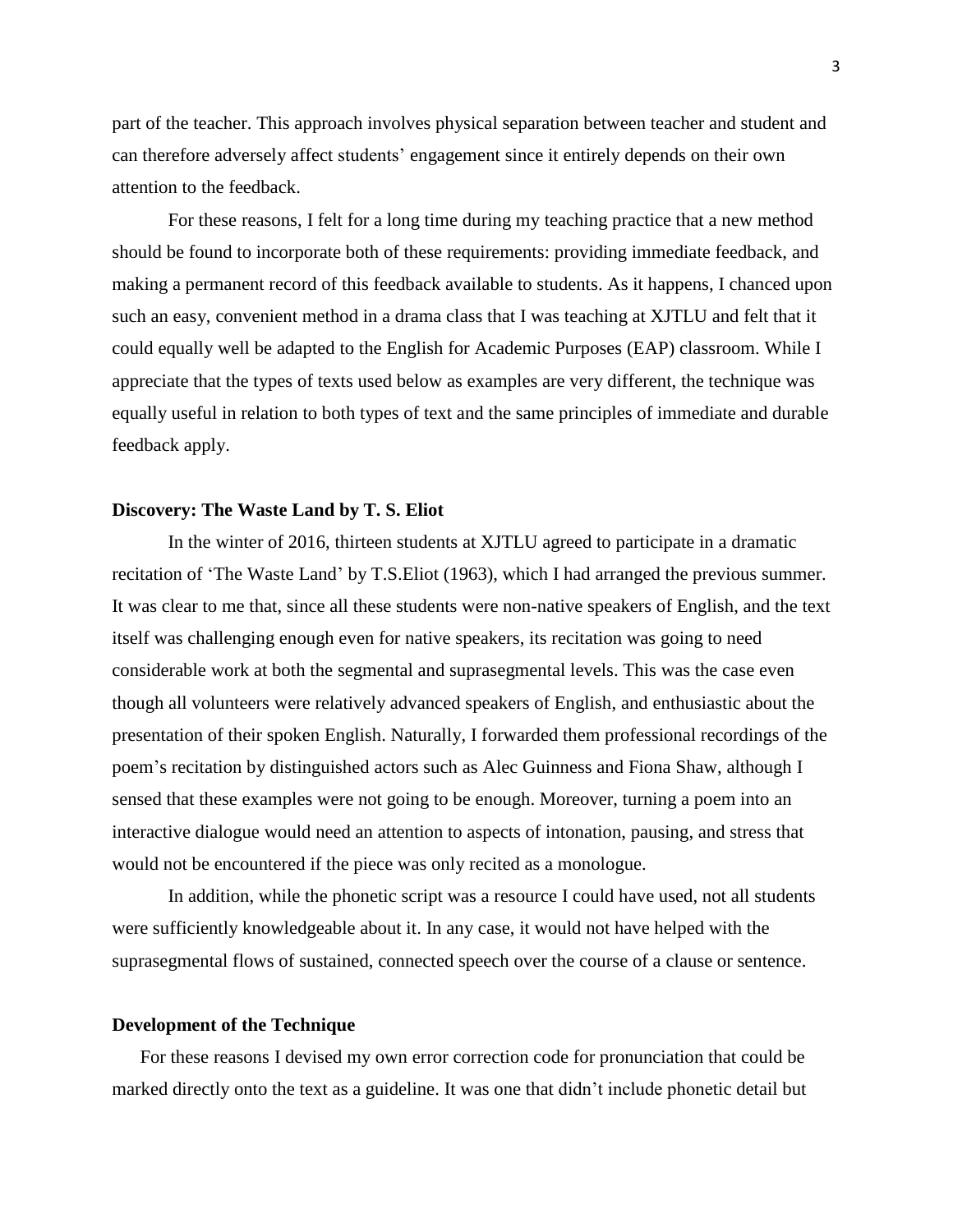instead envisaged that that segmental aspect of voice delivery could be modelled for the student more directly. These following notations were employed:

- An underscore () to indicate that this sound should be stressed or that the phoneme is mistaken.
- A double underscore  $( = )$  to indicate that this sound should be stressed with a particular emphasis.
- A slanted dash  $(\ )$  to indicate a pause of a perhaps unexpected kind, for example, when not found at the end of a line of Eliot's verse.
- A double slanted dash  $(\langle \rangle)$  to indicate a longer pause.
- A superscription upward slanted dash ( **/** ) for rising intonation and subscripted. downward dash for falling intonation  $(\cdot)$ .
- An extended underscore ( \_\_\_\_\_\_\_\_\_\_\_) for suprasegmental problems with pacing and fluency.
- Parentheses () for chunks of texts that are to be delivered at a different pitch, tone, pace or volume to the surrounding text.

After using these simple notations on copies of the written text, I then had to explain and model them to the students, so I arranged a one-to-one consultation with each actor. Figure 1 shows an example extract from the poem with notations illustrating how one actor, Alice, might recite this particular part. It should be noticed, of course, that these modellings were not prescriptive but suggestions, and they were the ones that I felt best suited the dramatic and dialogic form to which I had adapted the poem. My intention was to merely improve upon her performance, not to decree how it must be spoken. In reality, many of my suggestions were not taken up in performance, but having gone through this reflective experience, I still felt it was a valuable pedagogical intervention, and that the end result was significantly improved upon, compared to students' initial recitations. For example, in the case of Alice, originally no pauses were included in her speech except at the end of lines, and the placement of her stresses did not correlate with any distinctive communication of meaning or emotional involvement. The recitation, instead, was rather ghostly and detached. However, after receiving this instruction her performance was transformed. She also noticed her own improvement after I explained the suggested new form of recitation.

> After the torch-light red on sweaty faces After the frosty silence in the gardens After the agony in stony places/ The shouting and the crying (Prison and place and reverberation Of thunder of spring over distant mountains)//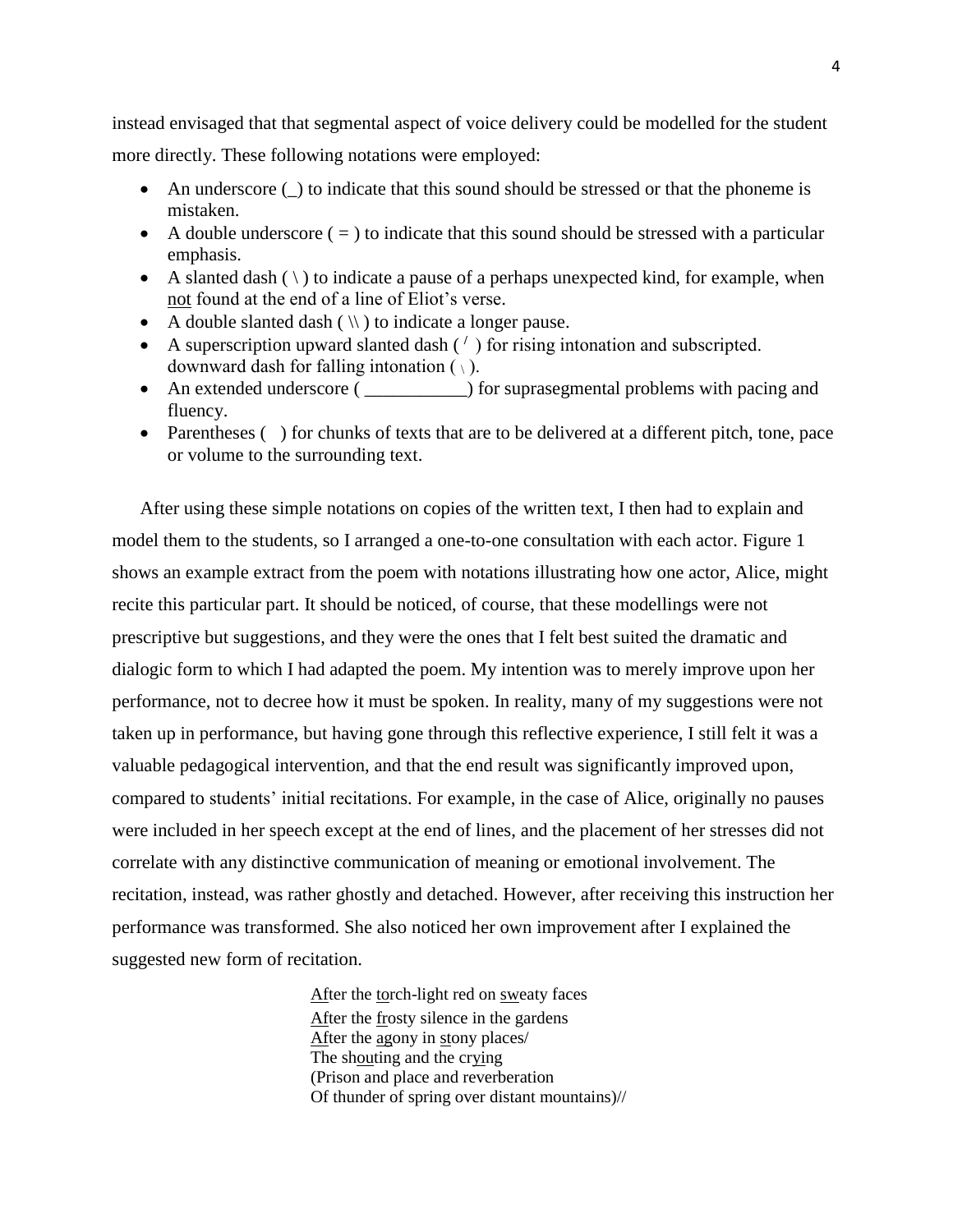# He who was living is now dead We who were living/ are now dying// Extract from T.S.Eliot's 'The Waste Land'

I feared, nonetheless, that she might not remember the new suggestions, even with the notations added to the text. It then occurred to me that she could record her speech on her mobile phone and then use this to critique her performance, in line with uses that have been made of audio files for some time (Brown, 2012). As expected, she had a suitable phone with her, so I asked her to produce it. I also realized, moreover, that she could include my feedback and suggestions onto that same recording. There was still, however, a problem in that to spontaneously improve by remodeling her speech in a way that would not be forgotten, I needed to interrupt her at the precise moment of delivery, just after she made a mistake. Unfortunately, however, if I did this live, I would interrupt her suprasegmental flow. An alternative would be to wait and mention errors and model suggestions after she finished, though this was also not ideal because the moment in which she made her errors would have passed. It remained a challenge, therefore, to know how to offer immediate intervention and feedback correction in a way that would not interrupt her flow, and also in a form that she could then take away as a piece of enduring feedback.

The solution, of course, lay in the simultaneous use our two phone's voice recorders. If an uninterrupted recording of Alice's spoken recitation of the extract could also be made on my phone, this could be played back afterwards and become the basis on which we could both analyse, critically examine and improve her performance. To help me in this I could add any new errors on my copy of the script while she was speaking from her annotated copy. I could then show her my copy afterwards and together we could play back her speech. By comparing this script with hers, we could together see the mistakes she had made and hear whether or not she had spoken in line with my suggested notations. Crucially, this feedback session would continue to be recorded throughout on her own phone and as an extension of her same audio file. During the feedback session itself I would pause the recording where she made errors, modelling improvements and asking her to repeat them. I would then continue in this manner, playing and pausing for the rest of the recording. Then, at the end I would ask her to repeat the entire extract, but this time reading from my copy, which indicated mistakes that she had made, and suggested improved ways that she should have spoken. Typically, these second recordings would be much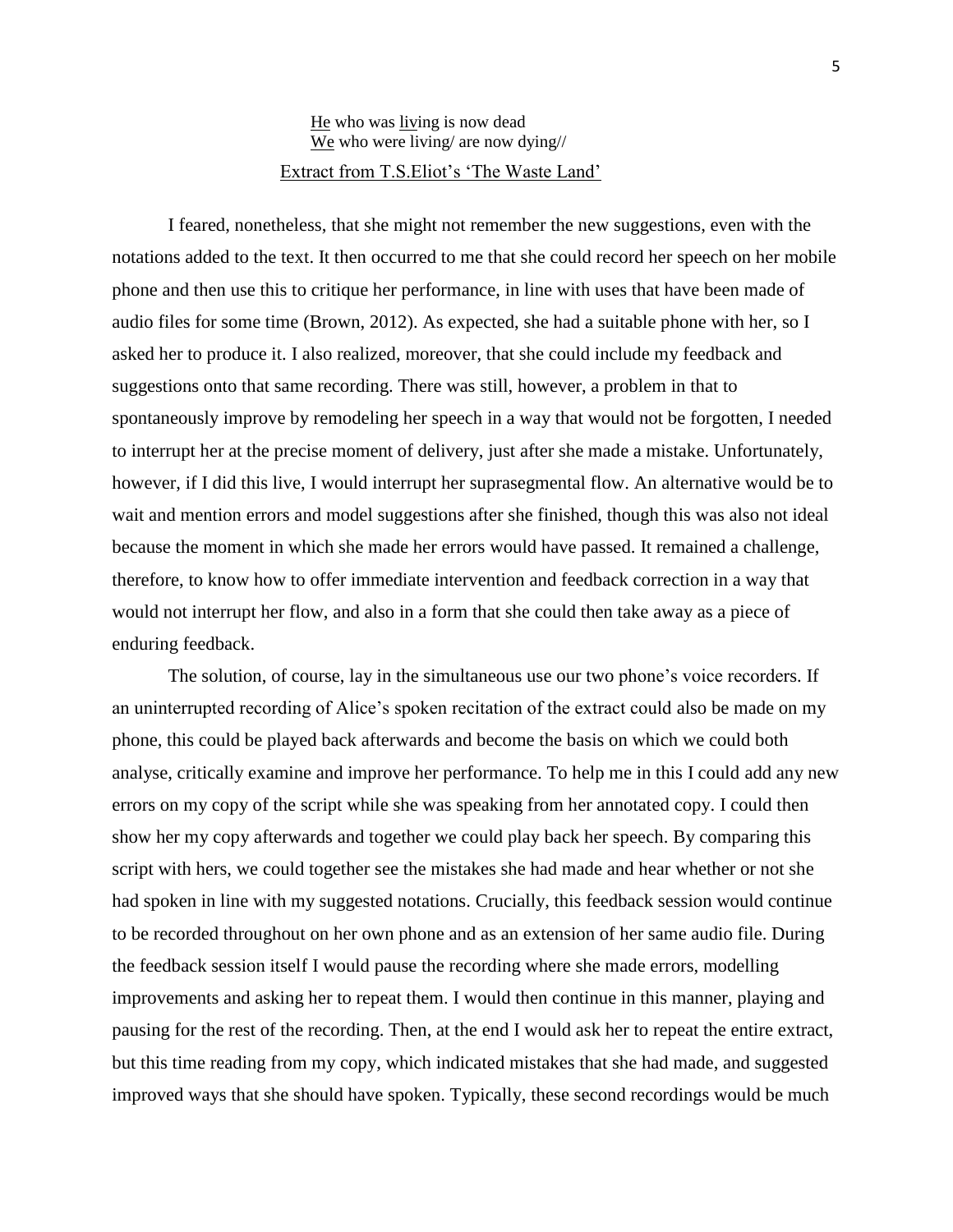improved because the errors she had made were so fresh in her mind and my fresh notations were clear enough to focus her mind. Finally, at the end of the session, Alice would have a single audio file composed of three parts, her original recitation, our feedback session and the second newly annotated recitation for later reflection and self-analysis. She could also take away my copy of the freshly annotated extract, indicating her errors, as an additional resource.

# **Transition to EAP Contexts**

After acknowledging the success of this method in quickly improving my actors' pronunciation, I realized this method could be used in the EAP classroom. I therefore proceeded to incorporate it into one-to-one workshops that I arranged through the Continuing Support department at XJTLU. However, it soon became apparent that the methodology could not be entirely the same. An EAP class is not focused on the recitation of one particular text, even less one of the most difficult poems in the English language. I felt therefore, that in the early stages of the process I did not need and should not present students with a transcript that already incorporated my suggestions. The focus should instead rest on general error correction in the context of the type of texts appropriate for their level of English competence. I should first wait to hear what errors they typically made. Only then should I proceed to offer corrections and suggestions. For this reason, I adapted and broke down the following methodology into the following stages:

- 1. A few days prior to the 15 minutes pronunciation workshops, I send them a short text and ask them to think about how they would recite it and to practice doing so (see Appendix 1). I also send them a copy of the simplified pronunciation notations, and ask them to become familiar with it.
- 2. I remind them to bring their phones, just in case they don't, though this would be unlikely, and I check that their phone has a voice recorder. I also check that they are happy that their own voice will be recorded, stressing that only they and I will have copies of the recording, and that I will not keep a copy after the session, unless they authorise me to do so for teaching or research purposes.
- 3. I ask them to bring a copy of the transcript to the workshop but I print out two copies in case they forget.
- 4. As the workshop commences, I explain what will happen and ask them to open their voice recorder app on their phone and get ready to turn it on and to start the recitation. I also prepare to start recording on my own phone.
- 5. After we both start recording, the student starts speaking and as they do so I note down mistakes or omissions in their speech on my copy of the transcript (see Appendix 2).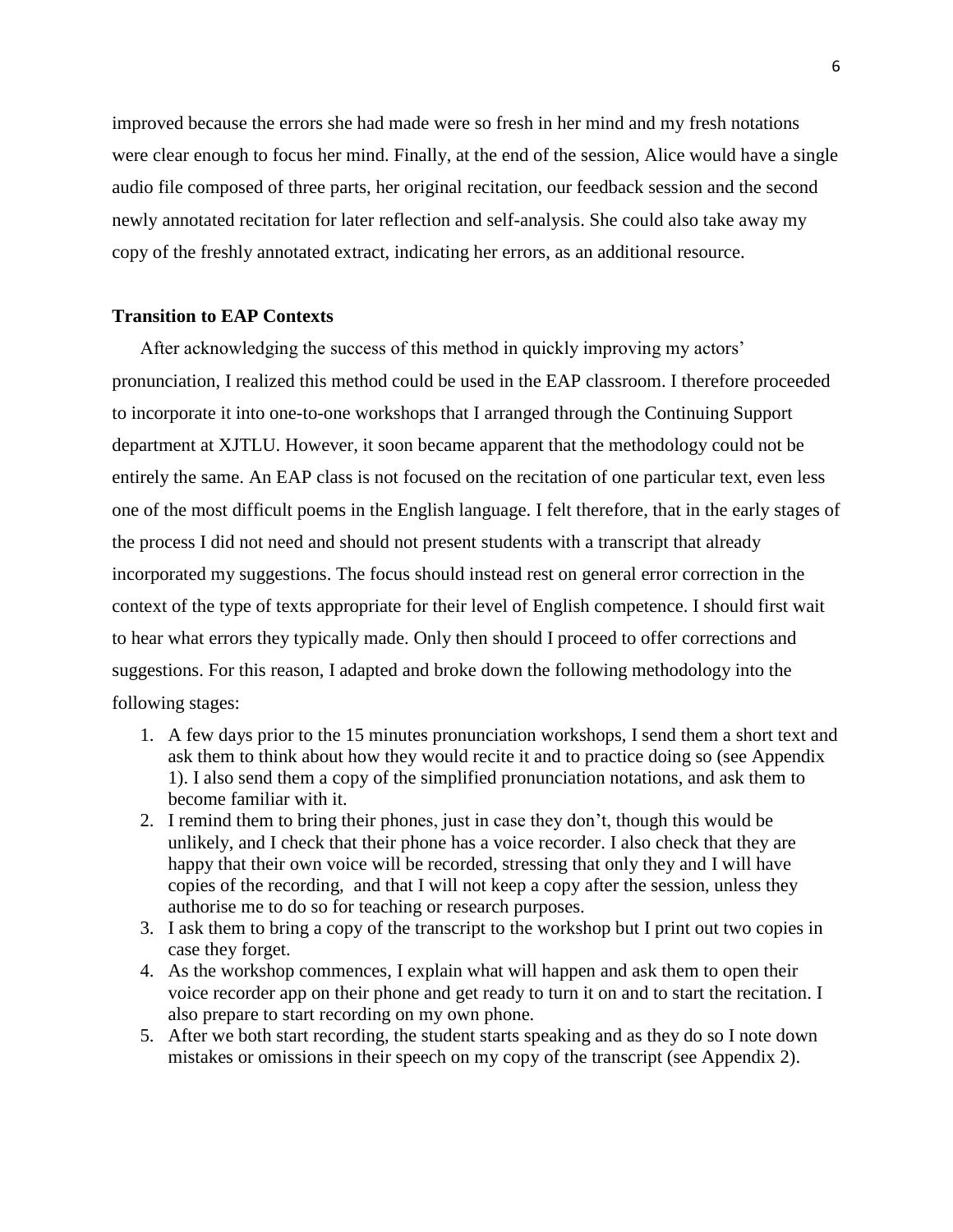- 6. Then, when they have finished, I show them my copy, stop my recording and play back their recording on my phone, while we together focus on this transcript. Meanwhile, the student continues to record our workshop interactions on their own phone.
- 7. At the moments in the recording that correspond with notations that I have marked on my transcript I pause the recording, indicate the error, model an improvement and ask the student to imitate the corrected phoneme, or other problematic item of speech, such as relating to pausing, stress or intonation.
- 8. At the end I ask the student to repeat the recitation, though this time from my annotated copy. Apart from merely relying on short term memory recall, this will provide a further reminder of where the errors lie.
- 9. As the student speaks, I will once again add notations if the same errors are made to provide further feedback, and the whole process may be repeated before the end of the workshop.
- 10. Finally, the student will leave with my one or two transcripts indicating their spoken performance, as well as hopefully their improvements in the second case. Also taken away will be a single audio file containing their original recitation, our feedback and correction sessions and the second and maybe third more reflective recitations.
- 11. I will then ask the student to reflect on the audio file for homework, understand the mistakes they have made and how their second and third performance differ from their first. Finally, I will ask them to remain conscious and alert regarding how they make similar mistakes with aspects of their spoken English in other contexts.

## **Closing considerations and other uses in EAP contexts**

Evidently, this technique is best suited only to a one-to-one student-teacher context such as that provided in a consultation or workshop. This may be problematic, however, if a teacher has many students since, although a session may take only 15 minutes, it is not really compatible with classroom teaching, unless individual students can perhaps consult with the teacher in an adjoining room or else at the front of the classroom if this I not too disturbing to other students while they, for example, work on written tasks that do not need to be supervised. The effectiveness of the technique for the classroom, however, is necessarily limited, and it is not intended for this context.

Another possible application that I have briefly experimented with would be a peer-topeer usage, whereby students would assess and evaluate each other's pronunciation in this way. Mennim (2012) and Cooke (2013) have shown that peer-peer reflection is useful and can be valuable. When I experimented with this approach, the students certainly found it useful and helpful and believed that it assisted their pronunciation. One drawback if the peer-to-peer pairwork takes place in class, however, can be noise interference from one pair to another. Naturally,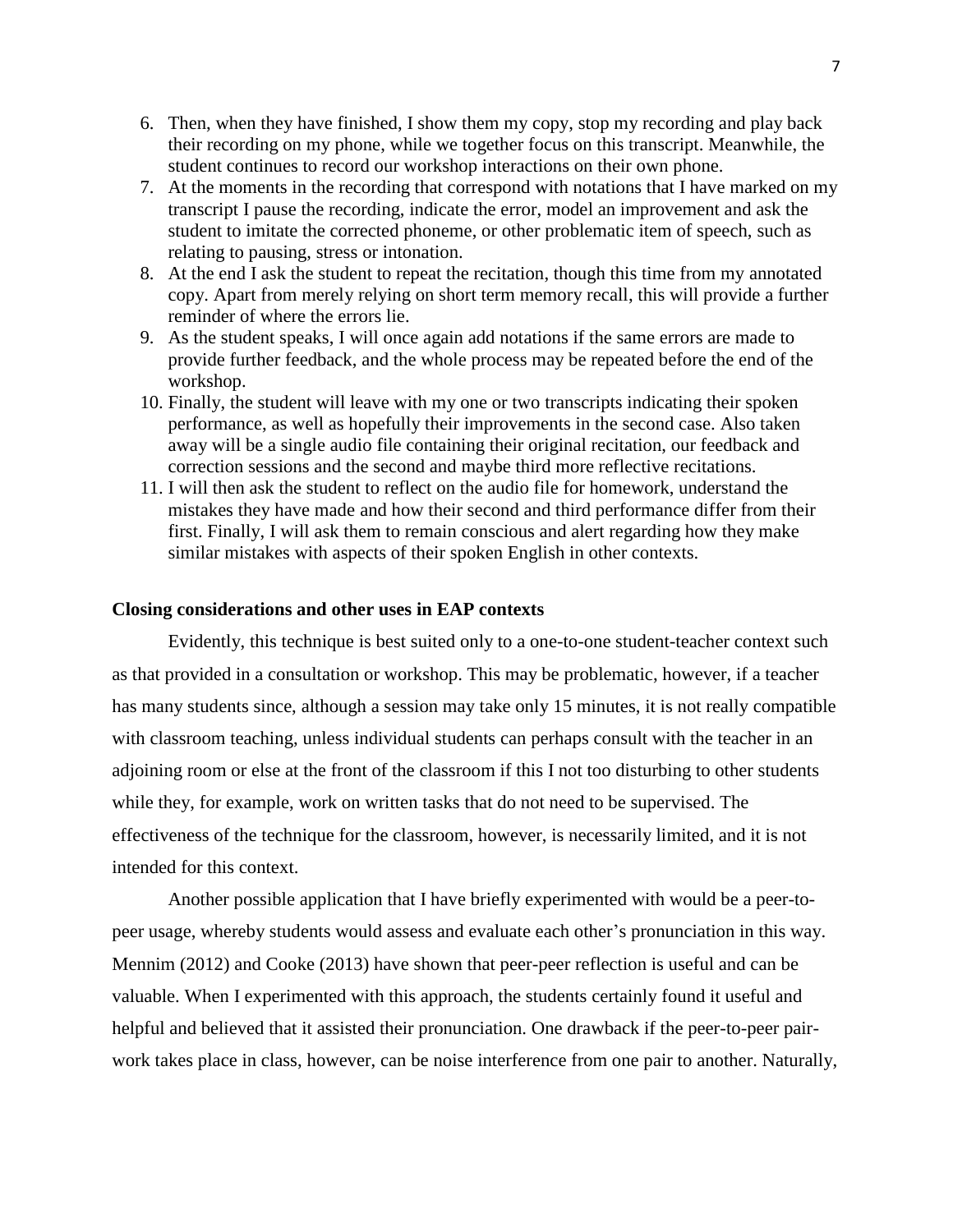this problem can be overcome if they conduct their peer-to-peer workshops outside class time in a quiet place.

Another problem I have encountered is the lack of expertise of students in matters relating to pronunciation. They may lack the ability to spot and correct errors that each student makes. Naturally, this could lead to errors not being noted and can even lead to situations whereby one student can introduce new errors that had not existed beforehand by misidentifying segments or suprasegments of speech as erroneous.

### **Conclusion**

As described above, utilising mobile phones together with this method, enables a twofold challenge to the teaching of pronunciation to be addressed. Specifically, it allows for the immediate interruption and examination of certain parts of a student's speech but without interrupting the flow of its delivery; and it allows for the teacher to give durable, lasting feedback on a recording of a student's speech that they can save and keep. This immediate and durable feedback is normally not given as there is usually a kind of distance involved when teachers send feedback to students on submitted files via audio recording software. Another advantage is that this is very simple to organise and manage, not requiring any additional steps to be taken. There is no editing, for example, or use of any other technology, besides those found on an ordinary smart phone.

It remains to be seen, of course, how popular this methodology proves with students and also how effective it is found to be, when measured both by students and use of objective metrics of assessment. For this reason, this technique will be used at XJTLU in the coming months and semesters, for assessments and surveys designed to establish how effective this approach can be.

## **References**

- Aoki, S. (2014). *Potential of Voice Recording Tools in Language Instruction* [online]. Retrieved on 1 January 2018 from: [www.tc.columbia.edu/tesolwebjournal.](http://www.tc.columbia.edu/tesolwebjournal)
- Brown, B. (2012). Raising student awareness of pronunciation and exploring out-of-class approaches to pronunciation practice, *Research Notes*, 48, 18-23.
- Cooke, S. D. (2013). Examining transcription, autonomy and reflective practice in language development, *RELC Journal, 44(1*), 75-85.
- Ducate, L., & Lomicka, L. (2009). Podcasting: an effective tool for honing language students' pronunciation?, *Language, learning & Technology,* 13 (3), 66-86.
- [Eliot, T. S.](https://en.wikipedia.org/wiki/T._S._Eliot) (1963). *Collected Poems, 1909–1962*. New York: Harcourt, Brace & World.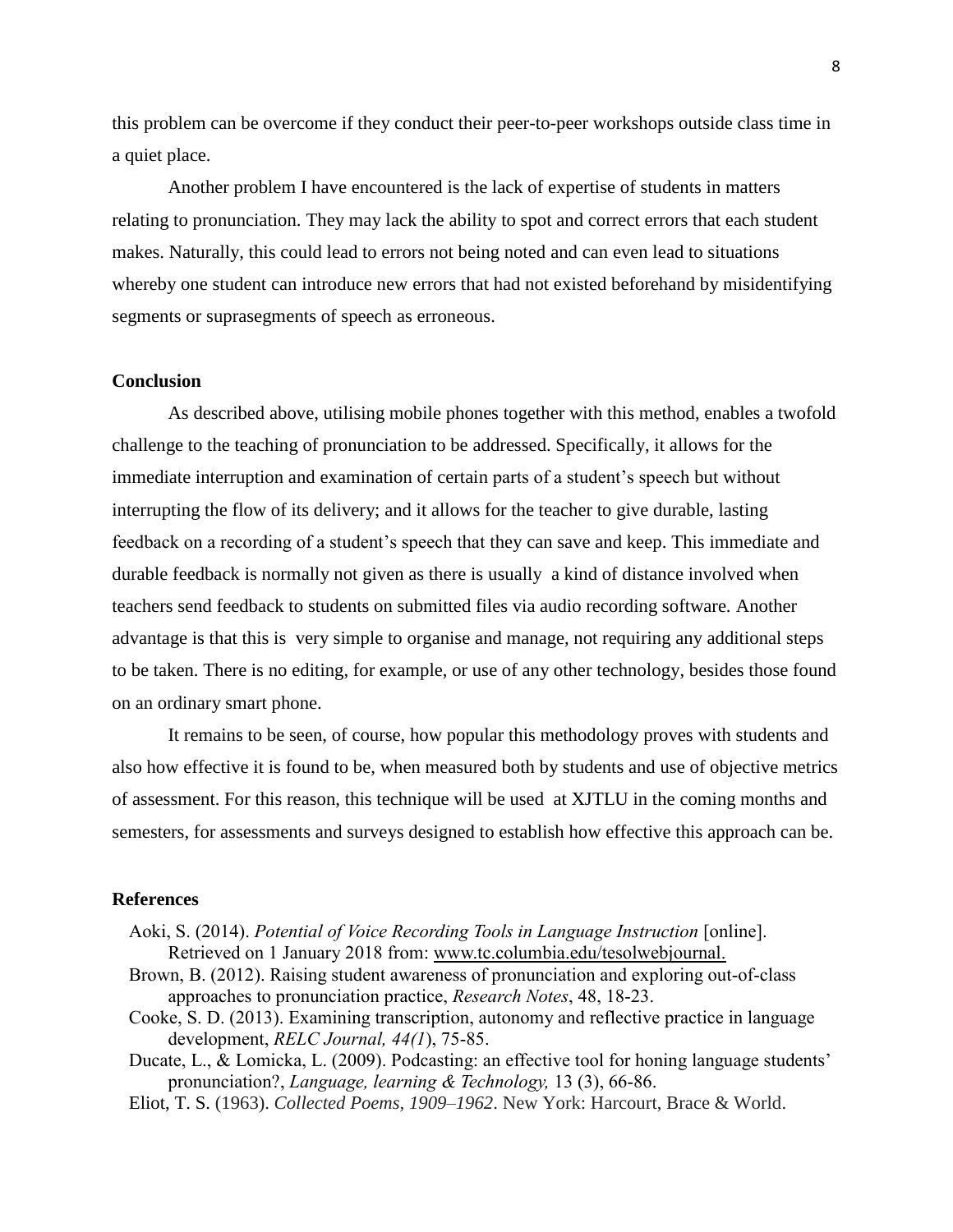- Ferris, D.R., Liu, H., Sinha, A., Senna, M. (2013). Written corrective feedback for individual L2 writers, *[Journal of Second Language Writing](https://www.sciencedirect.com/science/journal/10603743)* 22 (3) 307-329.
- Kukulska-Hulme, A., & Shield, L. (2008). An overview of mobile assisted language learning: From content and delivery to supported collaboration and interaction*. ReCall, 20,* 271-289.
- Liu, S.C., & Hung, P.Y. (2016). 'Teaching pronunciation with computer assisted pronunciation instruction in a technological university'. *Universal Journal of Educational Research, 4(9),* 1939-1943.
- Lord, G. (2008). Podcasting communities and second language pronunciation. *Foreign Language Annals, 41*(2), 364-379.
- Mennim, P. (2012). Learner negotiation of L2 form in transcription exercises', *LT Journal, 66(1*), 52-61.
- *18 top tips for improving your English (2017)*[Online]. Retrieved on 20 February 2017 from: [https://www.skola.co.uk/tips-improving-english.](https://www.skola.co.uk/tips-improving-english)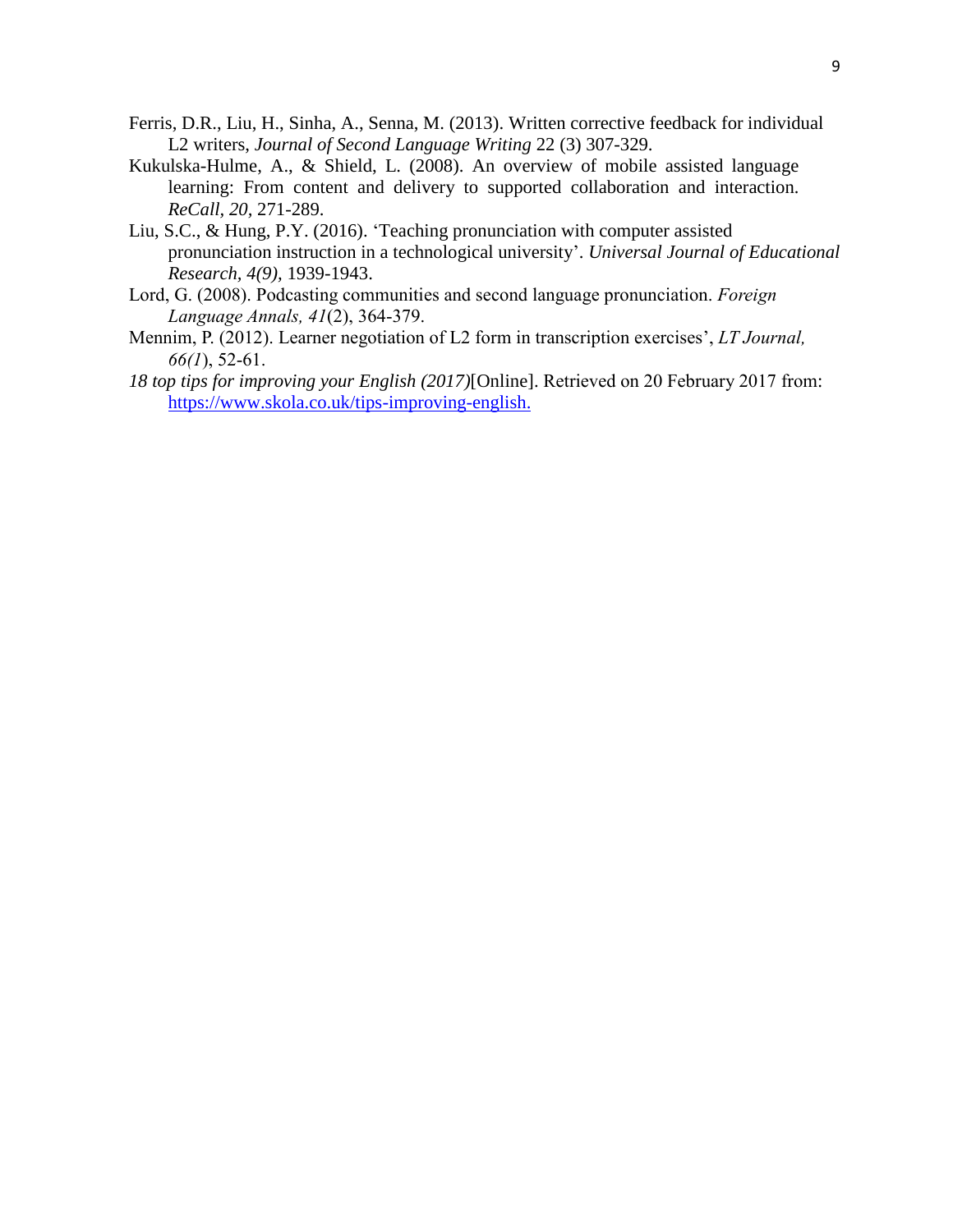Appendix 1

# Sample Text used with Alex, an Y1 LS learner of English at XJTLU)

First, you should consider which language skill needs most attention. Which of the four skills, reading, writing, listening or speaking do I need to improve the most?

Reading is a great way of practicing your English on your own. You can take one word at a time at your own pace, without your teacher peering over your shoulder. If you're studying at a beginner to intermediate level, pick up a graded reader from the library where the language will be easier than an adult book.

If you're interested in improving your pronunciation, make the most of the recorder on your smartphone. This is a good way of learning pronunciation because you can keep a record of what is good pronunciation, as modelled by your teacher, and also of the mistakes that you are making yourself. This will enable you to become more self-aware about how you need to improve. Make sure, however, that you always get permission from your teacher to use your recorder in class.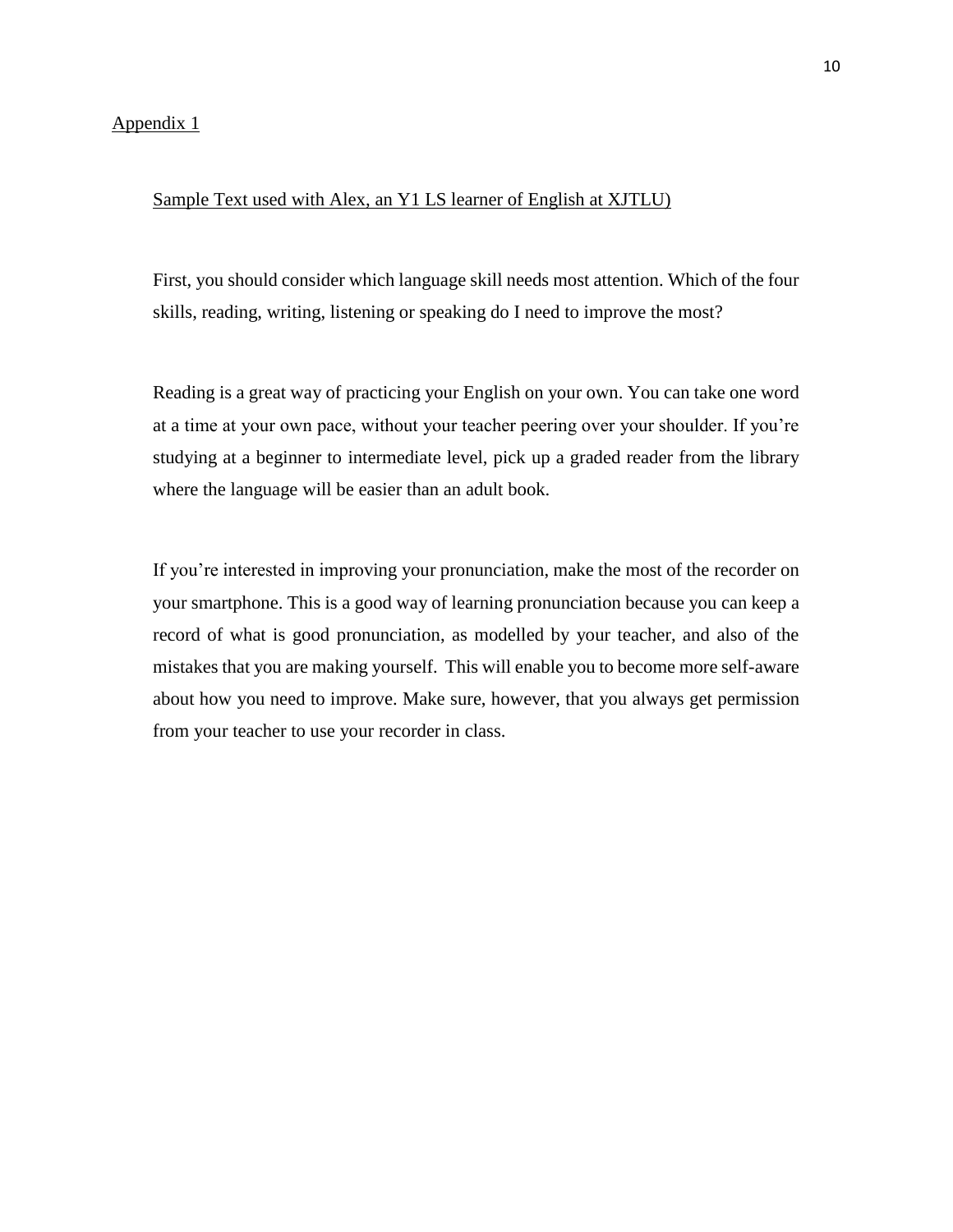# Appendix 2

# Sample Text used with Alex, a Y1 LS learner of English at XJTLU), with notations added

First, you should consider which language skill needs most attention. Which of the four skills, / reading, writing, listening or speaking do I need to improve the most**/**?

Reading is a great way of practicing your English on your own. You can take one word at a time at your own pace, without your teacher peering over your shoulder. If you're studying at a beginner to intermediate level, / pick up a graded reader from the library where the language will be easier than an adult book.

If you're interested in improving your pronunciation, make the most of the recorder on your smartphone. This is a good way of learning pronunciation because you can keep a record of what is good pronunciation, as modelled by your teacher, and also of the mistakes that you are making yourself. This will enable you to become more self-aware about how you need to improve. Make sure, however, that you always get permission from your teacher to use your recorder in class.

(Adapted from<http://www.skola.co.uk/tips-improving-english.html>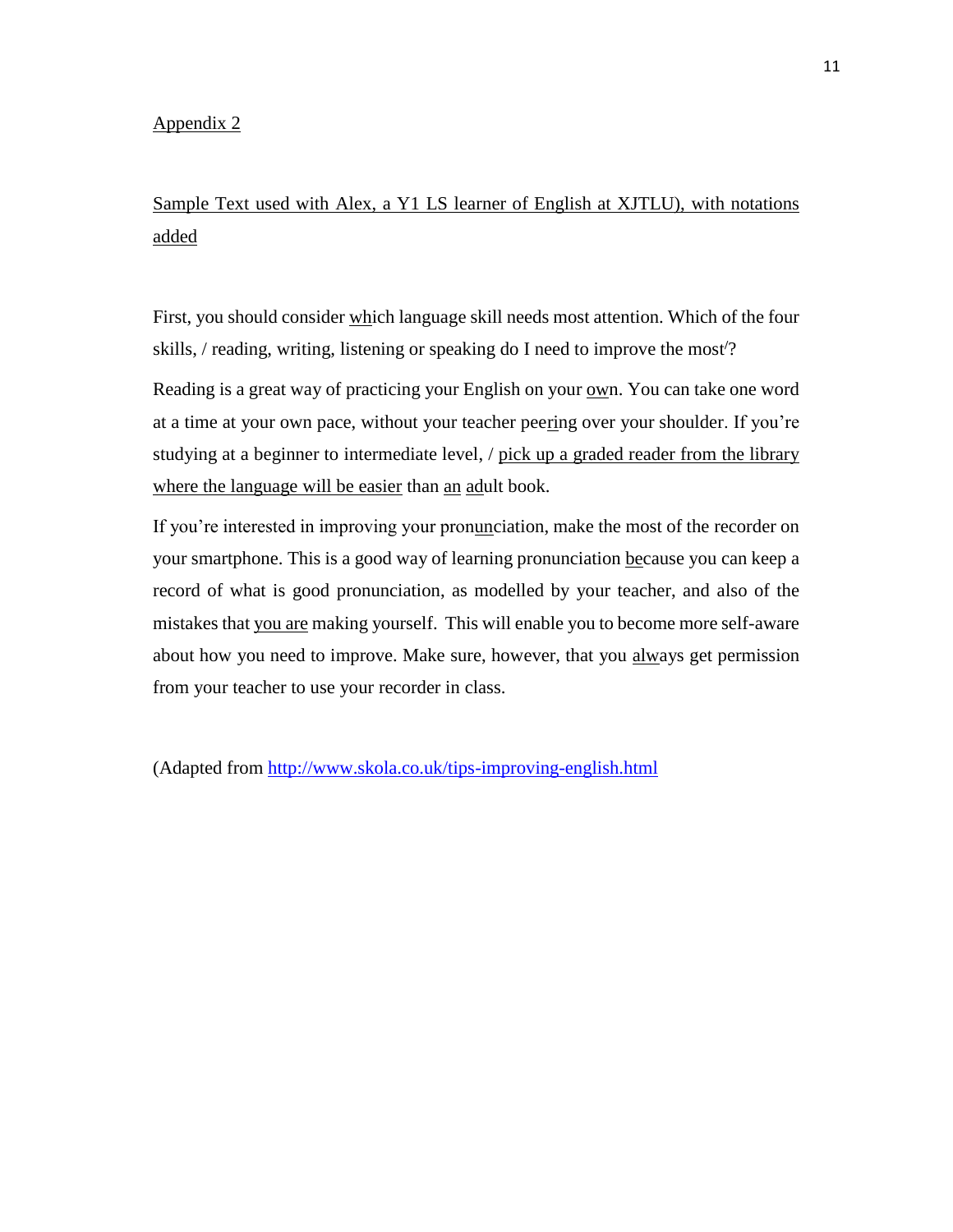# **TEACHING READING TO ADULT MIGRANTS: REFLECTIVE PRACTICE AS A PERSONAL JOURNEY**

#### Kevin Roach

School of Language and Culture, Auckland University of Technology

#### **Abstract**

*This paper is based on a workshop given at CLESOL 2018 which outlined an approach to teaching reading in the adult ESOL classroom using authentic, human interest stories from the printed news media. The approach integrates reading instruction and classroom interaction drawing on the notions of 'talk around text' (Barton & Lee, 2011) and what van Lier (1996) has termed 'instructional conversation'. While 'talk around text' provides the theoretical rationale for talking about a topical newspaper story in the classroom, 'instructional conversation' refers to what the teacher actually does to facilitate meaning in classroom talk and highlights the importance of scaffolding as a pedagogical strategy. After outlining the context of adult might ESOL, the paper sketches the theoretical rationale for the approach and outlines how it is enacted, or brought to life, in the classroom. A number of principles that teachers might wish to adopt in their own contexts when teaching reading are then identified. A second aim of the paper, supplementary to the pedagogical focus, makes a case for reflective practice in order to highlight the need for English language teachers to make sense of their own practice, and ultimately develop their own theories of/for practice.*

### **Introduction**

This paper is based on a practical workshop given at CLESOL 2018 on the teaching of reading to adult migrant ESOL learners. The paper is framed by two concerns. The first of these, in line with the workshop, is to outline a social practice approach to teaching reading (Roach, 2018). Discussing the field of literacy studies, Barton and Lee (2011) argue that viewing reading through the lens of social practice shifts the focus from acquisition and the development of individual skills to what one *does* with reading in real world contexts. Two key contentions are that literacy allows people to fulfil personal goals and make sense of life around them, and that reading frequently involves talk about the text. A social practice approach adopts this kind of thinking and applies it to the adult ESOL classroom. While reading is the main focus, the approach acknowledges that language instruction can usefully integrate all four macro-skills (Burns & Siegel, 2018), in this case, primarily reading and oral interaction. Implicated therefore is the key role of classroom interaction in facilitating opportunities for second language literacy development and more broadly, language learning, in particular the pedagogical use of 'instructional conversation' (van Lier, 1996) to extend classroom talk beyond the routine and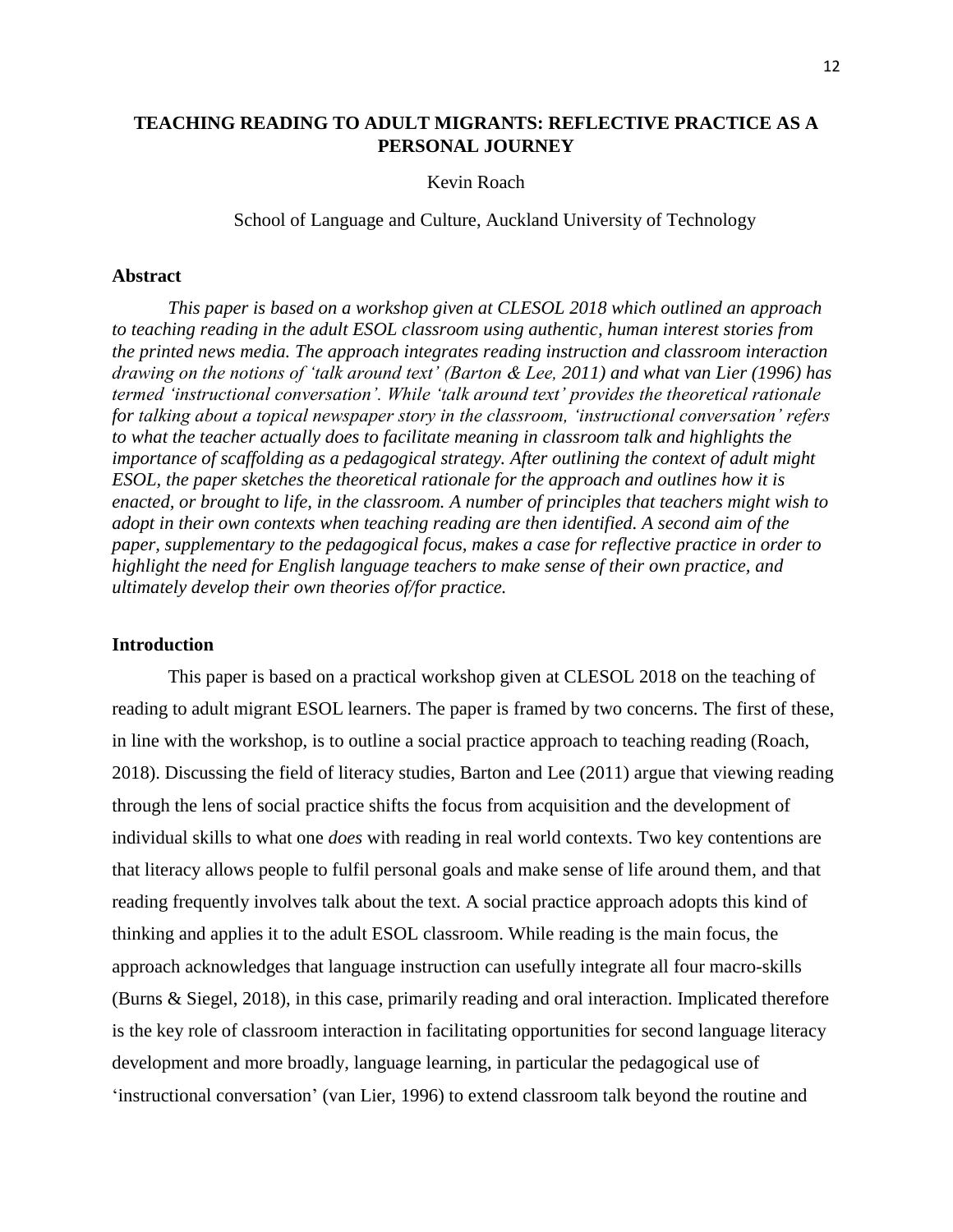engage learners in meaningful discussion about the text. This aspect of the approach highlights both sociocultural understandings of classroom language learning and the teacher's role in facilitating such learning (see also van Lier, 2001; 2002).

The second concern of the paper is broader in that it highlights the role of practitioner inquiry in language teacher development. While practitioner inquiry encompasses a number of approaches – including action research, reflective practice and participatory practice – usually involving systematic, intentional, and self-critical inquiry about one's work (Bailey, 2012; Barnard & Ryan, 2017; Farrell, 2018; Richards & Farrell, 2005), the account described in this paper results from reflection on my own practice over time, supported not by the collection and analysis of empirical data but by on-going reading and scholarship. It is essentially a synthesis of received and experiential knowledge, or theoretical and practice-based knowledge (Jourdenais, 2009). Such reflection involves what Johnson (1999) calls 'sense-making', or the reasoning that underpins teachers' practices. Influential in my own reasoning has been a long involvement with adult migrant ESOL, as a classroom practitioner and teacher educator, a growing understanding of literacy and adult literacy education, a recognition of the key role that classroom interaction plays in facilitating English language learning, and a wider acknowledgement that classroom life is jointly constructed by teachers and learners (Breen, 2001). A guiding principle throughout this period has been a recognition of the 'quality of life' in the classroom as well as the 'quality of work' (Allwright, 2002, cited in Gieve & Miller, 2005, p. 20).

As a language teacher educator, a key motivation for the paper has been the claim that teaching needs to be seen from the inside, articulated by teachers themselves (Freeman, 2002). While, in this instance, my sense-making does not involve the systematic collection of classroom data I nevertheless draw on a kind of reflective practice aimed at better understanding my own work. In this regard, Farrell (2012) usefully characterises reflective practice as "a compass of sorts to guide teachers when they may be seeking direction […] as to what they are doing in their classrooms" (p. 7). The metaphor of reflection as a compass has enabled me to think about my own practice in a principled manner, and to seek new ways of teaching reading in adult migrant ESOL classrooms. This kind of 'self-directed learning' (Richards & Farrell, 2005, pp. 13-14; see also Mann, 2005, p. 104) offers an insider perspective to teaching, one endorsed by Freeman (2002), cited above. It is an approach to teacher development that encourages teachers to explore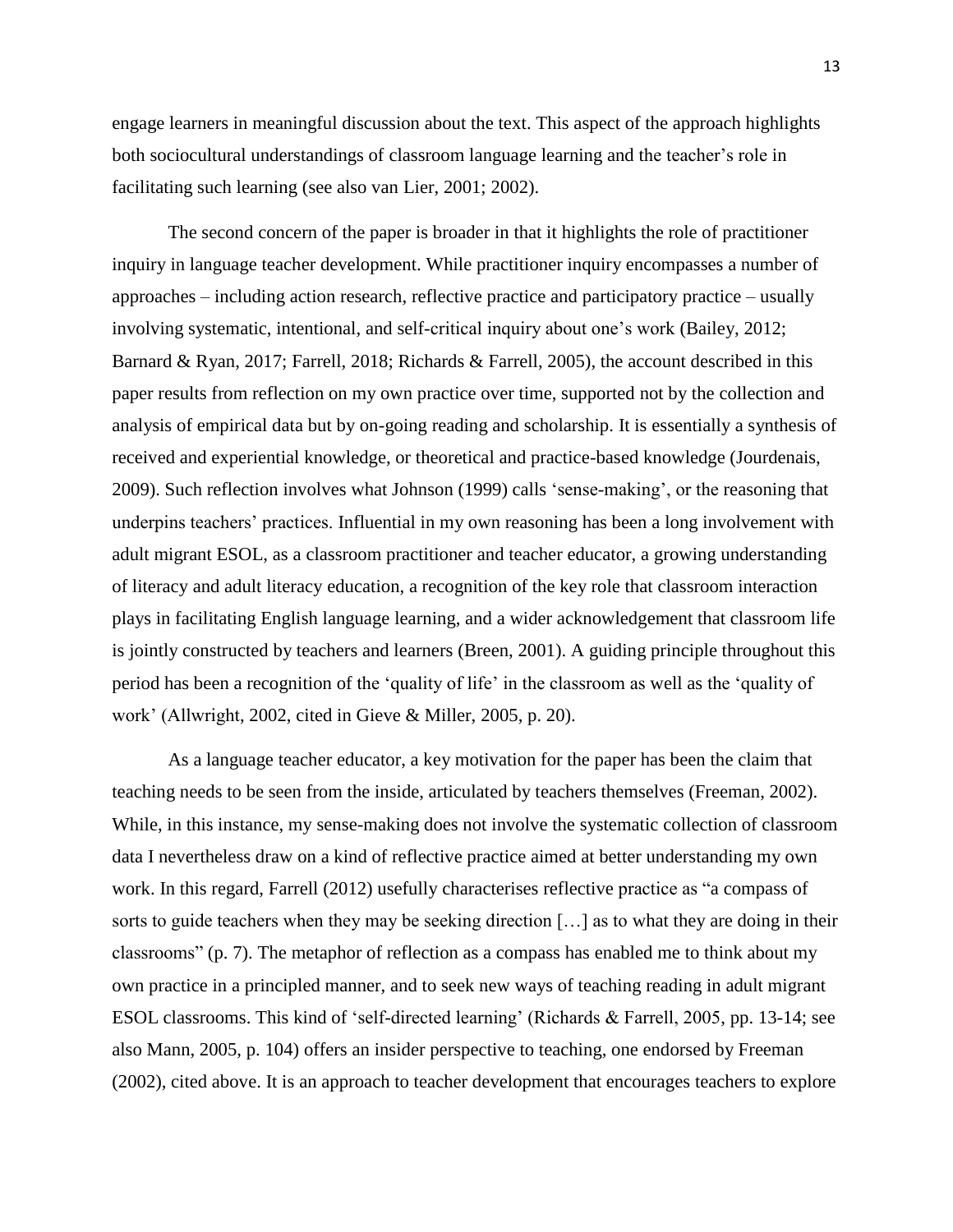their own contexts, construct their own knowledge and understandings of what takes place in their classrooms, and to articulate their understandings.

The paper is thus a personal account of my own practice that offers a forum for other ESOL teachers, not necessarily involved with adult migrant ESOL, to explore issues around teaching reading that arise in their own classrooms. As Burton (2003) notes in the preface to the *Case Studies in TESOL Practices Series*, such accounts make teachers' knowledge and experience accessible in straightforward yet disciplined ways and being informative by nature, provide valuable insights for professional development, teacher education and further research.

The paper proceeds as follows: after outlining the context of adult migrant ESOL, the discussion turns to the theoretical rationale for the approach; one mediated through my own understandings of the literature (Ellis, 1997, Ch. 10) and underpinned by reflection over time. The next section illustrates how the approach is enacted, or brought to life in the classroom, by adopting a four-phase approach to reading instruction. A number of working principles are then identified, not as prescriptive measures but in the spirit of what Stenhouse (1975) has called 'provisional specifications'. The principles, thus, offer guidance to practitioners to try out the approach in their own classrooms to see if it works for them in the contexts they teach in. The paper concludes by reiterating the benefits of practitioner inquiry, in particular reflective practice, as a means of facilitating professional development, with implications for language teacher education.

#### **The context of adult migrant ESOL**

Adult migrant ESOL classrooms can be seen as "globalized social learning spaces" (Burns & Roberts, 2010, p. 411) containing learners who have migrated or have been displaced, and who have goals and aspirations for themselves and their families. In the New Zealand context (Yee, 2008), the term 'adult migrant ESOL' refers collectively to a range of programmes, some more formal than others, targeting those with English language needs who settle in the country under a number of immigration categories; refugees accepted under the United Nations High Commissioner for Refugees (UNHCR) Quota Program, and to a much lesser extent, asylum seekers who have gained legal refugee status. Also attracted to adult might ESOL programmes are young adults who may have attended New Zealand schools but do not yet have the language proficiency to enroll in mainstream tertiary education or academic foundation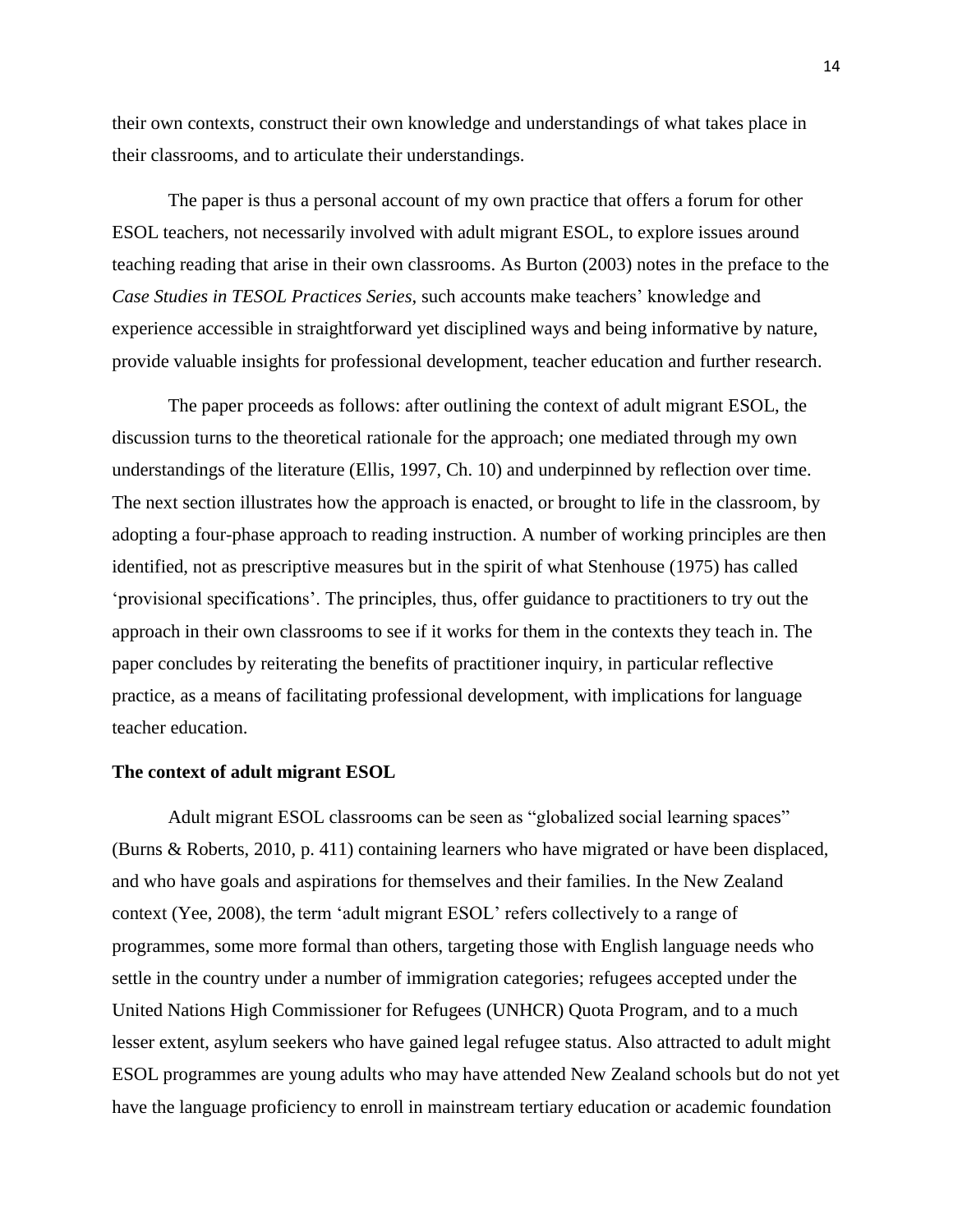programmes. Not usually included are international students, although in some instructional settings, migrants, refugees, and international students may sit side by side. In some regions with little or no ESOL provision, English language learners may also be enrolled in adult literacy programmes (Benseman, Lander & Sutton, 2005). However, with the recent introduction of Intensive Literacy and Numeracy (ILN) funding especially targeted at migrants and refugees with lower levels of English, the conflation of adult literacy and adult migrant ESOL may no longer be an issue.

Alternative terms for adult migrant ESOL, used in Australia, namely 'English language adult continuing education' (Burns & Ollerhead, 2017) and 'English for community membership' (de Silva Joyce & Hood, 2009), suggest that course goals and curriculum content aim to enhance learners' lives in the communities in which they want to become participants. The programme in which I often teach can best be described in these terms, formally organized around content that is relevant to learners (re)settlement needs, that is, knowledge about the local community, current affairs, health, recycling and sustainability, consumer affairs and employment strategies, among other topics. A focus on language, however, is not discounted. As Burns & Ollerhead (2017) explain, content-based language instruction variously focuses on content or language, with adult migrant ESOL necessarily accounting for both.

Much of the content in the classes I teach uses teacher-made materials (saved digitally or in shared hard copy), commercial materials mainly designed for the Certificates in Spoken and Written English (CSWE), the curriculum framework that currently underpins the governmentfunded Adult Migrant English Program (AMEP) in Australia, or authentic materials gleaned from the social milieu in which learners live, proficiency levels permitting. In this regard, many of the materials draw on texts – both written and spoken – relevant to learners' lives, with instruction delivered through a number of instructional approaches, in response to learners' affective and developmental needs (see Wette, 2011; for a critique of communicative language teaching in the context of adult migrant ESOL, see Burns, 2009). A social practice approach to teaching reading, described in this paper, is thus just one of the approaches I employ, primarily when using topical, 'human interest' articles from the printed news media. These newspaper articles are called soft news stories since they focus on events that reflect social values and often focus on the family.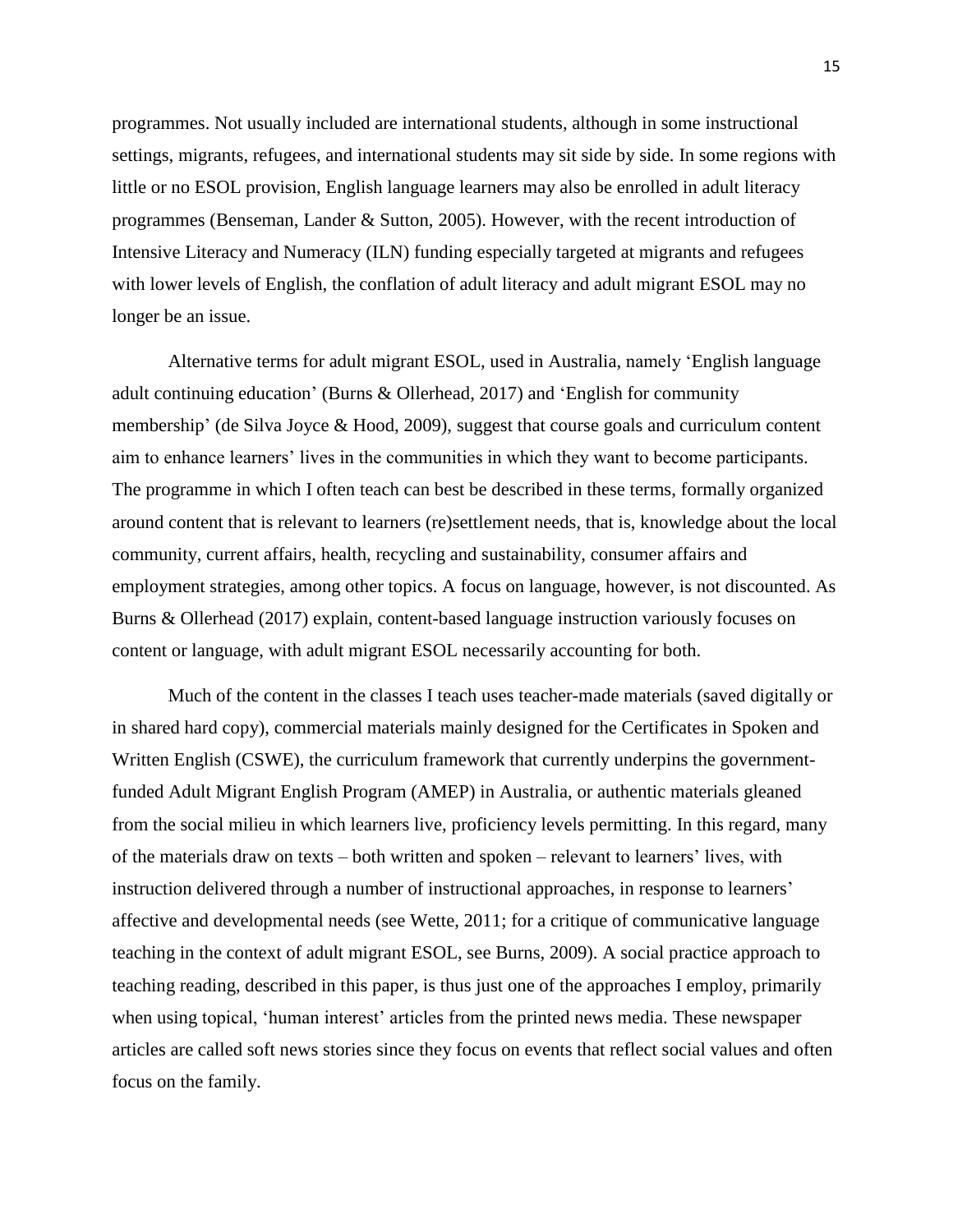It should be noted, however, that the classes I am involved with are not ESOL literacy classes where learners – generally certain refugee groups – have minimal education and/ or minimal first language literacy (see for example, Benseman, 2012; Cooke & Simpson 2008, Ch. 6; Roberts, 2008; Wigglesworth, 2003). In my experience, the approach is most appropriate for at least intermediate level learners; that is, B2 in the Common European Framework of Reference (CEFR). That said, the approach can be used with learners who have lower English language proficiency, but are literate in their first language. In such classrooms, the readings need to be modified, for example, by rewriting the 'human interest' article in less complex language, and additional scaffolding must be provided during the classroom discussion of the text.

The institution is well-resourced, with generous preparation time and support for professional development, and was once one of the largest providers of adult migrant ESOL in New Zealand. The institution also offers language teacher education programmes and at the time of writing, remaining adult migrant ESOL classes are used to support practicum experiences for pre-service language teachers.

# **A social practice approach for teaching reading**

As noted above, a social practice approach combines ideas gleaned from social understandings of literacy and sociocultural understandings of classroom language learning. Above all, my interest lay in an approach to reading instruction that goes beyond information processing and the simple testing of reading using written comprehension questions. As Kern (2012) argues, alternative approaches to reading are needed that highlight the importance of learners' agency in meaning-making and require teachers to introduce learners to new roles of responding to, revising, and reflecting on a text. The aim of the approach is therefore to organise instruction around the social and cultural purposes of reading, where meaning-making is given priority.

In theoretical terms, Barton and Lee  $(2011)$  claim that literacy – including reading – is not an end in itself but is always part of a wider social purpose. The pedagogical use of everyday texts in the classroom thus mirrors adult migrants' social purposes for reading in their lives. A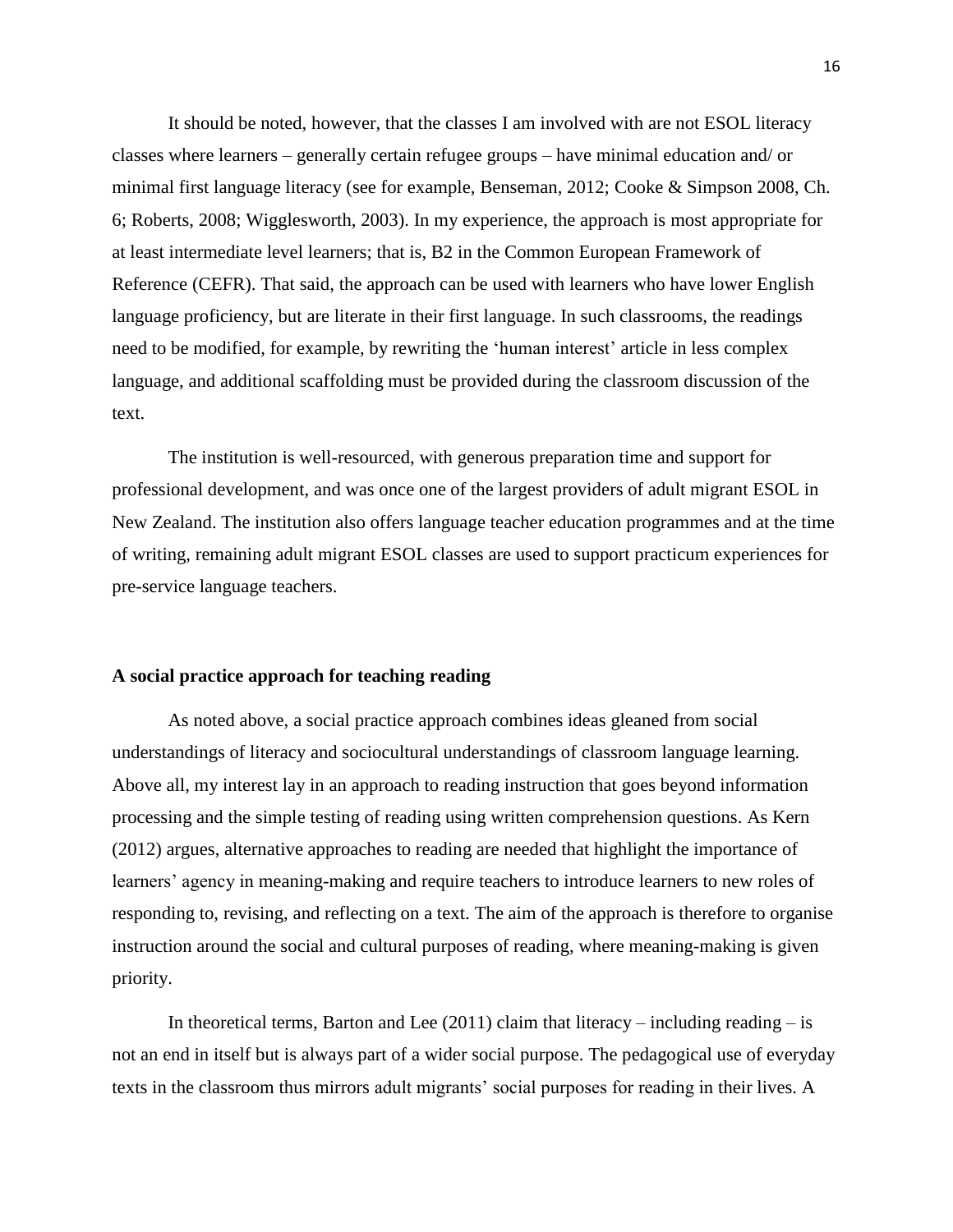key contention is that 'bringing the outside in'  $-$  a notion that covers the pedagogical use of authentic materials from the community and the need to give agency to learners in the classroom to raise their own concerns – fosters motivation and provides a connection to adult learners' lives outside the classroom (Baynham, 2006; Burns, 2003; Burns & Ollerhead, 2017; Condelli, Wrigley & Yoon, 2009; Roberts & Cooke, 2009).

The idea that reading instruction should employ authentic texts in adult migrant ESOL is not new. Feez (1998), for example, outlines a text-based approach to syllabus design in which the teaching of reading is directly linked to the kind of texts learners might encounter outside the classroom. In relation to written texts, these might range from a one word 'Stop' sign to brochures, newspaper articles, recipes and other procedural instructions, or forms and texts commonly found in the workplace, such as memos or reports. While this perspective is part of the shift to a social understanding of language and literacy (Lillis, 2004), the social practice approach I describe in this account falls short of fully adopting a text-based syllabus since it is mainly limited to one text-type, 'human interest' newspaper stories; nor does it adopt the explicit pedagogy associated with a text-based approach, notably, deconstructing and reconstructing the text (e.g., Burns, 2012; de Silva Joyce & Feez, 2012). Instead, a social practice approach is primarily concerned with the notion of 'talk around text' (Barton  $\&$  Lee, 2011) and how this can be facilitated in the classroom through classroom interaction and meaningful discussion. One common thread, however, is the pedagogical practice of scaffolding, a term explained later in the paper.

The notion of 'talk around text' refers to the way people frequently talk about a text they are reading or have read. As Barton and Lee (2011) explain, we currently live in a "textually mediated social world" (p. 588), where "much of the language spoken by ordinary people in their everyday lives is in fact talk about texts" (p. 606), even when the text may not be physically present. For example, a couple may browse a real estate advertisement – increasingly digitally mediated – and talk about the merits of a particular property. In the workplace, plans may be discussed in reference to a manual or memo. Friends may discuss, over a cup of coffee, a newspaper article or magazine story they have read previously. The notion of 'talk around text' captures what people *do* with literacy. Although reading may on occasions be a silent, individual and cognitive pursuit, from a social practice perspective, 'talk around text' in the adult migrant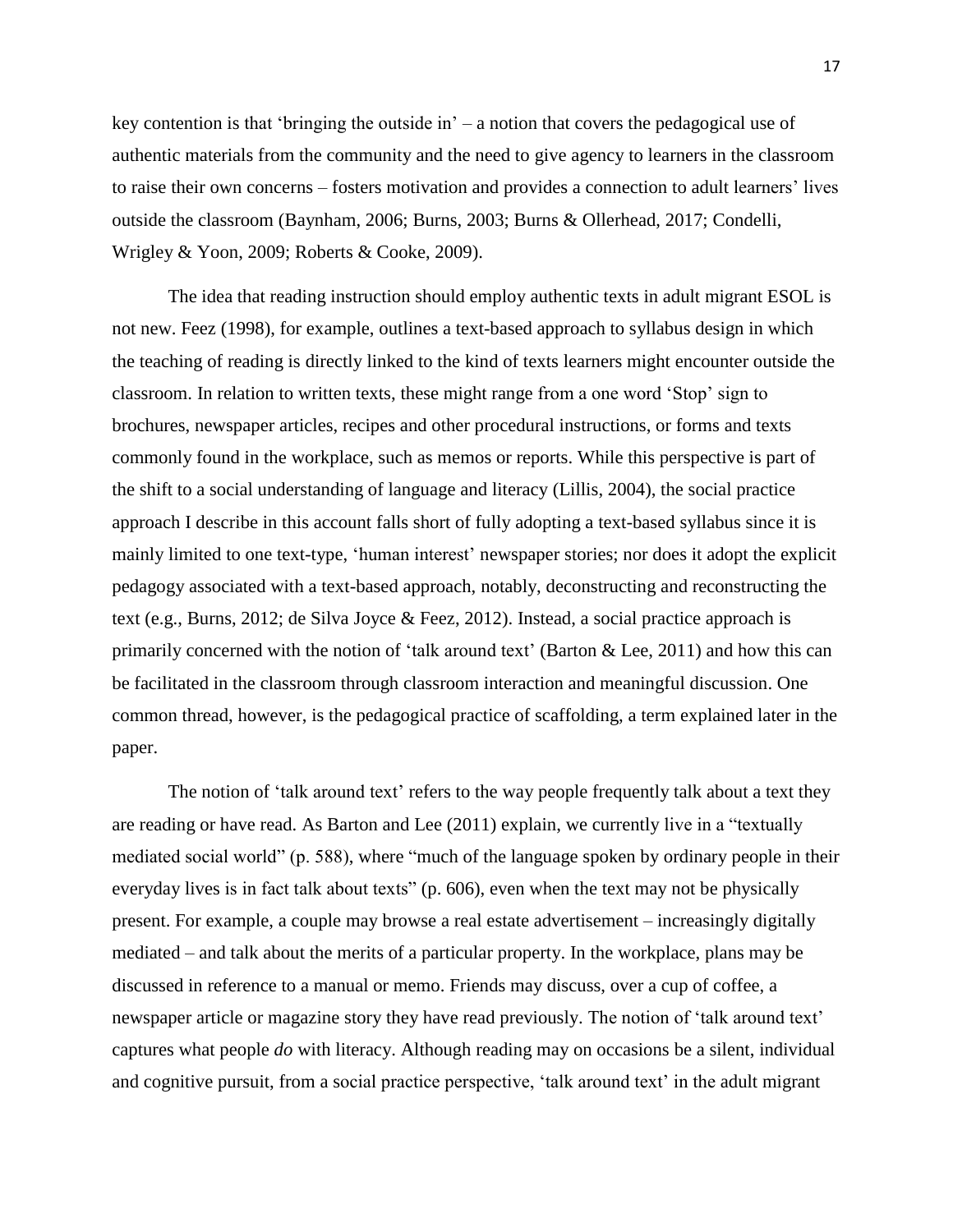ESOL classroom offers opportunities for meaningful conversation, facilitates comprehension of the text and more broadly, affords opportunities for language learning.

While 'talk around text' may be new to ESOL it is not an entirely new notion in wider educational discourse. Maybin and Moss (1993), for example, describe a study in which childrens' informal talk about texts – both electronic and printed – shaped their understanding of the texts. Applying this thinking to reading instruction in the ESOL classroom implicates much more than teaching skills and strategies, or a simple focus on information processing and the overt testing of reading comprehension.

Also important in a social practice approach is the notion of 'talk is work' (Baynham, 2006), the idea that student-initiated dialogue in the adult ESOL classroom affords learner agency. Baynham explains that such talk departs from routine classroom language by opening up classroom discourse, thereby giving learners opportunities to raise topics of their own, related to their own lives. At the same time, it requires the teacher to be responsive to their students' talk, have a genuine interest in what they say, and respond contingently to any 'interruptive moments' that might arise. As Cooke and Simpson (2008, p. 75) explain, contingency "is a way of relating classroom content to students' lives while retaining the freshness and responsiveness of on-thespot planning".

A final notion underpinning a social practice approach is 'instructional conversation' (van Lier 1996, p. 164), mentioned above. While the concepts of 'talk around text' and 'talk is work' provide a theoretical rationale for introducing authentic dialogue into the classroom, 'instructional conversation' refers to what teachers actually *do* to facilitate classroom interaction and meaningful discussion, and highlights the importance of scaffolding as a pedagogical strategy. In this sense, scaffolding can be seen as a metaphor for the support offered by teachers to help learners achieve something they may not easily be able to do by themselves. The language teacher's role is to listen with a sympathetic ear and to help their students express what they want to say, for example, by eliciting language, filling in any cultural, conceptual or linguistic gaps, and by building on their efforts to communicate. As van Lier (1996) explains, 'instructional conversation' departs from traditional 'lesson talk', in that the teacher and learners respond to the talk as it unfolds, in this case, around the reading of a newspaper story. In a line of thinking similar to Baynham (2006), who makes a case for opening up classroom discourse for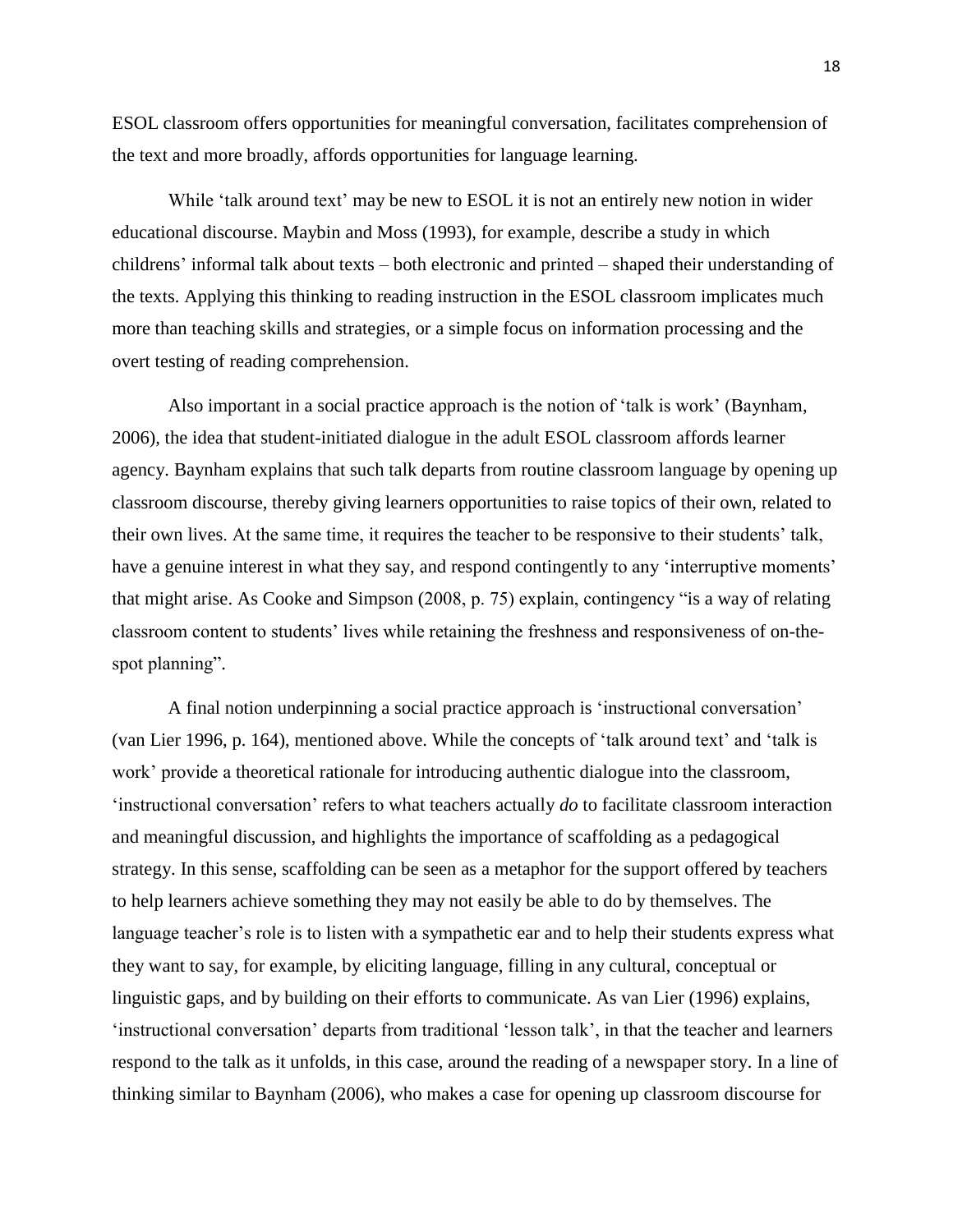learners to raise topics of their own, instructional conversation allows the classroom to become a site for authentic dialogue. Since adult ESOL migrants frequently report the scarcity of meaningful interactional opportunities in their daily lives, outside of work and routine service encounters (Roberts & Cooke, 2009; Yates, 2011), providing opportunities for meaningful talk in the classroom is of crucial importance.

# **Bringing the approach to life in the classroom**

How might 'talk around text' be enacted in the classroom? Widdowson (1990) claims that only when a syllabus is brought to life through methodology can it be realised in the classroom. Similarly, Graves (2008, p. 152) describes enactment as "the educational experiences jointly created by students and the teacher in the classroom". In this sense, classroom interaction is not planned in advance but is co-produced with learners (Allwright & Bailey, 1991, pp. 23- 25). While the literature above points to the theoretical rationale for the approach, this section offers a practice-based account of how the approach is brought to life in the classroom, first by identifying a representative sample of the 'human interest' stories used and second, by highlighting a number of practices, techniques and behaviours which underpin instructional procedures.

| Headline                    | <b>Synopsis</b>                                                  |
|-----------------------------|------------------------------------------------------------------|
| Stupid teacher loses year's | Man recently returned from teaching English in Japan has a large |
| savings                     | sum of money (in Japanese yen) stolen from an unlocked car while |
|                             | window-shopping                                                  |
| Girl calls 111 to help      | An adopted Russian child (aged five) calls the emergency number  |
| mother                      | after her mother falls down stairs                               |
| Love of culture drives      | Local Arabic-speaking community starts a community school to     |
| school                      | support first language                                           |
| Working magic with carpets  | An Afghani refugee finds employment restoring expensive carpets, |
|                             | continuing his family tradition                                  |

Table 1: Examples of texts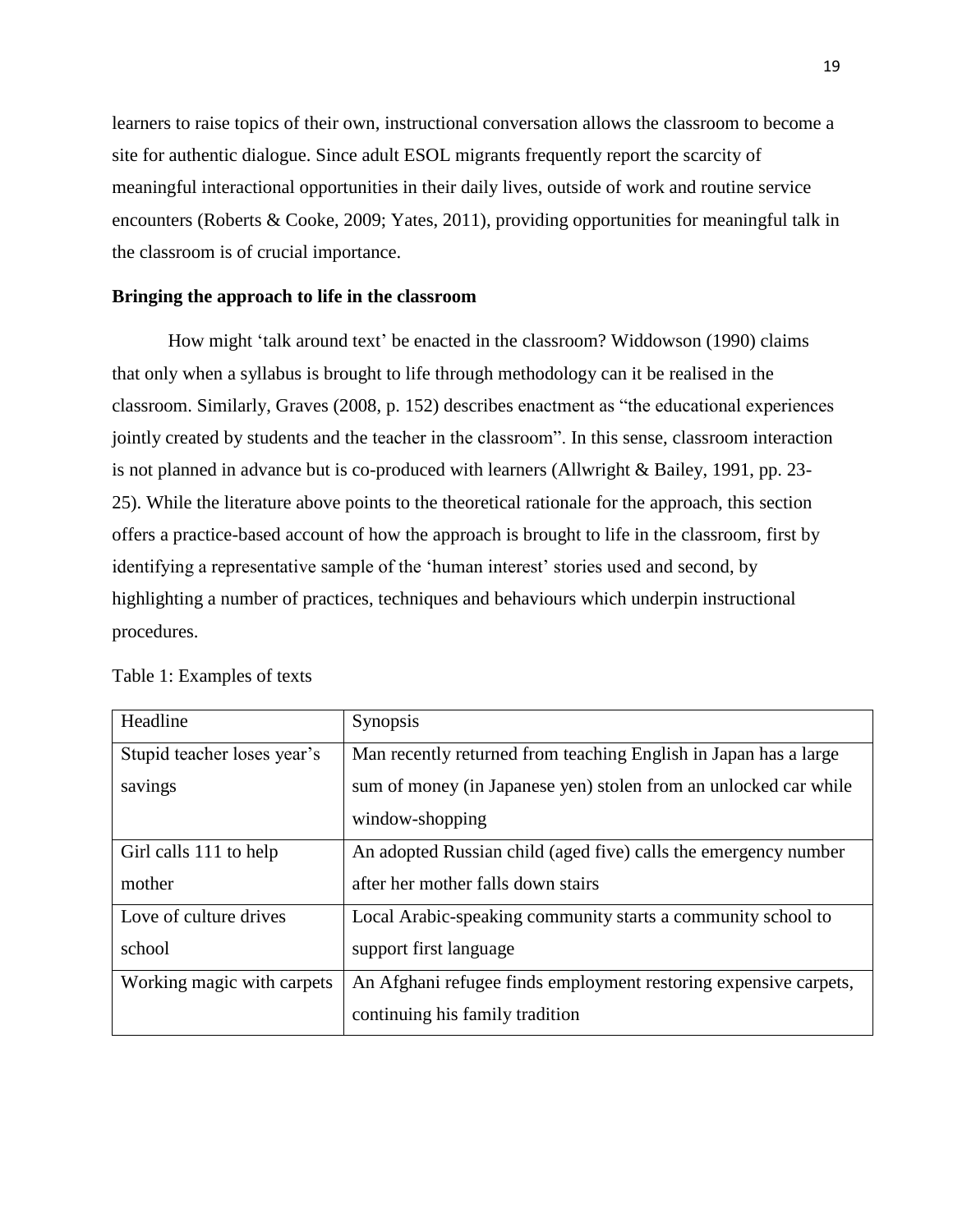Table 1 identifies the headlines of a representative number of stories used and provides a brief synopsis of the texts. Typically the stories used come from community, regional and national newspapers, but on occasions are found in local community magazines. Topics are varied but in general relate to peoples' lives in New Zealand. From the perspective of course planning, the texts lend themselves to being grouped into similar topics so that learners can benefit from the recycling of vocabulary and can consolidate their knowledge through reading about and discussing similar topics and issues. For instance, texts about the lives of new migrants can underpin a unit of work on *Starting a New Life*, although such stories in the news media often position new migrants and refugees in certain ways and need to be read (and discussed) critically. Similarly, the text about the adopted Russian child who calls the emergency number to report her mother's accident can become part of a topic on *Heath*, or more critically about the caveats of adopting young children born overseas. Stories about the lives of new migrants and refugees, in particular, generate considerable classroom discussion, for example, on culture shock and the challenges of resettlement and culture shock, or about intergenerational language loss. Importantly, learners should be allowed to raise concerns of their own, related to their own lives. Equally, the teacher needs to be cognisant of dominating the classroom discussion, or as Walsh (2002, p. 20) puts it, "filling in the gaps".

The approach adopts a number of phases typically suggested for reading instruction (see Richards, 2015, pp. 459-463). As illustrated in Table 2, instruction begins with a pre-reading phase, which is best treated as a teacher-led activity. Based on a two hour lesson, this phase could take up to 30 minutes. The aim in Phase One is to brainstorm ideas in order to establish the context, generate interest in the text, predict the topic and identify what learners already know about it, as well as to elicit learners' own questions about the story they are about to read. Learners are encouraged to formulate their own questions about the text orally, from visual clues such as an accompanying photograph and caption, and/or headline, but without yet sighting the text itself. Questions are elicited from learners and written on the whiteboard for ongoing reference throughout the lesson. The eliciting of questions related to the text thus becomes a collaborative activity, in which the teacher may need to reformulate the questions if needed. Typically, questions are framed as who, what, how, when, and why. Encouraging learners to pose questions orally without writing them down – or subsequently writing down answers – focuses their attention on the actual reading of the text, which occurs in Phase Two. However,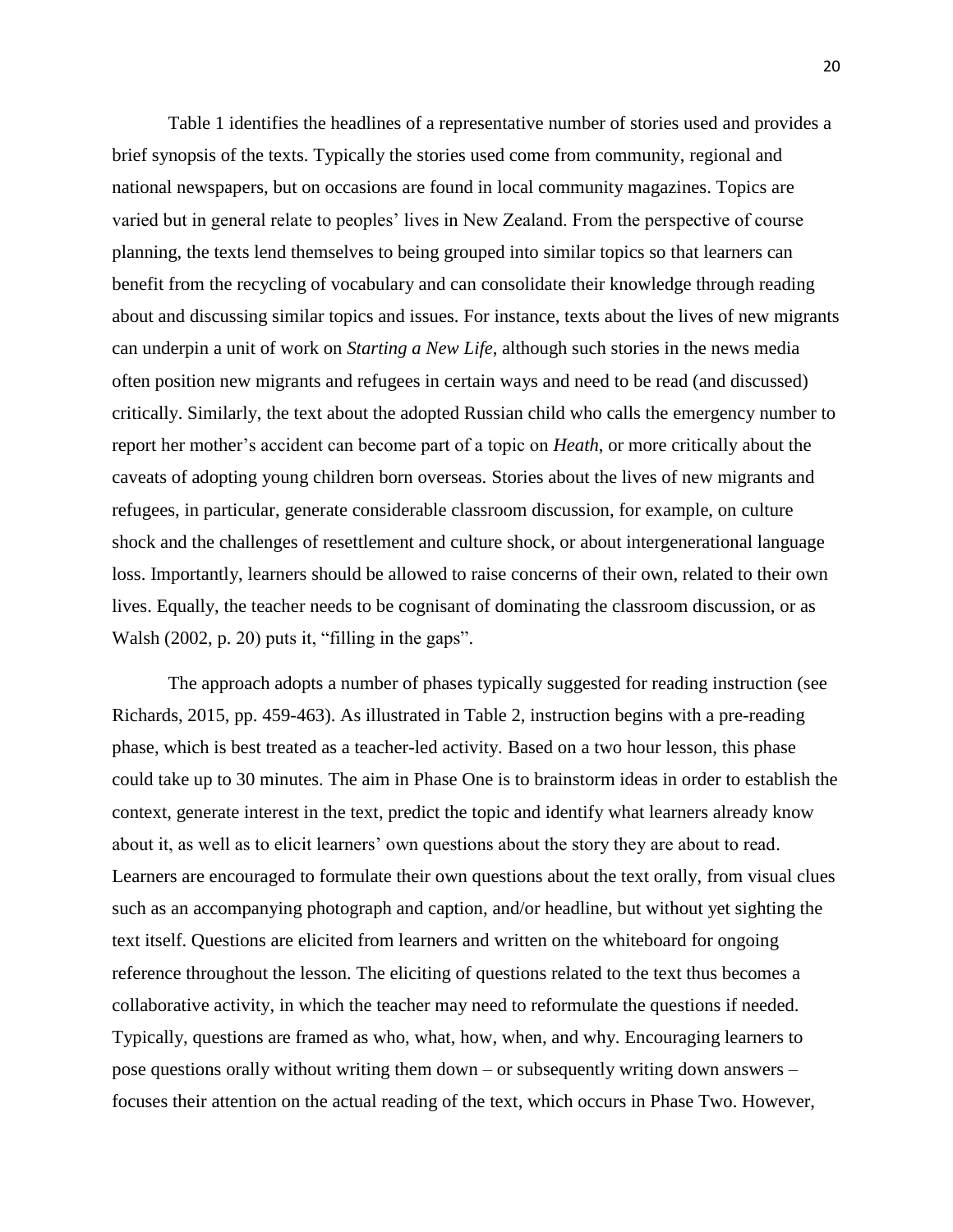similar written comprehension questions, written by the teacher prior to the lesson, can be provided later in Phase Four for homework. As with accepted reading pedagogy, in Phase One some pre-teaching of vocabulary can occur.

Table 2: Four phases of instruction

| <b>Instructional Phase</b> | <b>Teaching Strategies</b>                                          |
|----------------------------|---------------------------------------------------------------------|
| Phase One                  | Establish context                                                   |
|                            | Brainstorm to predict the topic                                     |
|                            | Pre-teach vocabulary from the text that emerges from the discussion |
|                            | Elicit questions about the story                                    |
| Phase Two                  | Provide text for independent reading                                |
|                            | Give instructions of the type of reading strategies needed          |
|                            | Allocate time for scanning and close reading                        |
| <b>Phase Three</b>         | Elicit answers to questions                                         |
|                            | Open up text for discussion                                         |
|                            | Scaffold learner contributions                                      |
| Phase Four                 | Invite learners to read text out loud                               |
|                            | Practice pronunciation/ provide corrective feedback                 |
|                            | Explore vocabulary and grammar from the text                        |
|                            | Written response to text                                            |
|                            | Review activities such as written comprehension questions, cloze    |
|                            | exercises, dictation and vocabulary quizzes                         |

Phase Two entails independent reading of the text. Learners are given a photocopy of the text, complete with any accompanying photo, caption or headline. While it is useful to remind learners of the type of reading strategies needed, the overall aim in this phase is to read the text in its entirety in order to answer the questions posed collaboratively in Phase One. As noted above, learners are encouraged not to write down their answers to the questions but to rely on their working memory, supported by the prior discussion of the context in Phase One. Some learners may begin to use dictionaries or highlight vocabulary items in the text but should be first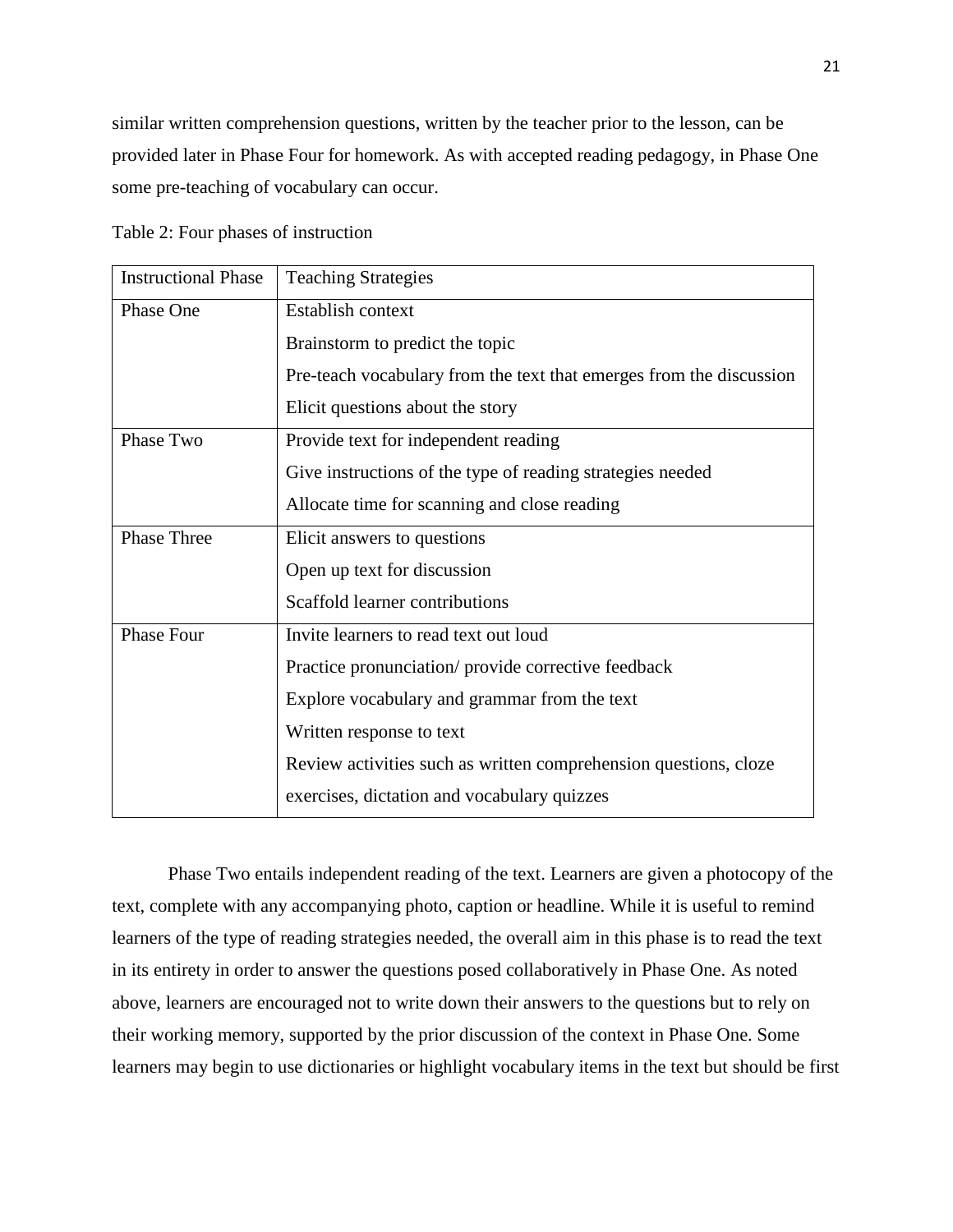encouraged to read the text to the end and to guess meaning from context in order to maximise the goal of reading fluency.

While meaningful talk can occur in establishing the context (Phase One), Phase Three involves the crux of the approach: instructional conversation. In Phase Three, the questions previously elicited are addressed, additional matters are raised, and opinions are expressed. While pair or group work is possible, Phase Three is best approached as a whole-class activity led by the teacher since it affords the greatest opportunity for classroom discussion, and in van Lier's (1996) terms, best facilitates instructional conversation. One caveat is not to let a small number of learners dominate the discussion. Support is particularly important for learners with limited speaking proficiency (but who may be more proficient in other macro-skills), or are shy to speak up in class. The key concern is to provide meaningful opportunities for discussion about the text. In this way not only is reading instruction connected to the wider social context outside the classroom, but literacy practices are also foregrounded. Although located in a pedagogical setting, the reading of a newspaper story becomes a social process in which talk is generated and opinions are expressed.

Phase Four is best seen as follow-up activities, during the same lesson, in a subsequent lesson, or at home for review. In class, individual learners can be invited to read parts of the text out loud, an activity many learners are keen to engage with. This can provide opportunities for corrective feedback on pronunciation. Vocabulary and grammar from the text can be explored using an overhead or data-show projector, possibly supplementing this focus with photocopied exercises from commercial textbooks. Written comprehension questions about the text, prepared beforehand, and vocabulary exercises can also be given to learners to take home for review. Learners are also encouraged to talk about the text with family members at home, although such talk in the home domain may occur in a first language, or may be bilingual talk. In subsequent lessons, however, learners could report back to the class on their family discussions and reactions about the text, further ensuring opportunities for authentic language use in the classroom. Homework might also entail asking learners to write a summary, or draft a response to the text, based on models previously introduced in the course. For example, my students have written recounts on the topics of starting a new life in New Zealand and/or the challenges of culture shock, subsequently edited and published in booklet form for use as a class reading set.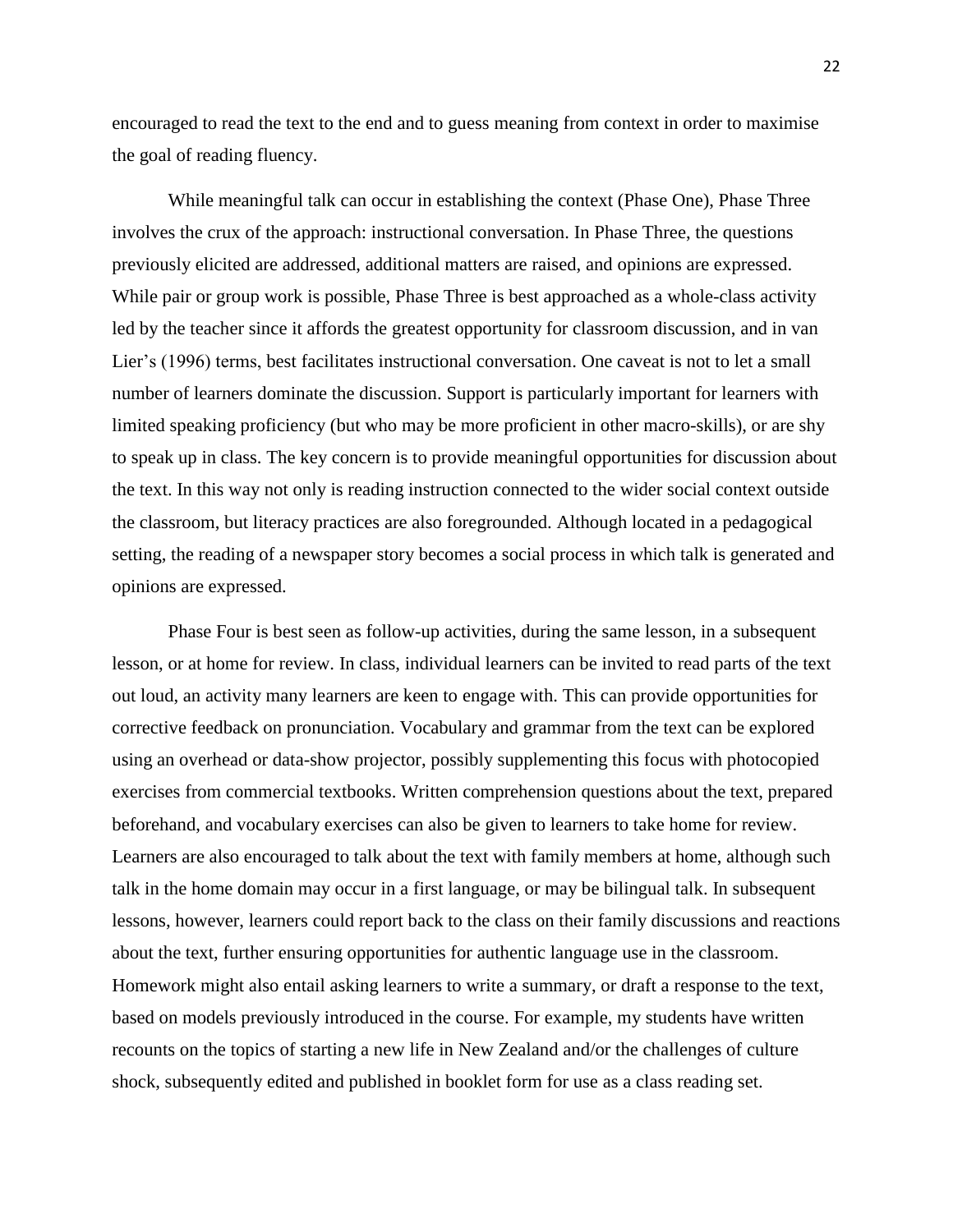As illustrated above, a social practice approach to teaching reading may incorporate other macro-skills and does not preclude an emphasis on micro-skills; it can also support the development of reading strategies as well as a focus on vocabulary, grammar and pronunciation. In this last regard, the approach is not exclusively concerned with classroom interaction of the contingent kind but can involve more traditional activities and routine classroom language. Nevertheless, the procedures described above suggest a number of potentially challenging roles for the teacher. The first entails the facilitation of a particular kind of classroom interaction, grounded in meaningful discussion about the text. The second role involves scaffolding learners' contributions. The third requires the teacher to create a relaxed interpersonal climate in which learners are comfortable to interact, listen to others, even to disagree with or challenge others, including the teacher. Arguably, assuming such roles could be challenging for some teachers, particularly those beginning in the profession. As Baynham (2006) notes, addressing the affective dimension in the classroom as well as facilitating authentic dialogue has complex and demanding implications for teachers and learners alike, in terms of power, identity and agency, and is complicated further by the diverse cultural make-up of adult migrant ESOL classrooms. Despite these challenges, my own observation is that learners respond well to this approach and that efforts to make the classroom a safe, supportive, and interesting space for learning are well appreciated.

### **Implications for teachers and teacher education**

This practice–based account, grounded in reflective practice, has implications for teacher development and language teacher education. As Jourdenais (2009) notes, reflection provides opportunities for teachers "to re-examine their practice in the light of their decisions, concerns, experiences, and knowledge" (p. 649). Through such reflection teachers are said to develop working principles (Breen, Hird, Milton, Oliver & Thwaite, 2001), which in turn facilitates the development of praxis, or the development of a theory of practice. As Ellis (1997, p. 229) explains, praxis entails teachers "making conscious the conceptual structures and visons that underlie their reasons for acting as they do". According to Ellis, such reasoning also involves the application of explicit principles to guide their actions. Based on my own reflections over time, the principles that underpin a social practice approach to teaching reading may be: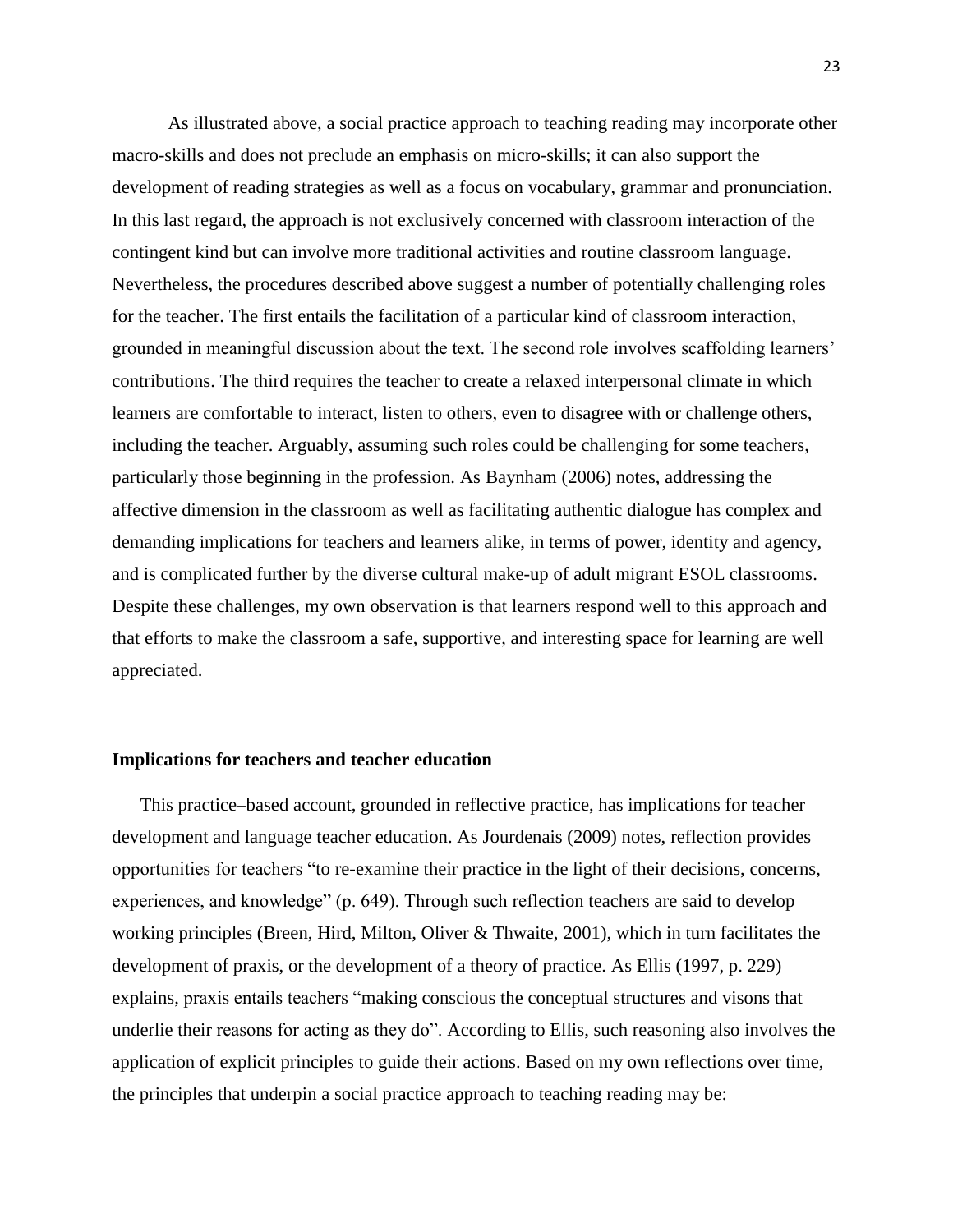- Using authentic texts in the curriculum, related to the social and cultural context in which learners live
- Facilitating talk around pedagogical texts, by incorporating meaningful conversation into classroom interaction
- Adopting contingency as a complement to planned instruction
- Viewing classroom interaction as a means of giving agency to learners
- Scaffolding learners' contributions by helping them express ideas that may be a little beyond their current proficiency
- Facilitating a classroom culture that is conducive to learning
- Encouraging reading practices outside of the classroom.

Such principles offer guidance for other teachers, who may be teaching in a similar context – but may also teach in rather different contexts. Accordingly, ESOL teachers are invited to adopt these principles and the procedures they entail in their own instructional contexts, with their own learners, to see if the approach works for them. A caveat is however necessary. Earlier in the paper, following Johnson (1999), it was argued that teachers' reasoning – or sense-making – is grounded in their knowledge and beliefs. Johnson (1999, p.2) further claims that teachers' reasoning "occurs in and is shaped by" context, making all teaching local and dependent on particular circumstances in specific classrooms with particular students. With this in mind, Stenhouse's (1975) cautious application of research findings (or in this case, the principles that have emerged from reflective practice) finds resonance with this notion of particularity. While experientially-based 'know how' has the potential to offer guidance to other teachers as well as inform language teacher education, consideration does need to be given to the diverse contexts in which English language teachers work. As is increasingly recognised in the TESOL literature, pedagogical recommendations do not always transfer seamlessly from one context to another. Nevertheless, the approach outlined here – and the principles entailed – can usefully alert practitioners to an alternative way of teaching reading and importantly, highlight the growing evidence that all teaching is contingent on teachers' reasoning and sense-making.

# **Conclusion**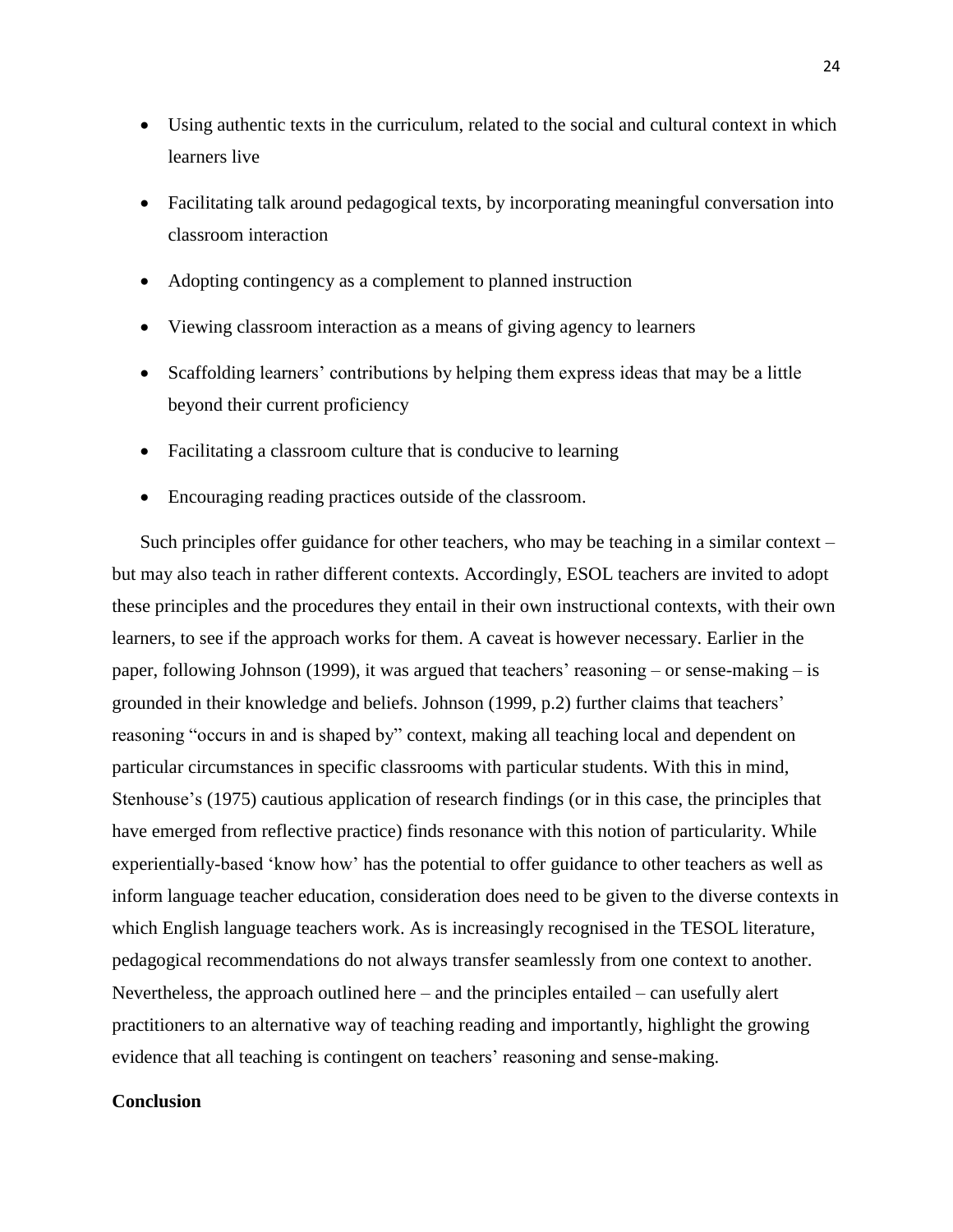The paper began by identifying two aims. The first aim, in conjunction with the workshop, was to illustrate an approach to reading instruction, grounded in social understandings of literacy and socially constructive ways of facilitating language learning through classroom interaction. This concern, it was argued, addresses the importance of recognising learners' agency in meaning-making and helps familiarise learners with new ways of responding to, revising, and reflecting on a text. The second aim, somewhat broader in focus, was to outline an approach to teacher development based on reflection over time. A key motivation for this concern was Freeman's (2002) claim that teaching can only be fully understood if those who teach articulate what they do. This personal account thus gives some legitimacy to the notion of 'teachers' voices', a call that has been resounding in the TESOL literature. The account also goes some way towards illustrating how English language teachers – including those formally engaged in professional development – might bridge the theory/practice divide and develop their own theories of/for practice (Jourdenais, 2009, pp. 652-655). From a personal perspective, what remains to be done, of course, is to adopt a more systematic approach to reflective practice, one that, in this instance, involves the kind of discourse analysis of classroom interaction that can throw some light on learning processes.

As a final word, this personal account bridges two discourse worlds, in the sense used by Ellis (1997, p. 237, citing Gee, 1990) to illustrate the often irreconcilable positions taken by practitioners and academic researchers. On the one hand, the paper is an introspective account of my own practice, written in a mixed register. As was the conference workshop, the paper is a story to be shared with other teachers. On the other hand, since I also have a role as a university lecturer and language teacher educator, the paper also owes allegiance to the world of academic discourse, in particular that related to language teacher education. My dual role in the English language teaching profession has given me the opportunity to walk in both worlds.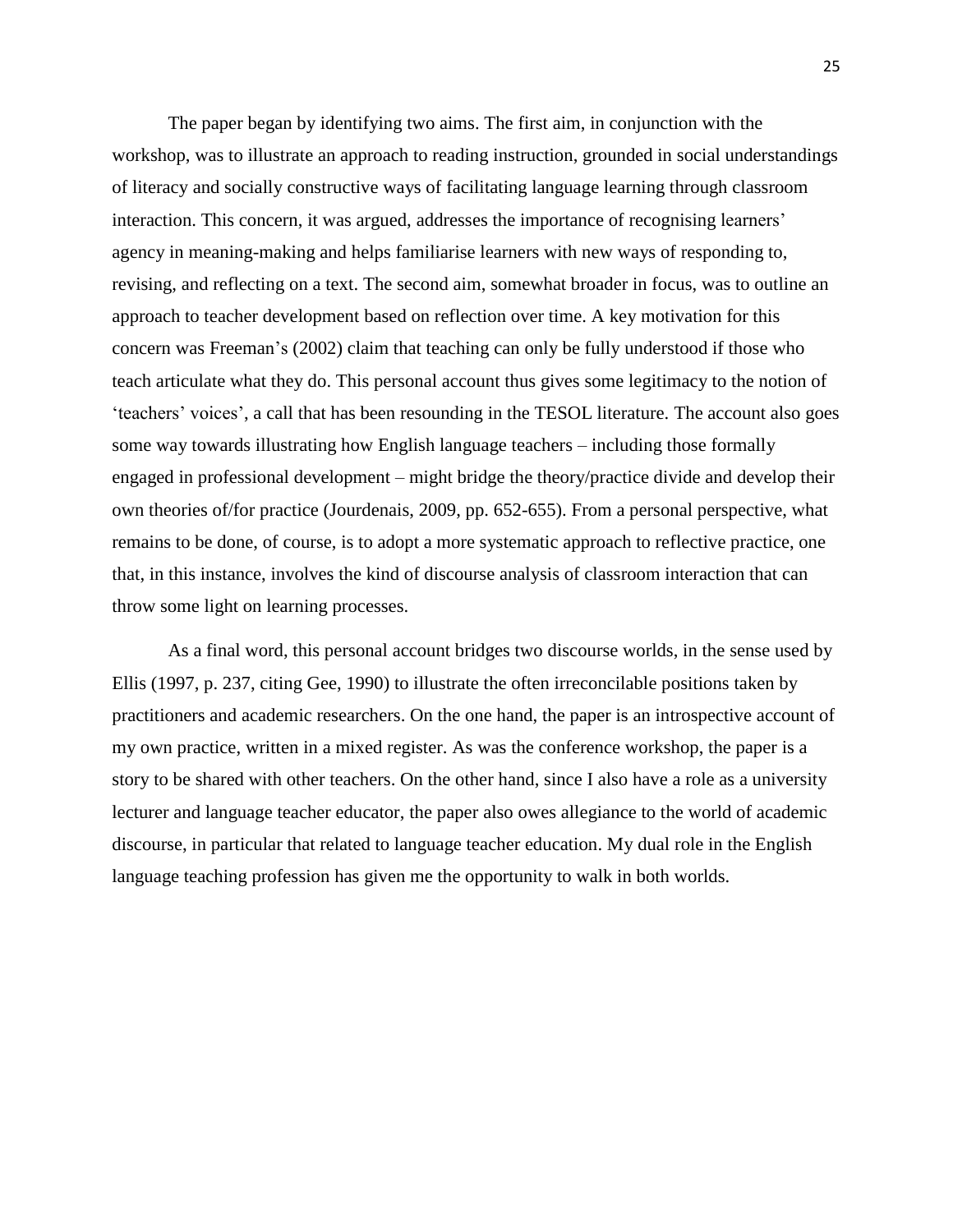# **References**

- Allwright, D., & Bailey, K. M. (1991). *Focus on the language classroom: An introduction to classroom research for teachers*. Cambridge, England: Cambridge University Press.
- Bailey, K. M. (2012). Reflective pedagogy. In A. Burns, & J.C. Richards (Eds.), *The Cambridge guide to pedagogy and practice in second language teaching* (pp. 23-29). Cambridge, England: Cambridge University Press.
- Barton, D., & Lee, C. (2011). Literacy studies. In R. Wodak, B. Johnson, & P. Kerswill (Eds.), *The Sage handbook of sociolinguistics* (pp. 598-611). London, England: Sage.
- Barnard, R., & Ryan, J. (Eds.). (2017). *Reflective practice: Voices from the field*. New York, NY: Routledge.
- Baynham, M. (2006). Agency and contingency in the language learning of refugees and asylum seekers. *Linguistics and Education*, *17*(1), 24-39.
- Benseman, J. (2012). *Adult refugee learners with limited literacy: Needs and responses*. report prepared for English Language Partners NZ. Retrieved from: <https://www.englishlanguage.org.nz/hub/publications/research/>
- Benseman, J., Sutton, A., & Lander, J. (2005). *'Working in the light of evidence, as well as commitment': A literature review of the best available evidence about effective adult literacy, numeracy and language teaching.* Auckland, NZ: University of Auckland & UniServices Ltd. Retrieved from: [https://eric.ed.gov/?id=ED490618.](https://eric.ed.gov/?id=ED490618)
- Breen, M. P. (2001). The social context for language learning: A neglected situation?. In C. N. Candlin, & N. Mercer (Eds.), *English language teaching in its social context* (pp. 122- 144). London, England: Routledge.
- Breen, M. P., Hird, B., Milton, M., Oliver, R., & Thwaite, A. (2001). Making sense of language teaching: Teachers' principles and classroom practices. *Applied Linguistics*, *22*(4), 470- 501.
- Burns, A. (2003). Reading practices: From outside to inside the classroom. *TESOL Journal 12*(3), 18-23.
- Burns, A. (2009). Demythologising CLT: Wanted A reorientation for teachers in the  $21<sup>st</sup>$ Century. In A. Mahboob, & N. Knight (Eds.), *Questioning linguistics* (pp.188-206). Newcastle upon Tyne, England: Cambridge Scholars Publishing.
- Burns, A. (2012). Text-based teaching. In A. Burns, & J. C. Richards (Eds.), *The Cambridge guide to pedagogy and practice in second language teaching*. Cambridge, England: Cambridge University Press.
- Burns, A., & Ollerhead, K. (2017). "Bringing the outside in": Content–based instruction and English language adult continuing education. In M. A. Snow, & D. M. Brinton (Eds.), *The content-based classroom: New perspectives on integrating language and content* (pp. 204-214). Ann Arbour, MI: University of Michigan Press.
- Burns, A., & Roberts, C. (2010). Migration and adult language learning: Global flows and local transpositions. Introduction to special issue on migration and adult language learning. *TESOL Quarterly*, *22*(3), 409-419.
- Burns, A., & Siegel, J. (2018). Teaching the four language skills: Themes and issues. In A. Burns & J. Siegel (Eds.), *International perspectives on teaching the four skills in ELT: Listening, speaking, reading, writing* (pp. 1-17). Palgrave McMillian.
- Burton, J. (2003) Series editors preface. In J. Burton & C. Clennell (Eds.), *Interaction and language learning* (pp. vii-viii). Alexandria, VA: TESOL Inc.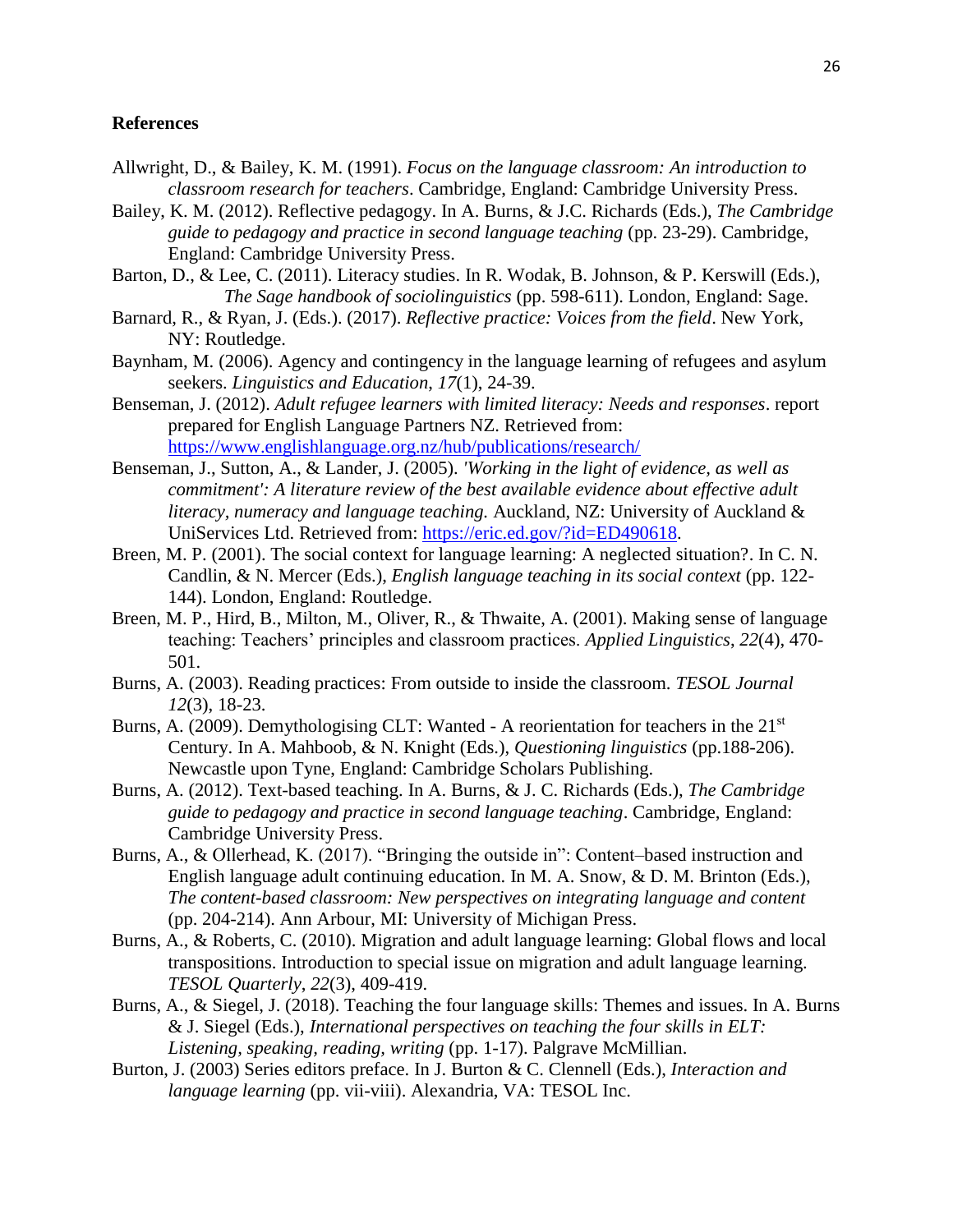- Condelli, L., Wrigley, H., & Yoon, K. S. (2009). "What works" for adult literacy students of English as a second language. In S. Reder, & J. Bynner (Eds.), *Tracking adult literacy and numeracy skills: Findings from longitudinal research* (pp. 132-159)*.* New York & London: Routledge.
- Cooke, M., & Simpson, J. (2008). *ESOL: A critical guide*. Oxford, England: Oxford University Press.
- de Silva Joyce, H., & Hood, S. (2009). English for community membership: Planning for actual and potential needs. In D. Belcher (Ed.), *English for specific purposes in theory and practice* (pp. 244-263). Ann Arbor, MI: University of Michigan Press.
- de Silva Joyce, H., & Feez, S. (2012). *Text-based language education: Programming and methodology.* Sydney, NSW: Phoenix Education.
- Ellis, R. (1997) *SLA research and language teaching*. Oxford, UK: Oxford University Press.
- Farrell, T. S. C. (2012). Reflecting on reflective practice: (Re)Visiting Dewey and Schőn. *TESOL Journal (Online), 3*(1), 7-16.
- Farrell, T. S. C. (2018). *Research on reflective practice in TESOL*. New York, NY: Routledge.
- Feez, S. (1998). *Text-based syllabus design*. Sydney, NSW: National Centre for English Language Teaching and Research.
- Freeman, D. (2002). The hidden side of the work: Teacher knowledge and learning to teach. *Language Teaching*, *35*, 1–13.
- Gee, J. (1990). *Social linguistics and literacies: Ideology in Discourses*. London, UK: Falmer.
- Gieve, S., & Miller, I. K . (2005). What do we mean by 'Quality of classroom life'? In S. Gieve, & I. K. Miller (Eds.), *Understanding the language classroom* (pp. 18-46). New York, NY: Palgrave Macmillan.
- Graves, K. (2008). The language curriculum: A social contextual perspective. *Language Teaching, 41*(2), 147–181.
- Hood, S., Solomon, N., & Burns, A. (1996). *Focus on reading* (New Edition). Sydney, NSW: National Centre for English Language Teaching and Research.
- Johnson, K. E. (1999). *Understanding language teaching: Reasoning in action*. Boston,MA: Heinle & Heinle.
- Jourdenais, R. (2009). Language teacher education. In M. H. Long, & C. J. Doughty (Eds.), *The handbook of language teaching* (pp. 647-658). Chichester, UK: Wiley –Blackwell.
- Kern, R. (2012). Literacy-based language teaching. In A. Burns & J.C. Richards (Eds.), *The Cambridge guide to pedagogy and practice in second language teaching* (pp. 186-194). Cambridge, UK: Cambridge University Press.
- Lillis, T. (2004). Introduction: Mapping the traditions of a social perspective on language and literacy. In S. Goodman, T. Lillis, J. Maybin, & N. Mercer (Eds.), *Language, literacy and education: A reader* (pp. xiii-xxii). Stoke on Trent, UK: Open University & Trentham Press.
- Mann, S. (2005). The language teacher's development. *Language Teaching*, 38, 103-118.
- Maybin, J., & Moss, G. (1993). Talk about texts: Reading as a social event*. Journal of Research in Reading, 16*(2), 138-147.
- Richards, J. C. (2015). *Key issues in language teaching*. Cambridge, UK: Cambridge University Press.
- Richards, J. C., & Farrell., T. S. C. (2005). *Professional development for language teachers: Strategies for teacher learning*. Cambridge, UK: Cambridge University Press.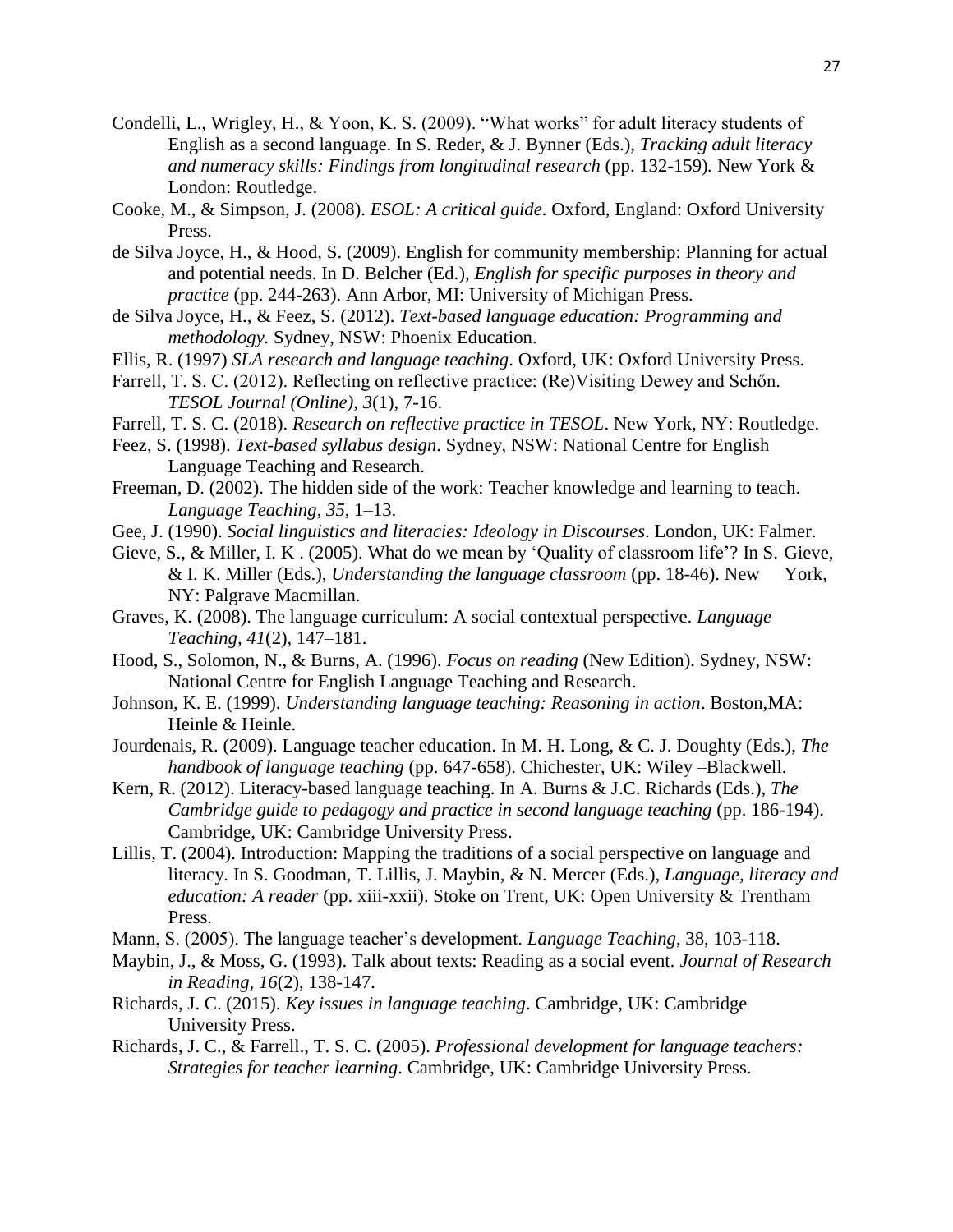- Roach, K. (2018). Reading as social practice for adult migrants: Talk around text. In A. Burns, & J. Siegel (Eds.), *International perspectives on teaching the four skills in ELT: Listening, speaking, reading, writing* (pp. 179-190). Palgrave McMillian
- Roberts, M. (2008). ESOL literacy: Teaching learners with language and literacy needs. In J. Benseman (Ed.), *Facing the challenge: Foundation learning for adults in Aotearoa New Zealand* (pp. 143-154). Wellington, NZ: Dunmore Press.
- Roberts, C., & Cooke, M. (2009). Authenticity in the adult ESOL classroom and beyond. *TESOL Quarterly*, *43*(4), 620-642.
- Stenhouse, L. (1975). *An introduction to curriculum research and development*. London, England: Heinemann.
- van Lier, L. (1996). *Interaction in the language curriculum: Awareness, autonomy, and authenticity*. London and New York: Longman.
- van Lier, L. (2001). Constraints and resources in classroom talk: Issues of equality and symmetry. In C. N. Candlin, & N. Mercer (Eds.), *English language teaching in its social context* (pp. 90-107). London, England: Routledge.
- van Lier, L. (2002). Ecology, contingency and talk in the postmethod classroom. *New Zealand Studies in Applied Linguistics*, *8*(1), 1-20.
- Walsh, S. (2002). Construction or obstruction: Teacher talk and learner involvement in the EFL classroom. *Language Teaching Research, 6*(1), 3-23.
- Wette, R. (2011). Meeting curriculum, learning and settlement needs: Teachers' use of materials in courses for adult migrants. *TESOL in Context, 21*(1), 57-75.
- Widdowson, H. S. (1990). *Aspects of language teaching*. Oxford, UK: Oxford University Press.
- Wigglesworth, G. (Ed.). (2003). *The kaleidoscope of adult second language learning: Learner, teacher and researcher perspectives*. Sydney, NSW: National Centre for English Language Teaching and Research.
- Yates, Y. (2011). Interaction, language learning and social inclusion in early settlement. *International Journal of Bilingual Education and Bilingualism, 14*(4), 457-471.
- Yee, V. (2008). Building a foundation in English: Provision for speakers of other languages. In J. Benseman (Ed.), *Facing the challenge: Foundation learning for adults in Aotearoa New Zealand* (pp.75-83). Wellington, NZ: Dunmore Press.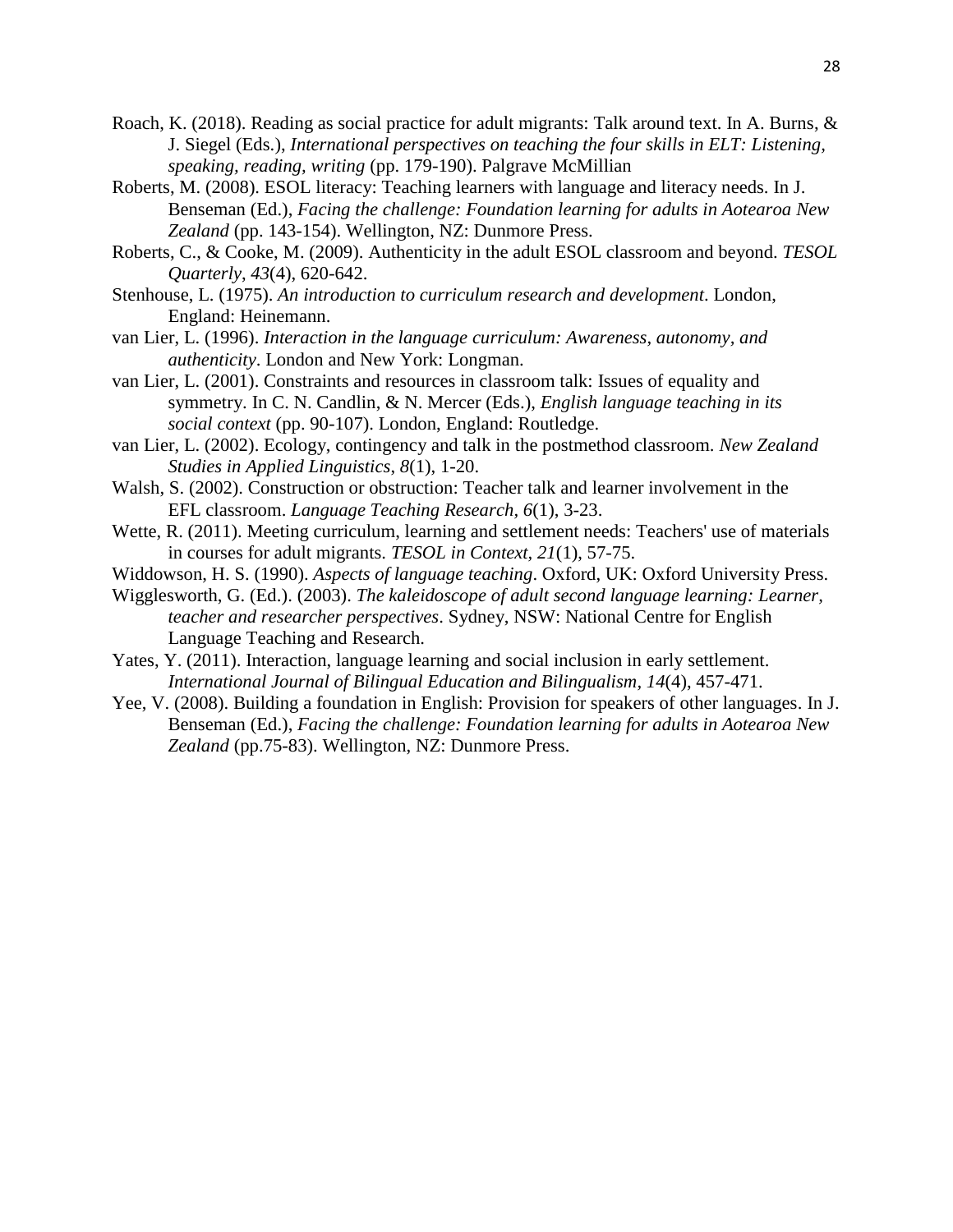# **"LEARNING ON MY FEET": THE LEARNING VALUE OF A STRUCTURED TESOL PRACTICUM PORTFOLIO**

### Martin Andrew and Oksana Razoumova

# Otago Polytechnic, Dunedin, New Zealand and Victoria University, Melbourne, Australia

### **Abstract**

*This paper reports on a qualitative study of the practicum learning experiences of 20 teachers of English to Speakers of Other Languages enrolled in a Master's programme at a university in Australia. The practicum, comprising 22 days of placement including seven observations and 15 days of planned, supervised teaching, is a core course. This study has two objectives: to suggest a range of artefacts to include in a practicum portfolio to maximize 'authenticity', and to begin to unfurl from the data some of the learning, both the intended and the serendipitous, that practice teachers report. The advantages of portfolio-based modes of assessing the performances and outcomes of practice teachers' learning on TESOL practicum are well-documented. These are 'authentic' mode of assessment because they are socially situated, contain records of performances over time and embody 'interpretations and reflections' (Mattsson, Rorrison & Eilertsen, 2011). In addition to gaining data on how they link theory to practice, these portfolios incorporate practice teachers' emerging realizations of their agency as practitioners and their perceptions of their enhanced professional competence. Their embedded reflectivity means that information about their intellectual, social, moral, and emotional identity journeys are captured as part of the learning trajectory. A process of 'becoming', rather than a stasis of 'being' is portrayed, enhancing authenticity.*

# **Introduction: Practicum enquiry**

The title of this study comes from the reflective observations of two of the 20 practice teachers enrolled in a Master of Teaching English to Speakers of Other Languages (TESOL) in Australia whose perceptions and experiences inform our enquiry. 'Rebecca' spoke of what emerged for her as a crucial aspect of gaining her 'teacherly' identity during her practicum: "The ability to think on my feet. Not to panic if the lesson doesn't go as planned – go with the flow". 'Wilson' borrowed the same metaphor in recalling a face-saving critical incident that occurred during his practicum: "I was trying to think on my feet about what the appropriate response would be and I was also acutely aware of not wanting to embarrass the students." An awareness of the importance of the ability to 'think on one's feet' looms large in the practicum learning experiences of our participants. This study investigates and reports on the serendipitous and incidental learning of practice teachers on practicum, cognizant of the media by which this learning is reported; namely the components of the portfolio used to compile and assess the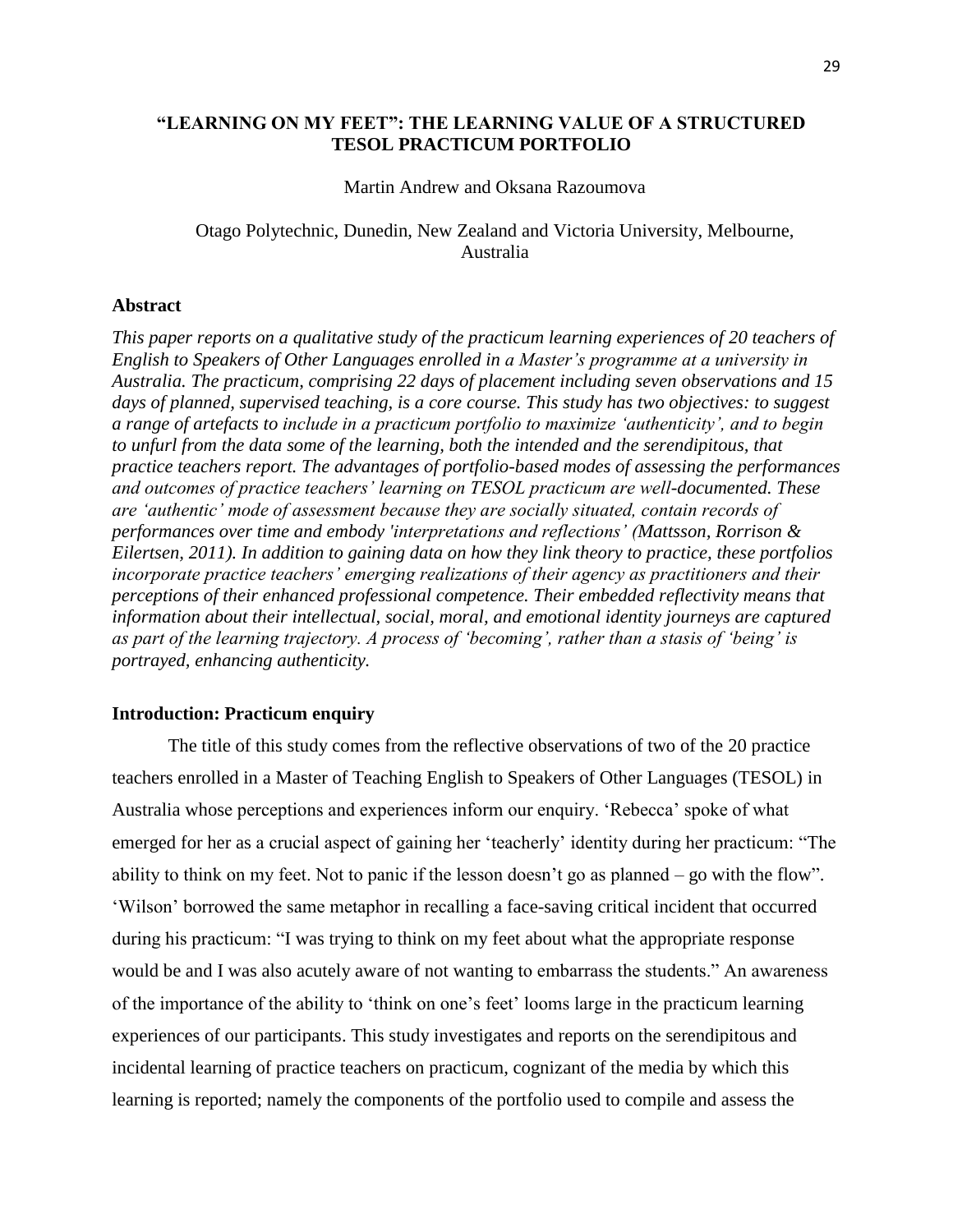embodied learning that occurs on practicum. This study, then, is also the story of the learning and reflective value of the component evidentiary documentation comprising the MTESOL portfolio, applying the insights of Oprandy (2015).

Pedagogically and theoretically, this is a project grounded in practicum enquiry. Central to practicum enquiry is the post-structural project of 'becoming' via dialogue. *Becoming* a teacher is a multi-faceted process involving individuals intellectually, socially, morally, emotionally and aesthetically engaging in community-focused activity (Graham & Phelps, 2003). In a practicum context, *becoming* is socio-educative with practice teachers witnessing theory in application and becoming members of a real-world community of practice (Ishihara, 2005; Wenger, 1998). This post-structural project of *becoming* intersects with Bourdieu (1986), whose conceptualisations might view practice teachers as gaining dispositions, ways of thinking, being and acting in the ongoing formation of *habitus,* a state of identity, being and becoming marked by the identification and gaining of cultural, social and symbolic capital such as the importance of thinking on one's feet. *Becoming* is a core construct in Gee (1991), for whom the Big 'D' discourses, accessed in real-world communities such as practicums, involve witnessing and participating in "ways of behaving, interacting, valuing, thinking, believing, speaking, and often reading and writing, that are accepted as instantiations of particular socially situated identities" (p. 155).

The portfolio documents used to assess the MTESOL aim to capture learners' interactions with and embodiments of the Big 'D' discourses of authentic TESOL communities. Rather than being mere instruments of measurement, they record the processes of *thinking, being* and *acting* the teacher, with stories of action learning in authentic contexts, and with reports of professional dialogues and their impact on self-growth. As Santos, Olsher, and Wickrama (2015) wrote, "the practicum course remains perhaps the most tangible, most visible reminder of the interdependence of universities and real-world classrooms" (p. 91).

What do we mean by 'practicum'? To clarify, 'practicum' is defined as a course-related, organised learning opportunity where participants spend a specified period in a chosen community to achieve course-related outcomes. Importantly, practicum enquiry focuses "on the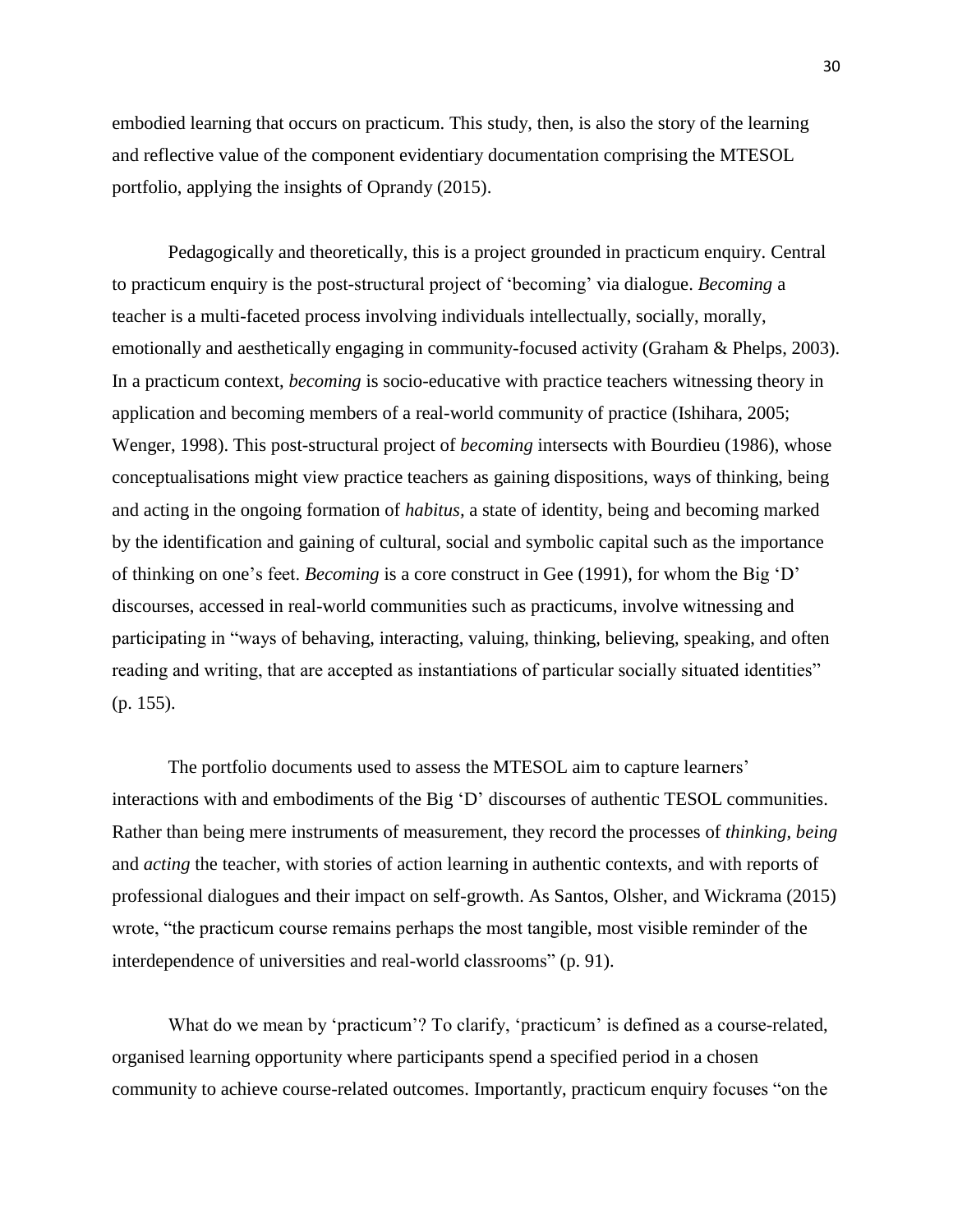process rather than on a specific method or model of teaching" (Richards & Crookes, 1988, p. 12). We believe, along with Ulvik and Smith (2011), that reading about teaching and observation are insufficient. Practice teachers "have to *practice themselves* because practical knowledge and wisdom are held by the individual and cannot easily be transmitted from person to person" (p. 7). Practicums embody a process of socialization into emergent professional identities and target discourse communities (Danielewicz, 2001; Gee, 1991; Lortie, 1975). As such, the practicum lends itself to an authentic reflective portfolio mode of assessment (Oprandy, 2015). Indeed, without reflection, practicum would "never foster teacher development" (Crookes, 2003, p. 180).

#### **Practicum portfolios**

In light of the insights afforded by practicum enquiry and an earlier study of assessment in MTESOL practicum settings (Andrew & Razoumova, 2017), it was important for the content of portfolios to contain a manageable, realistic, globally assessible range of identity texts. By 'identity texts', we mean authentic documents belonging to the discourse community of TESOL educators, as well as embodied, voice-centred narratives evidencing learning via applied reflective practice. In addition to (i) lesson plans and reflective notes on the lessons and (ii) peer, lecturer and supervisory teacher observation reports, the portfolio also incorporates (iii) reflective surveys, an idea supported by Velikova (2013), and (iv) critical incident reports, an idea dating to Pennycook (2004).

Described briefly in the Methodology section, the reflective surveys take the form of narrative frames and are designed to capture process learning about theory and reflection in action. This is because "interpretations and reflections on classroom events during their practicum are central to [learners'] development" (Mattsson, Rorrison, & Eilertsen, 2011, p. 47). Further, embodied reflective practice helps teachers "to analyze and evaluate what is happening" in their own teaching (Zwozdiak-Myers, 2012, p. 3). The portfolio, then, needs assessible texts that are both authentic and likely to maximise reflective potential.

## **Background and context**

The MTESOL in this study runs at a dual sector, multi-ethnic university in West Melbourne, Australia. Rules impacting the practicum are informed by The Victorian Institute of Teaching (VIT), which has specific criteria for practicum length and rigour. VIT regulates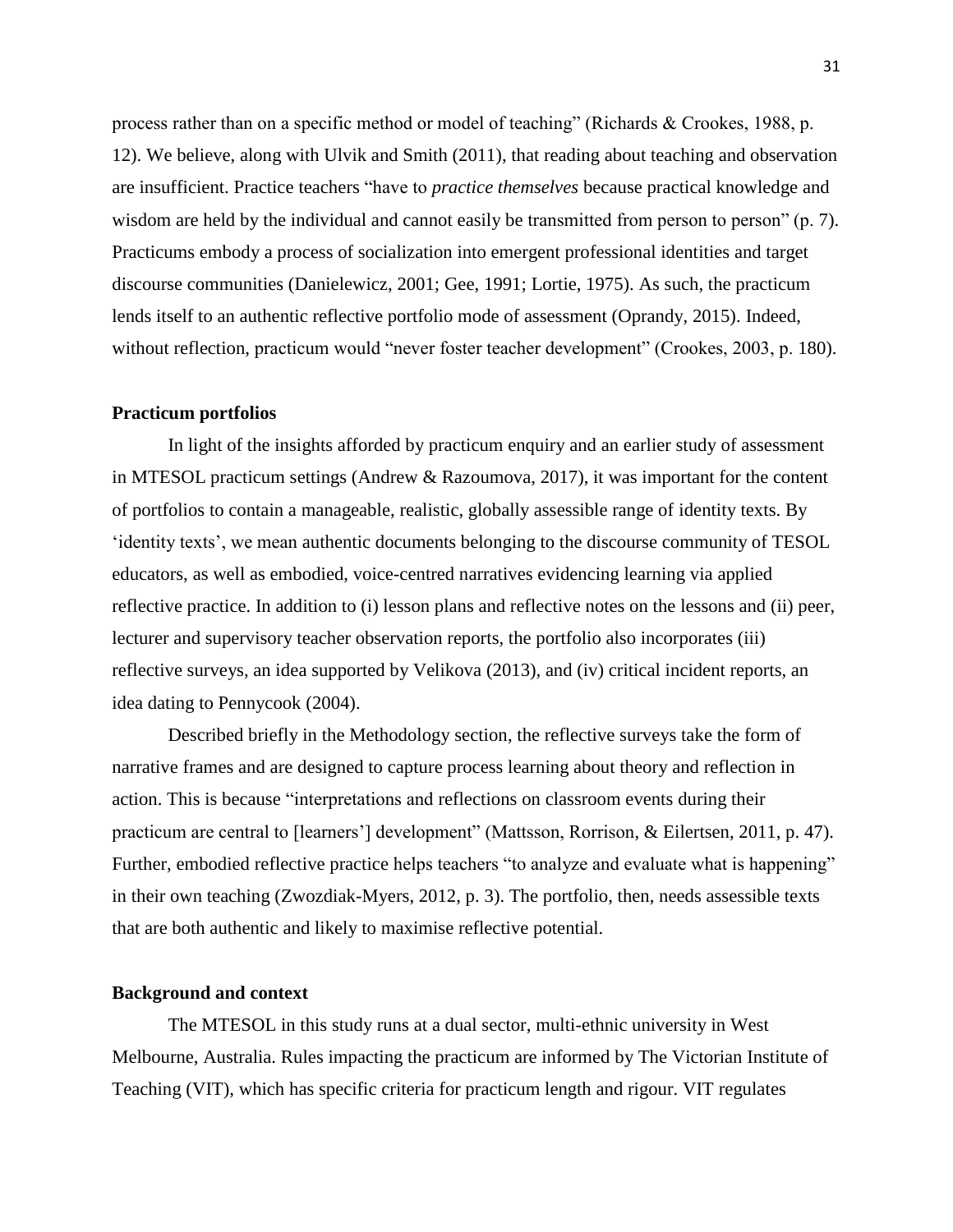members of the teaching profession and it is a legal requirement for all teachers to be registered with VIT in order to be employed in a school, early childhood education, and care service, or in the Victorian children's service. For these compliance reasons, the practicum carries the following features: 20/21/22 days of service and seven observations must be evidenced to auditors; there must be a minimum of 15 days of planned, supervised teaching. Although the practicum may occur in any professional context, like a language centre, school, or community college, the geographical position of the university inclines placement sites towards Adult Migrant English Program (AMEP) contexts in the West Melbourne suburbs of Sunshine and Werribee.

## **Practicum as authentic pedagogy**

Apprenticeship to a target professional community and its discourses places practice teachers on a journey of dialogues with lecturers, peers and supervisors (Crookes, 2003; Lave & Wenger, 1991; Richards & Crookes, 1988), contributing towards authentic embodied professional identities (Gee, 1991). We maintain that practicum learning is on-the-job learning and responds to planned and unforeseen challenges (Yunus et al., 2010). Further, practicum learning needs reflection to make sense of practice (Farrell, 2015, 2016). Clearly, a teacher's identity is influenced not only by access to practice, but also by participation within a community (Parks, 2005). Other studies indicate that practical experiences contribute to participants' ongoing professionalization (Uzum, Petron, & Berg, 2014). With appropriate scaffolding, practicum becomes authentic pedagogy (Andrew & Razoumova, 2017).

Iverson, Lewis and Talbot (2008, p. 293) offer guidelines to ensure assessment tasks are authentic. These guidelines indicate that authentic assessment:

- (i) is routinely performed by professional teachers;
- (ii) involves students in the classroom;
- (iii) promotes knowledge of the practice of teaching;
- (iv) offers a prompt for self-reflection; and
- (v) serves a formative purpose.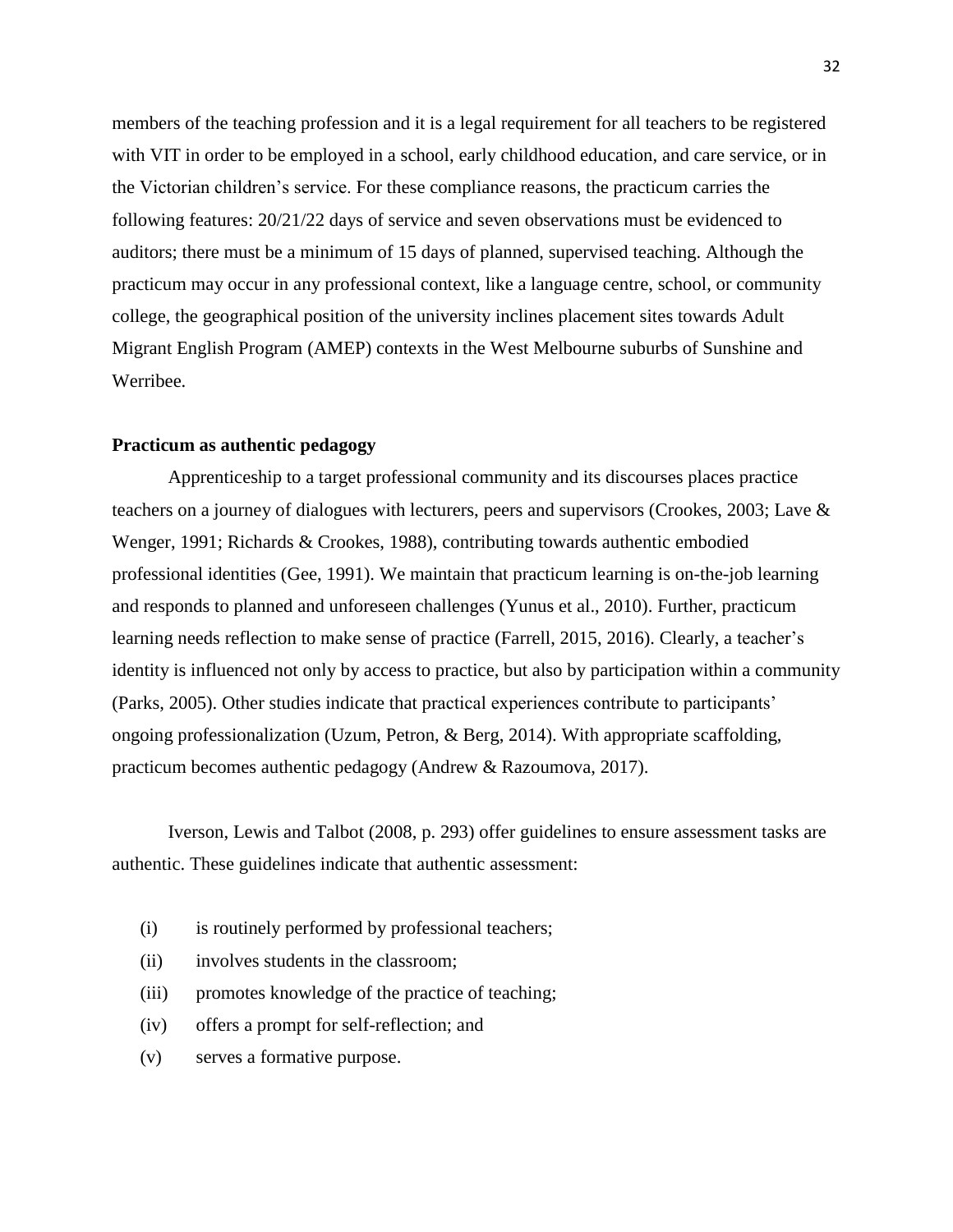This authenticity is assured, too, by the multiplicity of modes and texts and by the status of the portfolio as an album of performance events. Teacher portfolios provide opportunities for robust documentation of practice. As Darling-Hammond and Snyder wrote in 2000, as an assessment tool, portfolios can provide a comprehensive look at how the various aspects of a teacher's practice come together: "Portfolios help make teaching stand still long enough to be examined, shared and learned from" (p. 537). Portfolio texts are, then, socially situated, contain records of performances over time and embody interpretations and reflections (Mattsson, Rorrison, & Eilertsen, 2011).

The development of teacher identity, or at least the generation of evidence of learning that is professionally-oriented, characterises authentic assessment for practicum. The key goal of the practicum is to develop a professional identity (Zeichner, 2002). This occurs through one key affordance: it offers opportunities to "develop new dimensions of teaching identities" (Beynon et al., 2004, p.442). In practice, we maintain, this is realised via reflection and is emergent in 'dialogues' reported and embodied in the portfolio and reported in our second storyline in the findings.

# **Methodology**

With an initial sample of 20 over three cohorts, this study is a qualitative descriptive analysis (Sandelowski, 2000), being naturalistic, authentic, interpretative and inductive. The study and its reportage have phenomenological and narrative enquiry undertones (Polkinghorne, 1995) in that they capture critical moments (Farrell, 2004; Pennycook, 2004), "ontological turns" (Barnett, 2004, p. 247) and "moments of experience" (Sandelowski, 2000, p. 337), moments when something makes sense. In this way, the research engages in a process of positioning teachers/ researchers as co-authors of "a reconstruction of experience and meaning" (Mills, Bonner & Francis, 2006), enacting narrative knowledging (Barkhuizen, 2011).

Data come from four sources:

- (i) critical incident reports;
- (ii) observation reports (supervising teachers and peers);
- (iii) reflections on teaching through a dialogue with a supervising teacher, and
- (iv) reflective surveys.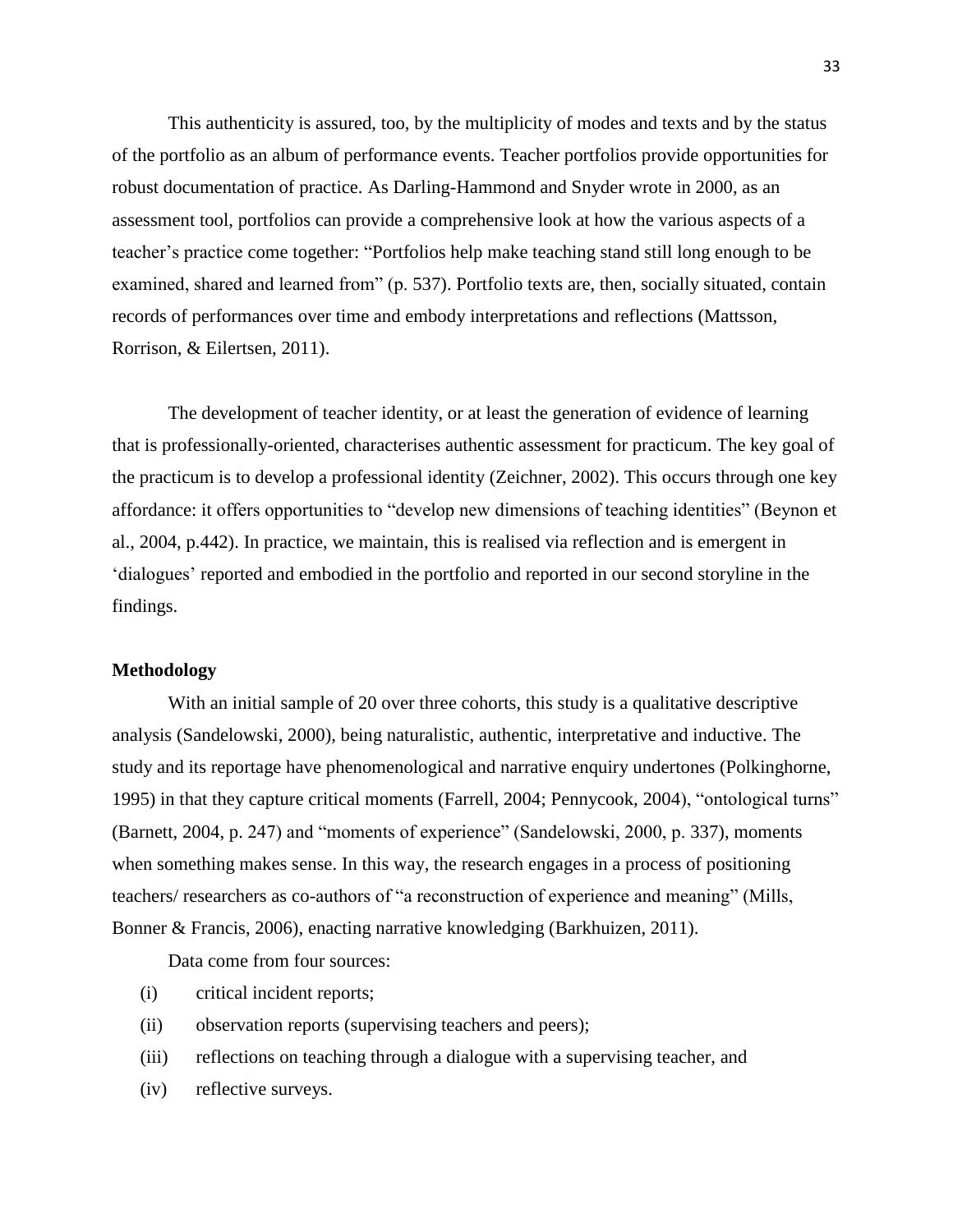The key questions of the survey were: (i) What are the most valuable forms of learning – intended or serendipitous – gained from the practicum? (ii) What artefacts could be included in a practicum portfolio to maximize 'authenticity'?

As Figure 1 shows, the 20 participants ranged in age from 26 to 73, with 13 being women. The sample includes 14 native and six non-native speakers of English, and their experience ranged from zero to 30 years. A full ethics process was undergone and pseudonyms are used throughout. Not all voices are represented in the findings, but the voices chosen are representative of a larger sample.

| 'Name'  | <b>Experience</b> | Age | <b>Gender</b>             | Native speaker status  |
|---------|-------------------|-----|---------------------------|------------------------|
| Amaley  | 10 years          | 54  | ${\bf F}$                 | <b>NNS</b>             |
| Andrea  | None              | 35  | $\overline{F}$            | <b>NNS</b>             |
| Andrew  | None              | 55  | $\mathbf M$               | <b>NS</b>              |
| Arina   | 3 years           | 45  | $\overline{\mathrm{F}}$   | <b>NS</b>              |
| Edward  | None              | 59  | $\mathbf M$               | <b>NS</b>              |
| Era     | 2 years           | 55  | $\overline{F}$            | <b>NS</b>              |
| Eva     | 6 months          | 25  | $\boldsymbol{\mathrm{F}}$ | <b>NS</b>              |
| Hillary | None              | 50  | $\overline{F}$            | NS                     |
| Lisa    | 3 years           | 35  | $\boldsymbol{\mathrm{F}}$ | <b>NNS</b>             |
| Max     | 6 months          | 28  | $\mathbf M$               | <b>NS</b>              |
| Michael | 2 years           | 35  | $\mathbf M$               | <b>NNS</b>             |
| Migul   | 10 years          | 56  | $\mathbf M$               | $\overline{\text{NS}}$ |
| Rebecca | 3 years           | 25  | $\overline{F}$            | <b>NNS</b>             |
| Rima    | 5 years           | 26  | ${\bf F}$                 | $_{\rm NS}$            |
| Ronie   | None              | 73  | $\mathbf{M}$              | <b>NS</b>              |
| Runa    | 10 years          | 48  | $\boldsymbol{\mathrm{F}}$ | <b>NS</b>              |
| Ruth    | None              | 36  | $\overline{F}$            | <b>NNS</b>             |
| Sarah   | None              | 59  | $\boldsymbol{\mathrm{F}}$ | NS                     |
| Vera    | 5 years           | 37  | ${\bf F}$                 | <b>NS</b>              |
| Wilson  | None              | 52  | $\mathbf M$               | <b>NS</b>              |

# Figure 1: *Table of Participants by Pseudonym*

Data analysis drew on the principles of "evolved" constructivist grounded theory (Mills, Bonner & Francis, 2006) and involved observing indigenous themes (Patton, 1990), using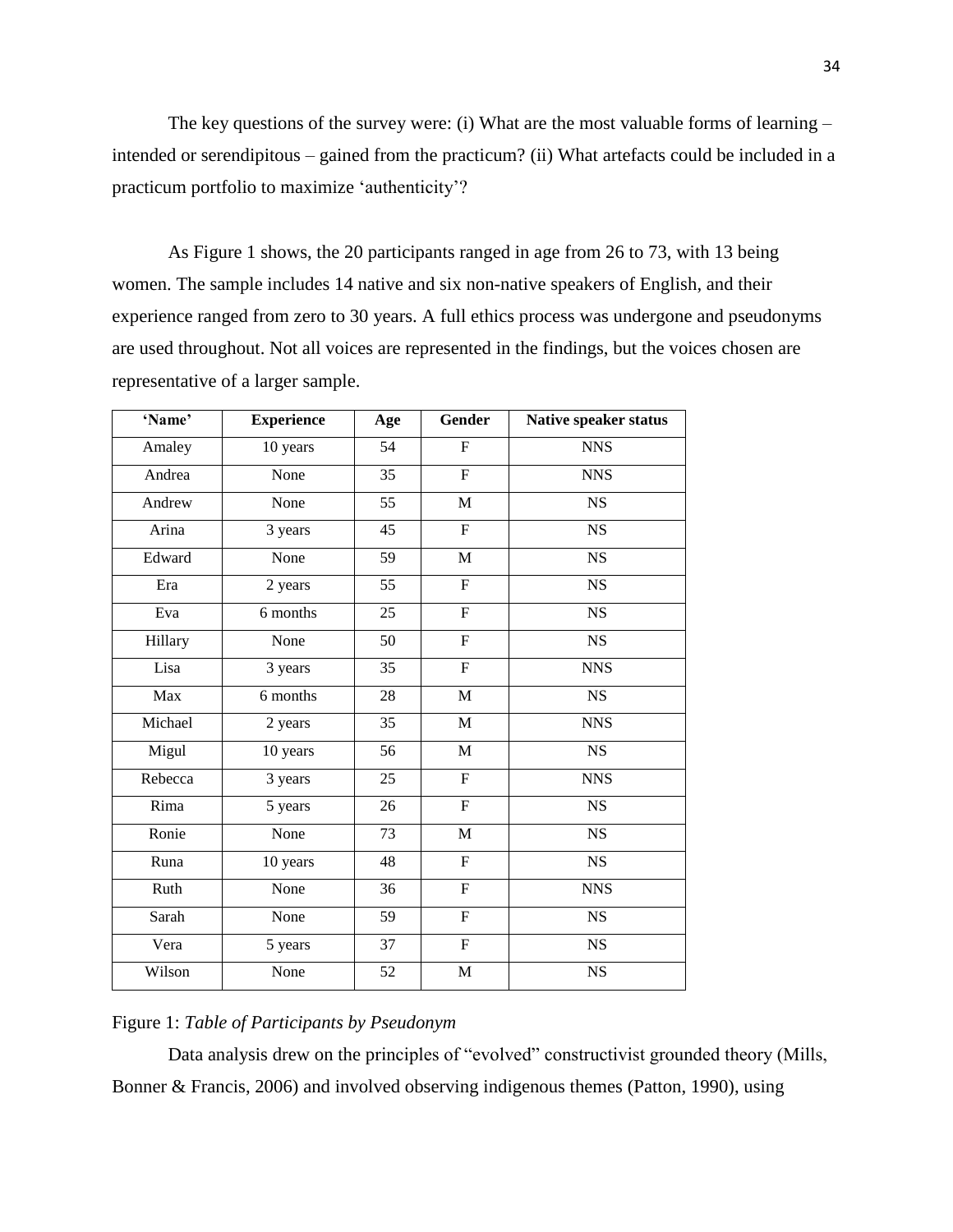metaphor- and word-based and scrutiny-based techniques of observation (Ryan & Bernard, 2003; Thomas & Beauchamp, 2011), with two researchers processing the data consecutively to ensure increased reliability and co-creating co-told storylines.

Of the key storylines that emerged, we here report on 'Reflection in/on action', 'Supervisor versus mentor' and 'Finding one's teacher persona'. The storyline method of data presentation affords researchers the opportunity to weave interpretative and analytic commentary into the fabric as common themes provide the weft, also making the convention of a discussion section superfluous.

## **Findings**

#### *Storyline 1: Reflection in and on action*

In a reflection on a supervised lesson, Era mused on feedback that her responses to student questions were slow: *"I hesitate before answering questions*… *This can convey lack of confidence*… *I need to be 'quicker on my feet' when 'taking the stage' 'at the coalface' in a classroom".* Not only do her metaphors re-engage with that of our title, but also show a realisation that hesitations may imply an absence of linguistic adroitness in the theatre of the classroom. The reflective medium enables her to re-live, re-assess and even re-write critical moments, thereby enacting learning.

Arina, reflecting on her trajectory in practicum, was similarly metaphorical in her reimagining of herself as observed practice teacher: *"I learned to trust my instincts…. that I actually can do this*…*The ability to think on my feet. Not to panic if the lesson doesn't go as planned – go with the flow".* This narrative episode is one of confirming confidence and of progress towards a realised teacherly *habitus.*

Wilson, recollecting a critical incident involving the  $f^*$  word uttered in a class of African women, documented his response to being put on the spot: *"I was trying to think on my feet about what the appropriate response would be and I was also acutely aware of not wanting to embarrass the students".* Instead of selecting a polite deflection or a stern rebuke, he offered a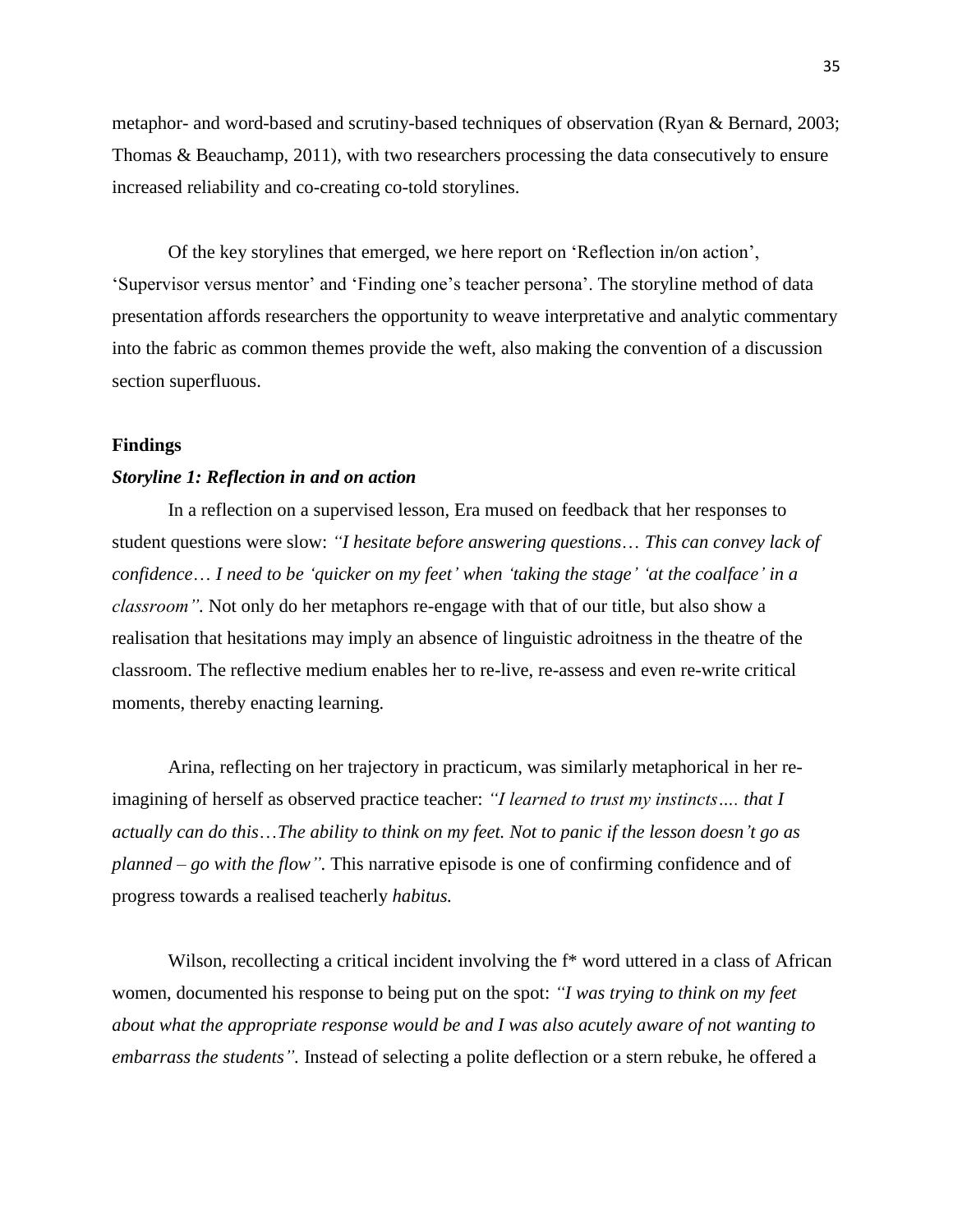brief commentary on culture-led politeness and the use of colloquialisms. Again, this critical moment instantiates the 'thinking on the feet' aspect of reflection in action. Applying the capacity to think on one's feet to one's evolving TESOL educator *habitus* led to a realization of the need to trust in one's instinctive teacherly nature for Eva:

*I believe it's important to take risks in one's teaching to learn and improve. As I gain experience in this industry, I'm sure that most of the considerations I had overlooked during this incident will become second nature to me.*

The metaphor of 'second nature' aligns semantically with the ability to think on one's feet. Repeated acts of reflection in practice grounds practice teachers in confidence. This is precisely what Ruth meant when she wrote: *"If the teacher is ready to adopt to any situation then he/she can find a solution to face the challenges of the classroom teaching situations*". The capacity to be adaptive and to be authentic echoes, too, in Edward's response to a supervisor's feedback. He writes as if offering advice to his practice teacher peers: "*Throw away over-reliance on books, lesson plans, teach for the real world, be prepared to teach 'off the cuff'*…*use your natural talents."*

Practicum experience allows these practice teachers to connect with their natural *habitus,* that part of their embodied identity as an educator accessible only via practice and describable only reflectively.

The opportunity to reflect on experience after the practicum events provides interesting insights into what is important in TESOL contexts, such as Andrew's comment on understanding the value of authenticity to keep students invested:

*During this lesson, I realised how important it is for the texts to be related to students' real lives and why it is important to teach language using authentic texts. Texts as such are necessary for students. Therefore authentic, relevant texts not only motivate students, but also engage them. Students actively participate in learning*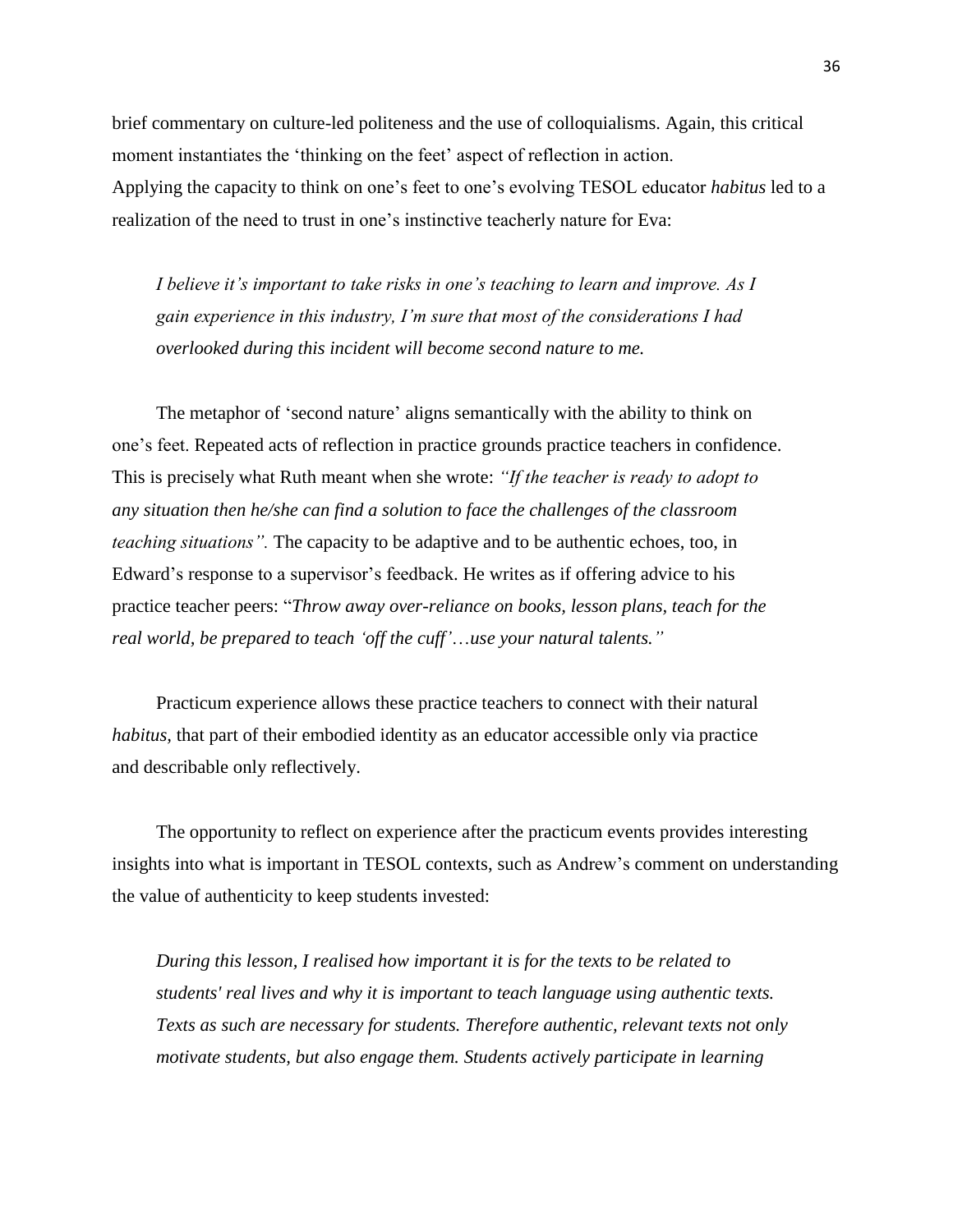*language through texts because they can see the purpose and benefits of learning these texts.*

The value of reflectivity as a tool of practicum enquiry resounds in the storyline, too. Rima writes, "I have never had to think about my teaching so intensively… so, I feel it was very valuable to me as a teacher". This 'thinking intensively' is another articulation of the concept of reflection on action Oprandy (2015) observed as central to practicum enquiry. Yunnus, et al (2010) validate the metaphor as a register of learning, so when Michael writes "I overcame a steep learning curve" and when Migul realises "[He] now know[s] [he's] capable of juggling work and study, and achieving well in both," we can see metaphors in action as articulations of gains in cultural and social capital.

#### *Storyline 2: Supervisor versus mentor*

One of the surprises for the researchers was the density of commentary on the value of the supervisory teacher during practicum, particularly the observation that those who exhibited the qualities of the mentor, standing supportively side-by-side, rather than the supervisor, looking down from above with scrutiny, had more productive practicum experiences. Andrea wrote:

*In talking to my classmates, it would appear some supervisors wield power more thoughtfully responsibly than others. It's a challenging, ego-bruising process. It takes a lot of goodwill and consideration.*

Her words depict a toxic workplace culture where fear of loss of position and of face are continual threats. Eva is another one of those who suffered under such scrutiny, leading to unrest:

*The main non-teaching challenge I faced was conflict with my supervising teacher. This was by far the most difficult thing to handle during my practicum and it caused me to consider quitting.*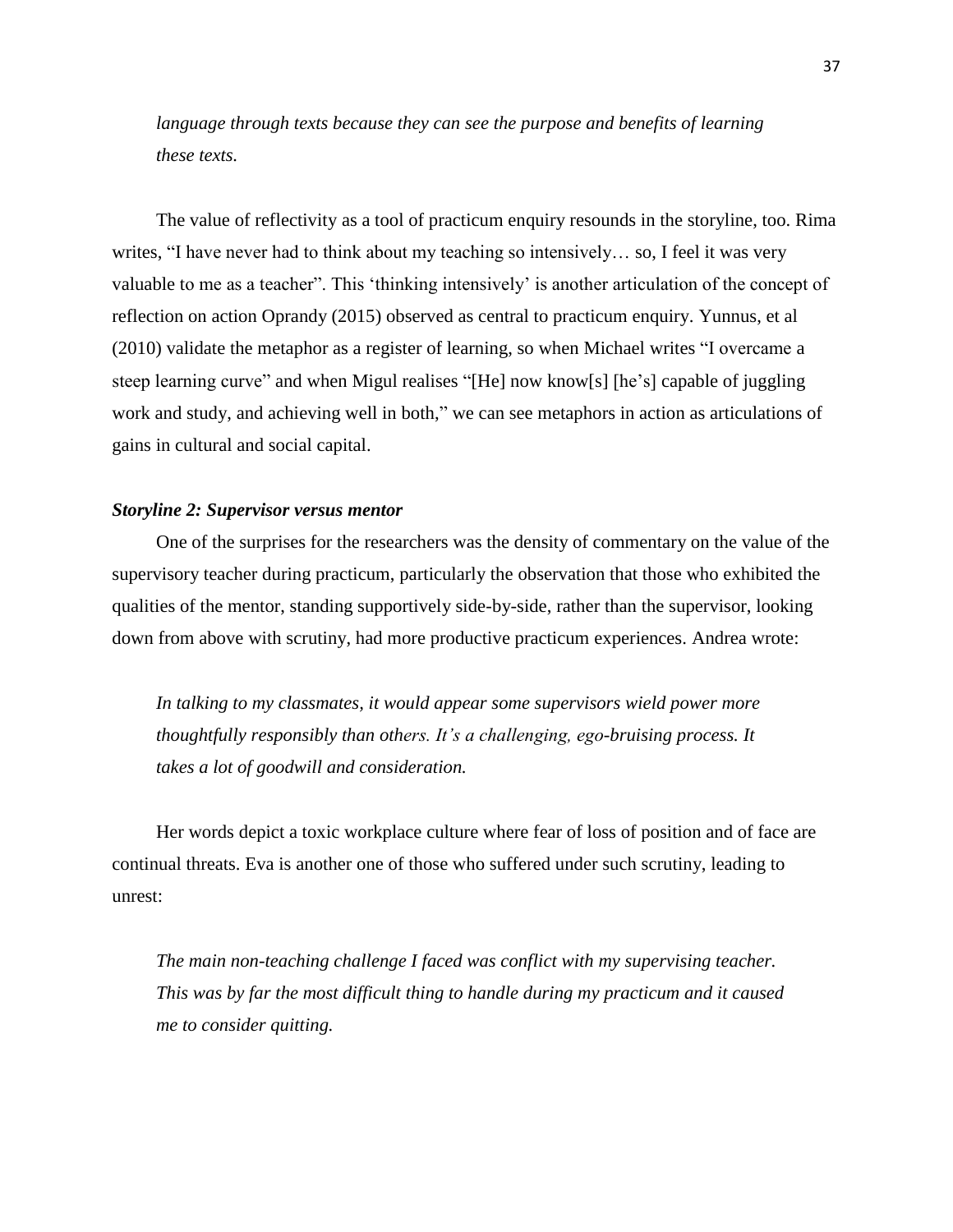Rima tells a heated story of jealousy and rivalry, with a micromanaging supervising teacher threatened by the upstart practice teacher, Andrea's words encapsulate the sentiment for both of them:

*The most challenging part was the supervising teacher. The way that she was communicating with me was extremely derogatory... I was also threatened by this supervising teacher that I will be failing.*

Practicum theoretically works by being apprentice to model practice, but for Runa learning also resulted from observing the stale:

*The main 'non- teaching challenge' for me, was to 'bite my tongue' when I witnessed bad practice. I had to refrain from correcting my supervising teacher. Where possible I joined in and began to team-teach.*

While, in Runa's case, the apprentice became the teacher, Lisa:

*observed how* [my supervising teacher] *paid close interest in what the students were saying. He cared about the students' lives outside of* [school], *and he remembered details about their jobs, their motivations, their interests.* 

Max, describing a critical moment, will always remember his 'mentorly' supervisor: *"Like Yoda, he said, 'you are a good teacher; you are now becoming a good TESOL teacher'".* Vera concurred: *"My mentor was strongly committed to helping me become a better teacher".*

Of the two thirds who had positive experiences of supervisor teachers, Amaley articulates the theme most roundly:

*I was lucky to be supervised by a responsible teacher who was dedicated to his teaching career. Also, he was an expert in mentoring student teachers. He was a good role model for my teaching career. The other teachers were quite supportive too. They always answered my questions in a nice way.*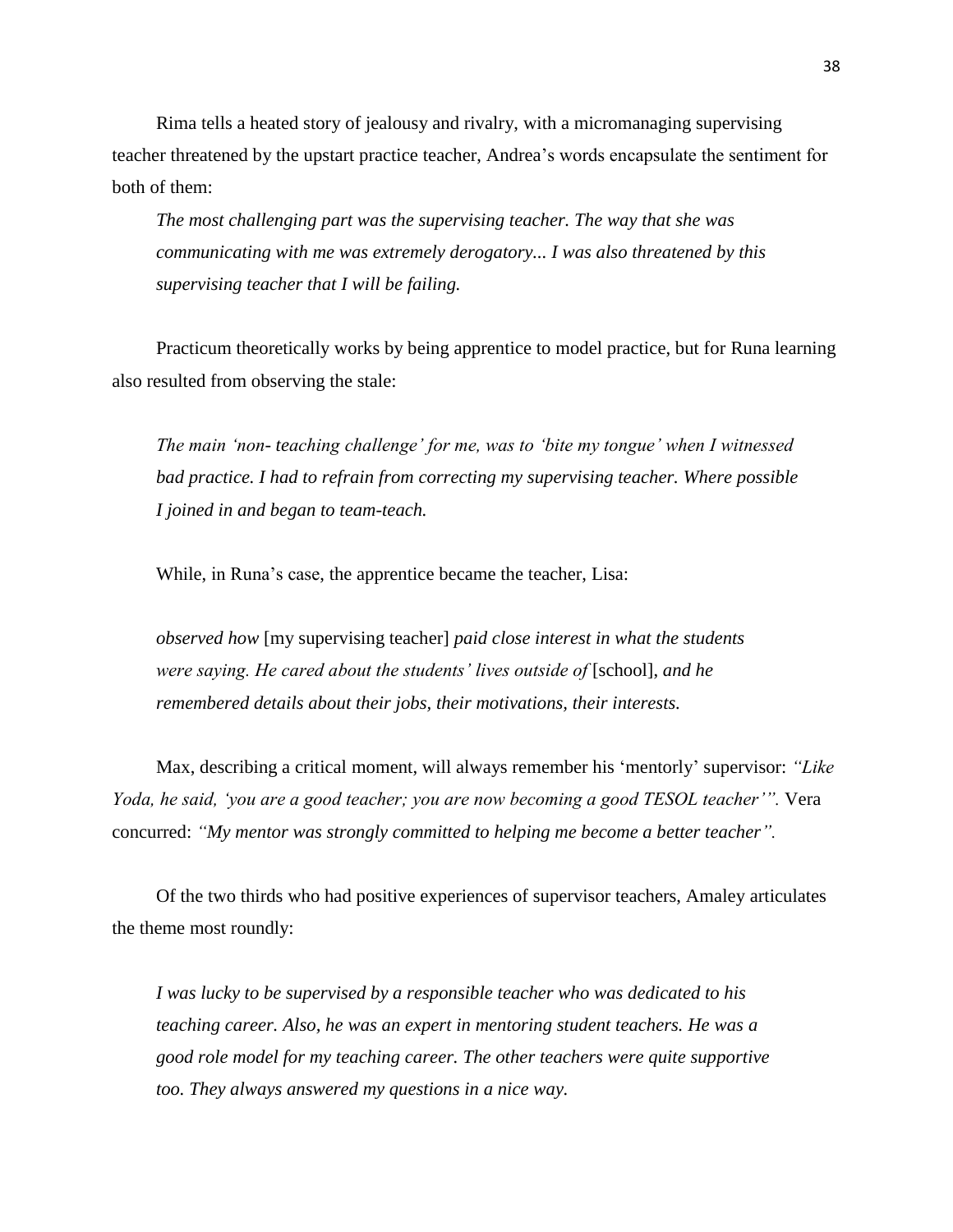Ideally practice teachers will not only be inspirational; they may also represents aspirations. This was the case for Rebecca: *"The teacher is a facilitator who is always willing to give further support to students when they need it. I can be that person".* To facilitate and to mentor rather than merely to supervise provide fruitful growth in practicum contexts.

## *Storyline 3: Finding one's teacher persona*

The most significant social and cultural capital of the practicum in this study is its role in enabling practice teachers to access fruitful future-oriented visions of themselves as practitioners. Runa quantified them: "*I identified the following personal strengths as a TESOL teacher: Confidence… Preparation... Flexibility... Cultural knowledge."* Hillary wrote:

*The practicum experience has really clarified for me that my choice to study TESOL was right and that this is the area into which I will further my teaching career.*

Ruth appreciated the opportunity to work with diversity across TESOL sectors: *"The wide range of EAL industry will provide me varied opportunities to work with a diverse range of students."* 

Seeing one's strengths in action via reflective writing proves a valuable aspect of the portfolio texts. There is a clear sense of a more confident, teacherly *habitus* emergent in the following insights, and we also observe a return to the theme of having a naturally 'teacherly' way of doing and being:

*I feel that I developed personally by being out of my normal comfort zone; by having to interact with new staff and people whom I admired of their care of their students*  (Era).

*I learned that I am a natural teacher and can put things together relatively quickly if I have to* (Wilson).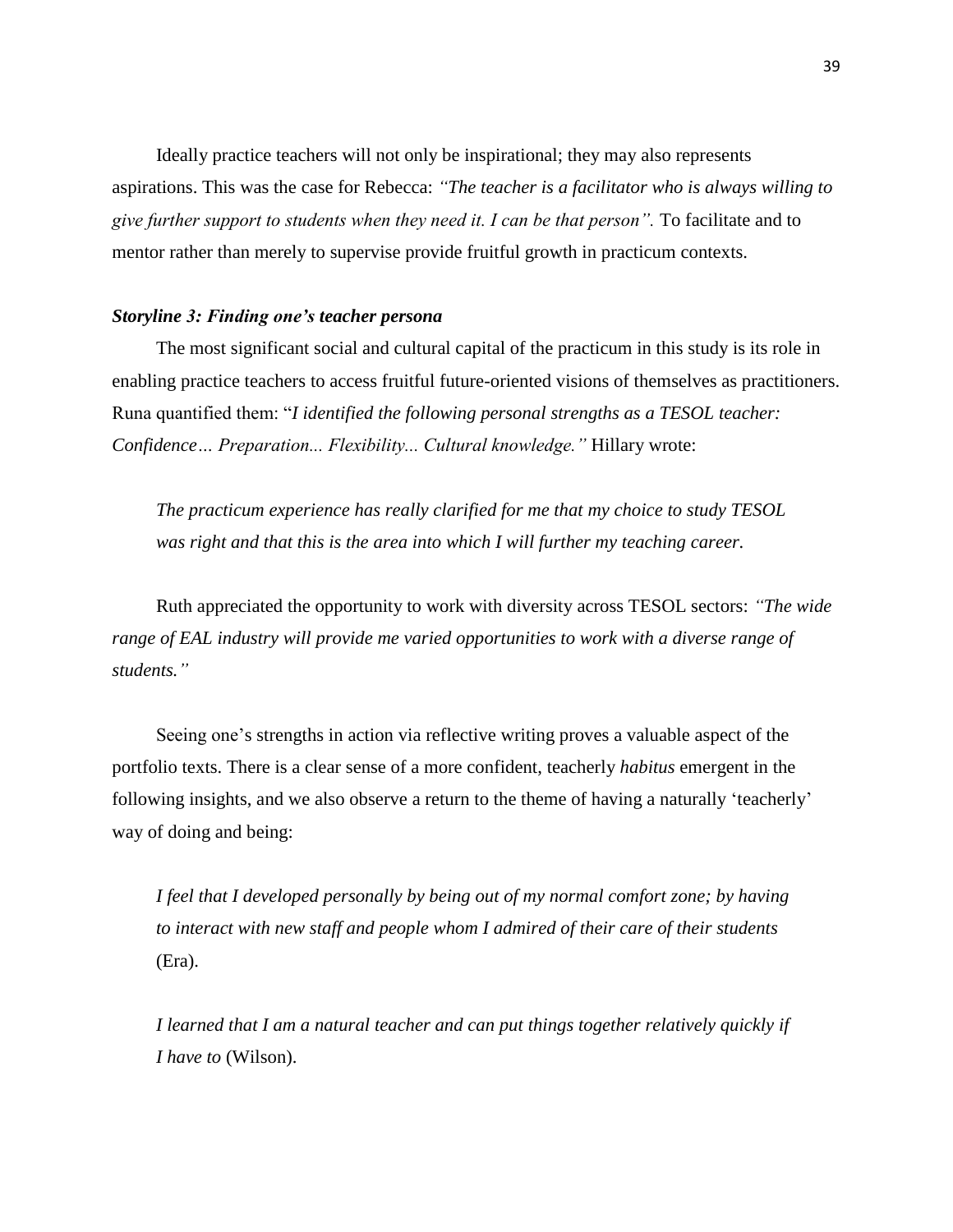*The practicum functions to enable practice teachers to discover their 'natural' self, building on a 'natural ear' for syntax and pronunciation and drawing on 'natural abilities* (Ronie).

*Basically, the practicum allowed me to see what kind of teacher I am and what kind of teacher I would ultimately become* (Era).

*I have a great disposition to learn, to explore new ways of doing things, design material, and most important, learn from my mistakes* (Rima).

*I am ready to teach… I have the confidence, and based on my supervising teacher, I have the knowledge and experience* (Michael).

Without need for an explicitly storylined narrative, these decontextualized quotes from reflective portfolio documents all point to the capacity of the practicum to provide a community of practice where practicum enquiry is enacted, leading to representations of the self as grown, self-knowledgeable and ready to go (Wenger, 1998).

## **Towards conclusion**

The grounding of the study and the reported, small-scale, storylined findings suggest a range of positive affordances of the practicum enquiry embedded in this form of real-world pedagogy in action. The practicum, reported reflectively, affords an opportunity to think and act 'on one's feet' and, unfurl stories of learning under pressure, or of becoming confident. We see, too, that it allows learners to access insights into their progress towards 'teacherhood' under the influence of supervisors and mentors, and particularly mentors. Throughout the storylines we feel an awareness of emerging capacity and agency and, taken as narratives, they chart a record of an evolving teacher persona or *habitus,* confident, prepared and flexible, to recite Runa.

Our storylines point to a preference for *mentorly* over *supervisory* support teachers, and we take from this a need for more vetting of possible on-site teachers; and, in our discussions with them, more use of the concept of 'mentor'. This is because of the relative importance of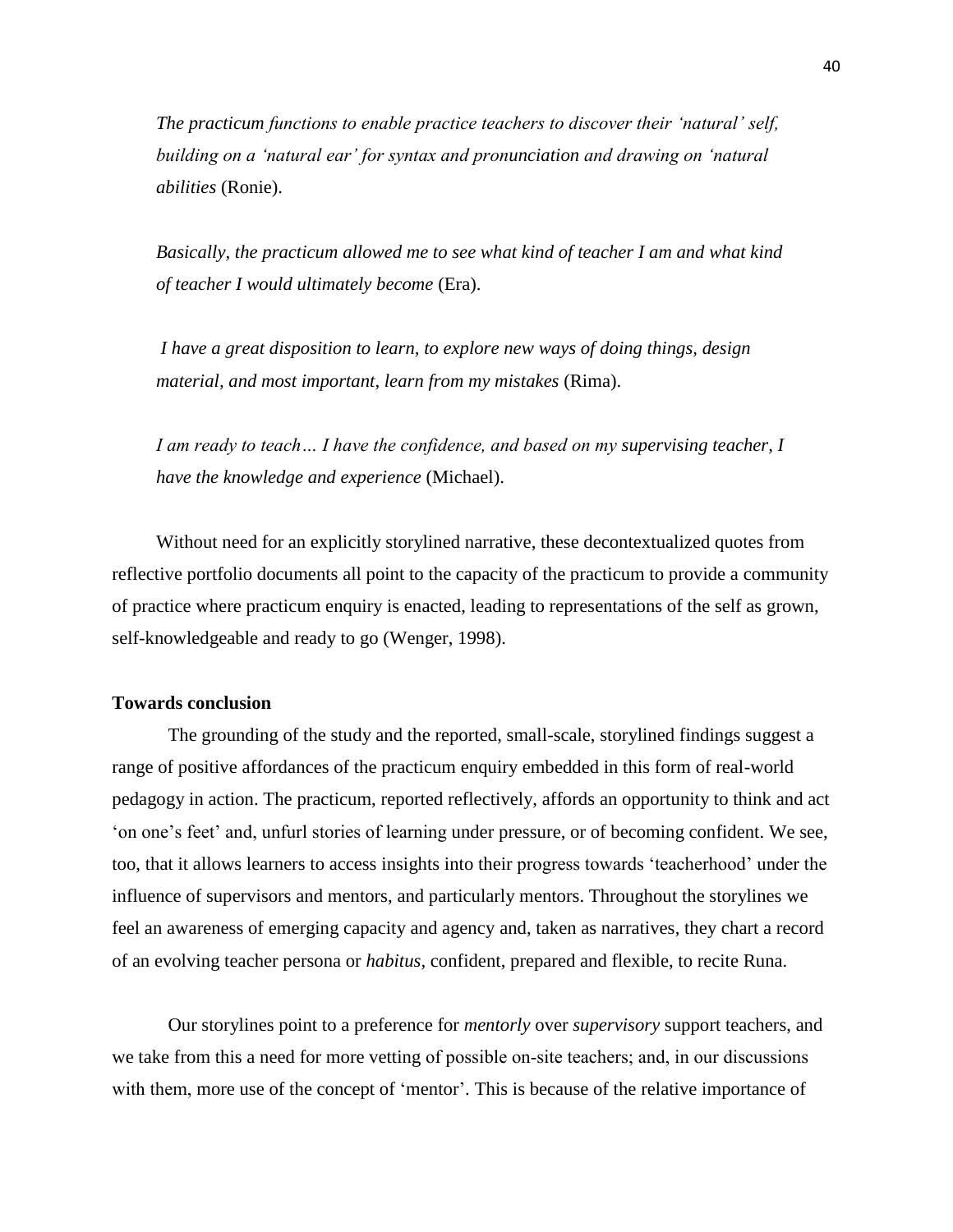pastoral and collegial support as opposed to mere quantitative evaluation and mechanical feedback. Hence, more clarification of the role of mentors is needed for those on-site teachers.

Although we appreciate that this conclusion does not emerge in a linear way from our thematic findings, we believe the study demonstrates how the Practicum Portfolio maximises reflectivity by including chances to write up critical incidents and encouraging enquiry into how practice teachers think their mentors saw them. Such a method of assessment brings important identity work into the realm of reflective practice. The method of aligning reflective surveys with narrative frameworks functions appropriately, too. We believe that the chance to respond to cues/questions fosters reflective evaluation of the learning trajectory, and triangulates the reflective writing done in response to observed lessons and/or supervisory reports. Effectively, they afford responsiveness to professional dialogues.

This paper has little scope to clarify the scaffolding work done in the classroom and online to prepare learners for being and becoming on practicum so it is appropriate to comment here on the preparation of practice teachers for practicum. Obviously there is no panacea, no formula as it's about being and becoming and being given that opportunity to think on one's feet and reflect on one's actions. We can imagine the challenges and expectations to prepare for the unexpected, and we can attempt to teach how to learn as apprentices from supervisor/mentors as in Gee's (1991) and Lave and Wenger's (1991) models; but it is clear that respect needs to flow both ways. We can imagine and rehearse potential dialogues and share the experiences of earlier practicum participants to create possible images of the self on practicum. The real pedagogy, however, is the practicum itself, and the reflective work of the portfolio best captures these images of the self in action and in response to critical incidents.

We hope we have presented some evidence to show that, throughout the production of artifacts for the portfolio, we teach reflective writing as authentic awareness-building about the importance of process over product; for example, less importance is placed on the mechanics of the lesson plan document than on the reflection on how it went.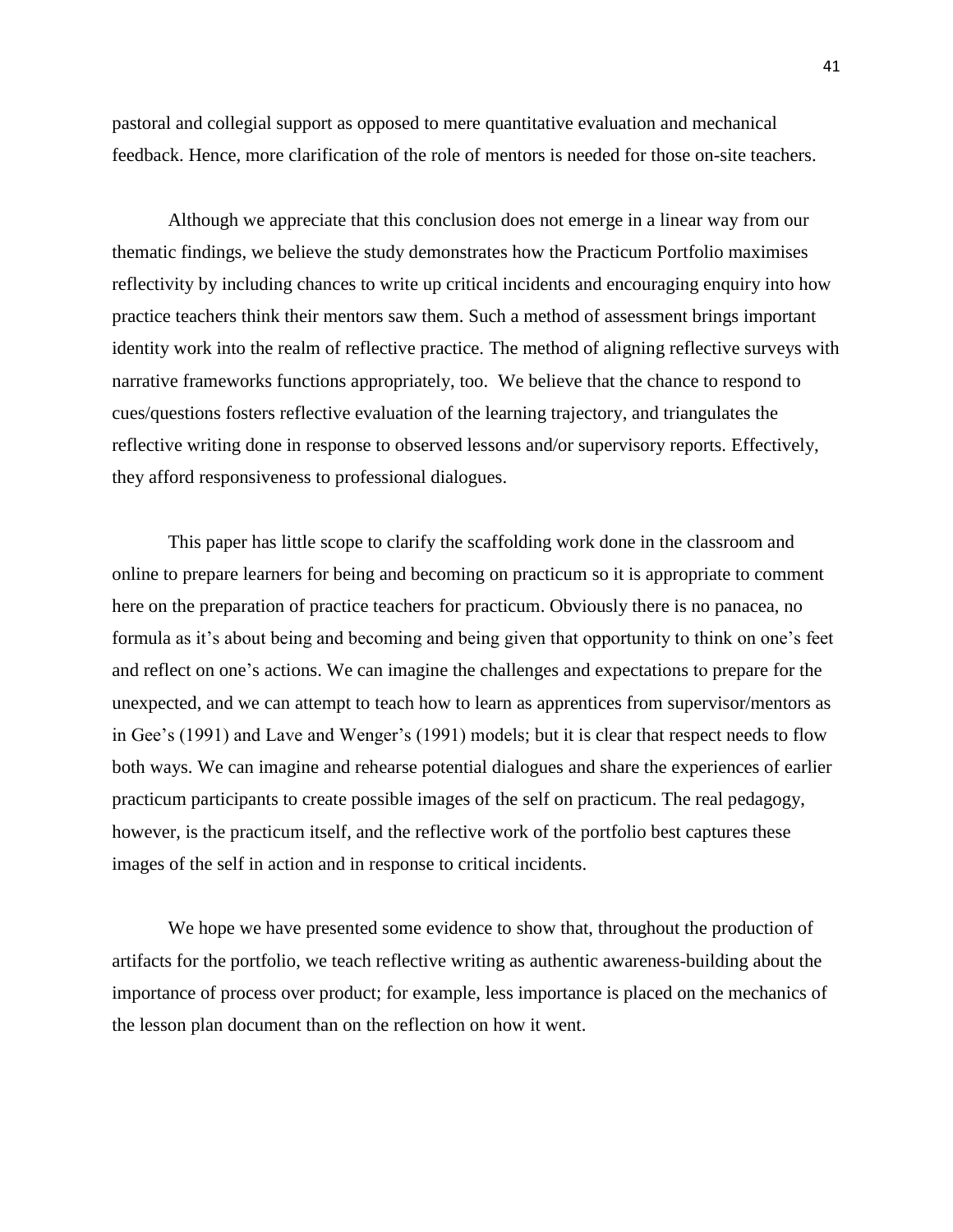# **References**

- Andrew, M. & Razoumova, O. (2017). [Being and becoming TESOL educators: Embodied](https://www.drmartinandrew.com/uploads/3/7/1/0/37107517/andrew_razoumova_ajll2017.pdf)  [learning via practicum,](https://www.drmartinandrew.com/uploads/3/7/1/0/37107517/andrew_razoumova_ajll2017.pdf) *Australian Journal of Language and Literacy, 40*(3), 174-185.
- Barnett, R. (2004). Learning for an unknown future. *Higher Education Research & Development, 23*(3), 247-260.
- Barkhuizen, G. (2011). Narrative knowledging in TESOL. *TESOL Quarterly, 45,* 391-414.
- Beynon, J., Ilieva, R., & Dichupa, M. (2004). Re-credentialling experiences of immigrant teachers: Negotiating institutional structures, professional identities and pedagogy. *Teachers and Teaching: Theory and practice, 10*(4), 429-444.
- Bourdieu, P. (1986). Forms of capital. In J. G. Richardson (Ed.), *The handbook of theory and research for the sociology of capital* (pp. 241-258). New York: Greenwood Press.
- Crookes, G. (2003). *A practicum in TESOL: Professional development through teaching practice.* Cambridge, U.K.: Cambridge University Press.
- Danielewicz, J. (2001). *Teaching selves: Identity, pedagogy, and teacher education.* New York, NY: State University of New York Press.
- Darling-Hammond, L., & Snyder, J. (2000). Authentic assessment of teaching in context. *Teaching and Teacher Education, 16*(5-6), 523-545.
- Farrell, T. S. C. (2015)*. Reflective language teaching from research to practice.* London: Bloomsbury.
- Farrell, T. S. C. (2016). *From trainee to teacher: Reflective practice for novice teachers*. London, U.K.: Equinox.
- Gee, J. P. (1991). *Sociolinguistics and literacies: Ideology in discourse*. London: Falmer Press.
- Graham, A. & Phelps, R. (2003). Being a teacher: Developing teacher identity and enhancing practice through metacognitive and reflective learning processes. *The Australian Journal of Teacher Education, 27*(2), 11-24.
- Ishihara, N. (2005). Intercultural challenges and cultural scaffolding: The experience of a nonnative English-speaking student teacher in a practicum in second language teaching. In M. Bigelow & C. Walker (Eds.), *Creating teacher community: Selected papers from the third international conference on language teacher education* (pp.153-173). Minneapolis, MN: Center for Advanced Research on Language Acquisition.
- Iverson, H. L., Lewis, M. A., & Talbot, R. M. (2008). Building a framework for determining the authenticity of instructional tasks within teacher education programs. *Teaching and Teacher Education, 24*(2), 290-302.
- Lave, J., & Wenger, E. (1991). *Situated learning: Legitimate peripheral participation*. Cambridge, U.K.: Cambridge University Press.
- Lortie, D. (1975). *Schoolteacher: A sociological study.* Chicago: University of Chicago Press.
- Mattsson, M., Eilertsen T. V., & Rorrison, D. (Eds.) (2011). *A practicum turn in teacher education.* Rotterdam: Sense Publishers.
- Mills, J., Bonner, A. & Francis, K. (2006). The development of constructivist grounded theory. *International Journal of Qualitative Methods, 5*(1), 25-35.
- Oprandy, R. (2015). Refashioning the practicum by emphasizing attending and reflective skills. *The CATESOL Journal, 27*(2), 101-128.
- Parks, S. (2015). Maximizing target language use in a pre-service practicum: Tensions, power, and identity formation. *TESL-EJ, 19*(1), 1-12.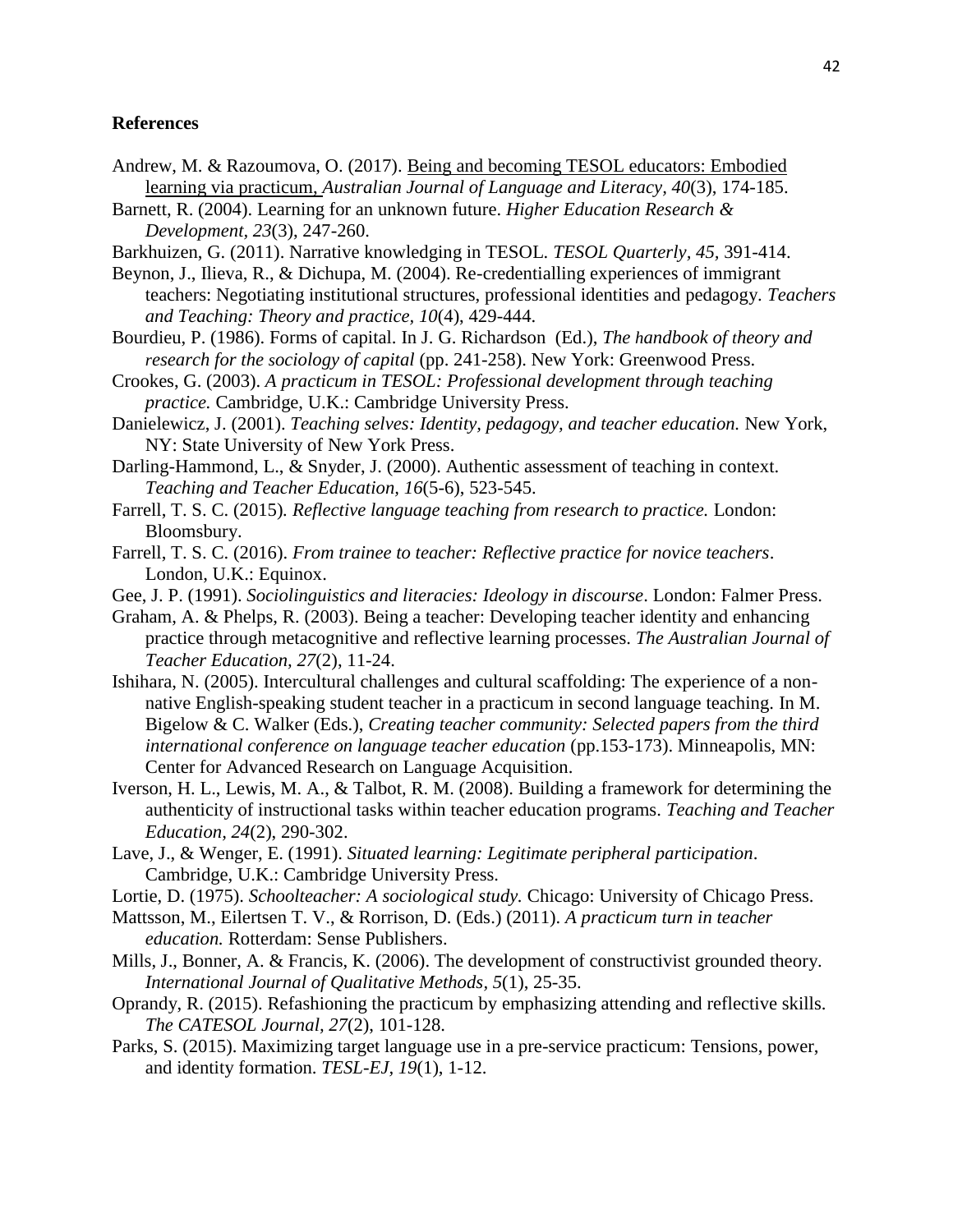- Patton, M. Q. (1990). *Qualitative evaluation and research methods.* Thousand Oaks, CA: Sage Publications.
- Pennycook, A. (2004). Critical moments in a TESOL practicum. In B. Norton & K. Toohey (Eds.), *Critical pedagogies and language learning* (pp. 327-345). Cambridge, U.K.: Cambridge University Press.
- Polkinghorne, D. E. (1995). Narrative configuration in qualitative analysis. *Qualitative Studies in Education*, *8*(1), 5-23.
- Richards, J. C., & Crookes, G. (1988). The practicum in TESOL. *TESOL Quarterly*, *22*(1), 9-27.
- Ryan, G. W., & Bernard, H. R. (2003). Techniques to identify themes. *Field Methods*, *15*(1), 85- 109.
- Sandelowski, M. (2010). Whatever happened to qualitative description? *Research in Nursing & Health, 23,* 334-340.
- Santos, M. G., Olsher, D., & Wickrama, P. (2015). Charting our course: Why the practicum continues to matter to us in TESOL. *The CATESOL Journal, 27*(2), 89-100.
- Thomas, L., & Beauchamp, C. (2011). Understanding new teachers' professional identities through metaphor. *Teaching & Teacher Education, 27*(4), 762-769.
- Ulvik, M., & Smith, K. (2011). What characterises a good practicum in teacher education? *Education Inquiry, 2*(3), 517-536.
- Uzum, B., Petron, M., & Berg, H. (2014). Pre-service teachers' first foray into the ESL classroom: Reflective practice in a service learning project. *TESL-EJ, 18*(3). Retrieved March 31, 2019, from http://www.tesl-ej.org/wordpress/issues/volume18/ej71/
- Velikova, S. (2013). Using the European Portfolio for Student Teachers of Languages (EPOSTL) to scaffold reflective teacher learning in English language teacher education. In J. Edge & S. Mann (Eds.), *Innovations in pre-service education and training for English language teachers* (pp. 211-216). London, U.K.: British Council.
- Wenger, E. (1998). *Communities of practice*. Cambridge, U.K.: Cambridge University Press.
- Yunus, M. M., Hashim, H., Ishak, N. M., & Mahamod, Z. (2010). Understanding TESL preservice teachers' teaching experiences and challenges via post-practicum reflection forms. *Procedia Social and Behavioral Sciences, 9,* 722–728.
- Zeichner, K. (2002). Beyond traditional structures of student teaching. *Teacher Education Quarterly, 2*(2), 59-64.
- Zwozdiak-Myer, P. (2012). *The teacher's reflective practice handbook. Becoming an extended professional through capturing evidence-informed practice.* London and New York: Routledge.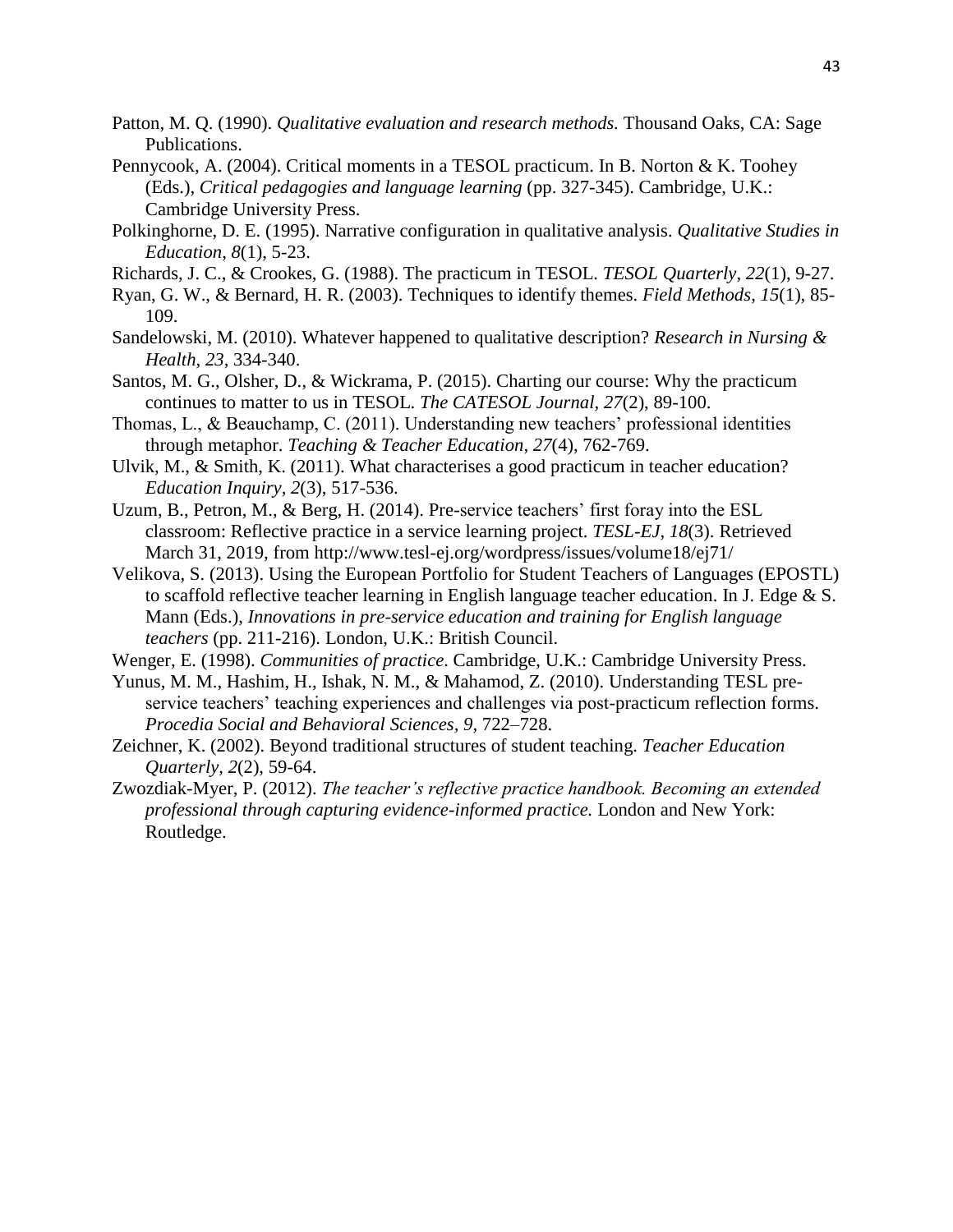# **ARRIVING IN A NEW HIGHER EDUCATIONAL STUDY ENVIRONMENT: PREPARATION, SUPPORT, AND CULTURAL TRANSITION**

Tim Edwards

English Language Institute, Victoria University of Wellington

#### **Abstract**

*Studying abroad is increasingly common. Students report difficulties operating in new learning environments with unexpected types of learning activity, teaching styles, and levels of student independence. Living in a new culture is similarly challenging. To make this transition, students need to develop Intercultural Communicative Competence (ICC) (Byram, 1997). This study investigated experiences, by a group of international students, of a university pre-sessional EAP course, which was inspired by the ICC concept. Data was gathered from interviews with six students and three teachers, in order to understand what students lacked or brought to the course. Findings show that much existing information does not reach students pre-arrival, and that they thus miss the opportunity for helpful preparation. The study also found that in adapting to a new context, students' individual experiences are not clearly connected to their background cultures. Suggestions are made about how students' experience of the transition could be improved with preparation, resources, and training.*

## **Introduction and literature review**

## *Studying abroad*

Around 16% of students at New Zealand universities are internationals (Universities New Zealand, 2019). Studies show that living abroad has become common (Fang & Baker, 2018; Jackson, 2008; Castro, Woodin, Lundgren, & Byram, 2016), and that students studying abroad can develop increased adaptability, intercultural competence, and problem-solving skills (Cushner & Karim, 2004). However, this journey is not easy with the degree of adjustment varying widely, as Cushner and Karim suggest. Studies have found that students have difficulties around assessments, types of learning/teaching experiences including orientation to appropriate use of sources, group work, study skills, and around interactive lectures (Northcott, 2001; Edwards & Ran, 2006; Yuan, 2011; Xiong; 2005). Questions about how people adapt, and the usefulness of preparation are areas that need to be considered.

In the context of an English for academic purposes (EAP) course at a New Zealand university, this study explored how these ideas could be considered in relation to students transitioning to studies in their new environment. The course aims to prepare L2 speakers of English for university studies, developing their language and study skills relevant to the New Zealand university environment. The research aims to find out what students already know or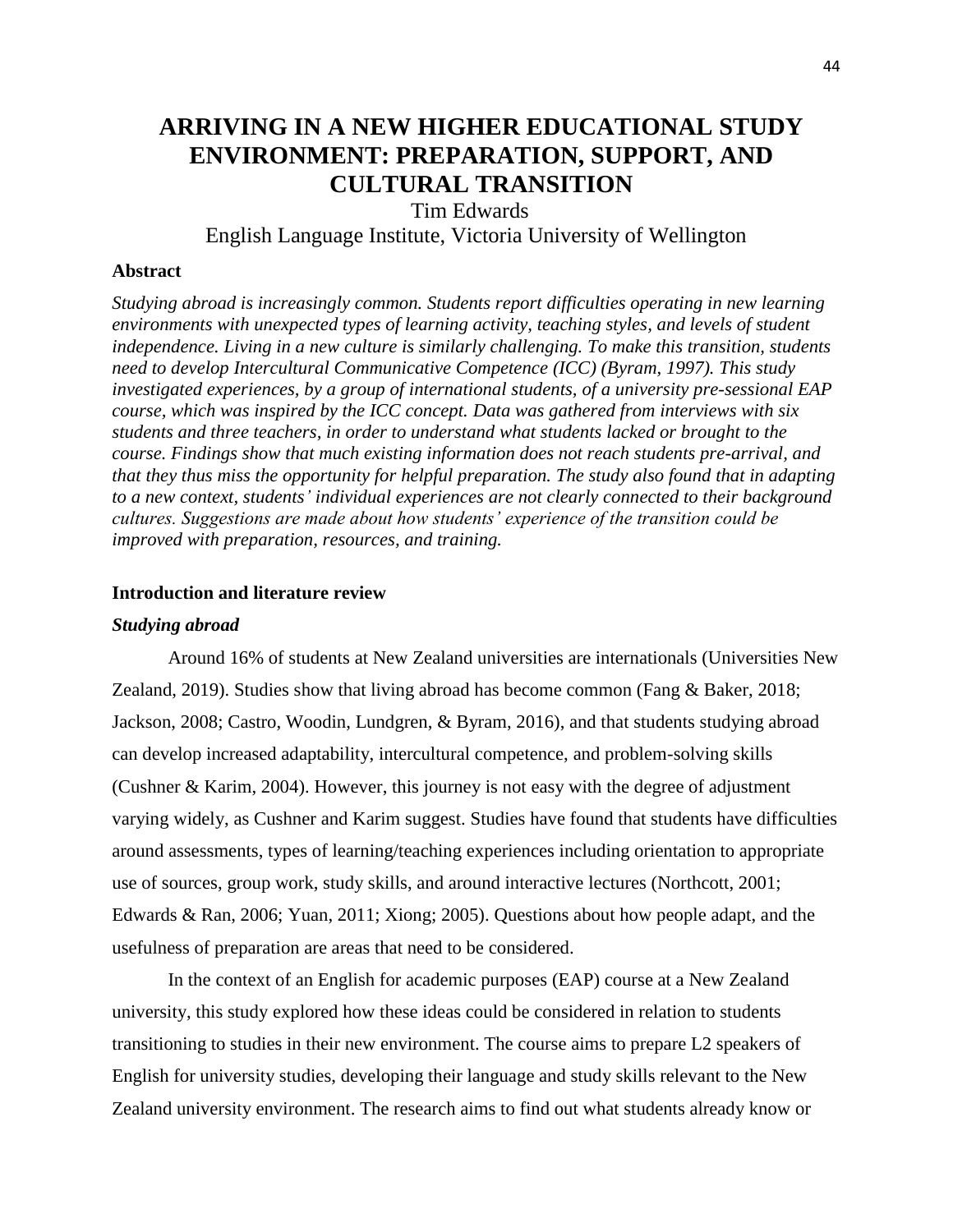can do, regarding operating in a new environment, and to offer suggestions on how students can be helped. The findings may also be used to inform development of preparation and training programmes along the lines of those outlined in this article.

Existing research in this area, for example, by Liddicoat and Scarino (2013), suggest that focussing on engagement, reflection, critical thinking, and learning about different behaviour leads to intercultural learning for international students. Castro et al. (2016) also note that many international learners view the host country in stereotypical terms when they arrive. There is also inconsistent, if any, support for incoming or outgoing students. Castro et. al. point out that, while there is desire for training, there are mixed opinions whether this should be targeted at specific cultures or at general intercultural competence. Moreover, Bennett, Bennett, & Landis (2004) draw attention to the importance of knowing whether there are sufficient resources for this kind of support or not.

### *Intercultural communicative competence framework*

One option for preparing to transition to any new environment is training in intercultural communicative competence (ICC), designed to be integrated with language teaching, which has influenced researchers working with international students (Byram, 1997). Byram recommends that students should aim to work with many cultures, learning from and being open-minded towards differences and suspending value judgements. Others in support of this are Houghton, (2012) and Menard-Warwick (2014). This involves decentring views of culture, behaviour, and language, to see multiple perspectives, especially when using an L2 (Liddicoat, 2014); interactions with others influence values, beliefs, and the ability to take others' perspectives (Liddicoat & Scarino, 2013).

The ICC model, below, uses classroom, fieldwork, and independent learning to prepare students for new environments by teaching linguistic, sociolinguistic, and discourse competence, as well as *intercultural competence*, which include:

- skills for interpreting and relating through ethnocentric perspectives
- skills of discovering and interacting with knowledge, skills, and practices of different cultures
- attitudes and curiosity relating to (dis)beliefs about cultures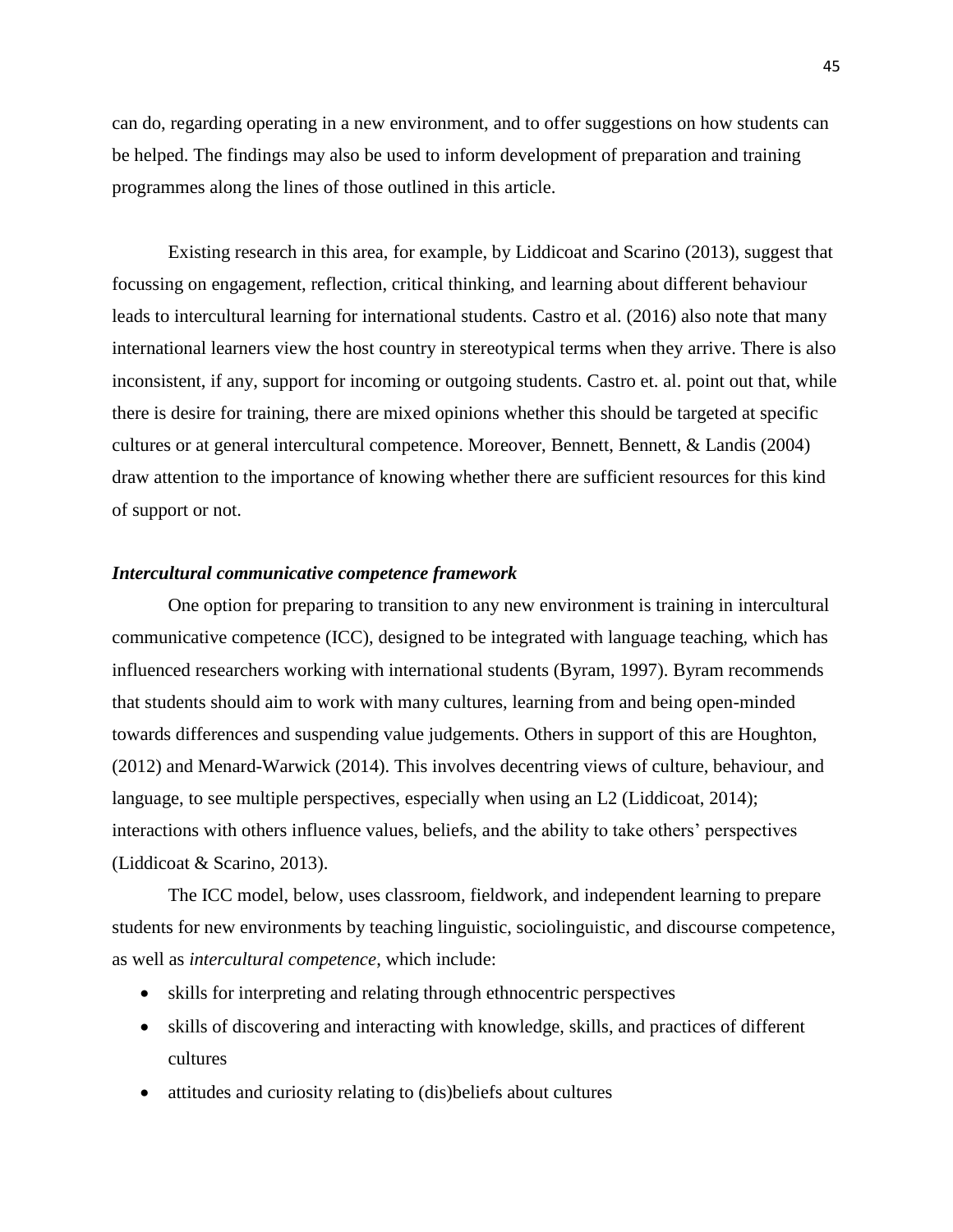- education, awareness, and critical evaluation of intersections between ideology, practices, and perspectives
- Knowledge about countries or groupings, their products, practices and historical views (Byram, 1997; 2009; Houghton, 2012)



Figure 1. A model of ICC, adapted from Byram (2009, p. 323).

Development of ICC has been exemplified by several authors (Jackson, 2008; 2018; Fang & Baker, 2018; Wu, 2017; Yulita, 2018). Training for ICC, or other forms of intercultural competence, generally involves workshops, discussions, actual intercultural engagement, and critical reflection (Liddicoat & Scarino, 2013; Jackson, 2018). This model has guided the analysis in this study.

# *A need for training*

Transitioning to operating in a new environment, to a new leaning context with different expectations, is challenging. Institutional support, preparation, and student engagement is often crucial. Overall, for students headed abroad, there is a lack of preparation for encountering change and variation (Fang & Baker, 2018; Liu, 2016; Castro et al., 2016).

Existing literature indicates that there is support in some institutions, and that it is more effective if students understand the need for it. Researchers suggest acculturating (Yuan, 2011), interacting with people familiar with the new context (Hechanova-Alampay, Beehr, Christiansen,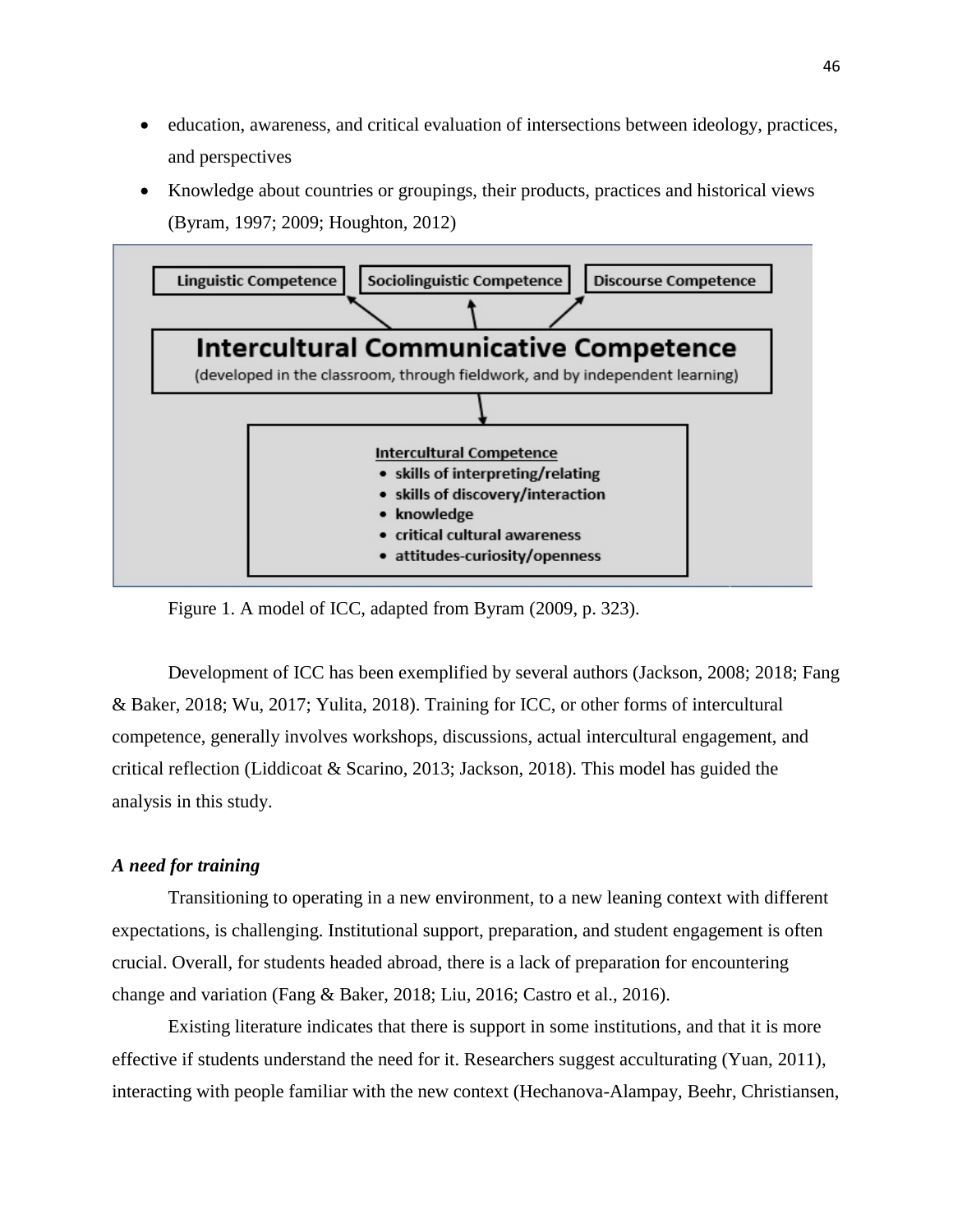& Van Horn, 2002), learning about unfamiliar cultures and learning environments, and developing multiple identities for varying contexts (Norton, 2013). Suggestions for a training focus on mismatches between educational experiences and expectations (Edwards & Ran, 2006; Northcott, 2001), stereotypical differences between cultures (Xiong, 2005; Yook, 2013), or simple logistics (Jackson, 2018). Those students who have had experiential learning or guidance in critical reflection are seen as becoming more aware of "how their attitudes and actions affect intercultural learning and identity expansion" (Jackson, 2018, p. 374).

In contrast to more fixed, macro understandings of culture, recent models see it as individualised, flexible, and manifesting a person's own behaviour and beliefs constructed by their interactions with the world (Mercieca, 2014), with minor influence from nationality or upbringing (Spencer-Oatey, 2012). This view contributes to Spencer-Oatey's (2012) belief that "culture is a notoriously difficult term to define" (p.1), a sentiment echoed by Lo Bianco (2016). Culture can be seen as dynamic, an individualised phenomenon where anyone can "move across boundaries" (Holliday, 2011, p.26). This implies that any preparation for studying abroad should include acquisition of intercultural skills in some form, rather than focus on stereotypes of the sending or receiving cultures.

For the university and course in this study, this individualised view is relevant for students having difficulties coping with the new context. Difficulties include those that students might experience in daily life, as well as the different expectations that tertiary study places on students in New Zealand, including differences in teaching style, expectations of critical thinking, and student agency. A pilot project by Edwards (2017) as well as points raised by students on a course on *What future students should know about living and studying in New Zealand,* supported this.

## **Methodology**

Taking into account the literature and the feedback from students during the pilot study, three research questions were formed. They were:

- 1. Prior to commencing the course, what materials or training did the students use, or knew were available to them, to help with difficulties transitioning to study in New Zealand?
- 2. What skills and knowledge related to adjusting to a new study environment do students on the programme feel that they lack or bring to the course?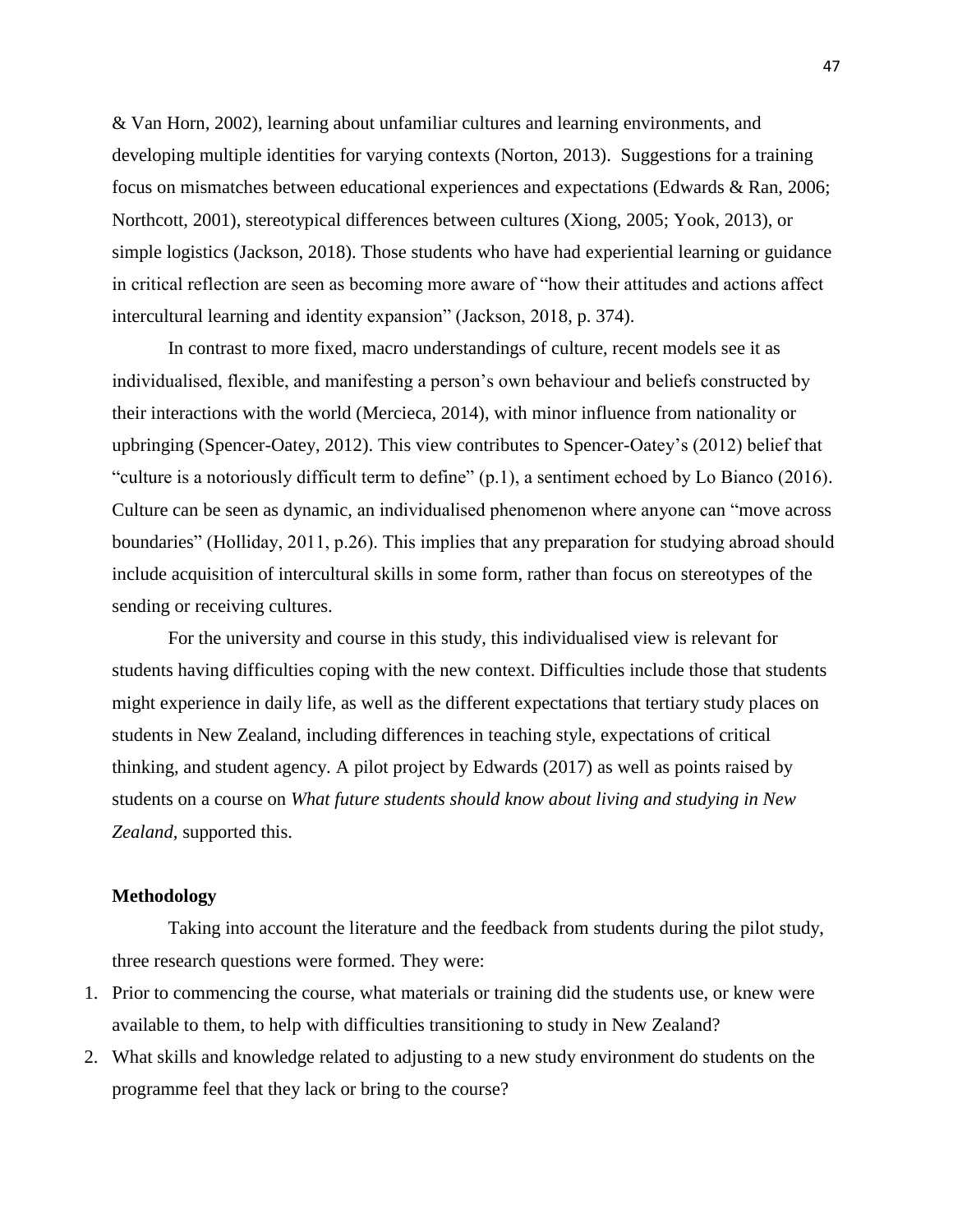3. What skills and knowledge related to adjusting to a new living environment do the same students feel they have, wish they had, or lack?

In the earlier pilot (Edwards, 2017), students were surveyed online. However, this method of data collection left considerable room for students to misunderstand the questions and sometimes give very short answers that lacked useful data. Therefore, interviews were used for this research. Students from China make up the greatest proportion of enrolments across the university, New Zealand universities more generally (Atherton  $& Li 2016$ ), and further afield (Edwards & Ran, 2006) as well as on this pre-sessional EAP course, Chinese students are therefore the focus of this study, however being of shared nationality does not necessarily mean they represent one culture.

#### *Participants*

Data was collected from interviewing six students and three teachers. The students were volunteers from two classes with higher levels of English proficiency. This aimed to allow a greater amount of information to be transmitted, and to reduce linguistic difficulties while gathering information. which was the case in the pilot project. Student participants were recommended by class teachers as likely to be interested in the project or the experience of participating in research. The request for interest in volunteering was couched in language around helping both the university and future students. The teachers interviewed were suggested by the Director of the Institute who runs the course and they represented a range of experience of teaching on the course. The participants agreed to give a 10 -20-minute interview. All names are pseudonyms.

| <b>Student</b> | <b>Current</b>  | Age at 31 December | Level of past education       | <b>Interview</b>  |
|----------------|-----------------|--------------------|-------------------------------|-------------------|
|                | course          | 2017               |                               | length            |
| Rui            | 1 <sup>st</sup> | 23                 | Bachelor's degree in China    | 11min             |
| Cindy          | 2 <sub>nd</sub> | 23                 | Bachelor's degree in China    | 10 <sub>min</sub> |
| Ava            | 1 <sup>st</sup> | 28                 | Bachelor's degree in China    | 11.5min           |
| Susan          | 1 <sup>st</sup> | 25                 | Master's degree in China $\&$ | 12min             |
|                |                 |                    | Postgraduate Diploma          |                   |

*Students*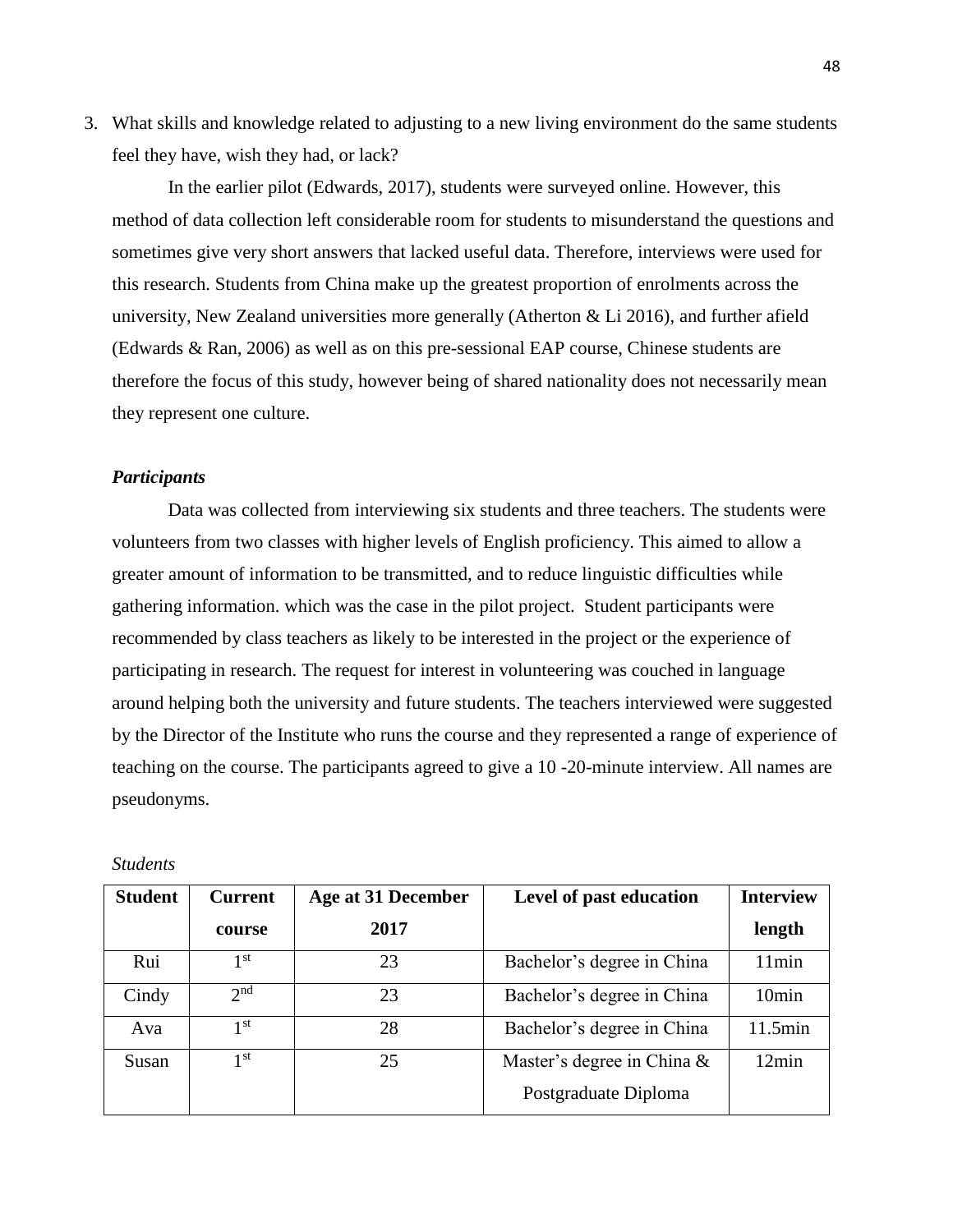| VuLin | ı st | Bachelor's degree in China | 16.5min |
|-------|------|----------------------------|---------|
| Becky | ı st | Bachelor's degree in China | 11.5min |

*Teachers*

| <b>Teacher</b> | Approx. years teaching | Qualification  | <b>First language</b> | <b>Interview</b> |
|----------------|------------------------|----------------|-----------------------|------------------|
|                | on the course          |                |                       | length           |
| Nancy          | 12                     | <b>MATESOL</b> | English               | 14.5min          |
| Ike            | $1 - 2$                | MATESOL,       | English               | 19min            |
|                |                        | GDipTchg       |                       |                  |
| Huyen          | $2 - 3$                | PhD, MATESOL   | Vietnamese            | 13min            |
| -------        |                        |                |                       |                  |

Table 1-2. Demographic information on participants.

## *Data gathering and analysis*

The interviews were semi-structured, allowing freer recall by participants and allowing the interviewer-researcher to adapt the line of questioning as the interview progressed (Friedman, 2012). Interviews took place in teachers' offices or a small meeting room and were audio recorded. Ethics approval was gained from the university in advance. Pseudonyms were used for reporting. Interview questions (see Appendix 1-2), were informed by the pilot project and the presentation mentioned above, and also by ICC considerations around open-mindedness, curiosity, and discovery (Byram, 1997; 2009). Once relevant points had been transcribed by the researcher, the interviews were analysed iteratively for themes (Baralt, 2012).

The analyses of the interviews revealed themes around past study, preparation for and transition to a new learning, and daily life environment, influence of culture (or a lack thereof), and issues around identity, investment, and goals. Due to space limitations, this article will discuss two key themes; (1) a lack of appropriate preparation for the course, and (2) students as individuals and not cultural representatives. For discussion of other findings see Edwards (2018). ICC is used as preparation for new environments and assumes that individuals each react differently to their environment, so focusing on these themes relates to ICC considerations.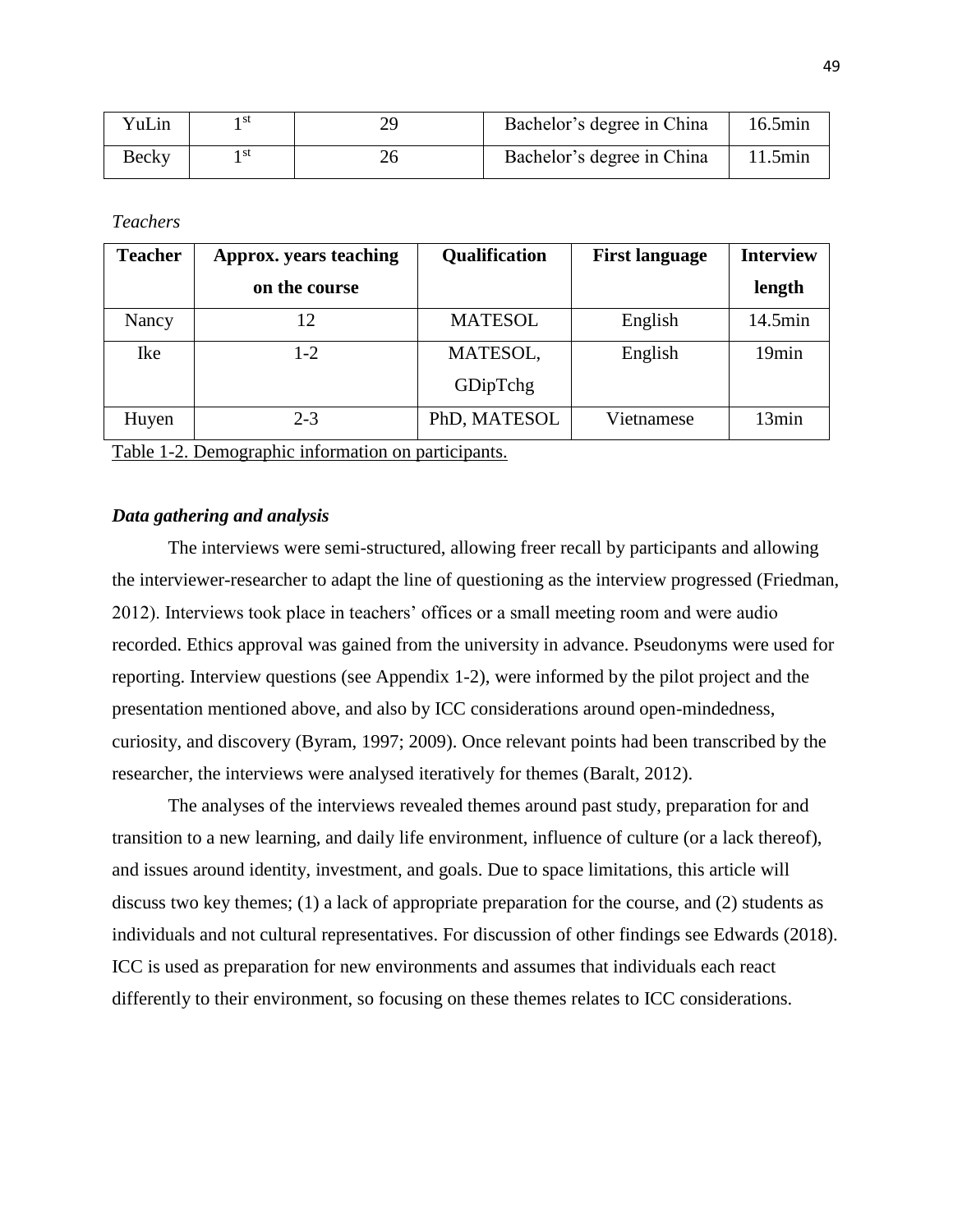#### **Findings**

#### *Finding 1: Lack of appropriate preparation*

Both teachers and students repeatedly suggested that students preparing to study on the course have too little information about what the course involves and therefore they focus on the use of IELTS training as a catch-all preparation. Teachers were also unclear, and they believed that students did not even know about the resources available for students to prepare for their new study environment. There was an awareness of a paucity of information and both student and teacher responses suggest that information sent by the university, whether focused on marketing, university life, or skills useful for the students' transition, is inaccessible to the students due to internet censorship or a loss of information as it passes through agents. Then information that incoming students do have is currently only found via ex-students on social media forums in China (e.g., Weibo, WeChat). Rui exemplifies this with, "We can find the resources from…people who graduate from the EPP and we ask them for…materials".

One student's sister in Auckland got information about resources, such as the Academic Word List [AWL] by Coxhead (2006), by contacting the university. The remaining students reported receiving or finding no information about the course or how to prepare for it. Cindy said, "Before I came to Wellington, I knew nothing heard about [the course]", and Yulin elucidates further with, "My agent…didn't know clearly about the…course [or] what we need to prepare". Students also reported surprise about the course's classroom activities and assessments, including the use of sources and types of reading and listening activities (Rui and Cindy), and independent study (Cindy). Students can become familiar with these with help from teachers or peers, said Rui, Susan and Ava, and once accents have become familiar, said Becky.

Regarding support during the course, students are encouraged to take their teachers' advice on effective ways of learning, and they are shown support resources. Nancy and Ike both said the course supports students transitioning to the course/university's learning environment, independent study, and focusing on achievable goals. All teachers noted that students are talked through evidence about why the course's learning strategies work, with in-class support provided through training and advice for those who ask. Huyen said, "We really emphasise independent learning and learner autonomy and have lots of guidelines and…class instruction about how to learn…but…old habits die hard". While responses suggested that the students bring with them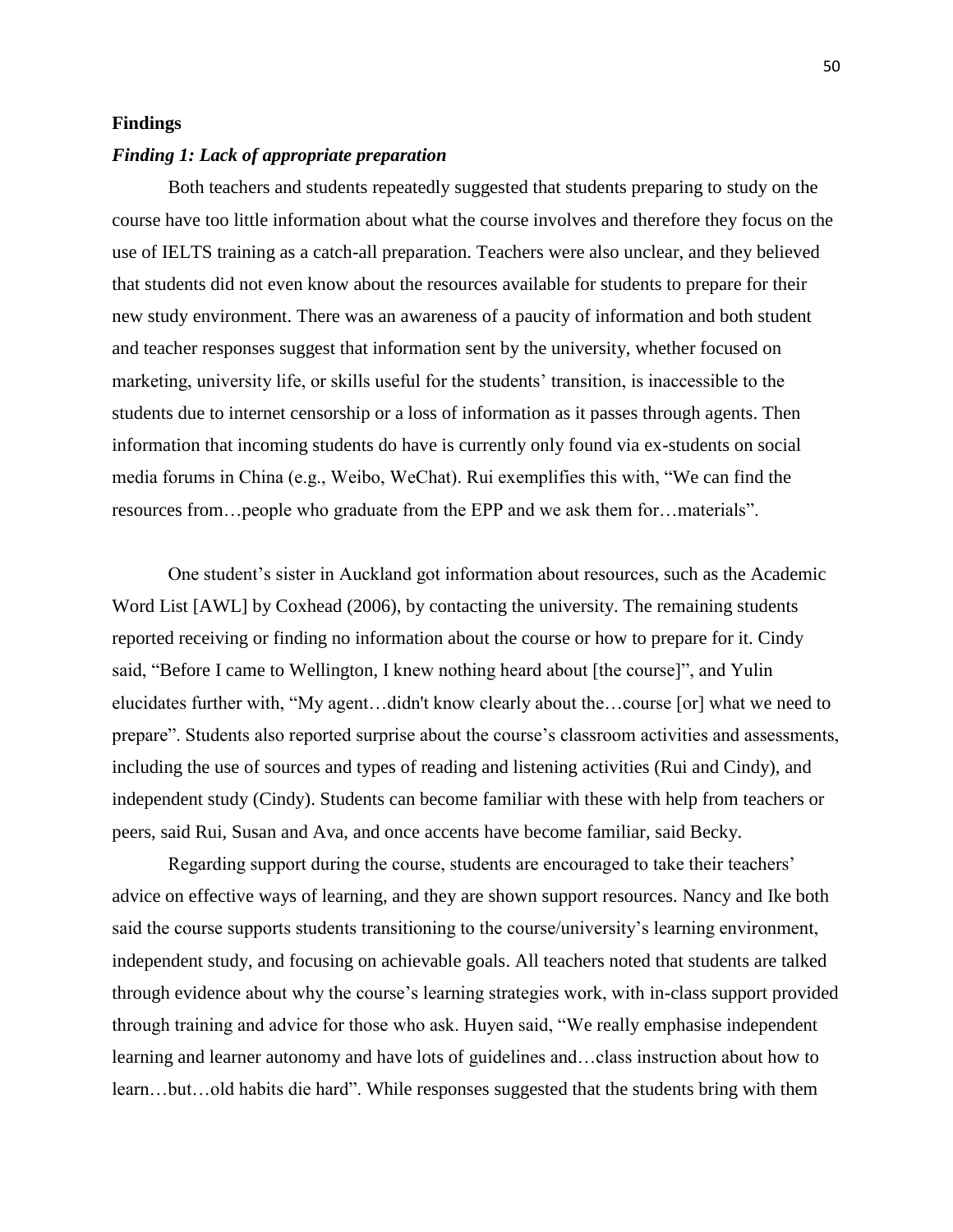various language skills from past English studies (Ava), and online and in-person support networks from past and repeating students (Rui; Ava), their past experience does not provide a sufficient proficiency level.

Ike stressed that there *are* differences between the course's expectations of what education is, compared to students' past learning, both himself and Huyen commenting on it being a big transition to the course's learning style: "The main thing is making the adjustment to…more autonomous learning" (Ike) and, "You've got to keep checking…students generally are not very good at…learning independently" (Huyen).

It is notable from all respondents that little preparation available or done prior to attending the university covers ICC. Existing university support and preparation, which space here precludes describing, does not focus on this either. The university does have some web pages with links to the AWL, speed reading, and New Zealand academic and daily life resources (e.g., New Zealand Links, 2018), but it is unclear whether or how these are highlighted to incoming students. Literature recommends preparing students for overseas study, whether destination-specific (Xiong, 2005; Castro, et al., 2016), as done by this university, or with general ICC-type skills (Jackson, 2018; Fang & Baker, 2018; Liddicoat & Scarino, 2013; Wu, 2017), which is lacking. As alternative preparation, YuLin suggests, using TV and movies and international conversation partners. YuLin also said she would like to see more advice from existing and recent students providing a true picture rather than city or university marketing information. Much of this highlights the idea that if students don't receive advance information about what to expect or practice (Jackson, 2018; Fang & Baker, 2018; Liddicoat & Scarino, 2013), they may waste time, effort, and money.

There is repeated evidence of students using IELTS as a method of improving and preparing for study abroad, and as preparation for the course but then discovering that it requires different skills. Teachers note that IELTS training is different from this EAP course here, and training for IELTS is an inappropriate use of resources. Rui took IELTS classes after knowing she would be attending the course. Some students found IELTS somewhat useful, and others did not. Rui said, "Writing is the most helpful because also about…essay[s]…and also listening…but I think the reading is…different from the [course] task". YuLin noted that the course is different from any English exam in China, IELTS or otherwise, and Becky recommended that future potential students take IELTS.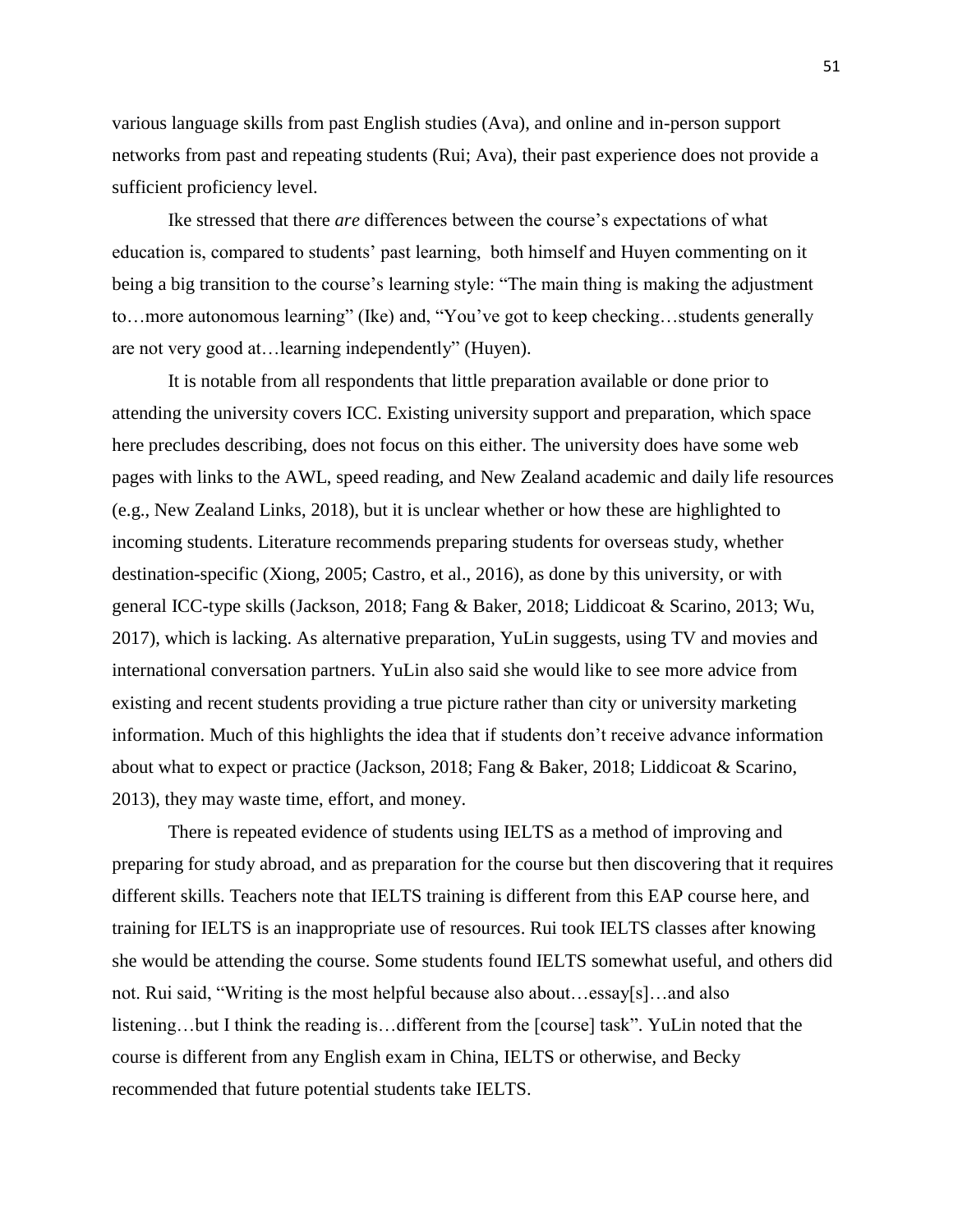Some students reported studying academic vocabulary or practicing reading academic articles before arrival. Teachers commented on a few students having done reading or listening practice. This, with comments on the different types of learning/teaching activity and responsibilities expected in a New Zealand university environment, answers the first RQ; *Prior to commencing the course, what materials or training did the students use or knew were available to them, to help with difficulties transitioning to study in New Zealand?* As Fang & Baker (2018), and Castro et al. (2016) found, the right types of preparation are often lacking.

## *Finding 2: students are individuals, not cultural representatives*

If culture is individualised and flexible as Mercieca (2014) and Holliday (2011) suggest, then any patterns in problems, experienced by students, should not be seen as explicitly related to their cultural background. Participant responses appear to agree with this. Students suggested that they bring to the course existing language skills and a support network, while teachers suggested that students bring an individual range of concrete strengths and weaknesses.

Students spoke individually about personal experiences, with no mention of their 'cultural group'. They showed several trends: similar types of off-target preparation; a lack of information about what to expect; a belief that New Zealand was not difficult to operate in; and observations noting differences around politeness and around expectations of academic and personal independence. There was no spontaneous pronouncement of themselves as operating a certain way due to *being Chinese.* While there was mention from the students of experiences being different from studying in China in regard to learning activities and expectations in the educational system, there was no evidence that *all Chinese do things this way*, or any claim that ethnicity causes differences

Teachers spoke about classes of individuals and trends faced by students, not according to cultural grouping, expressing beliefs that each student had individual needs and strengths. Where nationality was mentioned, it was a result of large numbers of one nationality being on the course, making their problems more noticeable. Any mention of nationality included indication that a noticeable *minority* of students from some groups (China and Vietnam) had problems, such as the following from Ike, "when they come into the…program they're quite different…regardless of nationalities". The fact that teachers did not mention problems by nationality, and the suggestion that there are individual needs, gel with the literature that people's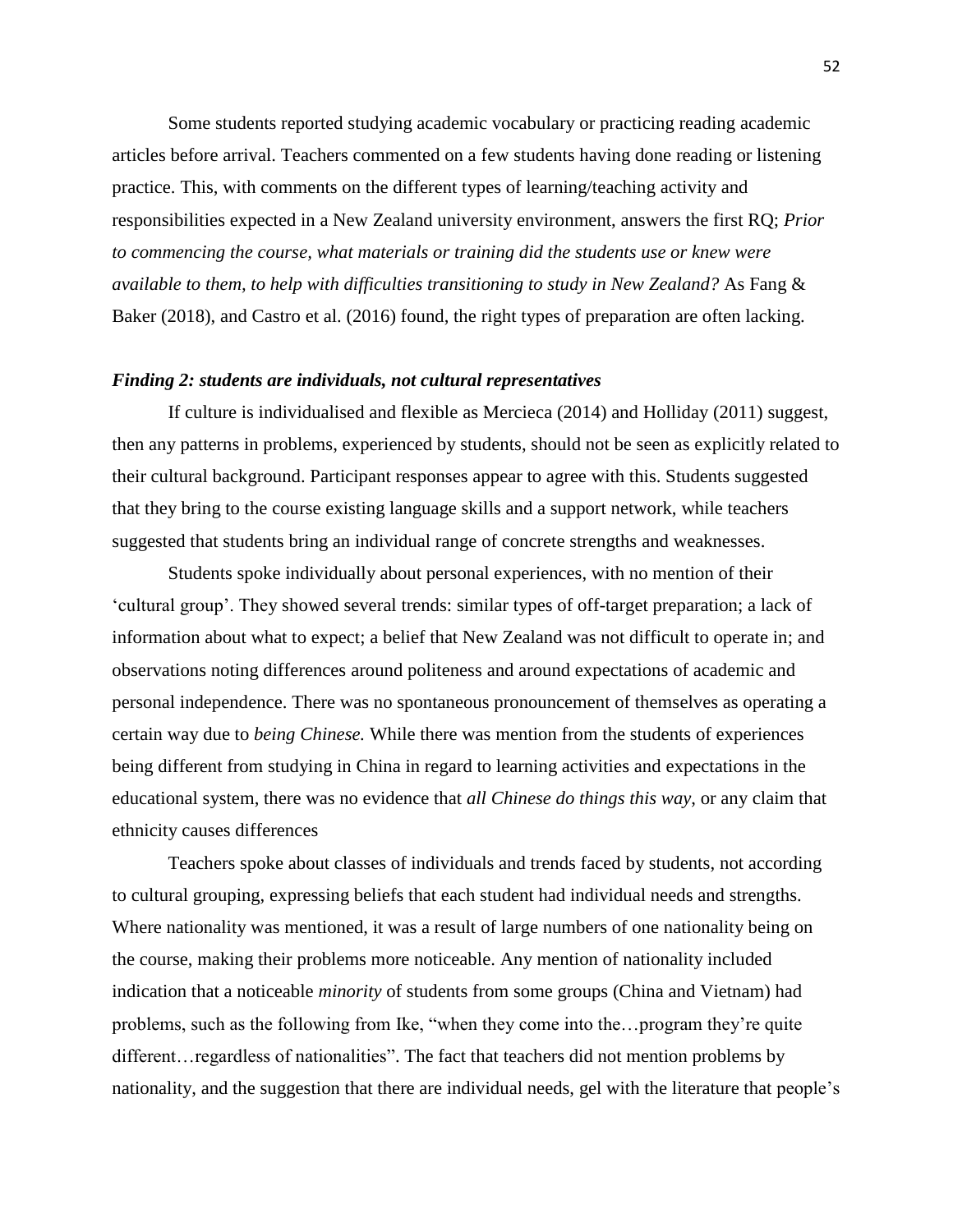worldviews are influenced by individual experiences and interactions rather than nationality, and that this leads to individualised, not national, characteristics (Riley, 2007; Mercieca, 2014; Spencer-Oatey, 2012).

Teachers commented on individual differences and how a person's own identity and investment influences engagement with the course. In these areas, teachers and students showed similar opinions, that adapting to study on the course and living in New Zealand were individual experiences and difficulties were not suggested as stemming from a specific culture. Staff interviews explicitly suggest individual differences. Ike suggests that the backgrounds, past experiences and learning of the students vary a lot and result in each student bringing different things to the course, whether life experience and maturity, specific goals, or concrete language skills & abilities. An example is; "…How people engage…their experience [informs] how they engage with people around them" (Ike). Nancy and Huyen keep things more conceptual. They believe that some (not all), students bring self-sufficiency (Nancy), acceptance of the reality of where they are and what they need to develop (Nancy), and an ability, often an expectation, to adapt, given time (Nancy; Huyen).

The only discussion by students of culture, covered sociocultural behaviours, such as politeness or chit-chat. Given the individual differences in awareness of how people experience culture (Mercieca, 2014; Spencer-Oatey, 2012), it may not be appropriate to impose one-sizefits-all training and enforce uninvited identity changes (Norton, 2013), but more useful to highlight available resources for adapting.

The final two research questions asked *what skills and knowledge related to adjusting to a new study and living environment do students on the programme feel that they lack or bring to the course?* The information from the interviews suggested that some students do bring individual language skills, goals and motivation to learn 'how to learn', but that there is no discernible patterns of skills, knowledge (or lack thereof), that can be connected to culture. The interviews suggest a general problem with students knowing what learning on the course or at the university involves, and how this might differ from past experiences. Further, the amount that the students engage with the course and the learning activities can be influenced by the teacher and this can influence their success.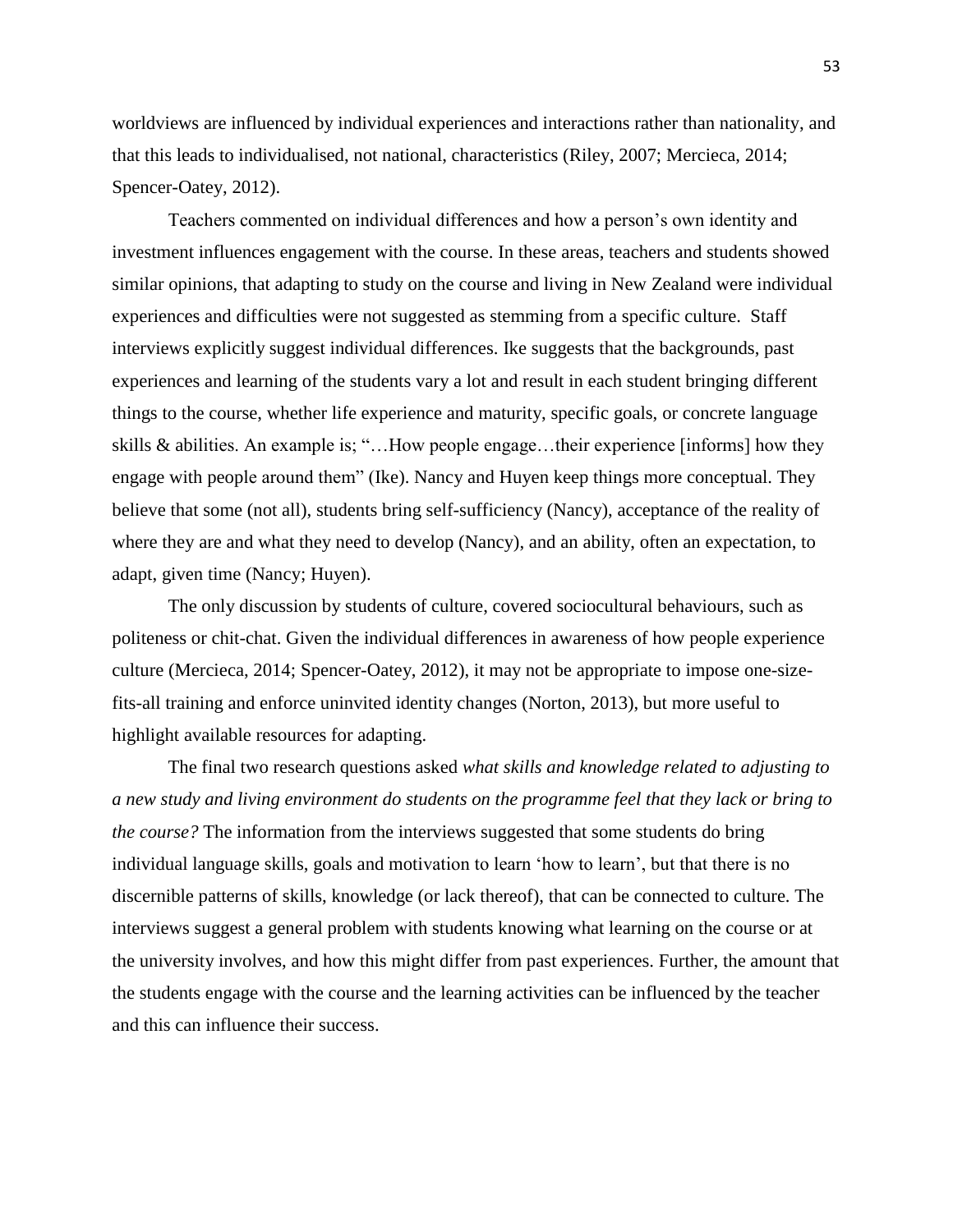# *Summary of findings*

Interview responses demonstrate that issues adapting to the course's learning expectations and life in New Zealand are not based on a home culture, but are individualised with trends around independence and expectations about everyday life. With individualised noncultural-specific problems, a focus on developing ICC where students, through an L2 learn to work with, be open-minded about, and learn from different perspectives, may help the transition.

While the literature shows that preparation can ease transitions to studying and living in a new environment (Jackson, 2018; Castro et al., 2016; Liddicoat & Scarino, 2013; Hechanova-Alampay et al., 2002), that preparation is often lacking or misdirected (Castro et al., 2016; Northcott, 2001). The present study diverges slightly from the literature in that it highlights the influence of different sources of preparation and information. Information from peers, past students, and education agencies misdirects students to IELTS or vocabulary lists, while much of the information available from the university does not reach students.

Teachers give a general impression that the course supports the transition into its environment, and that some students do transition quickly due to their pre-existing motivations and acceptance of a need to learn. However, some students would transition faster if they had advance information about what to expect once here, or through ICC were prepared for changes.

With students having individual needs and potential for operating in the wider globalised world, and with literature recommending an ability to appreciate the views of multiple, fluid cultural settings, training prior to and/or on arrival can be recommended to be based on ICC as suggested by Jackson (2008 and 2018), Fang & Baker (2018), Castro et al., (2016), Newton (2009). This has been done with university students (Jackson, 2008; 2018; Wu, 2017; Siregar, Newton & Crabbe, 2016), but depends on effort from and resources for teachers in developing the course and being trained to do so (Byram, 1997; Siregar et al., 2016).

### **Implications**

It is important for teachers to know *how* their students have previously learned (Li, 2015), something currently unclear to teachers, so an initial survey such as suggested by Wingate (2007) may help clarify that. A recommendation specifically for the university and the programme is to use various communication channels to ensure information raising awareness of options for preparing to study at the university gets through.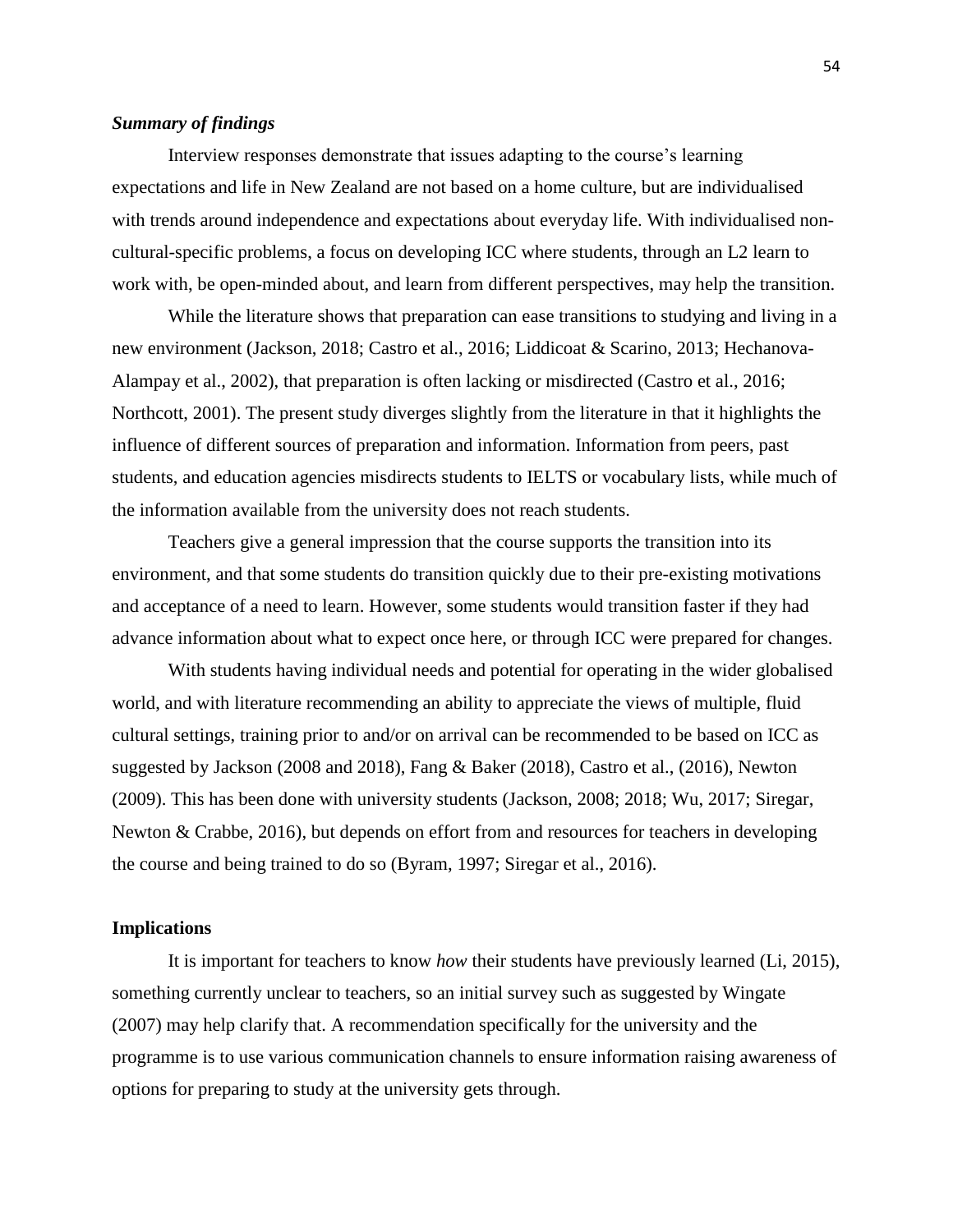One suggestion from interview comments is to have information from recent students available online. Students already find this, but if posted by the university then it can be qualityassured. This information would be available for incoming students to peruse. They could then predict their own individual educational or cultural difficulties, look for ways to surmount them, and be more interested in ICC development.

#### **Limitations and suggestions for further research**

The course had enrolments from many nationalities and language backgrounds in 2017. This research collected data from a small selection of students, of one gender only, and with the same L1. Interviewing or surveying more, and a wider spectrum of, students would provide a greater amount of data and perhaps identify other trends. Further research can look for more specific links between available resources, how they are used and how much, and any influences on students' individual accomplishments. Similarly, there is scope for greater attention on how different types of preparation for transitioning to the course may influence student engagement, investment, and success. For example, exploring whether preparation resources available as a free online course, or as an option on arrival during the students' orientation, enable more students to transition more quickly to the course environment and to living in any new cultural context. Expanded research could also include effectiveness and effects of pastoral support, which was not part of this study.

# **Conclusion**

This study found that a new learning environment and expectations cause difficulties for most students. Crossing "cultures" is a stressful experience, and this is exacerbated by changes in expectations of study style (Cushner & Karim, 2004). Forcing changes in behaviour or communicative style may disturb someone's identity (Norton, 2013), so they may not willingly cooperate. Limited intercultural competence skills or training can also lead to misunderstandings and an avoidance of intercultural contact (Jackson, 2018). This was the case amongst the participants in this study, but through training and preparation, raising awareness of the differences likely to be encountered, learners can become more invested in developing tolerance of, and skills to operate in, new learning cultures. For students heading for studies in New Zealand universities, training should be made available through online pre-arrival and on-campus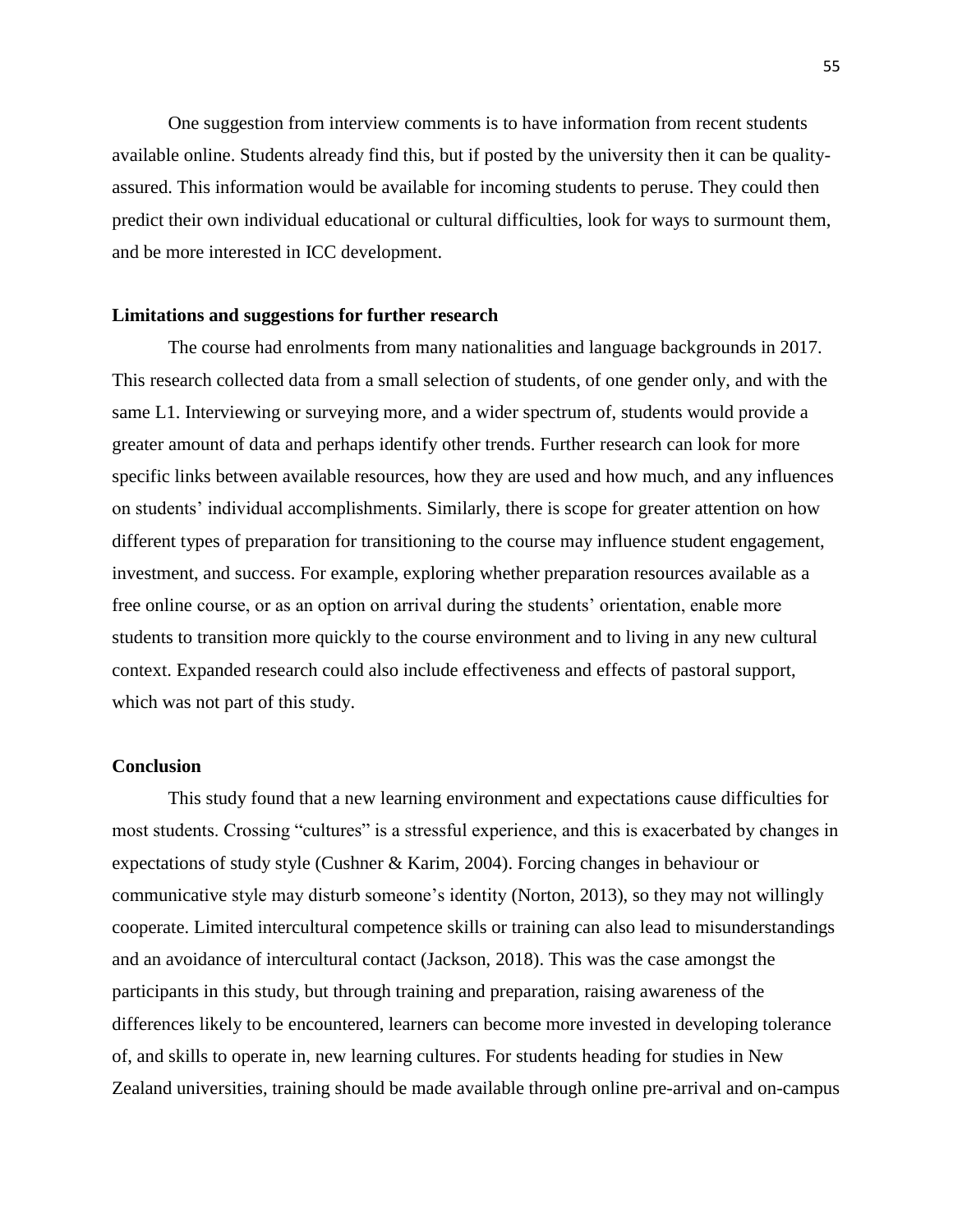post-arrival workshops, and awareness raising activities. The ICC course model provides a starting point for such activities.

## **References**

- Atherton, K., & Li, C. (2016). "The 'one and onlies' developing our knowledge of Chinese culture to best support Chinese international students in our institutions". Non-refereed workshop at 2016 ASANA conference, 7 December 2016, Te Papa, Wellington. Retrieved from http://2016.isanaconference.com/1910
- Baralt, M. (2012). Coding qualitative data. In A. Mackey & S. M. Gass (Eds.). *Research methods in second language acquisition: A practical guide* (pp. 222-244). Chichester: Blackwell.
- Bennett, J., Bennett, M., & Landis, D. (2004). Introduction and overview. In D. Landis, J. M. Bennett, & M.J. Bennett (Eds.), *Handbook of intercultural training* (pp. 1-10). Thousand Oaks, CA: SAGE. http://dx.doi.org/10.4135/9781452231129.n1
- Byram, M. (1997). *Teaching and assessing intercultural communicative competence.* Clevedon: Multilingual Matters.
- Byram, M. (2009). Intercultural competence in foreign languages. In D. K. Deardorff (Ed.), *The SAGE handbook of intercultural competence* (pp.321-332). London: SAGE.
- Castro, P., Woodin, J., Lundgren, U., & Byram, M. (2016) Student mobility and internationalisation in higher education: perspectives from practitioners. *Language and Intercultural Communication, 16.* 418-436. doi:10.1080/14708477.2016.1168052
- Coxhead, A. (2006). *Essentials for teaching academic vocabulary*. Boston, MA: Heinle.
- Cushner, K., & Karim, A. U. (2004). Study abroad at the university level. In D. Landis, J. M. Bennett, & M.J. Bennett (Eds.), *Handbook of intercultural training* (pp. 289-308). Thousand Oaks, CA: SAGE. http://dx.doi.org/10.4135/9781452231129.n12
- Edwards, T. (2017). *L2 speakers of English at a New Zealand university: What they wish they had known about or practiced before starting their studies.* Unpublished assignment for MATESOL paper, LALS541 The research process. Wellington: VUW.
- Edwards, T. (2018). *Arriving in a new study environment: Preparation, support and cultural transition considerations in the context of a New Zealand university EAP course.*  Unpublished final research paper for MATESOL. Wellington: VUW.
- Edwards, V., & Ran, A. (2006) Meeting the needs of Chinese students in British higher education. Reading: University of Reading
- Fang, F., & Baker, W. (2018). A more inclusive mind towards the world': English language teaching and study abroad in China from intercultural citizenship and English as a lingua franca perspectives. *Language Teaching Research, 22*(5), 608-624*.* doi:10.1177/1362168817718574
- Friedman, D. A. (2012). How to collect and analyse qualitative data. In A. Mackey, & S. M. Gass (Eds.), *Research methods in second language acquisition: A practical guide* (pp. 180-200). Chichester: Blackwell.
- Hechanova-Alampay, R., Beehr, T. A., Christiansen, N. D., & Van Horn, R. K. (2002). Adjustment and strain among domestic and international student sojourners: A longitudinal study. *School Psychology International, 23*(4), 458-474.
- Holliday, A. (2011). *Intercultural communication & ideology.* London: Sage publications.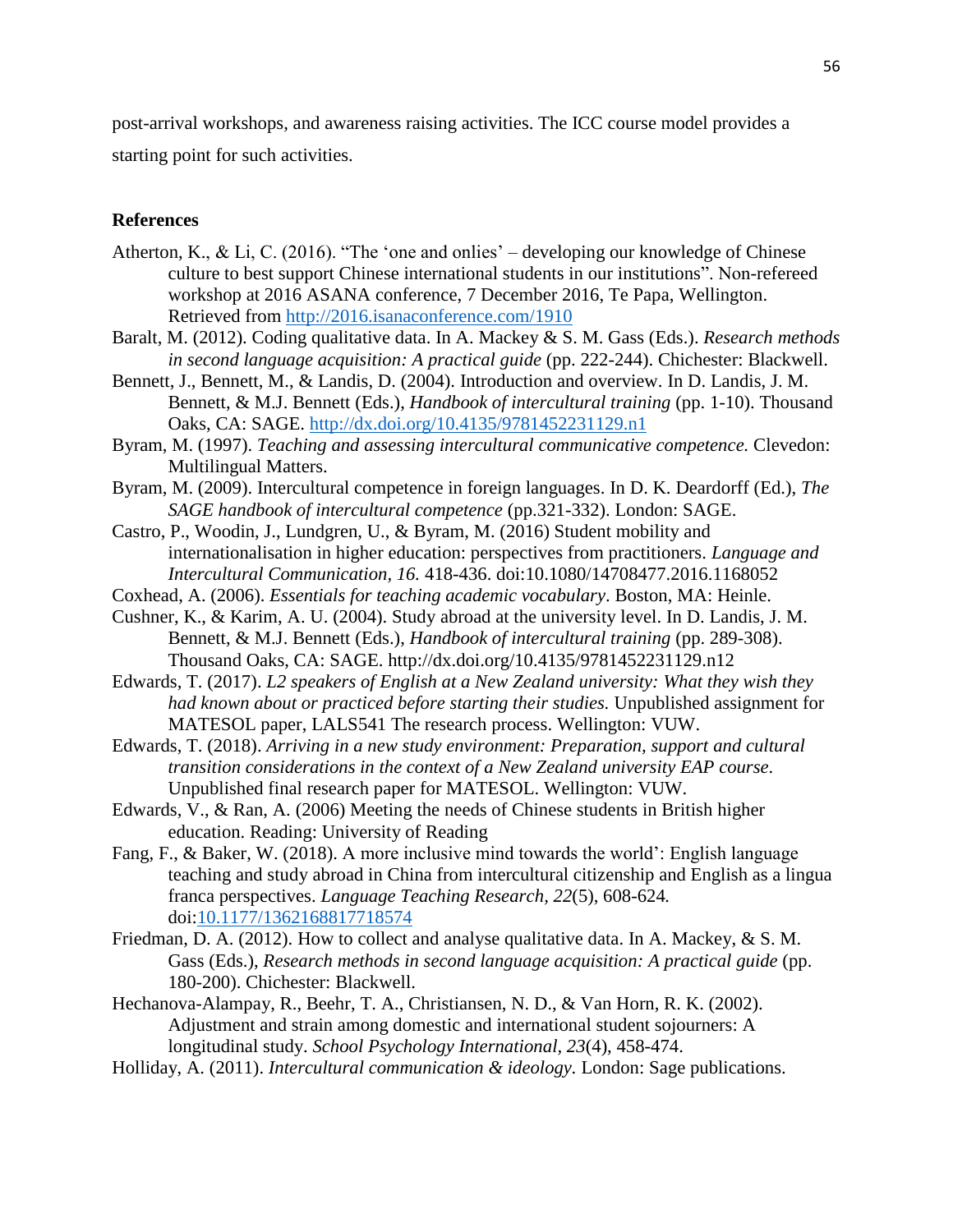- Houghton, S. A. (2012). *Intercultural dialogue in practice: Managing value judgment through foreign language education*. Bristol, UK: Multilingual matters.
- Jackson, J. (2008). Globalization, internationalization, and short-term stays abroad. *International Journal of Intercultural Relations, 32*, 349–358. doi:10.1016/j.ijintrel.2008.04.004
- Jackson, J. (2018). Intervening in the intercultural learning of L2 study abroad students: From research to practice. *Language Teaching, 51(3),* 365-382. doi:10.1017/S0261444816000392
- Li, L. (2015). Cultural learning styles "Is there such a thing?". In A. U. Chamot, & W. M. Chan (Eds), *Culture and foreign language education: Insights from research and implications for the practice* (pp. 265 – 295). Berlin: de Gruyter.
- Liddicoat, A. J. (2014). Pragmatics and intercultural mediation in intercultural language learning. *Intercultural Pragmatics, 11*(2). 259 – 277. doi:10.1515/ip-2014-0011
- Liddicoat, A. J., & Scarino, A. (2013). *Intercultural language teaching and learning.* Chichester: Wiley-Blackwell.
- Liu, H. (2016). *Language policy and practice in a Chinese junior high school from global Englishes perspective.* PhD Thesis, University of Southampton.
- Lo Bianco, J. (2016). Learning from difference. In J. Lo Bioanco and A. Bal (Eds.), *Learning from difference: Comparative accounts of multicultural education (pp. 221-227).* Springer Online.
- Menard-Warwick, J. (2014). *English language teachers on the discursive faultlines: Identities, ideologies and pedagogies.* Bristol: Multilingual Matters.
- Mercieca, P. (2014). Changing perspectives of literacy, identity and motivation: Implications for language education. In K. Dunworth, & G. Zhang (Eds.), *Critical perspectives on language education* (pp.29-48). Springer Online.
- New Zealand Links. (2018). *New Zealand Links.* Retrieved from https://newzealandlinks.weebly.com/
- Newton, J. (2009). A place for intercultural communicative language teaching (iCLT) in New Zealand ESOL classrooms? *TESOLANZ Journal, 16. 1-12.*
- Northcott, J. (2001). Towards an ethnography of the MBA classroom: a consideration of the role of interactive lecturing styles within the context of one MBA programme. *English for Specific Purposes, 20,* 15-37.
- Norton, B. (2013). *Identity and language learning: Extending the conversation* (2nd Ed.). Bristol: Multilingual Matters.
- Riley, P. (2007) *Language, culture and identity: an ethnolinguistic perspective*. London: Continuum.
- Siregar, F. L., Newton, J., & Crabbe, D. (2016). *In pursuit of intercultural communicative competence: An investigation into English language policy and practices at a private university in Indonesia.* PhD Thesis. Wellington: VUW.
- Spencer-Oatey, H. (2012) What is culture? A compilation of quotations. GlobalPAD Core Concepts. Retrieved from GlobalPAD Open House [https://www2.warwick.ac.uk/fac/soc/al/globalpad/openhouse/interculturalskills/global\\_pa](https://www2.warwick.ac.uk/fac/soc/al/globalpad/openhouse/interculturalskills/global_pad_-_what_is_culture.pdf) [d\\_-\\_what\\_is\\_culture.pdf](https://www2.warwick.ac.uk/fac/soc/al/globalpad/openhouse/interculturalskills/global_pad_-_what_is_culture.pdf)
- Universities New Zealand (2019). *Advancing international education* Retrieved from https://www.universitiesnz.ac.nz/sector-research/advancing-international-education
- Wingate, U. (2007). A framework for transition: Supporting 'learning to learn' in higher education. *Higher Education Quarterly*, *61*(3), 391–405.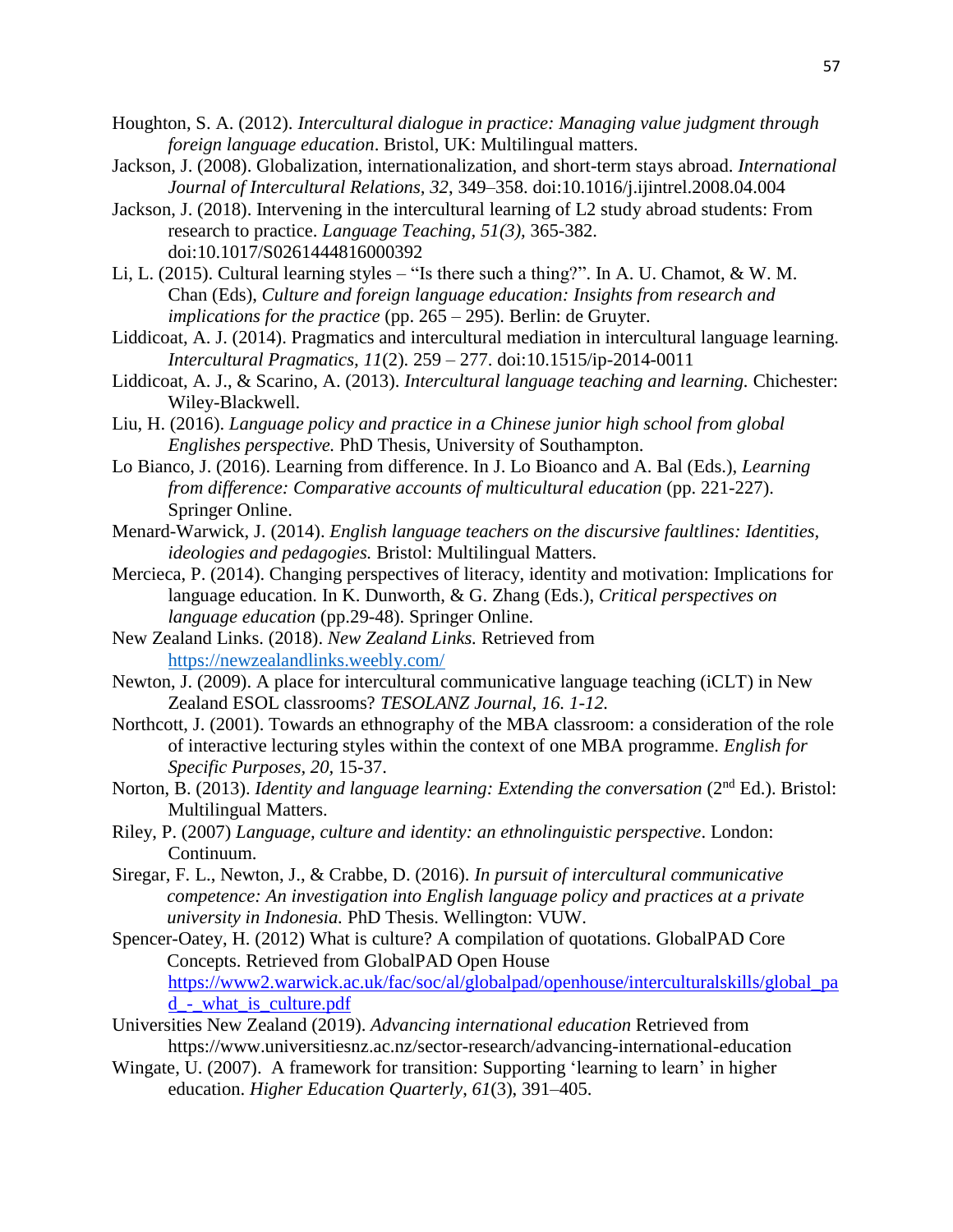- Wu, C. (2017). Intercultural citizenship through participation in an international service-learning program: A case study from Taiwan. *Language Teaching Research 1-15.*  doi:10.1177/1362168817718573
- Xiong, Z. (2005). *Cross-cultural adaptation and academic performance: Overseas Chinese students on an international foundation course at a British university*. Luton: Unpublished PhD Thesis, University of Luton.
- Yook, E. L. (2013). *Culture shock for Asians in U.S. academia: Breaking the model minority myth.* Plymouth: Lexington.
- Yuan, W. (2011). Academic and cultural experiences of Chinese students at an American university: A qualitative study. *Intercultural Communication Studies 20*(1), 141-157.
- Yulita, L. (2018). Competences for democratic culture: An empirical study of an intercultural citizenship project in language pedagogy. *Language Teaching Research, 22*(5), 499-516. doi:10.1177/1362168817718579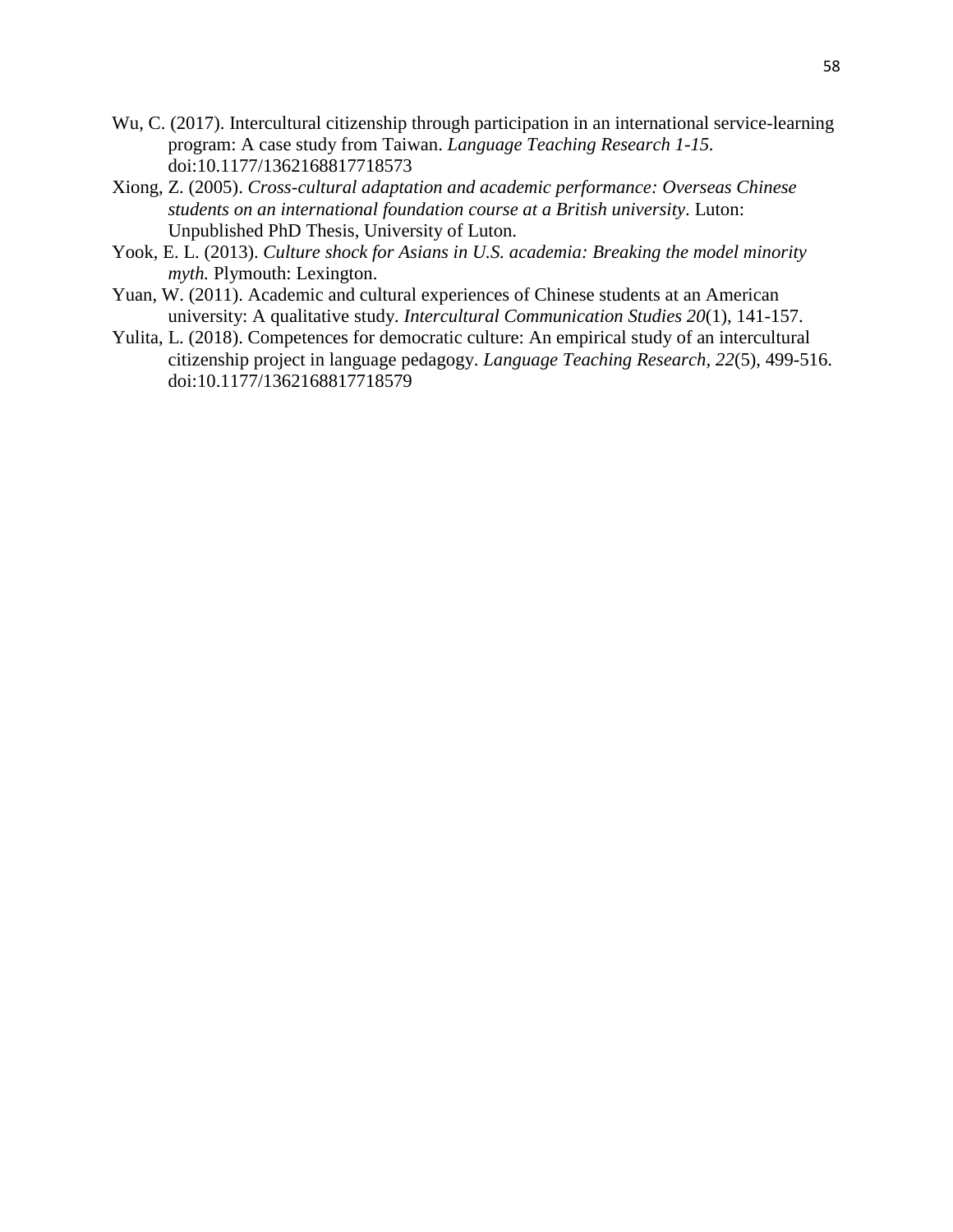# **Appendix 1**

Questions used in semi-structured interviews

## **Questions for teachers**

1 - Thinking first about the study environment and teaching/learning styles within EPP, have you noticed that students have any problems?

2 - What have you noticed that students have frequent or greatest difficulties with?

3 - Regarding communication styles and cultural aspects of studying or living in New Zealand, have you noticed that students have any problems?

4 - Where do you feel the students have most difficulties, or barriers to their own success in these areas?

5 - Do you know of any materials, training or support available to the students that could help them prepare for or mitigate these problems before beginning to study on EPP, or early in their study? (In New Zealand or their home countries).

Can you comment on how much or how frequently students make use of these resources?

Thinking again about your previous answers; have you noticed that any of these points apply more or less to particular nationalities or cultural groups? If so, to what degree, for example, to all, a clear majority, a few, etc.?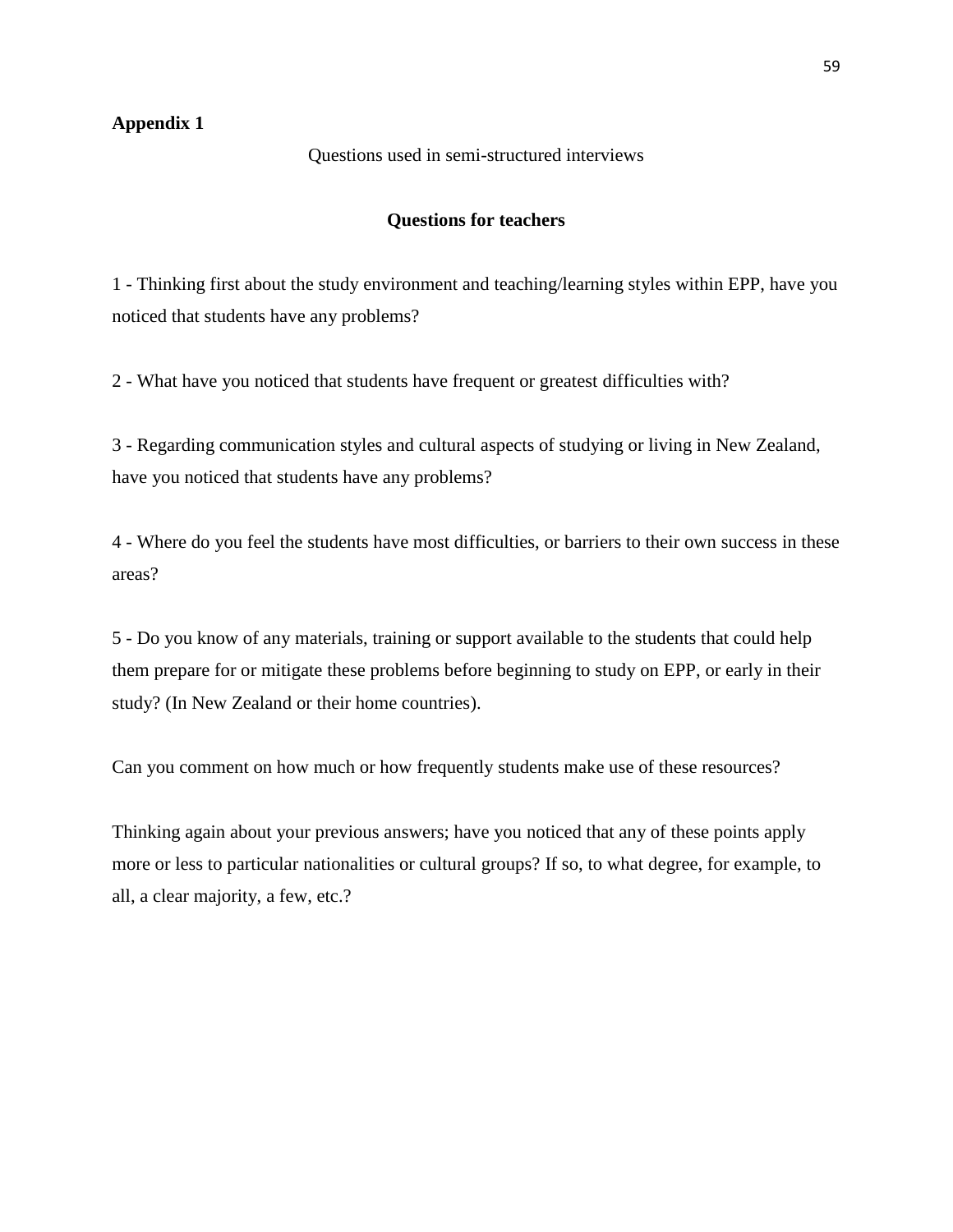# **Appendix 2**

Questions used in semi-structured interviews

## **Questions for students**

1 - Thinking first about the studying on EPP, thinking about the types of activities you do, have you had any difficulties?

2 - What do you often have difficulty with?

3 - Do you think this is an important or big problem? (how/why?)

4 - Have you had any problems with communicating with teachers or classmates?

5 - How were you able to solve, or try to solve, these problems?

6 - What about living in New Zealand in general, can you tell me about any difficulties with the culture or communication?

7 - Before you started EPP, did you know about any training or preparation materials to help with the difficulties you talked about? (here or in your home country)

8 - Did you use them? (how much?/why/why not?)

9 - Do you know about any help for these problems that you can use *during* EPP?

10 - Have you used them? (how much?/why/why not?)

11 - Except 'practicing English', what do you wish you had spent more time doing, to prepare for study here?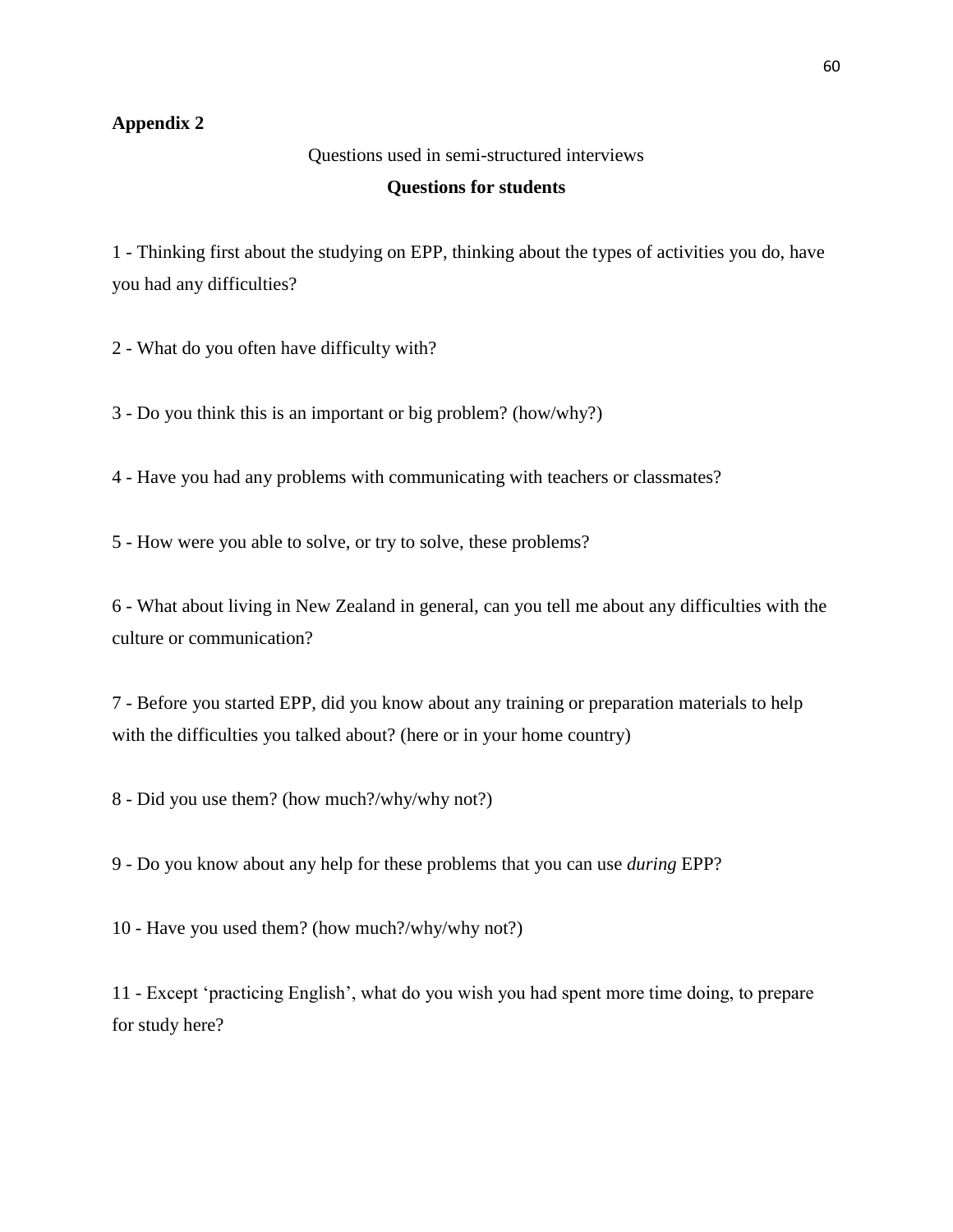# **SURVIVORS OF TRAUMA IN SURVIVAL LANGUAGE PROGRAMS: LEARNING AND HEALING TOGETHER**

#### Mareena Ilyas

English Language Partners

#### **Abstract**

*Refugees who resettle in a new country are frequently survivors of trauma along with numerous other struggles. Adults who are non-literate or have low literacy levels in their first language are also burdened by the need to learn the language of the host country. Teaching English to such a marginalized group, especially in ESL/ EFL contexts, is an issue. The challenge is to provide instruction in basic literacy capabilities while also considering their health barriers, including their physical and psychological conditions. The study involved adult refugee background learners from diverse cultures in two small classes. They were enrolled in a government funded community programme at the time of the investigation. Findings indicate teachers are in an ideal position to not only enhance language and literacy skills, but also to reduce the impact of trauma and depression. The findings also suggest that teachers can inspire these learners to improve their health through therapeutic teaching strategies using learners' own lives as content in the curriculum. Mixed methods were used for collection of data, including learner logs, teacher observations and reflections, feedback from the cultural and language assistants, and informal discussions with the learners in the programme. The success of the project suggests implementation of a customized curriculum in ESL literacy classes for refugees.*

# **Introduction**

Refugee children and adults are at increased risk of poor mental and physical health, which in turn affects their settlement process and language learning. The purpose of this paper is to share the author's findings on an exploratory research project carried out in an ESL literacy class with 36 adult refugee learners. These learners were enrolled in a cost-free adult literacy program at English Language Partners in West Auckland. The researcher teaches two literacy classes for refugees. The diverse learner population is challenged with a triad of cultural, linguistic, and health problems. Based on experience working as a teacher in ESL literacy programs with refugee background learners, the researcher identified two main problems: firstly, lack of learner engagement and secondly, health disparities. These problems guided the researcher to investigate an approach which might contribute to the enhancement of second language learning and improve health outcomes for the learners at the same time.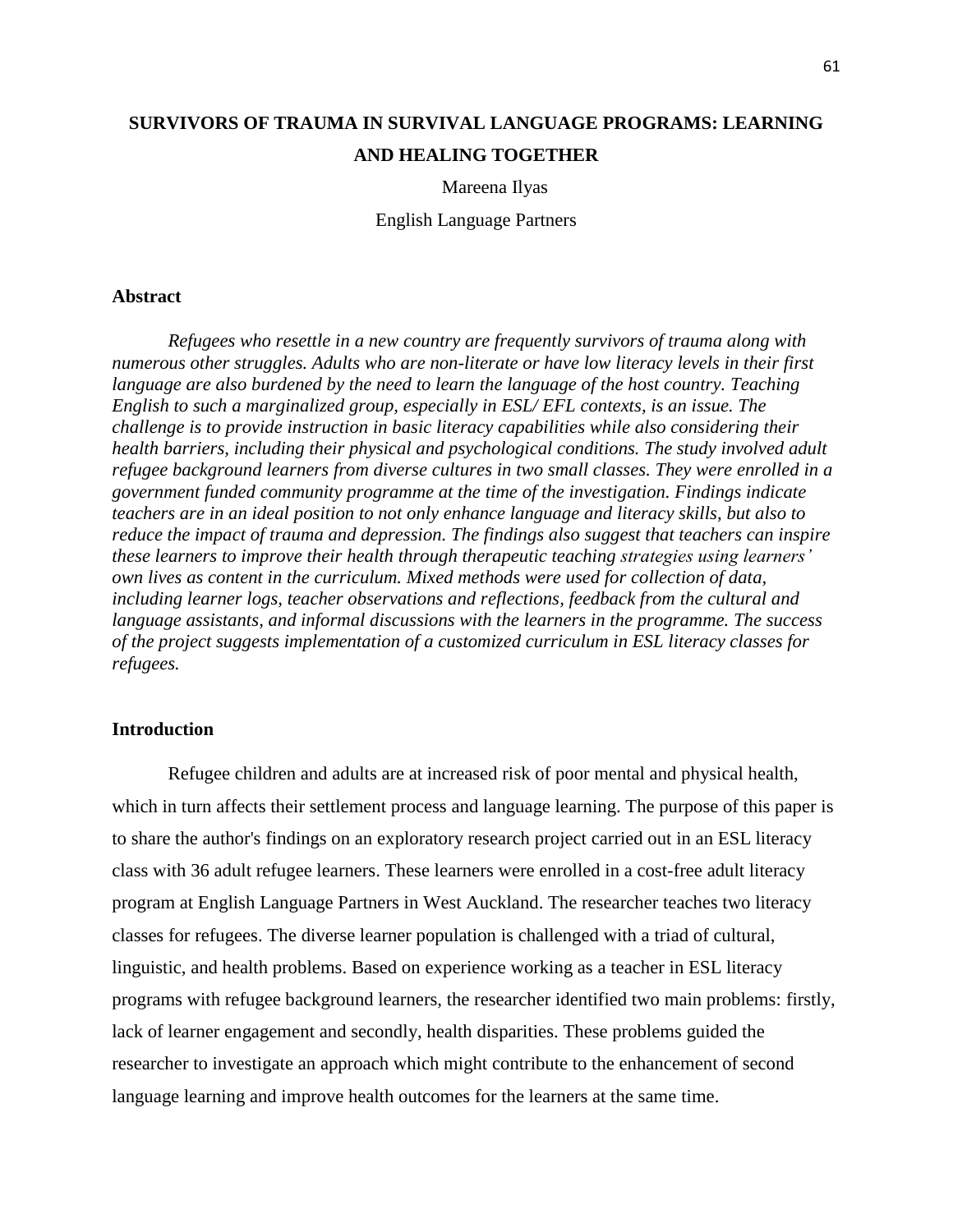The questions guiding the research were:

- 1. What can teachers do to create positive learning environments that will help the refugee learners overcome traumatic life experiences and succeed in life?
- 2. What kind of therapeutic interventions could be integrated into literacy teaching contexts to enhance educational experiences for learners from refugee backgrounds?

## **Literature Review**

The global refugee crisis appears to be one of the greatest challenges of the 21st century. Each year 750 refugees are accepted by New Zealand from around the world. Refugees have no choice and are forcibly displaced by political instability and war in their countries. They leave their homes without any planning and preparation due to fear of persecution and human right violations (Bemak & Chung, 2015).

Many studies have established that refugees have higher rates of depression, anxiety and post-traumatic stress disorder (PTSD) than the non-refugee population (Davidson, Murray, & Schweitzer, 2008; Stevens, 2001). These refugees face formidable challenges in adapting and adjusting to their new life in their host country. This can add to the trauma they have suffered in their country (Lepore, 2015). Arriving in a new land does not immediately resolve the effects of their traumatic and stressful experiences as some may suffer from PTSD (Juneau & Rubin, 2014; Nazzal, Forghany, Geevarughese, Mahmoodi, & Wong, 2014).

According to Khawaja, White, Schweitzer & Greenslade (2008) refugees' psychosocial well-being is affected by unique factors including social isolation, the loss of everyday social roles, lack of environmental freedom, insufficient income and health problems. They are burdened by the need to learn a new language and faced with increased pressure to find work. These factors often add to their stress level and therefore they are vulnerable to developing mental health problems.

There has been little research on the language learning and resettlement experiences of adult refugees, particularly, in the New Zealand context. A few studies have exposed holes in the New Zealand education provisions for adult refugees with regards to inadequacies of courses and irrelevance of the course content (Gray & Elliott, 2001; Roach & Roskvist, 2007).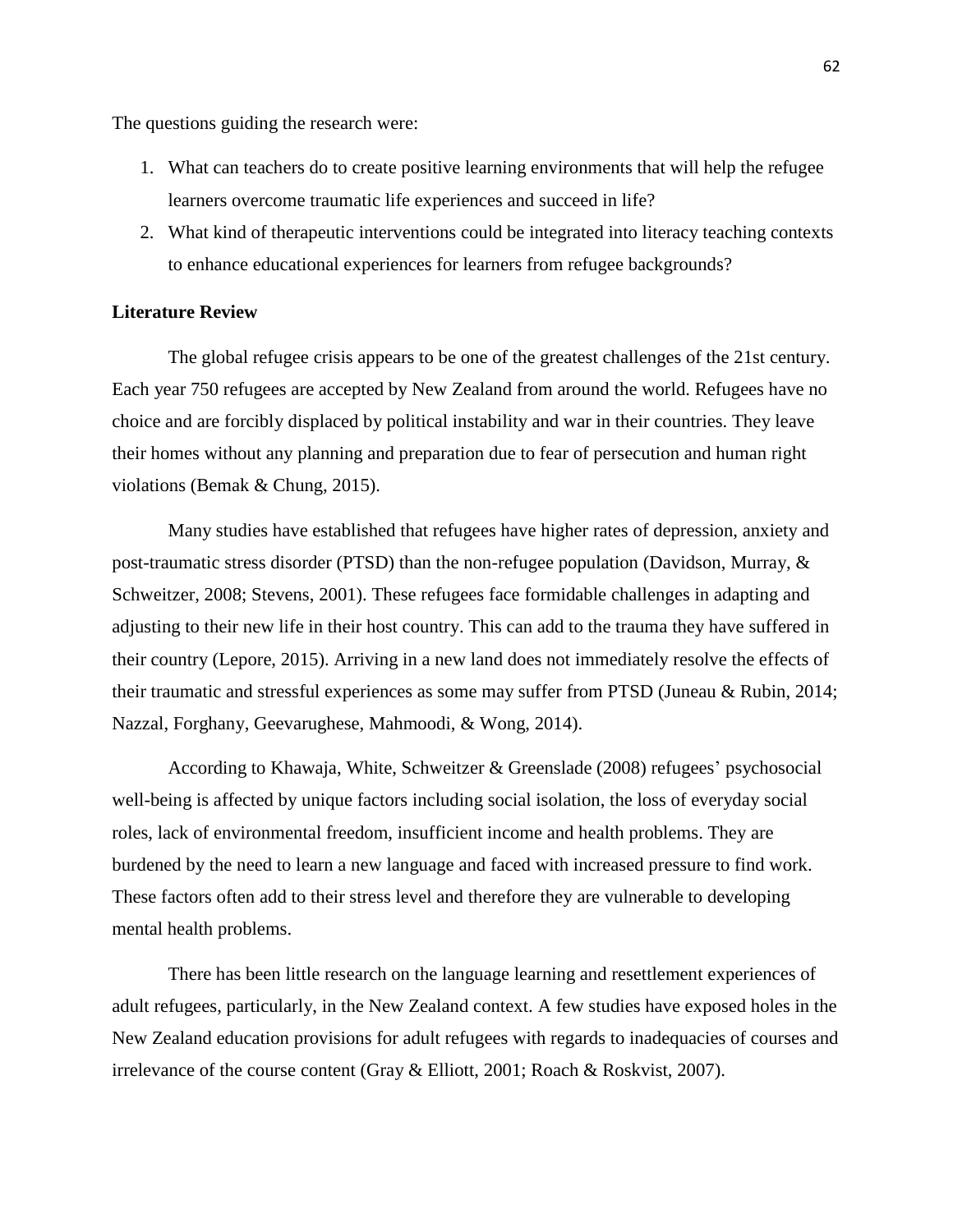New Zealand refugee education policies for refugees mainly focus on future employment (Marlowe, Bartley, & Hibtit, 2014; Matthews, 2008). However, their holistic needs including social, cultural, individual mental and physical health dimensions get little attention. The New Zealand Refugee Resettlement Strategy (Immigration New Zealand, 2013) prioritizes refugee education for employment and refugee health is placed as a secondary goal. McBrien (2014) argues that helping refugees to achieve physical and mental wellness would increase their educational and employment opportunities.

The health status of refugees is a significant factor in determining their success in learning a new language and settling in their new country. "The trauma associated with the refugee experience, means that refugee students are likely to face substantial obstacles to settling, including learning in our schools" (Department of Education and Early Childhood Development, 2008, p. 4).

This situation presents distinct circumstances and challenges to the ESL teachers. Although, refugee learners have significant and complex mental health needs, "for some, therapy is neither a practical nor a readily available solution and for others, it may present further challenges in terms of stigma or cultural inappropriateness" (Hayward, 2017, p.1). Hayward further suggests as teachers have the opportunities to meet their learners on a regular basis, they are in an ideal position to offer them support and a form of healing.

Burgoyne and Hull (2007) demonstrate that learning all the skills including speaking, listening, reading, and writing simultaneously may be a heavy learning burden for refugee learners. They advocate for greater flexibility in course content and outcomes. This may help the learners to focus on gaining oral language skill before concentrating on other skills.

Teaching traumatized refugees can be successful when the programme integrates educational needs with the learners' physical and psychological needs. This has been proven in a study with traumatized refugees in Sweden (Barton and Pitt, 2003). This study proposes to identify traumatized refugees early so that they can get the special support they need. Medley (2012) suggests that without experiencing some measure of healing from trauma, most language learners will be frustrated as they may not be able to concentrate on learning.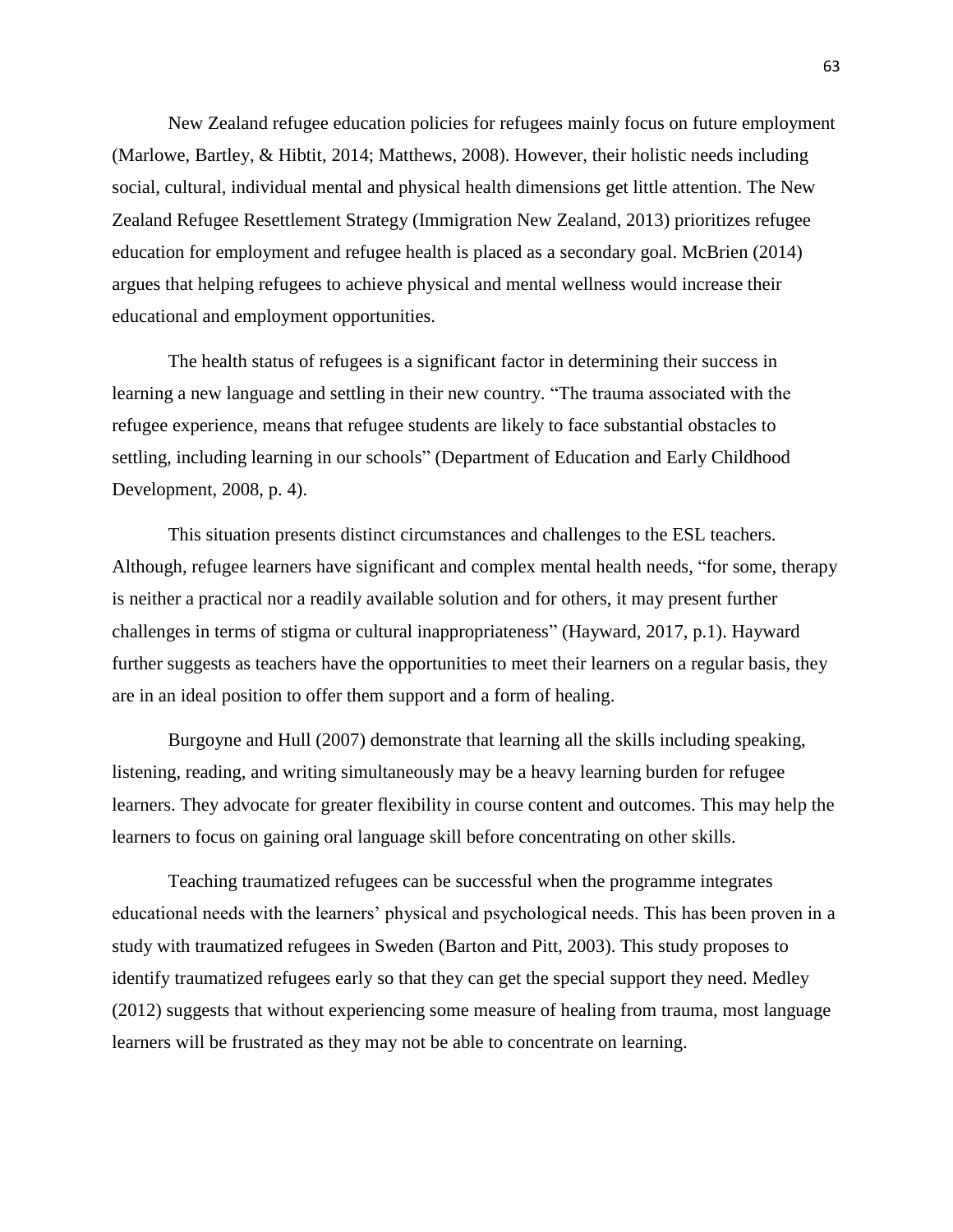Many theories and pedagogical approaches acknowledge the presence of potential obstacles regarding refugee education and provide ideas that may help teachers to address the needs of their refugee learners. Pinson & Arnot (2010) propose a holistic education approach that incorporates inclusive pedagogies fostering the students' physical and emotional wellbeing. Through this method, while taking pre- and post-displacement issues into consideration, teachers can also provide 'hope for the future' by creating welcoming environments, a sense of selfworth, security and belonging. This will help them to form new relationships and make new friends (Hek 2005; Rutter 2006). West (2004) argues that holistic approaches are critically important to settlement as they can reduce vulnerability and build resilience. Matthews (2008) has also established that the 'holistic' model developed resilience among refugee background learners as it addresses complex and multiple learning, social and emotional needs.

Some educators maintain that it is necessary to apply multifaceted and culturally competent interventions (Burgoyne & Hull, 2007; Victorian Settlement Planning Committee, 2006). Benseman (2012) describes the value of bilingual language tutors (BLTs) who work alongside the teacher. They provide first language support, helping to understand social or cultural issues in the class and assisting in the language learning experience of the refugees. Seufert (1999) draws attention to real-life issues using theme-based and task-based activities. Finn, (2010) encourages the use of a variety of methodologies that provide a safe and fun learning environment using student-generated or chosen texts and topics. Medley (2012) proposes a discourse of multiple intelligences for trauma-affected learners. This approach not only meets the needs of all learners but offers an opportunity for healing by opening up alternative avenues for expression. According to Medley (2012) three issues are important for trauma healing to take place: creating a safe environment, building trust among class members, and acknowledging traumas so that they can be properly mourned. She further adds that, through artful acts of instruction, the learners will thrive and will regain self-efficacy. The above literature suggests that there is a need to implement therapeutic pedagogy that includes strategies to empower the learners. It further indicates that there is a need for teachers to include students' life as curricula providing a nurturing environment that will promote positive thinking.

#### **Course Description**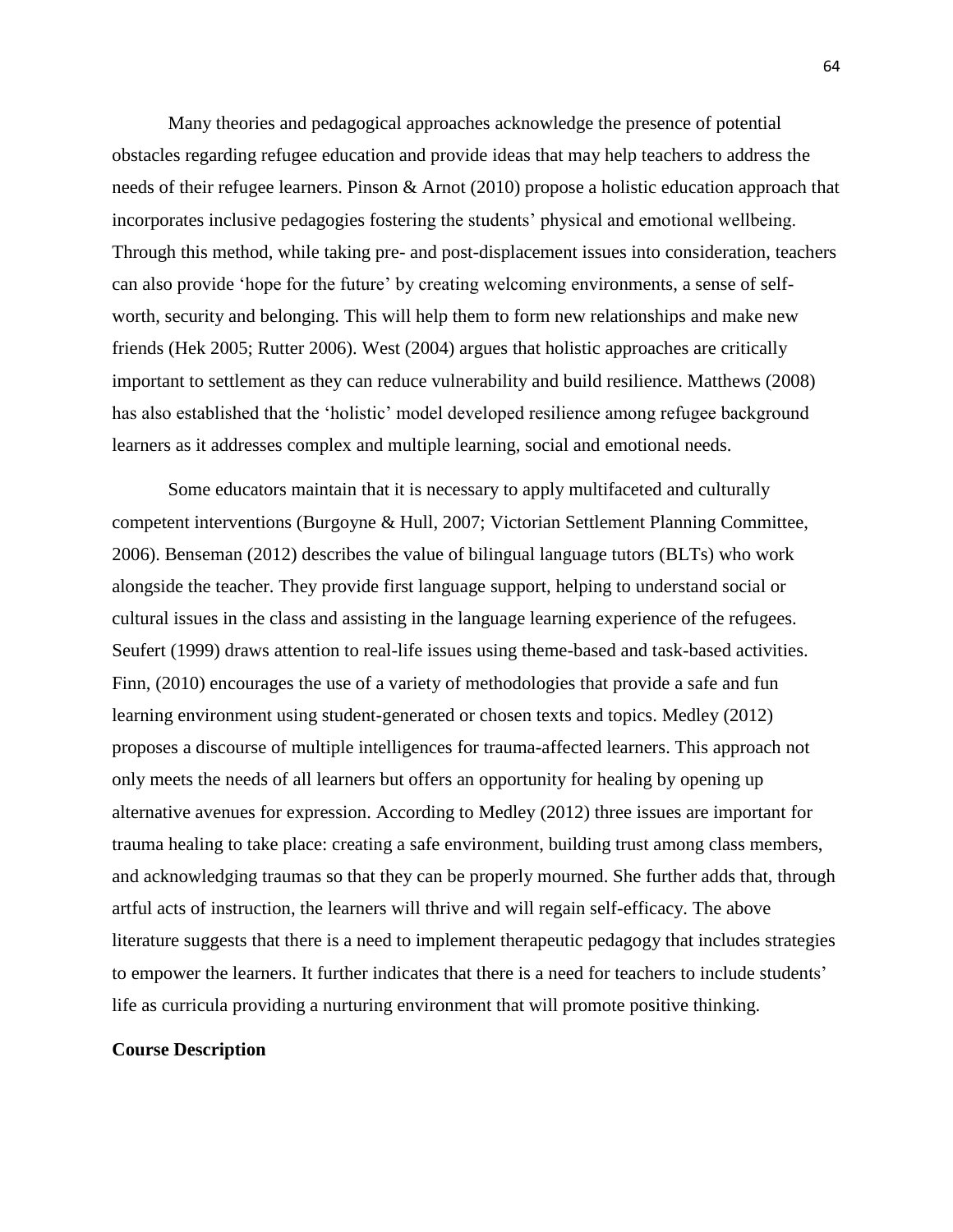English Language Partners New Zealand (ELPNZ) is a charitable trust that teaches English to help migrants and former refugees settle well in New Zealand. It has 23 centres nationwide offering English programmes.

The learners in this study attended a total of 10 hours each week for four days from Monday to Thursday. The classes had a teacher and a cultural and language assistant (CLA), who worked alongside the teacher and provided first language support where needed. There were two part time CLAs, who worked with both classes at different schedules. Learners had access to both these CLAs on different days during the class.

The lessons were delivered through health-related content teaching activities, to raise learners' health awareness and improve quality of life, along with language learning. The purpose of the study was verbally explained to the learners through first language support by the CLA when necessary. The learners then signed the consent forms. Both L1 and L2 classes had ten hours of class time per week with the teacher (the researcher) and the lessons covered a range of health topics such as common health problems, healthy eating, and healthy habits.

Different teaching techniques were employed depending on the topic and class levels including pictures and illustrations, question and answer exercises, dialogues and role plays, simple reading-based exercises, class surveys, colouring activities, learner logs, and discussions. New vocabulary and simple dialogues were reinforced through drilling and repetition. Class surveys as a speaking activity were incorporated on more important health related topics. Discussions were stimulated through visuals and multimedia presentations, and the learners were encouraged to share their experiences. First language support was offered through the CLAs when needed. Learning was scaffolded through discussions, group work, and pair work. Informal teacher-initiated chats with individual learners had been one of the most valuable tools in gathering data.

The lessons promoted fruit and vegetable consumption for better health, encouraged learners to have six hours of sleep a day, and personal narratives were used to inspire them. The teacher kept a healthy lifestyle log and recorded the food that she ate, amount of water consumption, hours of sleep, duration of walking/exercise and discussed the benefits of such practice with the learners. Taking the teacher as a model, the learners were asked to keep a record of their daily activities. As the learners had limited language, they were given a chart to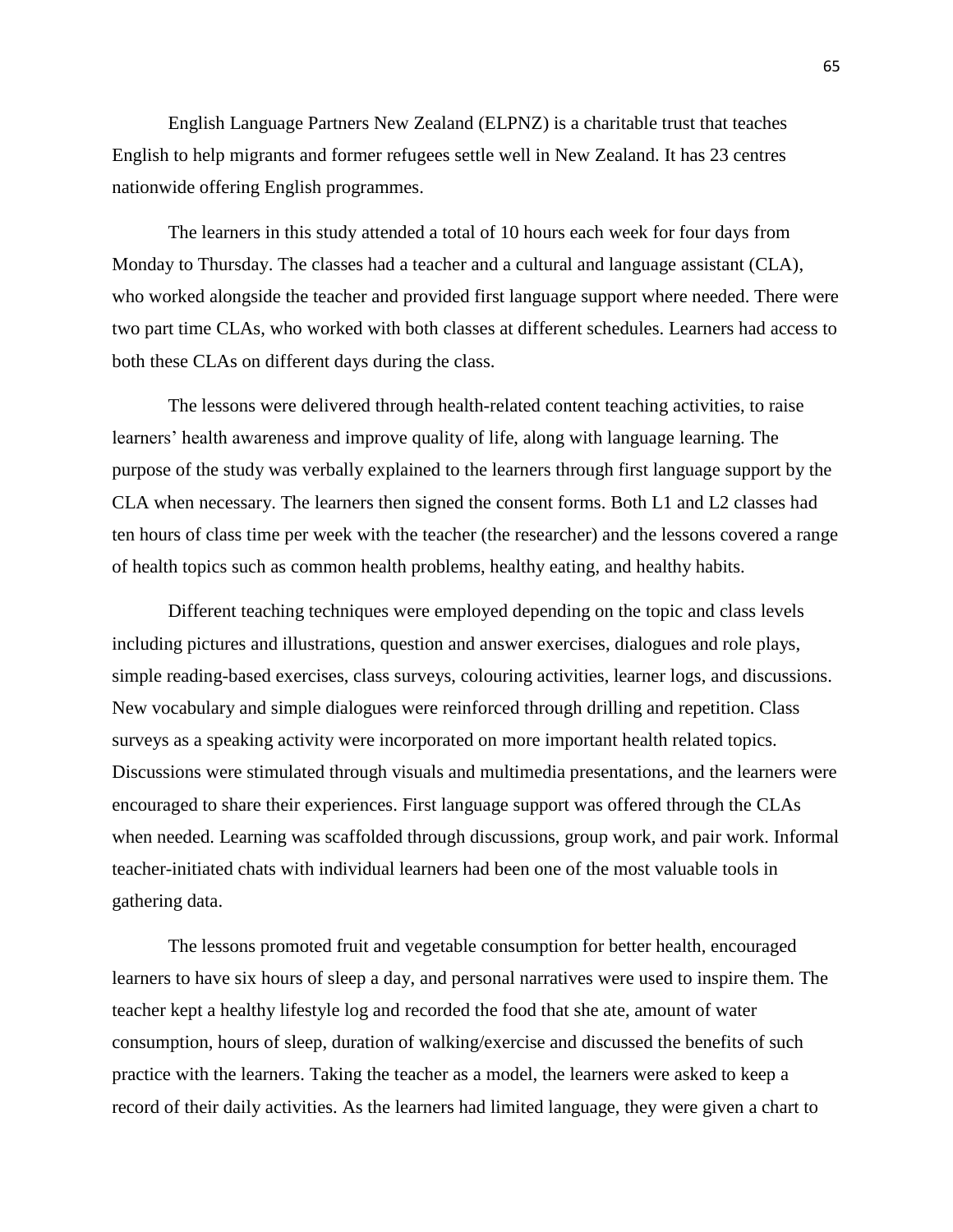just tick or write a word. This was then collected on a weekly basis to note any pattern of unhealthy eating or habits and discussed personally with the learners to raise awareness of unhealthy habits. Leaners continued to fill in the logs during the term break and brought them back when the new term started.

The teacher introduced deliberate 'laughing moments' in the class. Funny video clips were added to the lessons on a regular basis to make the learners feel relaxed. These videos were 3-5 minutes long. The teacher had also developed lessons on how to read medication labels and follow the instructions, knowing the learners had difficulties managing their medications. The lessons also covered the importance of keeping medicines in their bottles and not mixing them together. The learners brought their own medication bottles/ packets to the class and the teacher typically used authentic labels.

All the learners had wartime experiences and had fled their country leaving their loved ones behind. Many indicated that they had little sense of well-being; they appeared to be fatigued in the class and often complained about physical ailments such as headache and stomach ache. Some learners had been diagnosed with diabetes or high blood pressure. Stress, anxiety, and depression were common psychological problems prevalent among these learners. Attendance fluctuated widely from week to week. Lack of enthusiasm and motivation to learn and poor concentration levels, inattentiveness and short attention span were other characteristics of these study participants.

#### **Pedagogical Methods and Intervention Strategies**

Various methods were used to help this vulnerable population to improve their learning experience and reduce their health barriers, including:

• Nurturing, and a safe environment: By creating a trusting, nurturing and safe environment the teacher genuinely cared about the learners' social, emotional and educational needs and built trusting relationships with them. The learners knew it was not only safe to ask and answer questions but also that it was safe to make mistakes without being ridiculed. The classroom climate was characterised by tolerance and acceptance.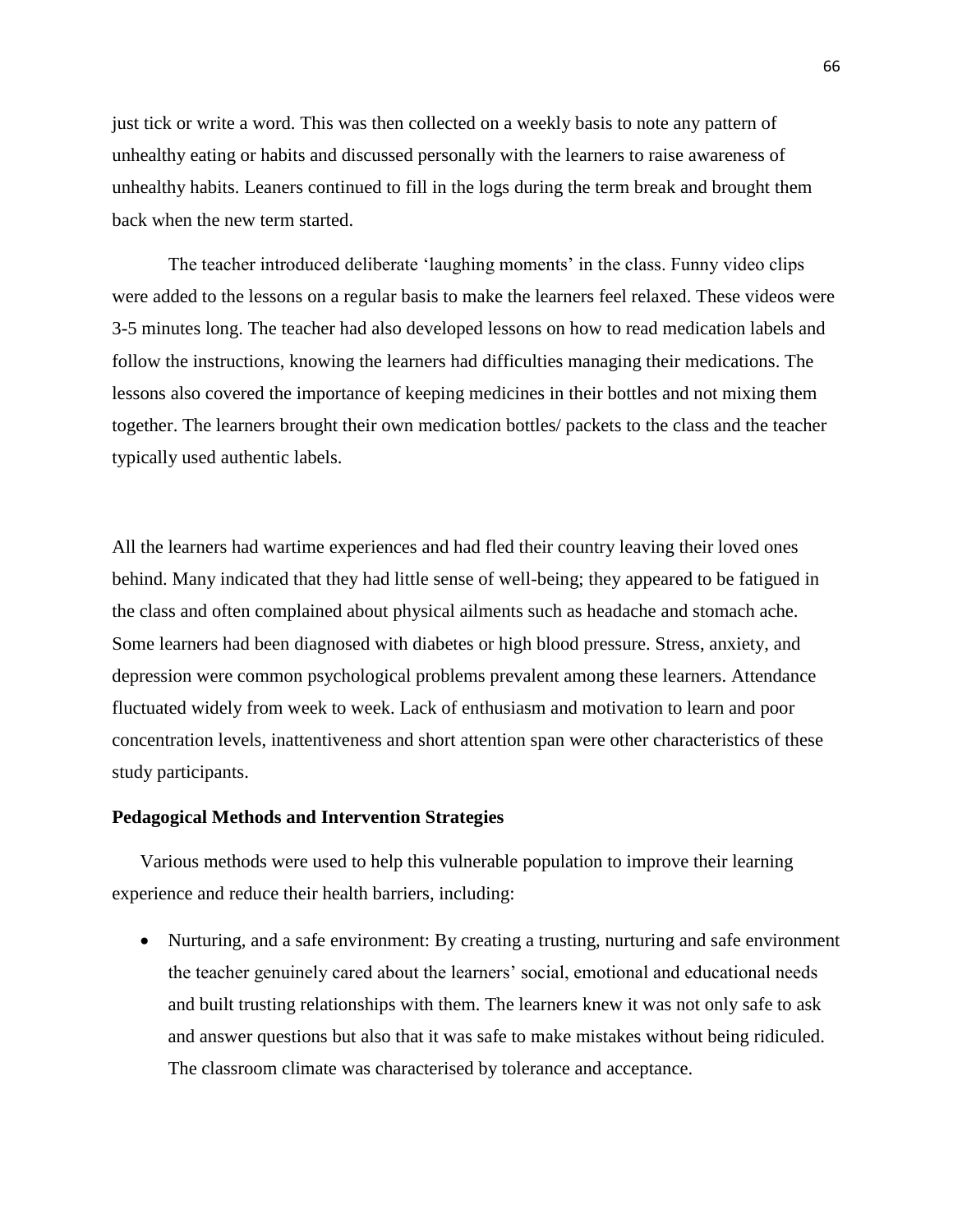- Building a classroom community: By developing a classroom community, the teacher helped the learners to make friends, form relationships and maintain friendships. Regular opportunities to develop wider and richer relationships within and beyond the classroom walls were created to help learners, especially for those who would otherwise feel lonely and vulnerable. The teacher acknowledged helpful and respectful behaviour like, giving a courtesy call when someone was absent from the class, visiting the sick and giving someone a ride back home or encouraging other learners to follow or do similar acts.
- Building routines: The teacher introduced structure into the classroom making it more predictable. The learners knew what would happen next.
- Allowing breaks: The teacher noticed that most learners found it difficult to stay focused for long periods of time and experience 'burnout'. To decrease feelings of being overloaded, the teacher incorporated short recesses into the lesson and allowed learners to make a cup of tea / coffee for themselves while having chitchat with the teacher and or the fellow learners.
- Sense of humour: Deliberate laughing moments were created in the classroom for exchanging funny moments with the class. Funny video clips were added into regular lessons.
- Respectful listening: When learners exhibited signs of distress, the teacher listened to them without judging them and comforted them as a fellow human being. Referrals were made when professional intervention was needed.
- Role plays: Role plays were used for drilling the functional and language structures the learners would need to practice. Real world context with a multitude of scenarios were used to add variety to the lessons.
- Class surveys: This was used as a tool for engaging the learners as it allowed them to interact with their peers. Mixing and mingling around the classroom gave them physically movement as opposed to sitting in the classroom.
- Drilling and repetition: Through drilling and repetition learners were provided a safe platform to practice, produce and recycle the language. Frequent repetition helped learners get their tongues around difficult sounds.
- Colouring activities: colouring activities were used as a low-pressure activity to generate quietness and mindfulness.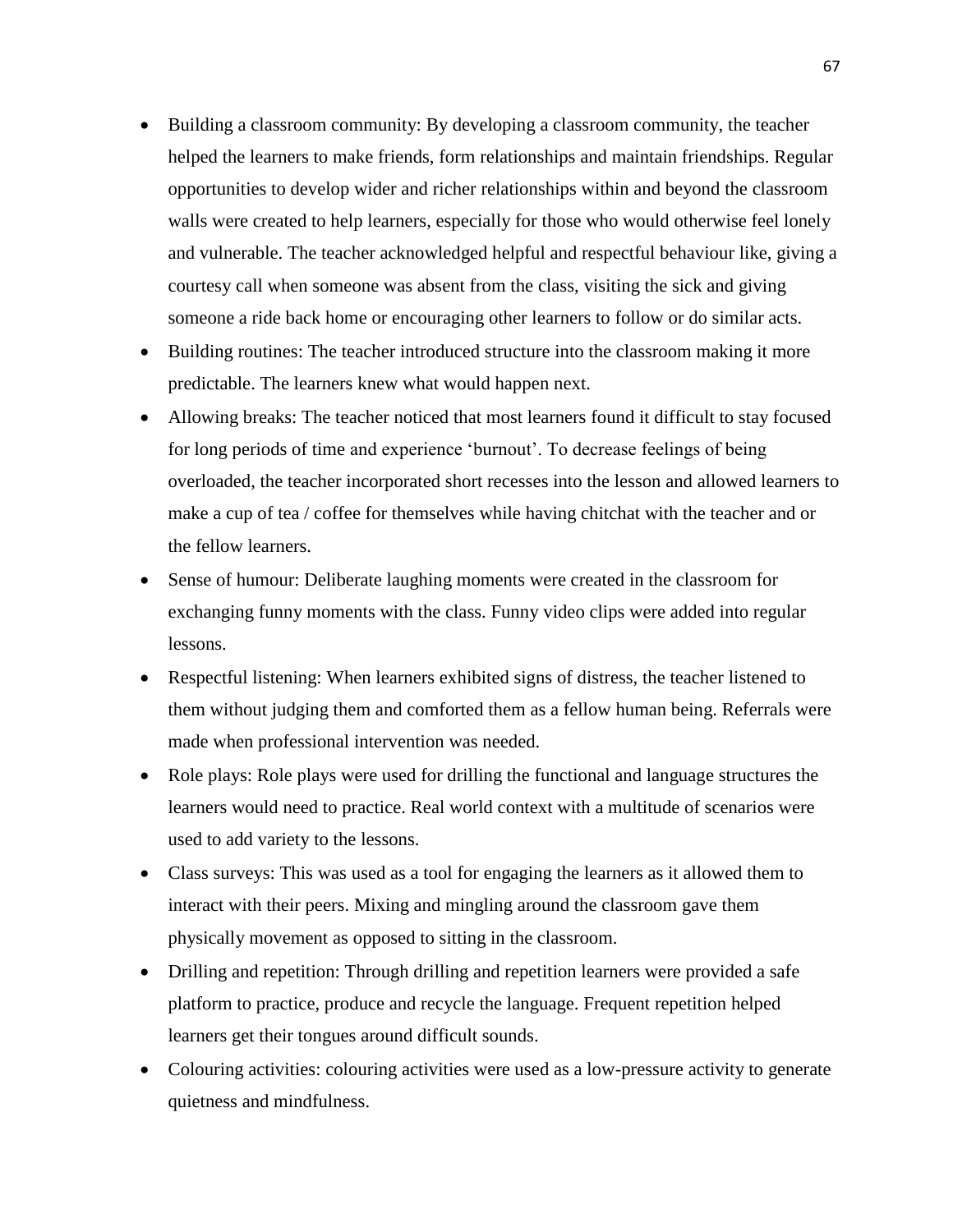• Multimedia: Multimedia such as images, sounds and videos were used to capture learners' attention, explain difficult concepts and to generate discussion.

# **Methodology**

The study applied an ethnographic, exploratory methodology and was conducted in the ELPNZ West Auckland Centre. Data was collected during the usual class time for two literacy classes of Level 1 and Level 2 (L1  $&$  L2), over a period of two terms. Various methods were used to collect data, including; observations, learner logs, class surveys, teacher's reflective diary, CLA's feedback, and records of informal chats with the learners. The observations were not only of the interactions between the teachers and the learners but also the interactions between the learners. Participants' self-assessments of their health and well-being and their verbal statements were also included in the data collection, along with written notes of anecdotal data from the researcher's experiences of the day-to-day teaching. The research was also enhanced through prolonged engagement with the learners outside the classroom, which provided a deeper understanding of learners' lives beyond the classroom walls.

There were 36 learners, aged between 25 and 65, included in the study. They were spread over two classes at two different levels, Literacy 1 (L1) and Literacy 2 (L2). L1 learners had little or no English, and L2 learners had limited schooling. Overall, the participants ranged along a continuum from those who have never had any schooling and arrived pre-literate, to those who had a few years of interrupted schooling.

The learners came from diverse backgrounds: Iran, Iraq, Afghanistan, Libya, Somalia, Ethiopia, Eritrea, Myanmar, Burundi, Vietnam, and Sri Lanka. The refugees' native languages included Farsi, Arabic, Pashto, Amharic, Tigrinya, Burmese, Rohingya, Swahili, and Tamil. The range of countries of origin and different languages, values, and customs, created a complex challenge for the teacher.

Table 1 shows the breakdown by county and language spoken by the learners, and Table 2 illustrates their age group and gender.

Table1: Distribution of sample by country of origin and language spoken

| Countries of origin | Number of learners | Languages |
|---------------------|--------------------|-----------|
|---------------------|--------------------|-----------|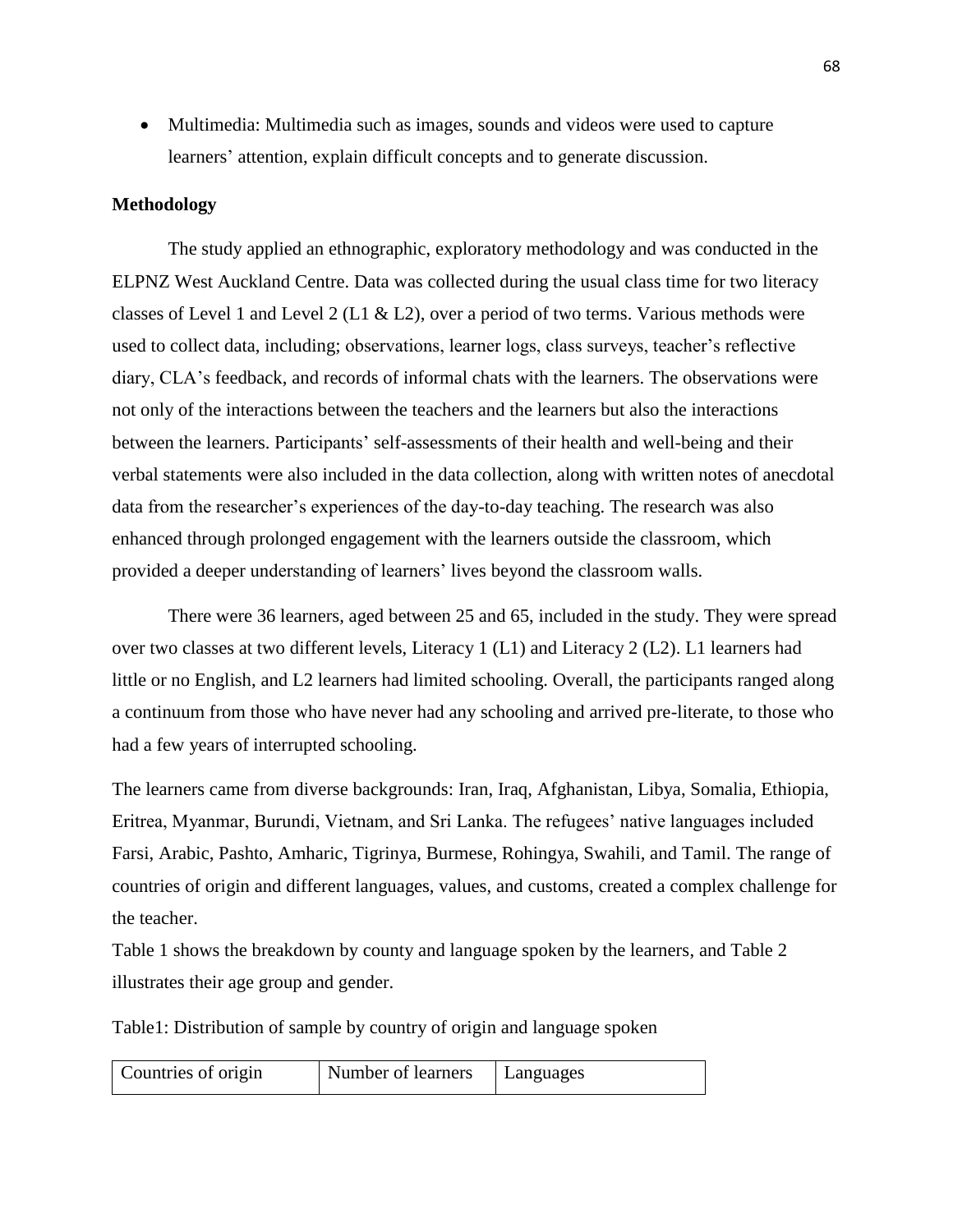| Afghanistan    | 5              | Pashto, Dari      |  |
|----------------|----------------|-------------------|--|
| <b>Burundi</b> | 1              | Swahili           |  |
| Burma/ Myanmar | 11             | Burmese, Rohingya |  |
| Eritrea        | 3              | Tigrinya          |  |
| Ethiopia       | 3              | Amharic           |  |
| Iran           | $\overline{2}$ | Farsi             |  |
| Iraq           | 1              | Arabic            |  |
| Libya          | 1              | Arabic            |  |
| Somalia        | $\overline{4}$ | Somali, Arabic    |  |
| Sri Lanka      | 4              | Tamil             |  |
| Vietnam        | 1              | Vietnamese        |  |

Table 2: Distribution of sample by age group and sex

| Age group | Male           | Female | Total number of |
|-----------|----------------|--------|-----------------|
|           |                |        | learners        |
| $25 - 35$ | 4              | 3      |                 |
| 35-45     | $\overline{4}$ | 5      | g               |
| $45 - 55$ | 6              | 8      | 14              |
| 55-65     | 6              | 0      | 6               |

As the table depicts, there were 20 males and 16 females. Most of the learners fall into two age groups, 35-45 (25 %) and 45-55 (38 %), 55% of whom were above 45 years old. Thirty participants were married and living with their families and six were widowed or separated from their spouses.

## **Data Analysis, Findings, and Discussion**

Learner logs, class surveys, teacher's reflective diary, anecdotal evidence, observations, and the CLAs feedback were analysed for emerging themes, as well as participants 'own selfassessments of their health and well-being. The notes with the participants' verbal statements, taken at the beginning and at the end-of-terms were analysed in the same manner. The themes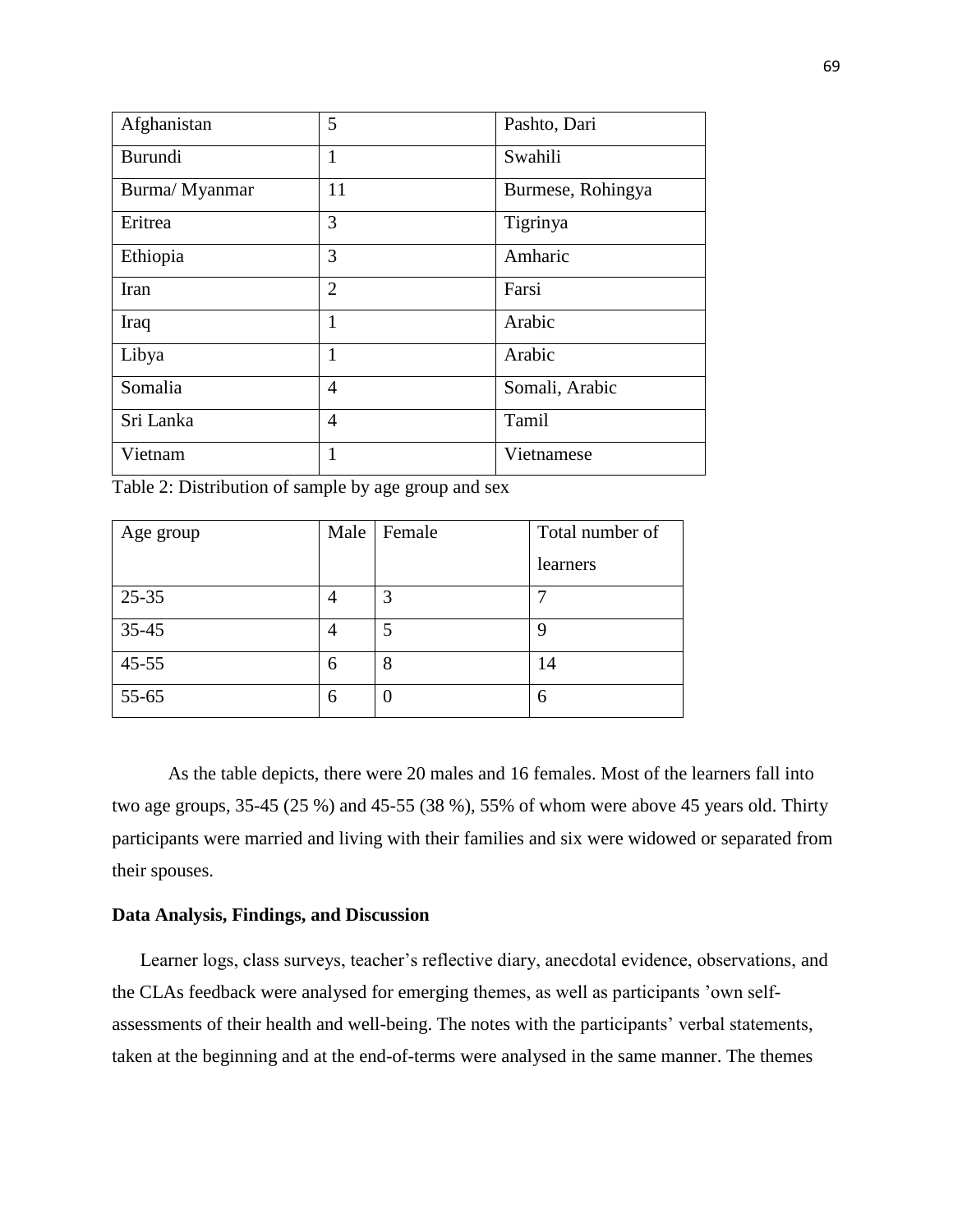identified were as follows: food and drink consumption, sleeping time and duration, smoking, physical activities, and sense of wellness.

At the end of the study all participants mentioned that they had started eating one fruit a day, included vegetables in their meal and now drank plenty of water. At the beginning of the study, one learner mentioned "I eat rice and meat 3 times a day and I hate vegetable". As the lessons progressed, he slowly started adding vegetables to his meals. Another one mentioned that she would cook vegetables and soup for her sick and old mother, but she would make or buy 'tasty food 'for her family that included her husband and a 10-year-old son. When probed about what 'tasty food 'meant, she mentioned, pizza, chips, noodles, and cake. As they learned the concept of 'healthy food', their choice of meal changed.

During the informal chat with the learners, one had previously mentioned that she thought fizzy drinks were equal to water, so she did not bother to have water. Another learner said, "I love coca cola and sometimes I finish one bottle a day". Yet, another one added, "I have 8 to 10 cups of coffee a day and drink very little water". By the end of the study, 10 learners out of 36, had completely stopped having fizzy drinks; others mentioned only occasional consumption of fizzy drinks.

The teacher's main concern about this population was their sleeping pattern, as none of them went to bed before 11 o'clock at night, and half of them would wake up a few times throughout the night. During one-on-one chats, they mentioned that they found it hard to fall asleep as they kept thinking of their separated family members; they had lost contact with some, and some had died. Before taking part in the study, 70% of the learners had only three to four hours of sleep a day. The findings showed improvements as 83 % of the learners had managed to get five to six hours of sleep at night.

There were five smokers in the class at the beginning of the study and they had all started smoking due to stress. The end of term analysis revealed that three had completely stopped smoking, one had turned to professional support to quit, and the last one had reduced smoking from having four cigarettes a day to only one a day, and was very close to quitting.

Lack of physical activity was a common characteristic of this group. Coming to class was the only social event for many; watching TV was reported as their favourite activity. However, as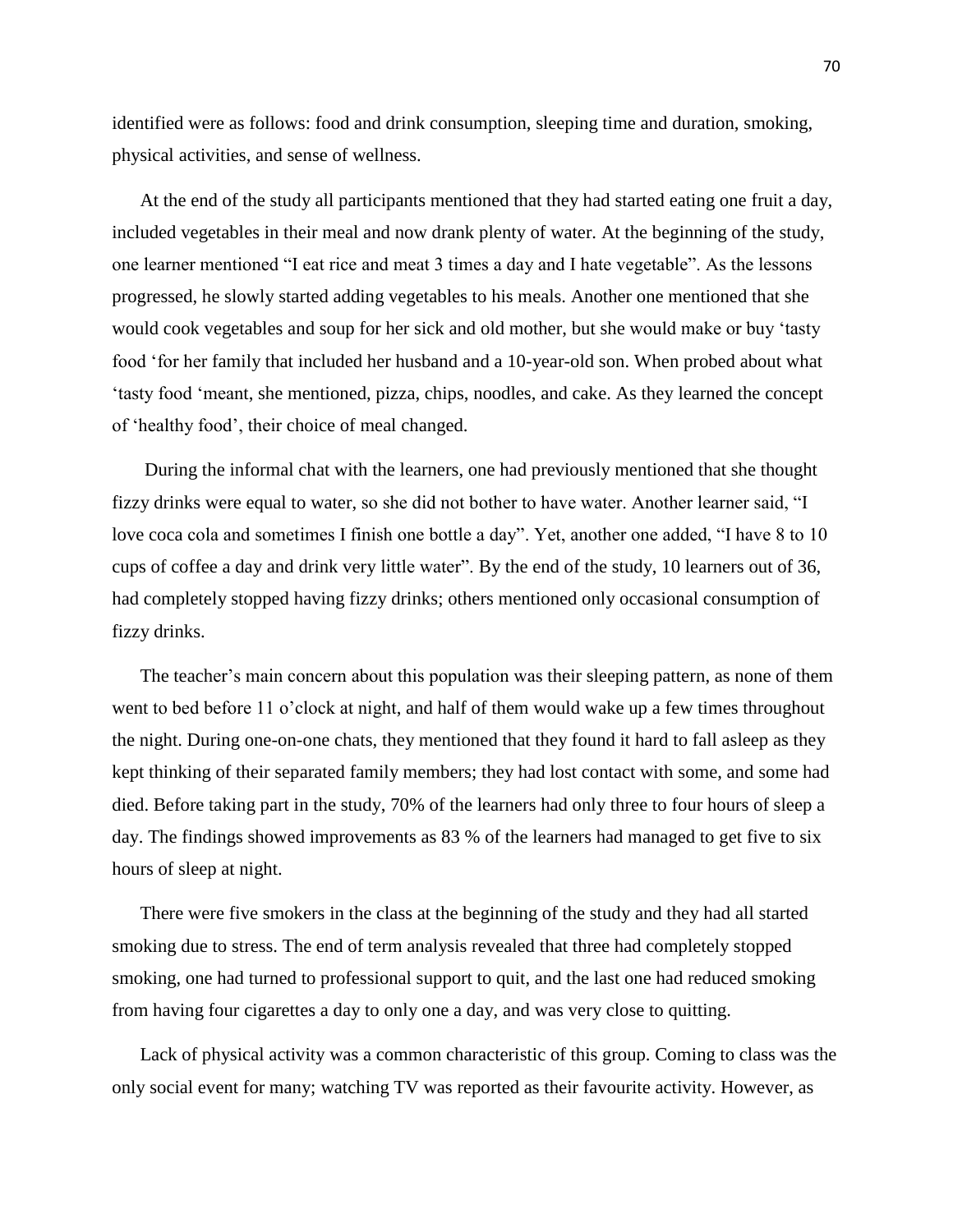the lessons were tailored to motivate them to be active, their attitudes and behaviour started changing. Four learners had joined a gym; two had joined a football team; seven of them started gardening. Everyone had added a 15-30 walking/jogging activity to their daily routine. Some learners had also lost weight.

The most valuable gain of this study was the improved sense of physical and psychological wellbeing of the participants. At the beginning of the term, many learners had health complications including diabetes, high blood pressure, anxiety and depression. During one to one chat with the learners, when the teacher asked if they were happy, 95 % of them reported 'not happy', 'very sad', 'upset', 'stressed' and 'depressed' and only 5% said feeling 'ok'. At the end of the semester, 79% of the learners said "I'm happy now" while 11% said "very very happy". The rest of the learners expressed mixed feelings such as 'sometimes ok; but sometimes not ok". All the learners mentioned that they enjoyed watching funny videos.

Those who were on regular medication for diabetes and high blood pressure reported that their family doctor said the result were 'looking good' although they did not understand what it meant except it was something positive. Interestingly, one learner had sought counselling during the term break. Earlier in the term she refused to go to a counsellor saying that she was "not mad'. The teacher was successful in persuading her to eschew the stigma and seek professional help when needed. The number of learners who used to ask permission to go home halfway through the lesson saying they 'felt sick' had completely stopped doing this, except for those who had appointments with Work and Income or Housing New Zealand visits or medical checkups.

The CLAs acknowledged that the teacher had formed strong bonds with the learners, so they trusted her well. They openly shared their problems with her. One CLA mentioned that the teacher had become 'one stop shop' for the learners' problems. Both the CLAs had noted the teacher interpreting or simplifying letters the learners received; answering phone calls on their behalf, representing them for work and income appointments; and visiting them when they were sick. Although they had access to social workers, many did not utilize the service due to language barriers, or unfamiliarity with the service or the person delivering the service. Both CLAs mentioned that the learners felt comfortable talking to the teacher despite having limited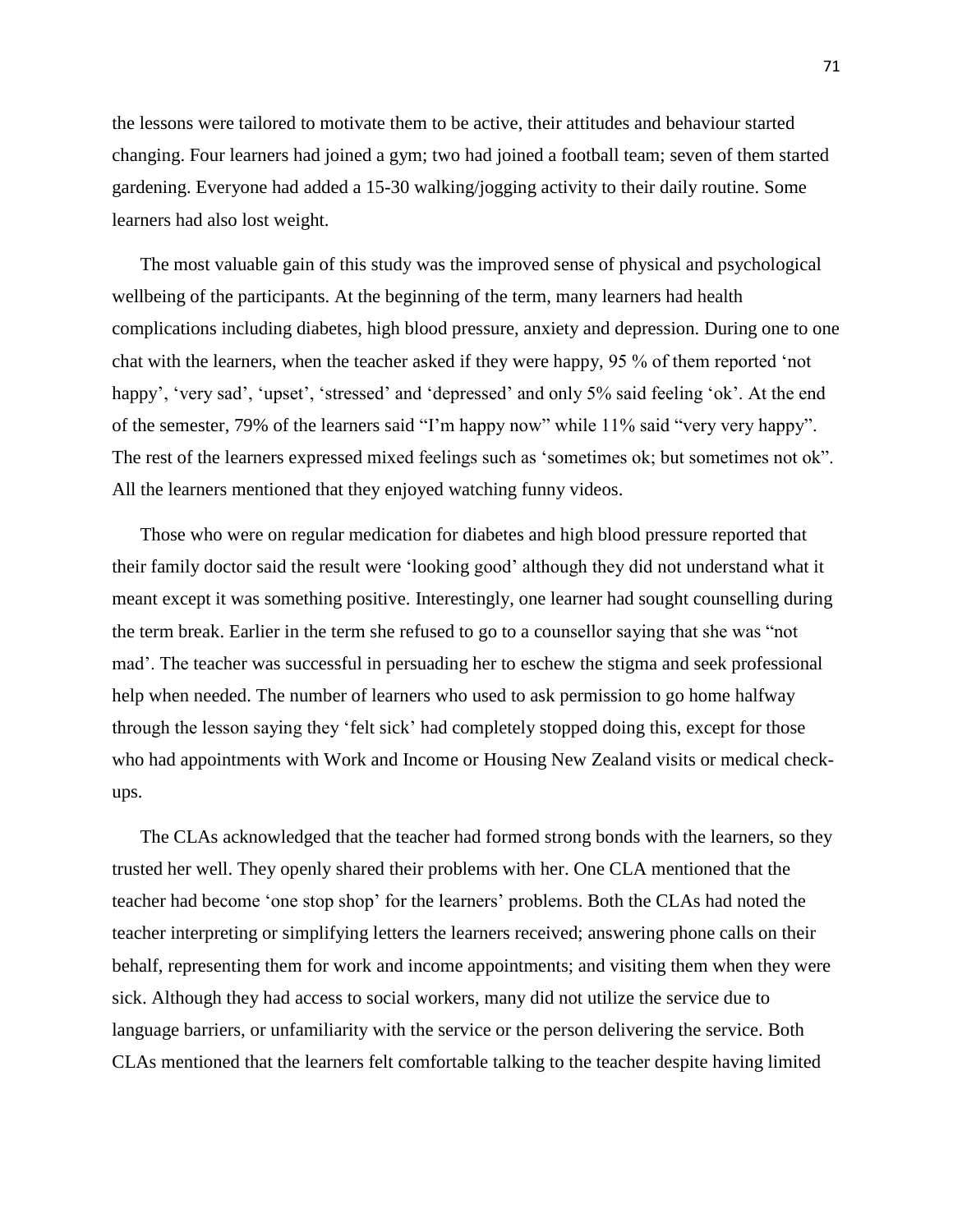language. One CLA compared how many learners used to fall asleep during the class as opposed to how energetic and active they had become.

By conducting this study, the researcher aimed to promote humanized and personalized language learning experiences through integrated health literacy. This was an empowering experience for both the teacher and the learners as well as for the CLAs. This humanizing pedagogy highlighted the learners' changing understandings and attitudes towards health and their willingness to implement a healthy lifestyle. In general, the participants recognized that healthy eating and healthy habits contributed to physical and mental wellbeing. Overall, this project had produced the following personal outcomes for learners:

- improved self-esteem and self-efficacy
- improved sense of physical and mental wellbeing
- improved knowledge of food and nutrition
- improved understanding of healthy habits
- decreased stigma
- positive attitudes towards life
- improved literacy skills

Many factors contributed to the success of the project. The CLAs feedback indicated that the teacher created a sense of community and belonging in the classroom. According to them she was empathetic, accessible, approachable and caring so that the learners were willing to share their problems or concerns with her, without being afraid or hesitant. One of the CLAs mentioned that "the learning environment was genuinely supportive where every student felt valued, included, and empowered". The other CLA believed that the safe and supportive environment facilitated active participation and engagement of all learners. The findings of this study provide insight into the interconnection between learning experiences of low literacy refugee-background (LLRB) adult learners and their mental health. There was also an important homogenous finding in this study, as all participants' self-assessments stated that their physical and mental wellbeing had improved.

#### **Limitations of the Study**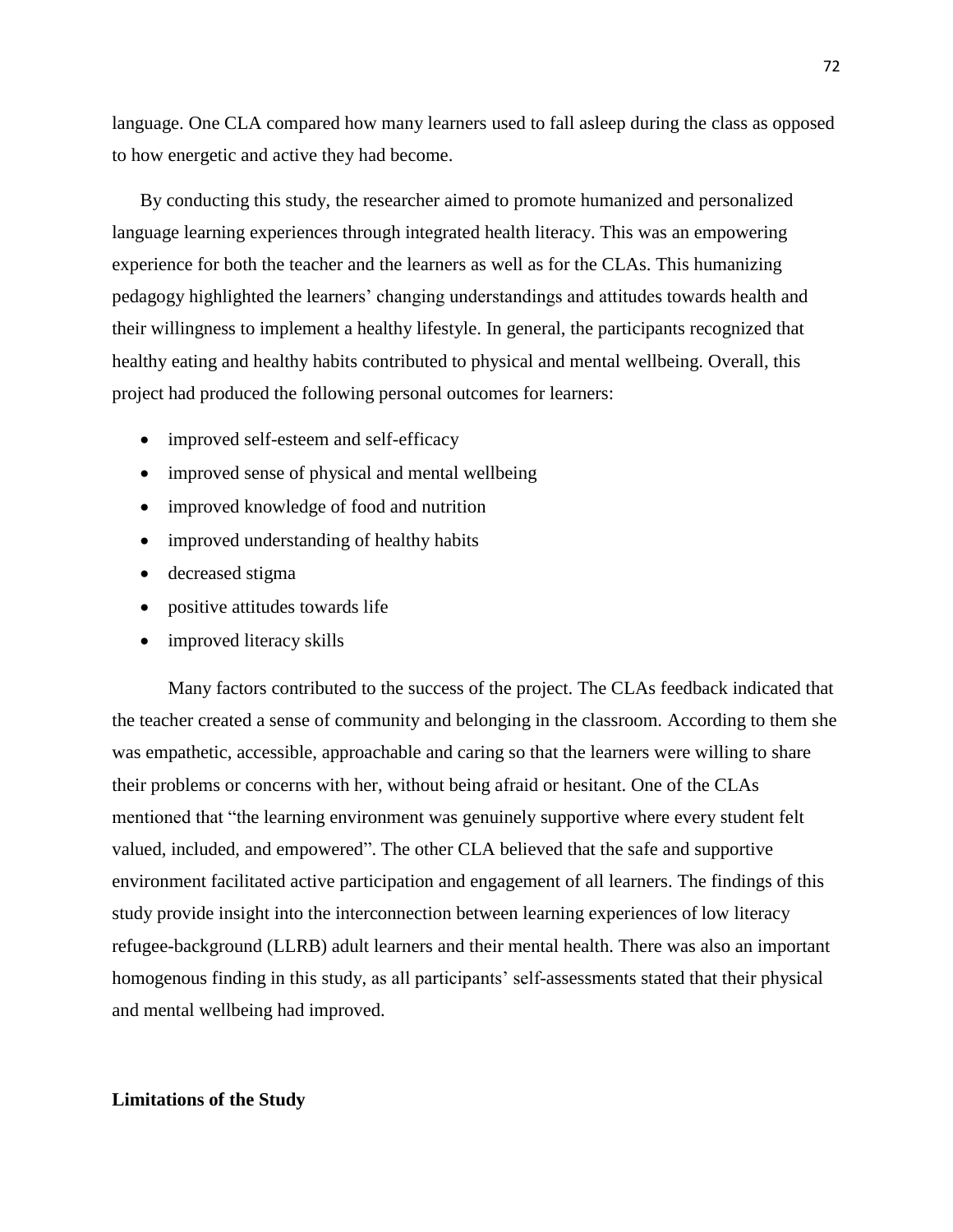With regards to study limitations, the sample size was small, so it prevents generalisations. Yet despite limited sample, significant benefits for learners were found supporting the study's hypotheses, suggesting that therapeutic teaching interventions could produce robust outcomes improving the lives of refugee background learners.

The teacher had been working with the learners for over two years and so the learners were comfortable approaching her with their problems and sharing their life with her openly. The results may have been different if an outside researcher had carried out this research as the dynamics of the class may change with the presence of a new person. It is believed that the teacher's relationship with the learners had significantly influenced the outcomes. While the results are not generalizable, findings can be used as a baseline for future, more rigorous study with LLRB learner populations.

### **Recommendations**

Teaching LLRB learners requires understanding of the pre-migration displacement experience of refugees because their psychological, cultural, and historical dynamics may have a negative impact on their settlement process, including learning. It is a demanding job as they have to work in complex environments, with learners of different cultures, ages, and learning abilities. This can add additional challenges to teachers' workload. As such, training and ongoing support including teacher remuneration and incentives are critical for such teachers. They should be supported through training, research, technical assistance, networking, and information sharing.

Far too often teachers rely on set curriculums and traditional teaching approaches to teach adult literacy learners. The realities of today's LLRB classroom environment requires solutions that are practical and effective. To date, therapeutic interventions as a pedagogy has not been an important part of teaching practice; there is a need to incorporate therapeutic teaching strategies and help refugee background learners to reduce health disparities in order for them to benefit from the learning.

It is hoped that this research would inform future pedagogical models for literacy teaching for LLRB adult learners and leads to new insights and encouragement in this area.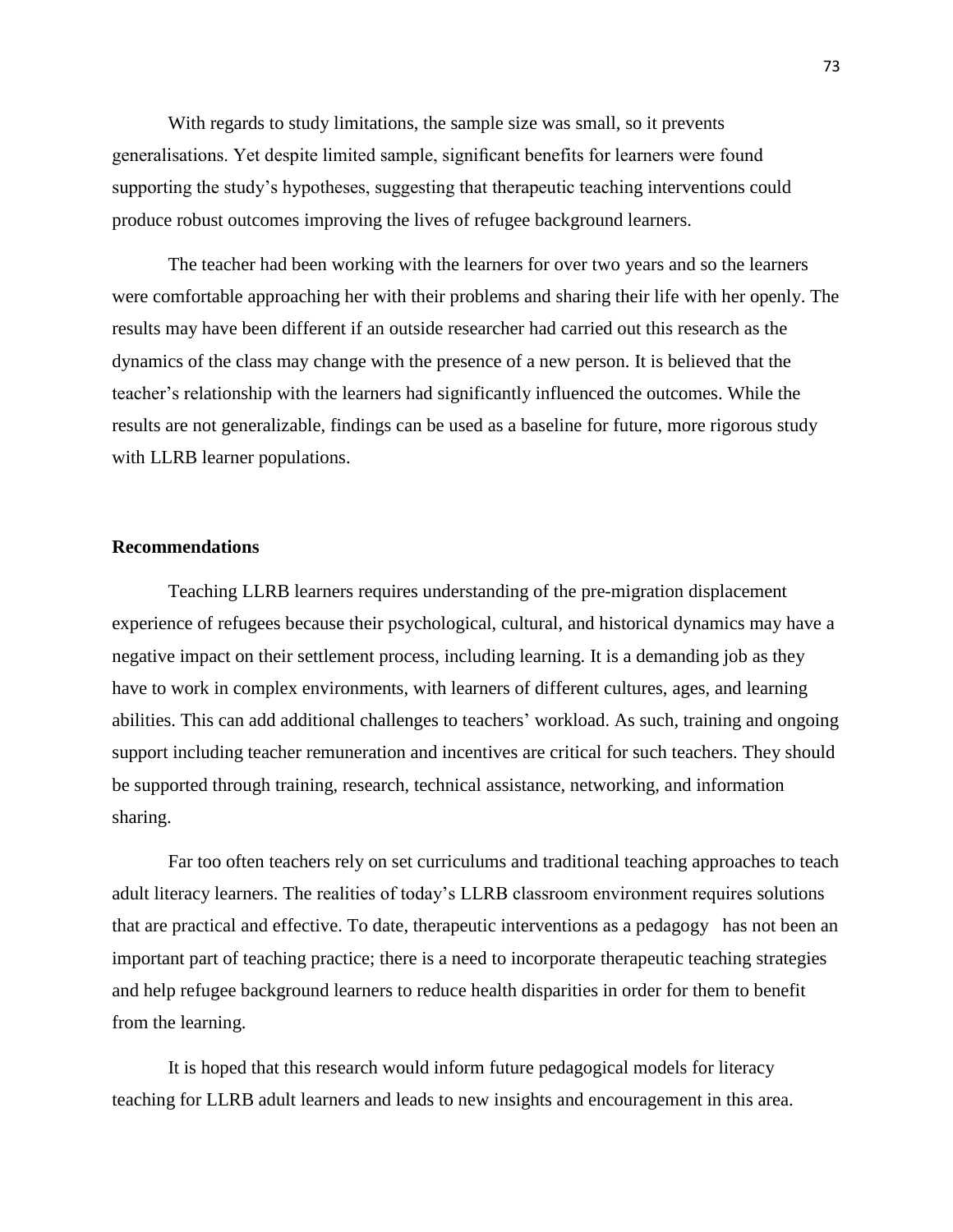Future research is recommended that investigates how teachers can contribute to the settlement and recovery of refugee learners and prevent the development of long-term problems.

### **Conclusion**

This article describes findings of an ethnographic, exploratory study, conducted with a sample of adult refugee learners enrolled in a community-based literacy programme at English Language partners in West Auckland. This study is unique because it combines adult ESL teaching principles, learners' lives as content, and behavioural theory. The findings indicate that, the project was highly effective as it helped to improve the mental health status of the participants. The findings suggest that teachers are in an excellent position to serve refugee learners and help them to prevent deterioration of their mental and physical health. Although teachers are not therapists, artful acts of teaching can be therapeutic. Teachers are in an ideal position to play a role in trauma healing by integrating the learners' life into the curriculum, and including the theme of health and wellbeing. Best practice includes providing a safe and nurturing environment for the learners, whilst fulfilling pedagogical aims. Nevertheless, the findings are valuable in that they contribute to the existing literature in the area of teaching students with traumatic experiences. This study may also shed light and promote more rigorous, future studies in this area. Additionally, it seeks to raise awareness of the challenges of teaching LLRB adult refugee learners, and it calls for more support from the leaders, funders, and policy makers.

#### **References**

- Barton, D. & Pitt, K. (2003). *Adult ESOL pedagogy: a review of research, an annotated bibliography and recommendations for future research*. London, UK: NRDC
- Bemak, F., & Chung, R. C.Y. (2015). Counseling refugees and migrants. In P. B. Pedersen, W. J. Lonner, J. G. Draguns, J. E. Trimble, & M. R. Scharron-del Rio (Eds.), *Counseling across cultures* (7th ed., pp. 323–346). Thousand Oaks, CA: Sage.
- Benseman, J. (2012). Adult refugee learners with limited literacy: Needs and effective responses. *Refuge*e, *30*(1), 93-103.
- Burgoyne, U., & Hull, O. (2007). *Good practice guide: Teaching learners from highly oral cultures*. Adelaide, Australia: National Centre for Vocational Education Research (NCVER).
- Davidson, G.R., Murray, K.E., & Schweitzer, R.D. (2008). Review of refugee mental health and wellbeing: Australian perspectives. *Australian Psychologist*, *43*, 1601–74.
- Department of Education and Early Childhood Development. (2008). *Strengthening outcomes: Refugee students in government schools*. Melbourne, Australia: Department of Education and Early Childhood Development (Victoria).
- Finn, H. (2010). Overcoming barriers: Adult refugee trauma survivors in a learning community. *TESOL Quarterly*, *44*, 586-596.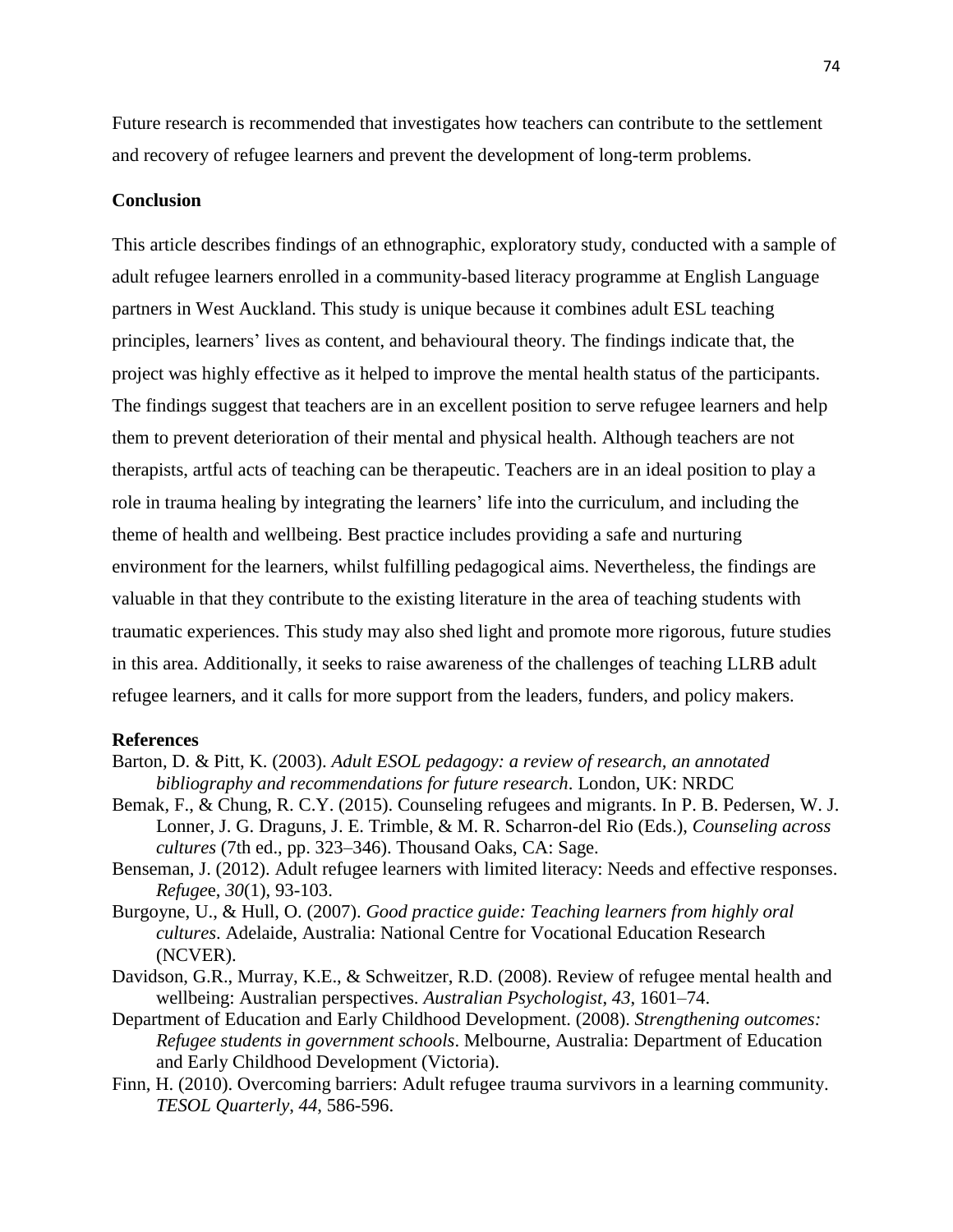Gray, A., & Elliott, S. (2001). *Refugee resettlement research project: 'Refugee Voices'. literature review*. Wellington: New Zealand Immigration Service.

Hayward, M. (2017). Teaching as a primary therapeutic intervention for learners from refugee backgrounds, *Intercultural Education*, *28*(2), 165-181, DOI: 10.1080/14675986.2017.1294391

Hek, R. (2005). *The experiences and needs of refugee and asylum-seeking children in the UK: A* 

*literature review*. Birmingham, UK: National Evaluation of the Children's Fund, University of Birmingham

- Immigration New Zealand. (2013). *Refugee Settlement: New Zealand resettlement strategy*. Wellington. Retrieved from http://www.immigration.govt.nz/NR/rdonlyres/1F4F5231- 0974-430F-AE7A-CD11CAE76227/0/RefugeeResettlementStrategy.pdf
- Juneau, G., & Rubin, N. S. (2014). A first-person account of the refugee experience: Identifying psychosocial stressors and formulating psychological responses. *Psychology International*, *25*(4), 7–11.
- Khawaja, N. G., White, K. M., Schweitzer, R. & Greenslade J. (2008). Difficulties and coping strategies of Sudanese refugees: A qualitative approach. *Transcultural Psychiatry*, *45*(3),  $489 - 512$ .
- Lepore, M. (2015). Adventures in America: Easing the transition of refugees in school and community. *Making Connections: Interdisciplinary Approaches to Cultural Diversity*, *16*(1), 11-24.
- Marlowe, J., Bartley, A., & Hibtit, A. (2014). The New Zealand refugee resettlement strategy: implications for identity, acculturation and civic participation. Kōtuitui: *New Zealand Journal of Social Sciences Online*, *9*(2), 60–69.
- Matthews, J. (2008). Schooling and settlement: refugee education in Australia. *International Studies in Sociology of Education*, *18*(1), 31–45.
- McBrien, J. L. (2014*). I ōrea te tuātara ka patu ki waho: Competing priorities in the New Zealand refugee resettlement Strategy*. Wellington. Retrieved from http://www.fulbright.org.nz/wp-content/uploads/2014/08/axford2014\_mcbrien.pdf
- Medley, M. (2012). A role for English language teachers in trauma healing. *TESOL Journal 3*, 110-125.
- Nazzal, K. H., Forghany, M., Geevarughese, M. C., Mahmoodi, V., & Wong, J. (2014). An innovative community-oriented approach to prevention and early intervention with refugees in the United States. *Psychological Services*, *11*(4), 477–485. doi: 10.1037/ a0037964
- Pinson, H., & Arnot, M. (2010). Local conceptualisations of the education of asylum-seeking and refugee students: from hostile to holistic models. *International Journal of Inclusive Education*, *14*(3), 247–267.
- Roach, K., & Roskvist, A. (2007). ESOL provision for adult immigrants and refugees in New Zealand: Policy, practice and research. *Prospect*, *22*(3), 44-63.
- Rutter, J. (2006). *Refugee children in the UK*. Maidenhead, UK: Open University Press
- Seufert, P. (1999). *Refugees as English language learners: Issues and concerns*. Retrieved from http://www.cal.org/caela/esl\_resources/digests/Refugee.html
- Stevens, C. A. (2001). Perspectives on the meanings of symptoms among Cambodian refugees. *Journal of Psychology*, *37*(1), 81-98.
- Victorian Settlement Planning Committee. (2006). *Good practice principles: Guide for working with refugee young people*. Melbourne, Australia: Department for Victorian Communities.